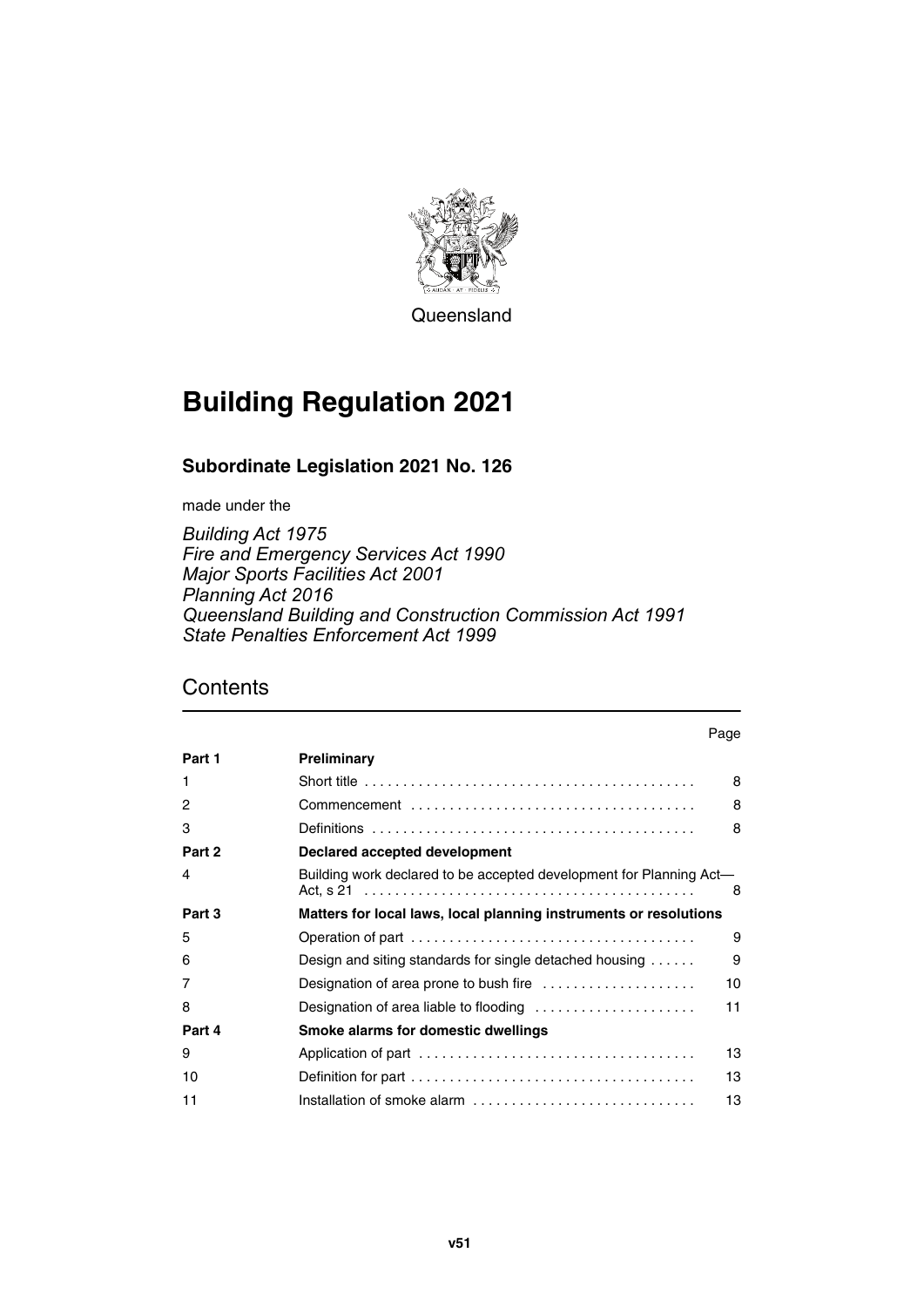#### Building Regulation 2021

| 12                   |                                                                                                        | 14 |
|----------------------|--------------------------------------------------------------------------------------------------------|----|
| Part 5               | <b>Swimming pool safety</b>                                                                            |    |
| <b>Division 1</b>    | Use and display of resuscitation signs and warning signs                                               |    |
| 13                   |                                                                                                        | 15 |
| 14                   | Warning signs for constructing regulated pool-Act, s 233                                               | 16 |
| <b>Division 2</b>    | Pool safety inspectors                                                                                 |    |
| Subdivision 1        | <b>Continuing professional development</b>                                                             |    |
| 15                   | Definitions for subdivision                                                                            | 17 |
| 16                   | Continuing professional development for renewal or restoration of                                      | 18 |
| 17                   | CPD activities and CPD points                                                                          | 18 |
| <b>Subdivision 2</b> | <b>Demerit points</b>                                                                                  |    |
| 18                   |                                                                                                        | 19 |
| 19                   | Prescribed demerit points-Act, s 246CG and sch 2, definition ground                                    | 20 |
| 20                   | Allocation of demerit points for demerit contraventions                                                | 20 |
| 21                   | When demerit points takes effect                                                                       | 20 |
| 22                   | QBCC commissioner must notify pool safety inspector                                                    | 20 |
| 23                   | If pool safety inspector accumulates 16 demerit points                                                 | 21 |
| 24                   | QBCC commissioner may take no further action                                                           | 22 |
| 25                   | When QBCC commissioner must issue further notice                                                       | 23 |
| <b>Division 3</b>    | <b>Miscellaneous</b>                                                                                   |    |
| 26                   | Prescribed local government—Act, s 246ACA, definition prescribed local                                 | 24 |
| 27                   | Matters for regulated pools register-Act, s 246AS                                                      | 24 |
| 28                   | Notification requirements for sale of regulated premises-Act, s 246ATM                                 |    |
|                      |                                                                                                        | 25 |
| 29                   | Approved code of conduct for pool safety inspector-Act, s 246BA                                        | 25 |
| 30                   | Minor repairs-Act, s 246BE                                                                             | 25 |
| 31                   | Inspection of particular repairs, maintenance or other works                                           | 25 |
| 32                   | Professional indemnity insurance—Act, sch 2, definition prescribed<br>professional indemnity insurance | 26 |
| Part 6               | <b>Competent persons</b>                                                                               |    |
| <b>Division 1</b>    | <b>Preliminary</b>                                                                                     |    |
| 33                   |                                                                                                        | 28 |
| <b>Division 2</b>    | General                                                                                                |    |
| 34                   | Building certifier may decide who is competent person                                                  | 28 |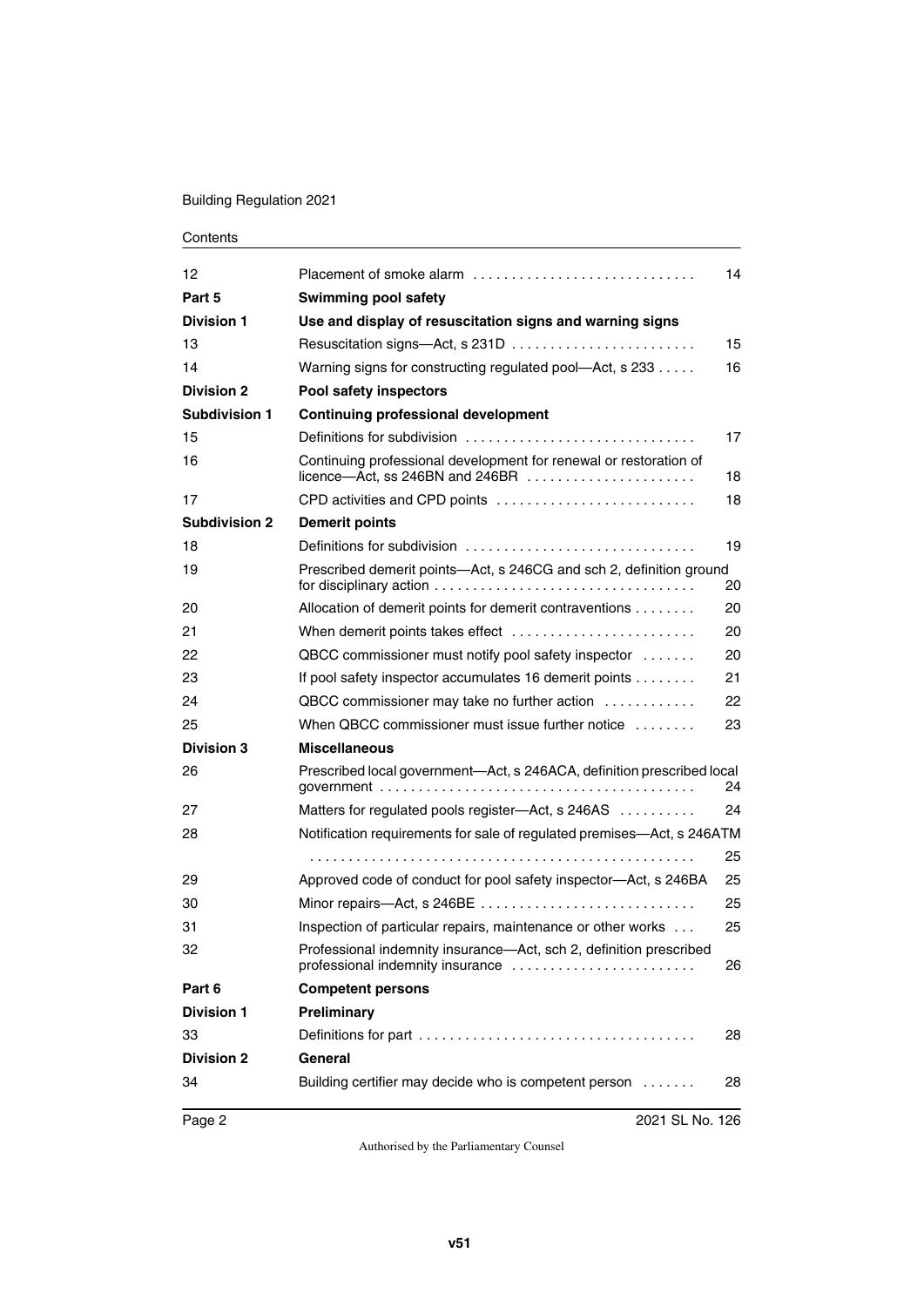| 35                   | Restriction on deciding whether individual is a competent person<br>(inspection) for particular work for single detached class 1a building | 30 |
|----------------------|--------------------------------------------------------------------------------------------------------------------------------------------|----|
| 36                   | Building certifier's obligation to keep record of decision                                                                                 | 30 |
| 37                   | Competent person assessment guidelines                                                                                                     | 31 |
| <b>Division 3</b>    | <b>Restrictions on competent persons</b>                                                                                                   |    |
| 38                   |                                                                                                                                            | 31 |
| 39                   | Restrictions on giving inspection help                                                                                                     | 32 |
| 40                   | Competent person must not give false or misleading documents                                                                               | 32 |
| Part 7               | <b>Cadet building certifiers</b>                                                                                                           |    |
| 41                   | Appointment of cadet building certifier                                                                                                    | 32 |
| 42                   | Role of cadet building certifier and supervising certifier                                                                                 | 33 |
| 43                   | Application of part 6 to cadet building certifier                                                                                          | 33 |
| Part 8               | Inspections of assessable building work                                                                                                    |    |
| <b>Division 1</b>    | <b>Building certifier inspections</b>                                                                                                      |    |
| <b>Subdivision 1</b> | Preliminary                                                                                                                                |    |
| 44                   | Stages of assessable building work-Act, schedule 2, definition stage                                                                       |    |
|                      |                                                                                                                                            | 34 |
| 45                   | Local government may exempt particular assessable building work from                                                                       | 36 |
| 46                   | Who can sign particular certificates of inspection $\ldots \ldots \ldots$                                                                  | 36 |
| 47                   |                                                                                                                                            | 37 |
| <b>Subdivision 2</b> | <b>Notices for inspection</b>                                                                                                              |    |
| 48                   | Builder's obligation to give notice for inspection at completion of stage                                                                  |    |
|                      |                                                                                                                                            | 37 |
| 49                   | Prohibition on further building work until certificate of inspection given                                                                 |    |
|                      |                                                                                                                                            | 38 |
| 50                   | Notifying QBCC if notice for inspection not given                                                                                          | 38 |
| <b>Subdivision 3</b> | <b>Carrying out inspections</b>                                                                                                            |    |
| 51                   |                                                                                                                                            | 38 |
| 52                   |                                                                                                                                            | 39 |
| 53                   | Certificate of inspection                                                                                                                  | 39 |
| 54                   | Noncompliance notice                                                                                                                       | 40 |
| <b>Subdivision 4</b> | Procedure if noncompliance notice given                                                                                                    |    |
| 55                   | Builder's obligation to ensure stage complies with development approval                                                                    |    |
|                      |                                                                                                                                            | 42 |
| 56                   | Consequences of builder not complying with obligation                                                                                      | 42 |
|                      |                                                                                                                                            |    |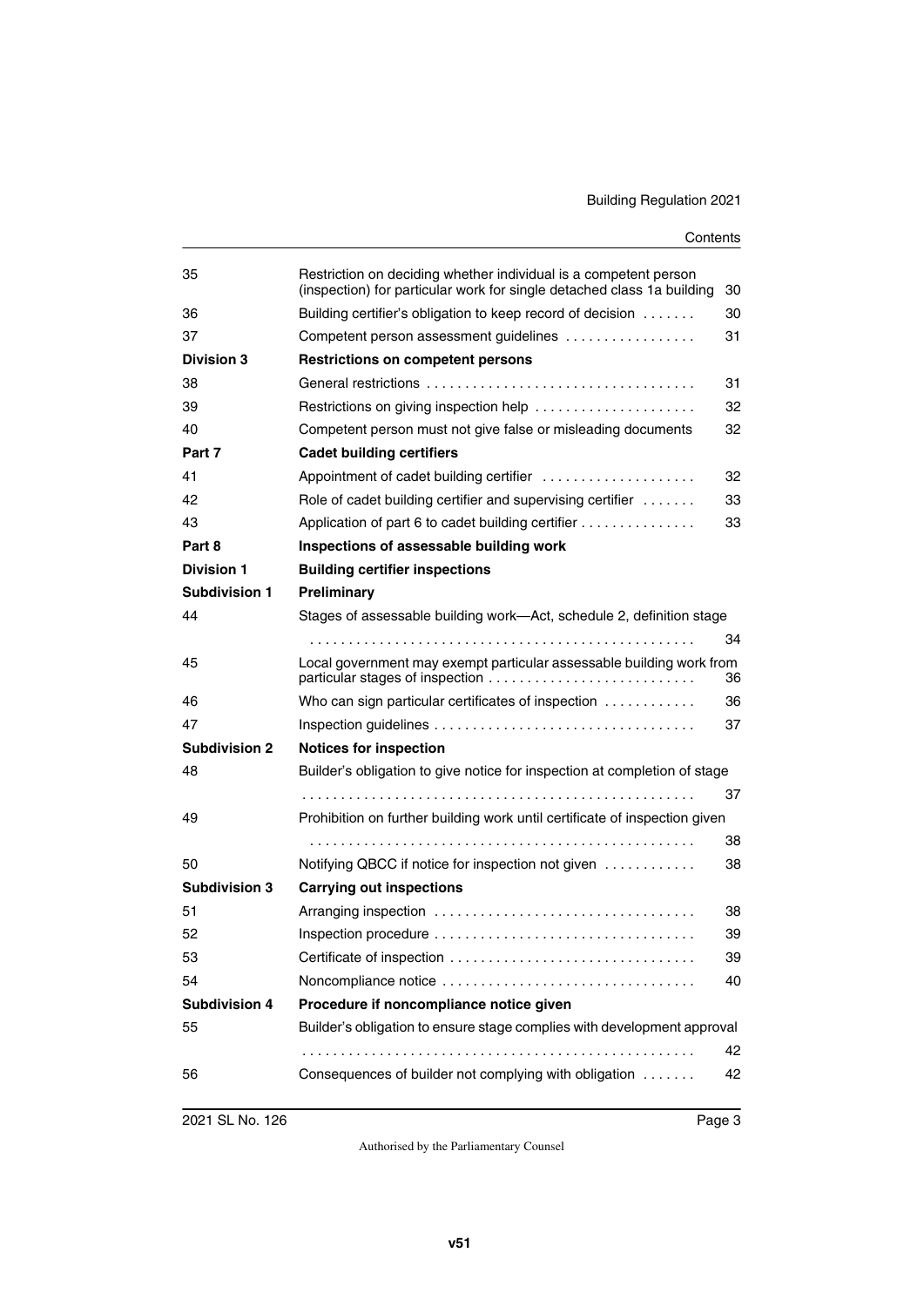#### Building Regulation 2021

| <b>Subdivision 5</b> | Additional inspections for pool work in particular circumstances                                                    |    |
|----------------------|---------------------------------------------------------------------------------------------------------------------|----|
| 57                   |                                                                                                                     | 43 |
| 58                   | Definitions for subdivision                                                                                         | 43 |
| 59                   | Building certifier's obligation to inspect                                                                          | 44 |
| 60                   | Obligations after inspection                                                                                        | 44 |
| 61                   | Delaying inspection in particular circumstances                                                                     | 45 |
| <b>Subdivision 6</b> | Inspection without notice being given                                                                               |    |
| 62                   | Inspections may be conducted without notice being given                                                             | 46 |
| <b>Division 2</b>    | <b>Referral agency inspections</b>                                                                                  |    |
| 63                   |                                                                                                                     | 46 |
| 64                   |                                                                                                                     | 47 |
| 65                   | Referral agency's decision about inspection                                                                         | 47 |
| 66                   | Responding to notice given by referral agency                                                                       | 48 |
| 67                   | If notice not given by referral agency                                                                              | 48 |
| Part 9               | <b>Certificates</b>                                                                                                 |    |
| <b>Division 1</b>    | <b>QBCC licensee certificates</b>                                                                                   |    |
| 68                   |                                                                                                                     | 49 |
| 69                   |                                                                                                                     | 49 |
| 70                   | QBCC licensee certificate                                                                                           | 50 |
| 71                   | QBCC licensee must not give false or misleading QBCC licensee                                                       | 50 |
| <b>Division 2</b>    | <b>Competent person certificates</b>                                                                                |    |
| 72                   |                                                                                                                     | 51 |
| 73                   | Design-specification certificate                                                                                    | 51 |
| 74                   | Aspect inspection certificate                                                                                       | 51 |
| 75                   | Building certifier may accept competent person certificate                                                          | 52 |
| 76                   | Competent person (inspection) may accept aspect inspection certificate                                              |    |
|                      |                                                                                                                     | 52 |
| 77                   |                                                                                                                     | 53 |
| <b>Division 3</b>    | <b>Certificates under CodeMark Scheme</b>                                                                           |    |
| 78                   |                                                                                                                     | 54 |
| Part 10              | <b>Miscellaneous</b>                                                                                                |    |
| <b>Division 1</b>    | <b>Approvals and other matters</b>                                                                                  |    |
| 79                   | Queensland Development Code-Act, s 13                                                                               | 54 |
| 80                   | QDC residential design and siting provisions-Act, sch 2, definition QDC<br>residential design and siting provisions | 54 |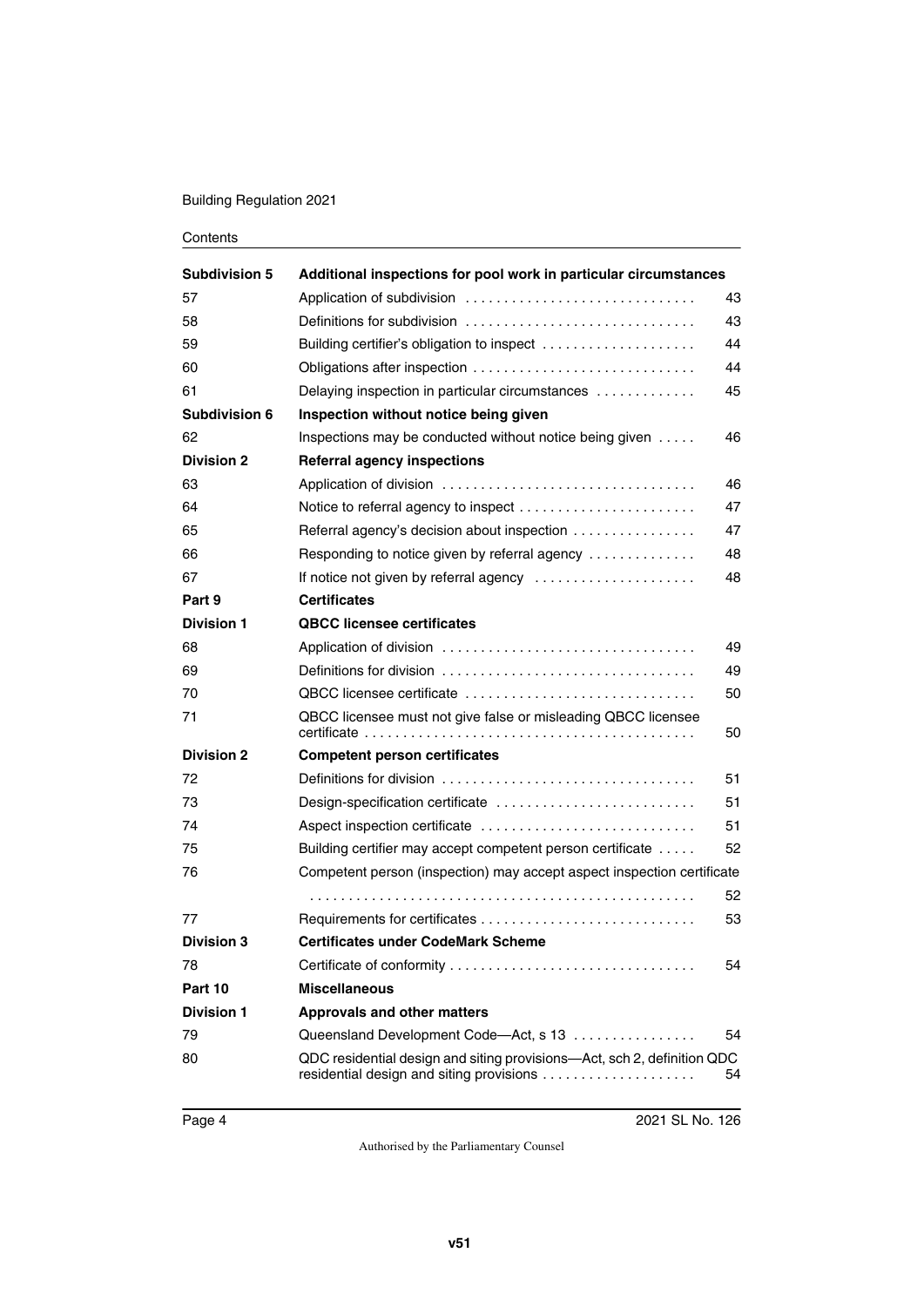| 81                | Approval of replacement of code of conduct—Act, s 129                         | 55 |
|-------------------|-------------------------------------------------------------------------------|----|
| 82                | Demerit offences—Act, s 214A, definition demerit offence                      | 55 |
| 83                | Demerit points-Act, s 214E                                                    | 55 |
| 84                | Prescribed matters for private certification endorsement-Act, s 163 55        |    |
| 85                | Prescribed accreditation standards body-Act, s 184                            | 57 |
| 86                | Information to be given by the State—Act, s $255$                             | 57 |
| 87                | Notice requirement for particular development approvals for building          | 57 |
| 88                | Notice requirement for particular development approvals for farm<br>buildings | 58 |
| <b>Division 2</b> | Displaying code checklist                                                     |    |
| 89                | Display of code checklist for particular temporary accommodation              | 60 |
| <b>Division 3</b> | <b>Fees</b>                                                                   |    |
| 90                |                                                                               | 61 |
| 91                | Fast-track fee and variation application under Act, s 39                      | 61 |
| Part 11           | <b>Transitional and savings provisions</b>                                    |    |
| <b>Division 1</b> | Preliminary                                                                   |    |
| 92                |                                                                               | 62 |
| 93                | References to expired regulation                                              | 62 |
| 94                | Acts Interpretation Act 1954, s 20 not limited                                | 63 |
| <b>Division 2</b> | Continuation of obligations relating to combustible cladding part<br>4А       |    |
| 95                |                                                                               | 63 |
| 96                |                                                                               | 63 |
| <b>Division 3</b> | <b>Miscellaneous</b>                                                          |    |
| 97                | Designated bush fire prone areas                                              | 63 |
| 98                | Designation of and declaration for flood hazard areas                         | 63 |
| 99                | Demerit contravention committed before the commencement                       | 64 |
| 100               | Particular noncompliance notices                                              | 64 |
| 101               | Appointment of competent person                                               | 65 |
| 102               | Particular local government resolutions                                       | 65 |
| 103               |                                                                               | 65 |
| Part 12           | Amendment of other legislation                                                |    |
| <b>Division 1</b> | Amendment of Building Fire Safety Regulation 2008                             |    |
| 104               | Regulation amended                                                            | 66 |
| 105               | Amendment of s 64A (Fee for assessing or inspecting required special          |    |
|                   |                                                                               |    |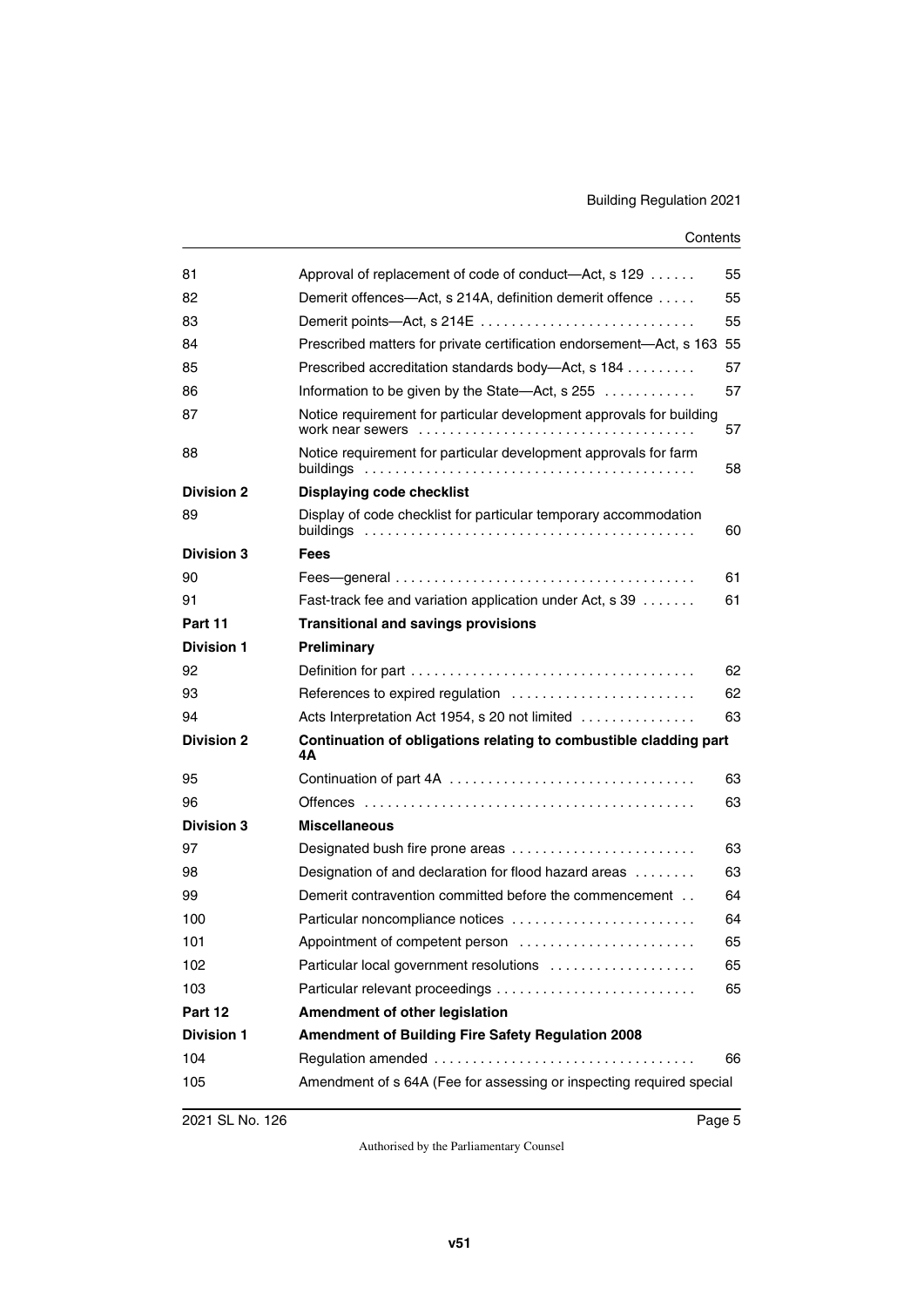#### Building Regulation 2021

|                   | $fire$ services) $\ldots \ldots \ldots \ldots \ldots \ldots \ldots \ldots \ldots \ldots \ldots \ldots \ldots$ | 66 |
|-------------------|---------------------------------------------------------------------------------------------------------------|----|
| 106               | Amendment of sch 3 (Dictionary)                                                                               | 66 |
| <b>Division 2</b> | <b>Amendment of Major Sports Facilities Regulation 2014</b>                                                   |    |
| 107               |                                                                                                               | 67 |
| 108               | Amendment of sch 2 (Conditions for special events at Brisbane Stadium                                         | 67 |
| <b>Division 3</b> | <b>Amendment of Planning Regulation 2017</b>                                                                  |    |
| 109               |                                                                                                               | 67 |
| 110               | Amendment of sch 9 (Building work under Building Act)                                                         | 67 |
| 111               | Amendment of sch 24 (Dictionary)                                                                              | 68 |
| <b>Division 4</b> | <b>Amendment of Queensland Building and Construction Commission</b><br><b>Regulation 2018</b>                 |    |
| 112               |                                                                                                               | 68 |
| 113               | Amendment of sch 1AA (Work that is not fire protection work)                                                  | 69 |
| 114               | Amendment of sch 6 (Terms of cover for statutory insurance scheme)                                            |    |
|                   |                                                                                                               | 69 |
| <b>Division 5</b> | <b>Amendment of State Penalties Enforcement Regulation 2014</b>                                               |    |
| 115               |                                                                                                               | 69 |
| 116               | Amendment of sch 1 (Infringement notice offences and fines for                                                | 69 |
| Schedule 1        | Accepted development (self assessable)                                                                        | 74 |
| 1                 | Work for particular fences, barriers and gates                                                                | 74 |
| 2                 | Work for particular non-load bearing devices                                                                  | 74 |
| 3                 | Work for particular retaining walls                                                                           | 75 |
| 4                 | Particular filling or excavation                                                                              | 76 |
| 5                 |                                                                                                               | 76 |
| 6                 | Work for particular signs                                                                                     | 76 |
| 7                 | Particular repairs, maintenance or alterations not affecting structural<br>component or fire safety system    | 77 |
| 8                 | Particular repairs, maintenance or alterations only affecting structural                                      | 77 |
| 9                 | Particular repairs, maintenance or alterations only affecting minor<br>component of fire safety system        | 79 |
| 10                | Work for particular chapter 7, part 3 budget accommodation buildings                                          |    |
|                   |                                                                                                               | 80 |
| 11                | Work for particular temporary things on building sites                                                        | 80 |
| 12                |                                                                                                               | 81 |
| 13                | Other work for class 10 buildings or structures                                                               | 81 |
|                   |                                                                                                               |    |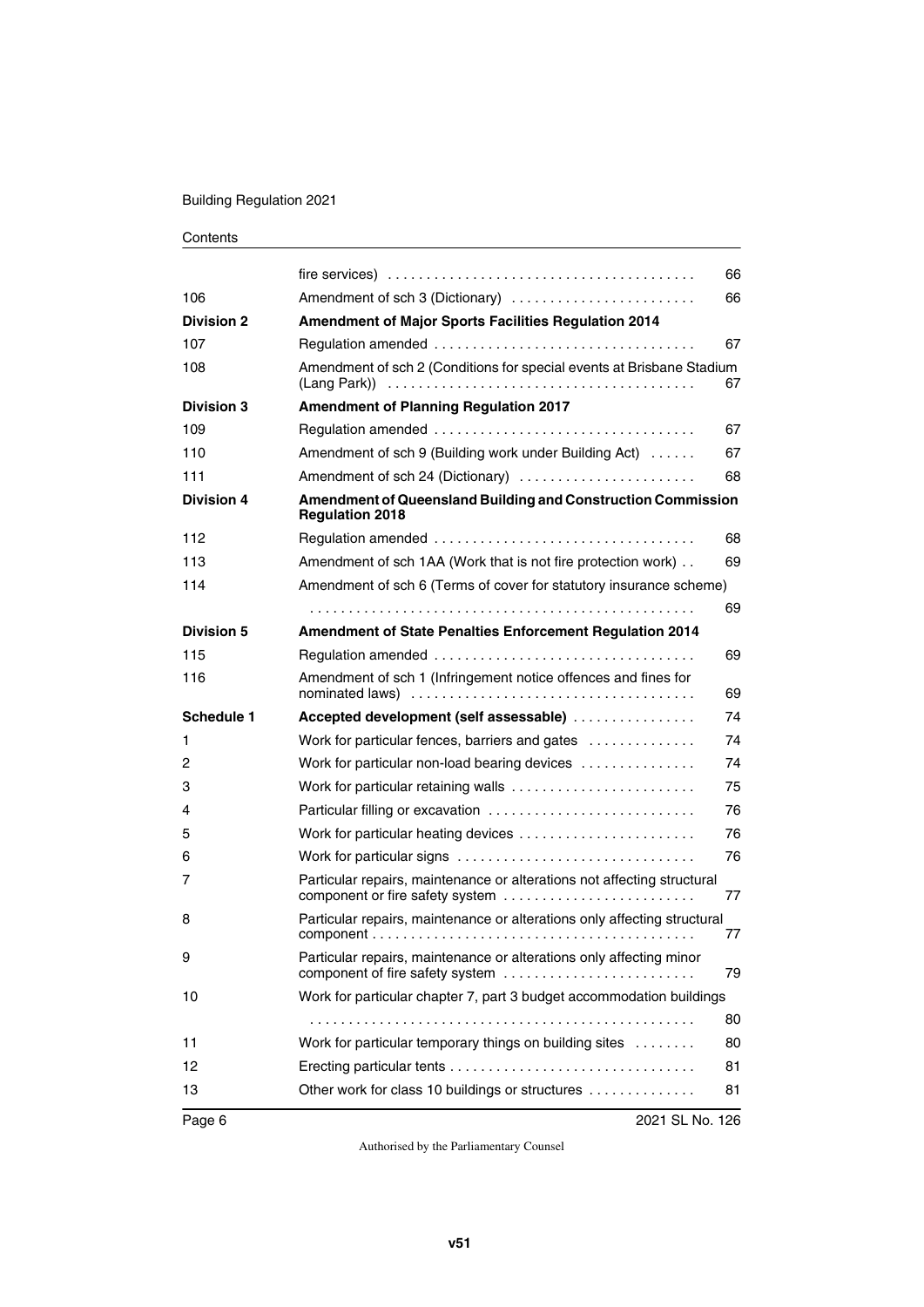| 14          | Work for particular air conditioners                                                              | 82  |
|-------------|---------------------------------------------------------------------------------------------------|-----|
| 15          | Work for solar hot water systems or photovoltaic solar panels                                     | 82  |
| Schedule 2  | Accepted development—exempt from relevant provisions.                                             | 83  |
| 1           | Work for particular class 10b structures or special structures                                    | 83  |
| 2           | Attaching particular sun hoods, window hoods or awnings                                           | 83  |
| 3           | Erecting particular tents $\ldots \ldots \ldots \ldots \ldots \ldots \ldots \ldots \ldots \ldots$ | 83  |
| 4           | Other work for class 10 buildings or structures                                                   | 84  |
| Schedule 3  | Prescribed local governments                                                                      | 85  |
| Schedule 4  |                                                                                                   | 87  |
| 1           | Minor repairs of barriers for a regulated pool                                                    | 87  |
| 2           |                                                                                                   | 88  |
| 3           | Minor repairs of protected windows and doors                                                      | 89  |
| 4           | Non-climbable zone works                                                                          | 89  |
| Schedule 5  | Repairs or maintenance of, or other work for, a barrier for regulated                             | 91  |
| 1           | Repairs and maintenance of barriers for a regulated pool                                          | 91  |
| 2           |                                                                                                   | 92  |
| 3           | Repairs of protected windows and doors                                                            | 92  |
| 4           | Non-climbable zone works                                                                          | 93  |
| 5           | Work for barriers for regulated pools in particular circumstances                                 | 93  |
| Schedule 6  | Bodies and CPD points for membership for continuing professional                                  | 96  |
| Schedule 7  | Queensland Development Code                                                                       | 97  |
| Schedule 8  | Demerit offences and demerit points                                                               | 102 |
| Schedule 9  |                                                                                                   | 104 |
| Schedule 10 |                                                                                                   | 107 |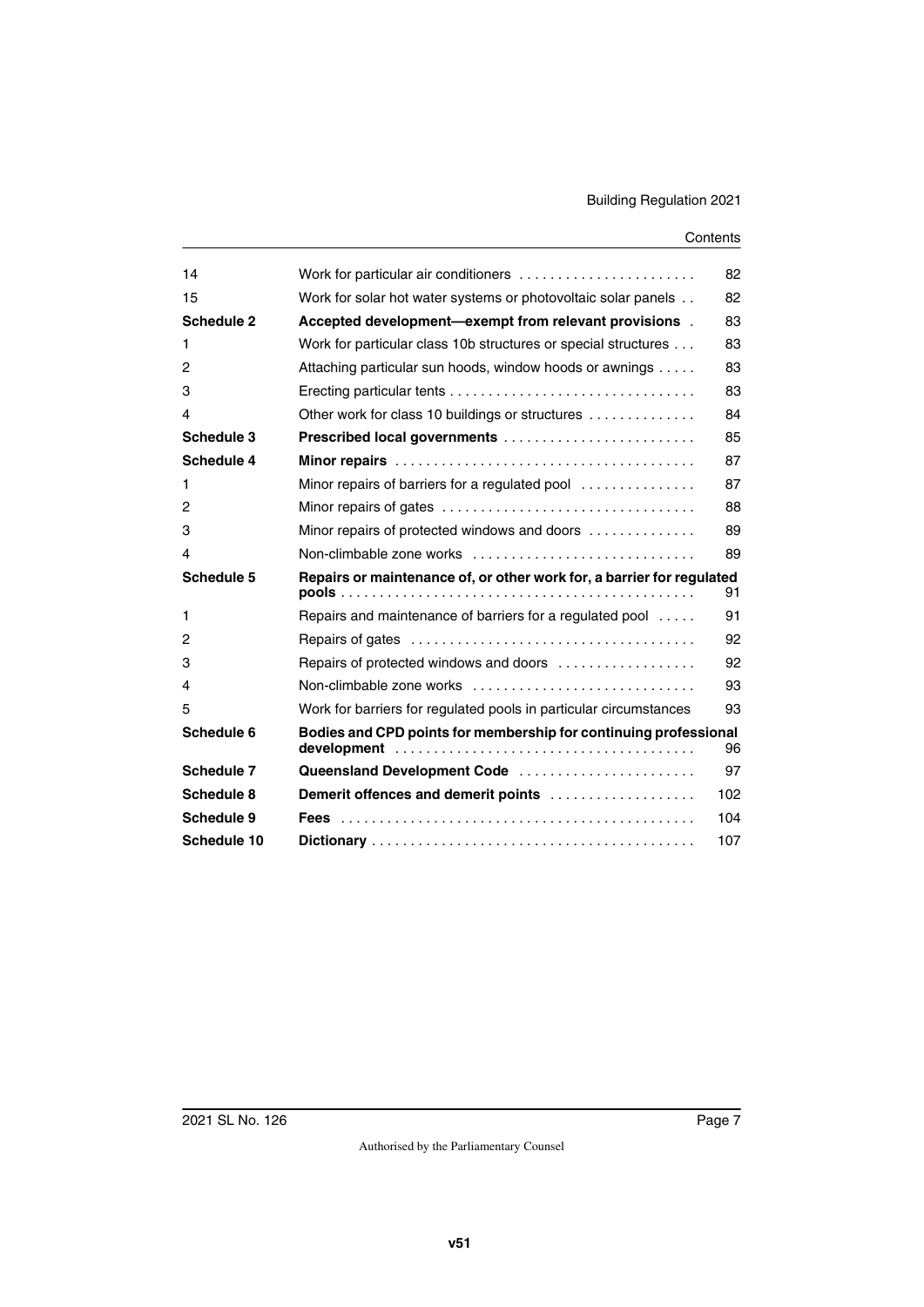<span id="page-7-0"></span> $[s 1]$ 

# **Part 1** Preliminary

#### <span id="page-7-2"></span>**1 Short title**

<span id="page-7-5"></span><span id="page-7-3"></span><span id="page-7-1"></span>This regulation may be cited as the *Building Regulation 2021*.

#### <span id="page-7-4"></span>**2 Commencement**

This regulation commences on 1 September 2021.

#### <span id="page-7-6"></span>**3 Definitions**

<span id="page-7-9"></span><span id="page-7-7"></span>The dictionary in schedule 10 defines particular words used in this regulation.

### <span id="page-7-8"></span>**Part 2 Declared accepted development**

#### <span id="page-7-10"></span>**4 Building work declared to be accepted development for Planning Act—Act, s 21**

- <span id="page-7-11"></span>(1) For section 21(2) of the Act—
	- (a) the building work (*accepted development (self assessable)*) mentioned in schedule 1 is prescribed to the extent the building work does not include altering cladding forming part of, or attached or applied to, an external wall or another external part of a building other than the roof; and
	- (b) the building work mentioned in schedule 2 is prescribed.
- (2) The building work mentioned in schedule 1 must comply with the relevant provisions within the meaning of section 21(5) of the Act.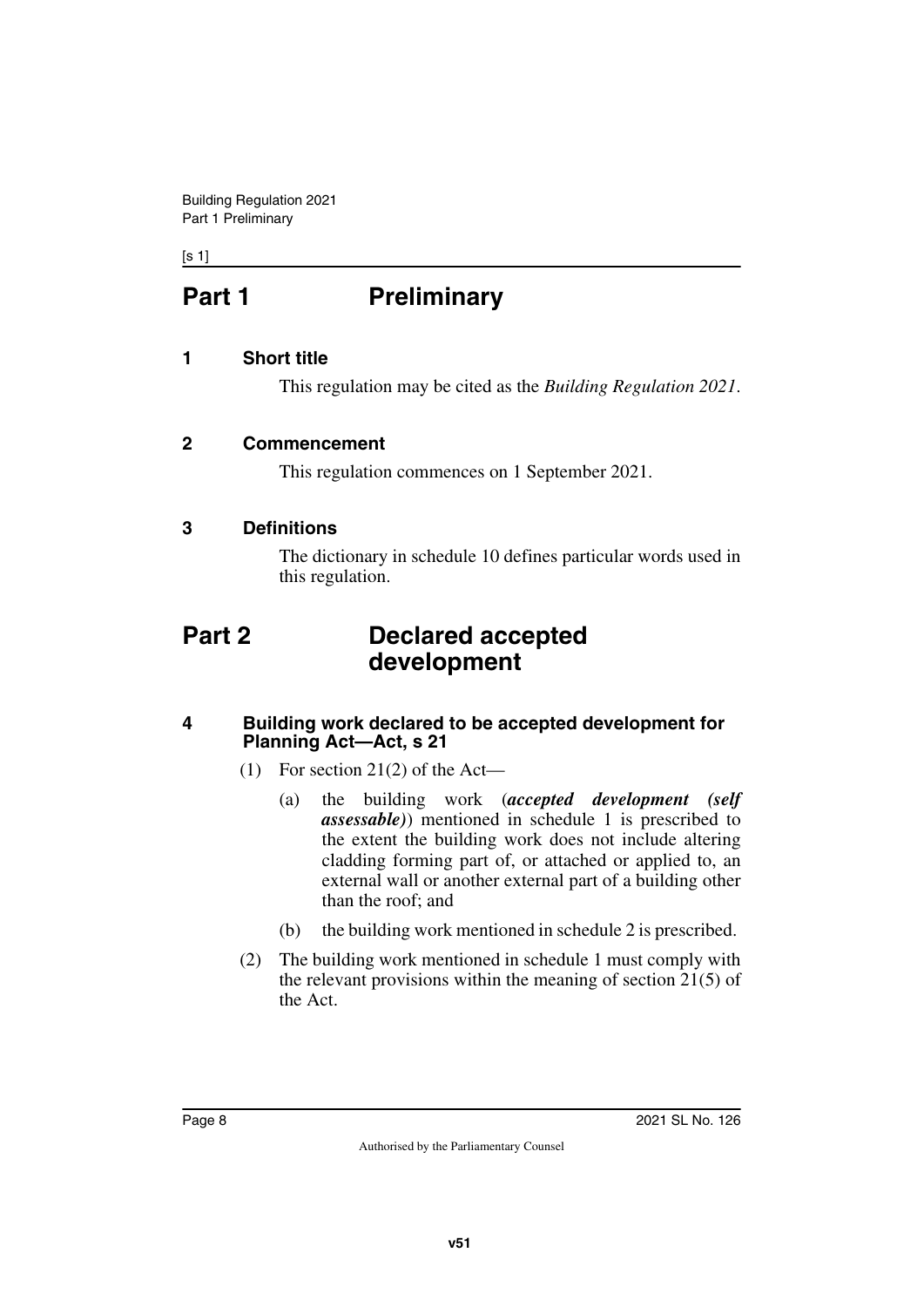$[s 5]$ 

### <span id="page-8-1"></span><span id="page-8-0"></span>**Part 3 Matters for local laws, local planning instruments or resolutions**

#### <span id="page-8-2"></span>**5 Operation of part**

<span id="page-8-3"></span>This part prescribes, for section 32(a) and (b) of the Act—

- (a) the matters that a local planning instrument may designate for the BCA or QDC; and
- (b) the aspects of, or matters related or incidental to, building work that may be the subject of a provision, or an amendment, of—
	- (i) a local law: or
	- (ii) a planning scheme; or
	- (iii) a resolution of a local government.

*Notes—*

- 1 Under section 30(e) of the Act, a provision of a local law, local planning instrument or resolution about a prescribed aspect or matter is a building assessment provision.
- 2 For public access to maps provided for under this part see the Planning Act, section 264 and the *Planning Regulation 2017*, schedule 22.

#### <span id="page-8-4"></span>**6 Design and siting standards for single detached housing**

- <span id="page-8-5"></span>(1) This section applies in relation to building work for—
	- (a) a single detached class 1 building; or
	- (b) a class 10 building or structure located on the same allotment as a single detached class 1 building.
- (2) A local government planning scheme may provide for the following matters—
	- (a) all or some of performance criteria 4, 5, 7, 8 or 9 under QDC part 1.1 and the acceptable solutions for the performance criteria apply for the building work;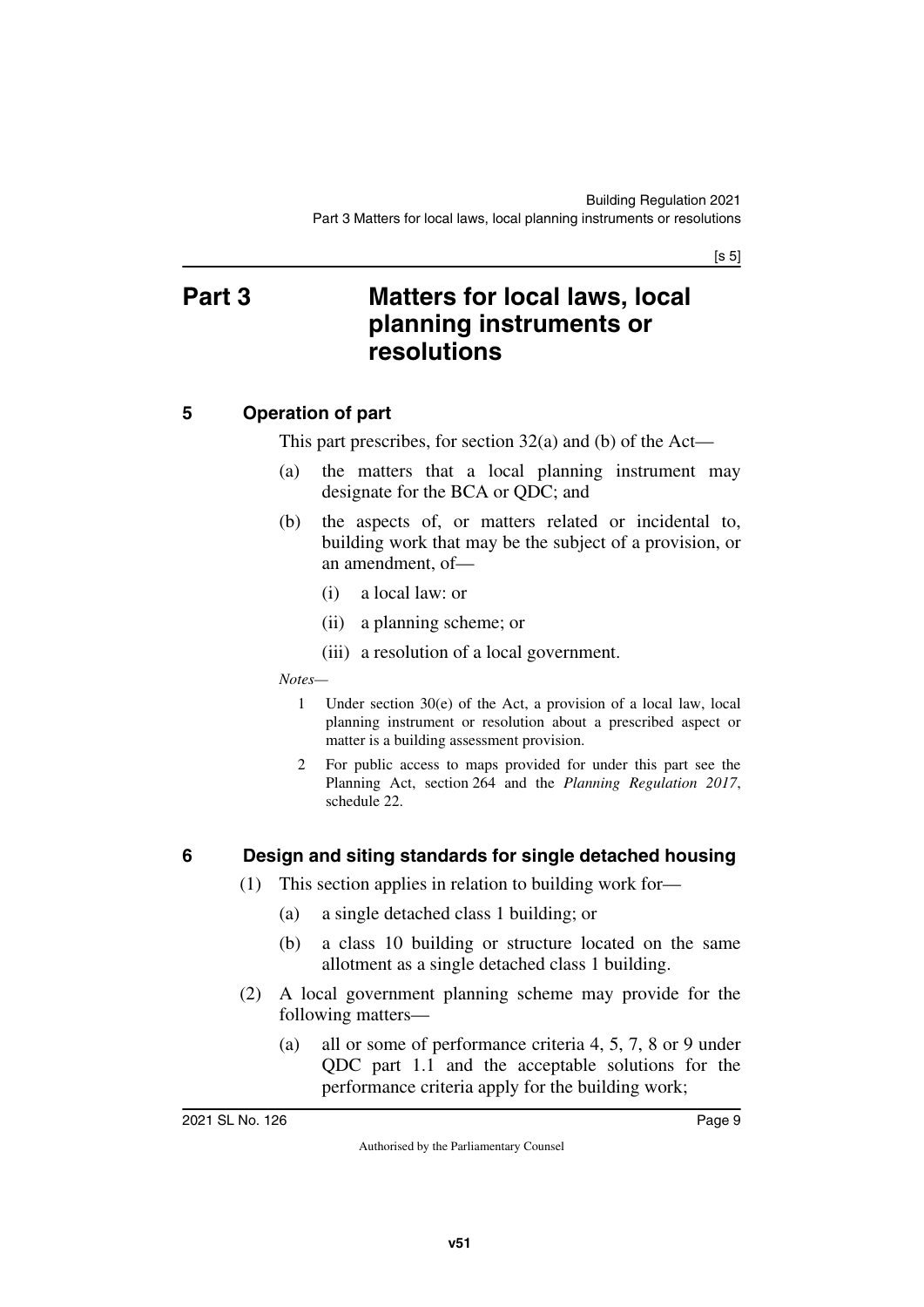[s 7]

- (b) all or some of performance criteria 4, 5, 7 or 8 under QDC part 1.2 and the acceptable solutions for the performance criteria apply for the building work;
- (c) a qualitative statement for a matter provided for under the performance criteria mentioned in paragraph (a) or (b) for the building work, if the scheme also provides for quantifiable standards for the statements.
- (3) In this section—

*qualitative statement* see section 33(6) of the Act.

*quantifiable standard* see section 33(6) of the Act.

### <span id="page-9-0"></span>**7 Designation of area prone to bush fire**

- <span id="page-9-1"></span>(1) A local government, may in a local planning instrument, designate all or part of its area as a designated bush fire prone area for the BCA or the QDC.
- (2) For each designated bush fire prone area, the provisions of the BCA or QDC that apply to the area apply to any building assessment work carried out within the area.
- (3) The local government must, if it is practicable to do so, ensure the local government's maps in its planning scheme show each designated bush fire prone area.
- (4) If it is not practicable for the local government to comply with subsection (3), the local government must—
	- (a) prepare maps that—
		- (i) show the designated bush fire prone areas; and
		- (ii) state the date each area was designated as a bush fire prone area; and
	- (b) ensure the maps are updated from time to time to show each designated bush fire prone area.
- (5) On the making of the designation, the provisions of the BCA or QDC that apply to a designated bushfire prone area apply for any building assessment work that relates to the area.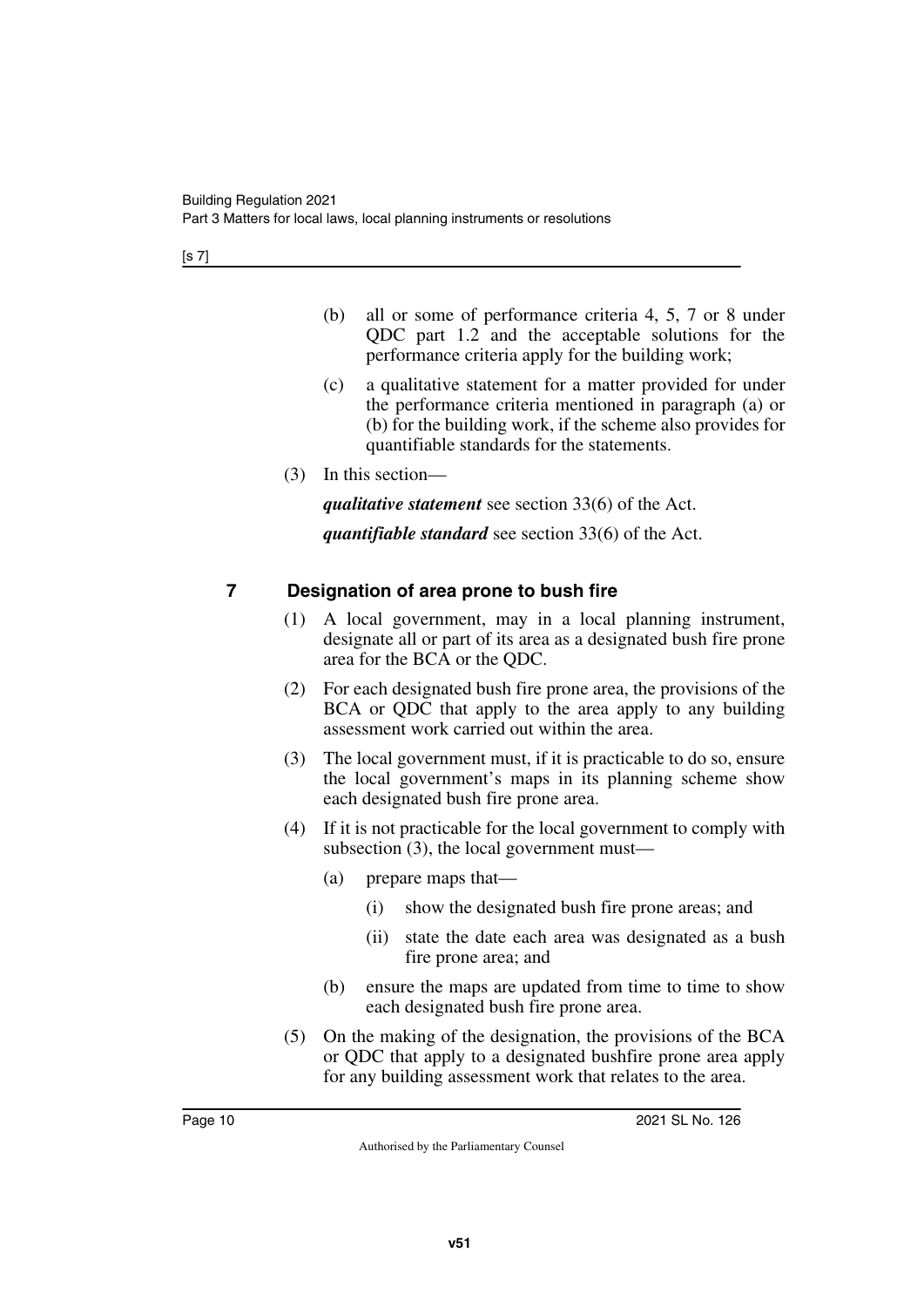[s 8]

#### <span id="page-10-0"></span>**8 Designation of area liable to flooding**

- <span id="page-10-1"></span>(1) A local government may in a planning scheme, temporary local planning instrument under the Planning Act or by resolution—
	- (a) designate all or part of its area as a flood hazard area; and
	- (b) declare the following matters for all or part of the designated flood hazard area—
		- (i) the defined flood level;
		- (ii) the maximum flow velocity of water;
		- (iii) an inactive flow or backwater area;
		- (iv) a freeboard that is more than 300mm;
		- (v) the finished floor level of class 1 buildings built in all or part of the flood hazard area.
- (2) The local government must, in designating a flood hazard area, comply with—
	- (a) a State planning policy; and
	- (b) if a temporary State planning policy is in effect when the designation is made—the temporary State planning policy to the extent it applies in relation to the designation.
- (3) If the local government makes a designation or declaration under subsection (1), the local government must state in the planning scheme, temporary local planning instrument under the Planning Act or resolution, that the designation or declaration is made under this section.

*Note—*

QDC part 3.5 applies to the carrying out of particular building work carried out wholly or partly within a flood hazard area and a defined flood level is declared by a local government for the area.

- (4) The local government must keep a register of—
	- (a) each flood hazard area designated by the local government; and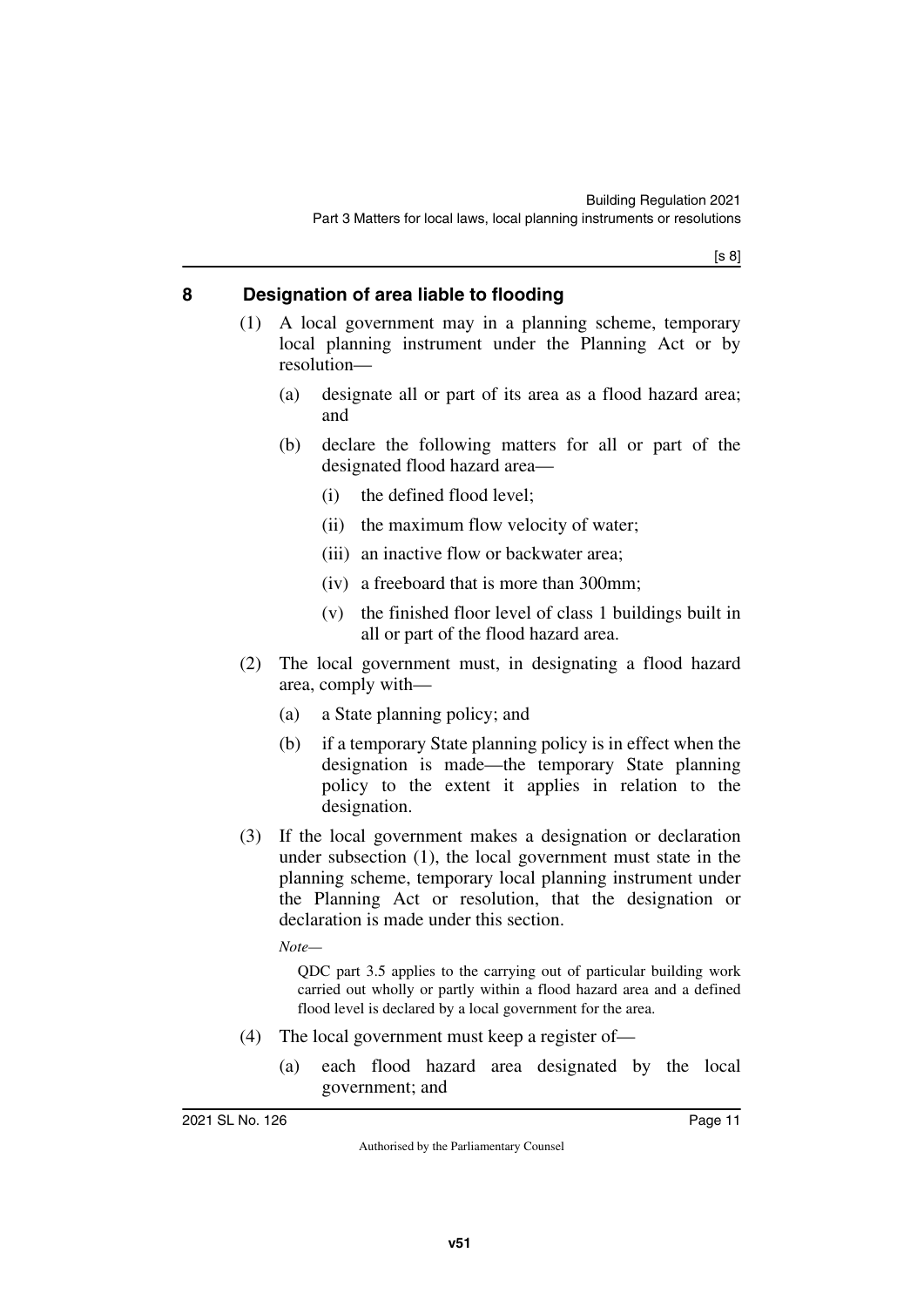#### [s 8]

(b) the date each area was designated as a flood hazard area.

*Note—*

For public access to the register see the Planning Act, section 264 and the *Planning Regulation 2017*, schedule 22.

(5) In this section—

*defined flood level* means the level to which it is reasonably expected flood waters may rise.

*finished floor level* means the level of the uppermost surface of a finished floor not including any floor covering.

*Examples of a floor covering—*

carpet, tiles

*freeboard* means a height above the defined flood level that takes account of matters that may cause flood waters to rise above the defined flood level.

*Examples of matters that may cause a flood level to rise above the defined flood level—*

wave action, localised hydraulic behaviour

*inactive flow or backwater area* means all or part of a flood hazard area where the maximum flow velocity of water is not likely to be greater than 1.5m/s.

*maximum flow velocity of water*, for all or part of a designated flood hazard area, means a flow velocity of water reasonably expected to be the maximum flow velocity of water for all or part of the area.

*State planning policy* means a State planning policy under the Planning Act, other than a temporary State planning policy.

*temporary State planning policy* see the Planning Act, section 12.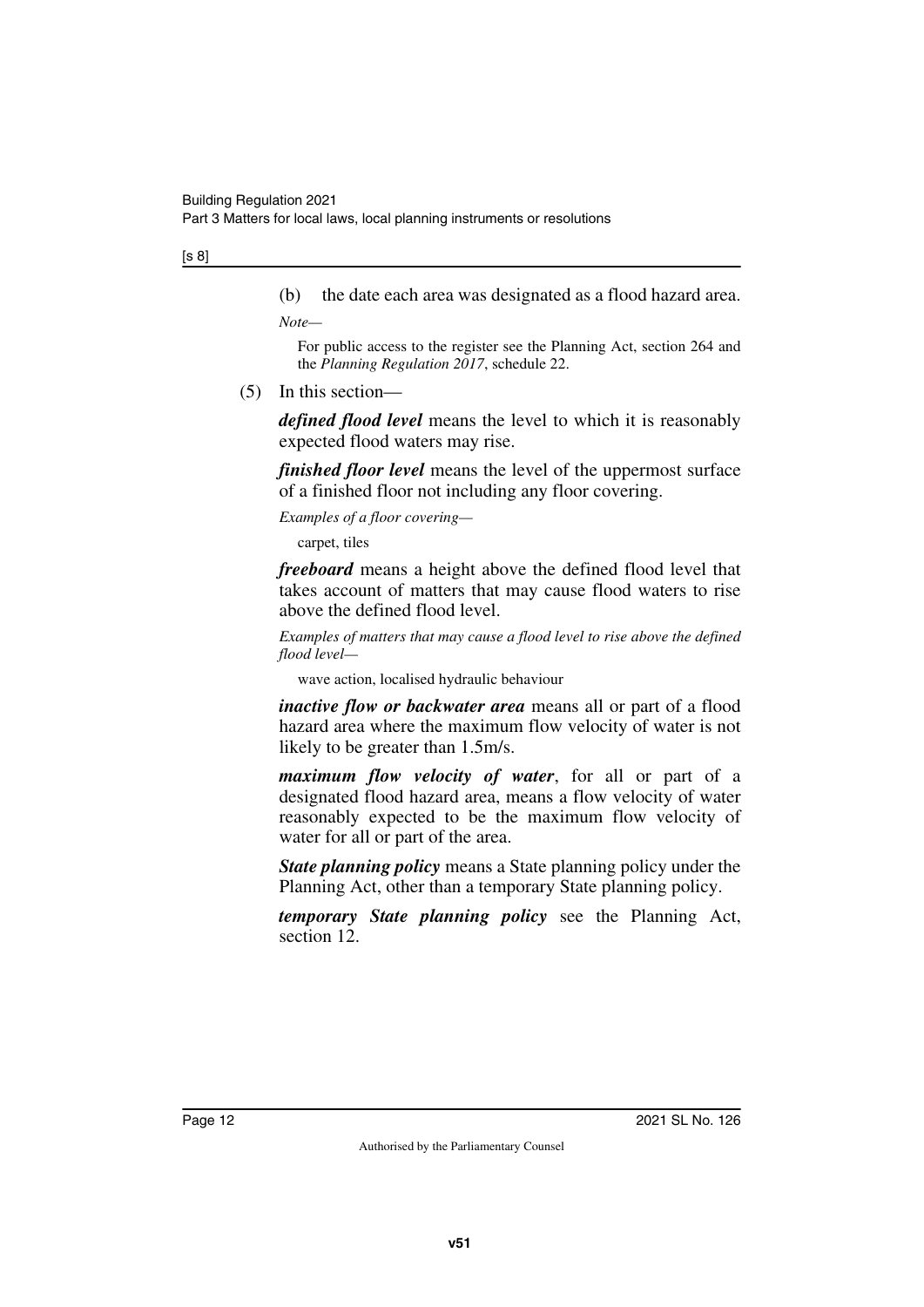[s 9]

### <span id="page-12-1"></span><span id="page-12-0"></span>**Part 4 Smoke alarms for domestic dwellings**

#### <span id="page-12-2"></span>**9 Application of part**

- <span id="page-12-3"></span>(1) This part applies to a building development application for the construction of a domestic dwelling.
- (2) Building assessment work for the building development application must be carried out under—
	- (a) this part; and
	- (b) the requirements relating to smoke alarms for a domestic dwelling under the BCA.

### <span id="page-12-4"></span>**10 Definition for part**

<span id="page-12-5"></span>In this part—

*domestic dwelling* means either—

- (a) a class 1a building; or
- (b) a sole-occupancy unit in a class 2 building.

#### <span id="page-12-6"></span>**11 Installation of smoke alarm**

- <span id="page-12-7"></span>(1) A smoke alarm must be installed in each bedroom of the domestic dwelling in a place that complies with section 12.
- (2) Each smoke alarm—
	- (a) must comply with AS 3786–2014; and
	- (b) must contain a photoelectric sensor and not an ionisation sensor; and
	- (c) must be hardwired to the domestic dwelling's electricity supply; and
	- (d) must be interconnected to every other smoke alarm installed in the dwelling.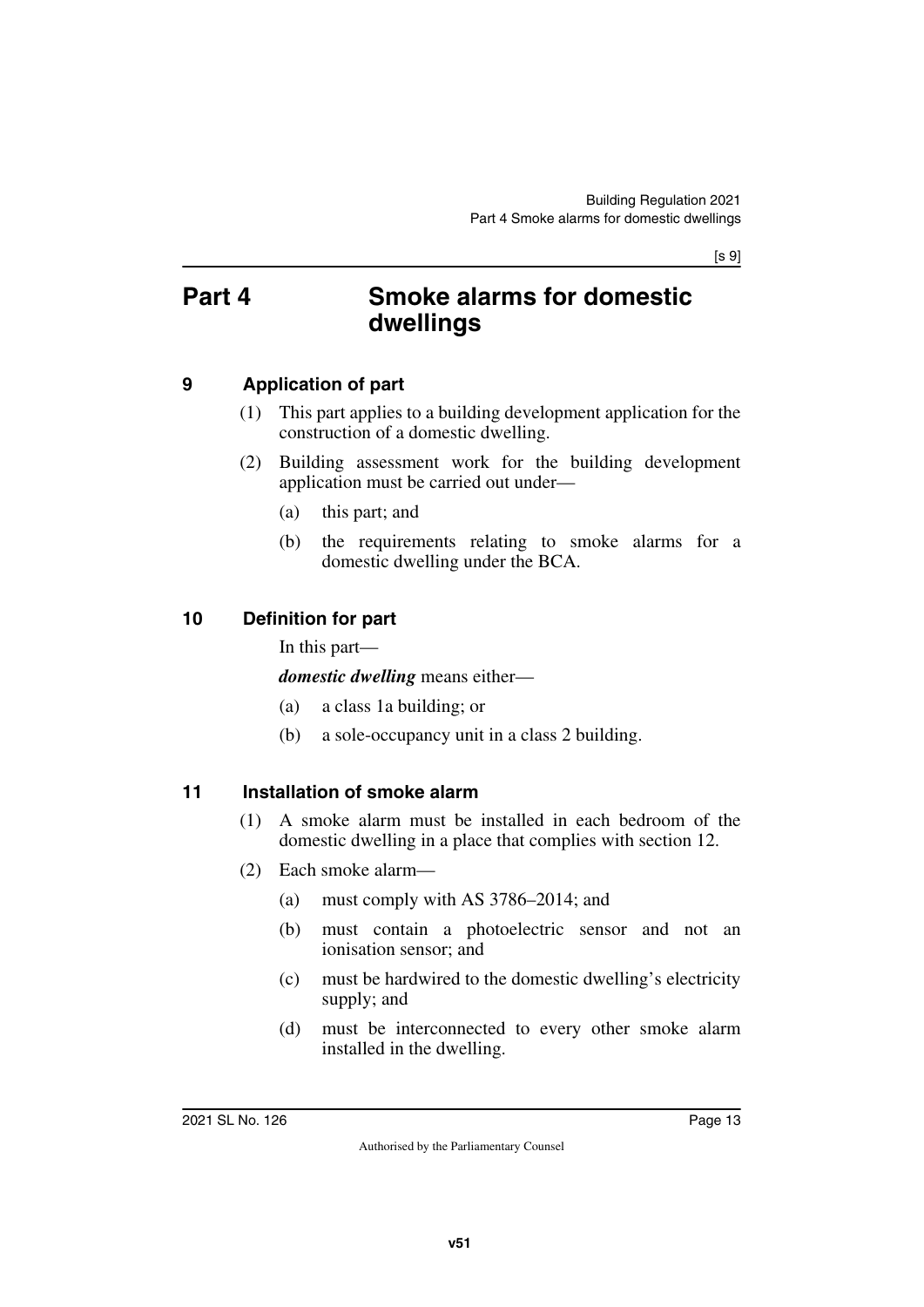#### [s 12]

- (3) For subsection (2)(d), a smoke alarm (the *first smoke alarm*) is interconnected to another smoke alarm if—
	- (a) the first smoke alarm sounds an alert if the other smoke alarm is activated because its sensor detects smoke; and
	- (b) the other smoke alarm sounds an alert if the first smoke alarm is activated because its sensor detects smoke.
- (4) However, subsections (1) and (2) do not apply to a sole-occupancy unit in a class 2 building if a smoke detection system that complies with the BCA, specification E2.2a, clause 4, has been installed in the sole-occupancy unit.
- (5) If the BCA is inconsistent with this section, this section prevails to the extent of the inconsistency.

#### <span id="page-13-0"></span>**12 Placement of smoke alarm**

<span id="page-13-1"></span>For each bedroom of a domestic dwelling a smoke alarm—

- (a) must be installed—
	- (i) if it is practicable to mount the smoke alarm on a ceiling—on the ceiling; or
	- (ii) if it is not practicable to mount the smoke alarm on a ceiling and an exposed joist or beam has a depth of no more than 300mm when measured from the ceiling—on the underside of the exposed joist or beam; or
	- (iii) otherwise—on a wall in an area that is between 100mm and 300mm from the ceiling and more than 300mm from the corner of 2 walls; and
- (b) if the smoke alarm is installed on a ceiling that slopes—must be installed in an area of the ceiling that is between 500mm and 1,500mm from the apex of the ceiling; and
- (c) must not be installed—
	- (i) within 300mm of a light fitting; and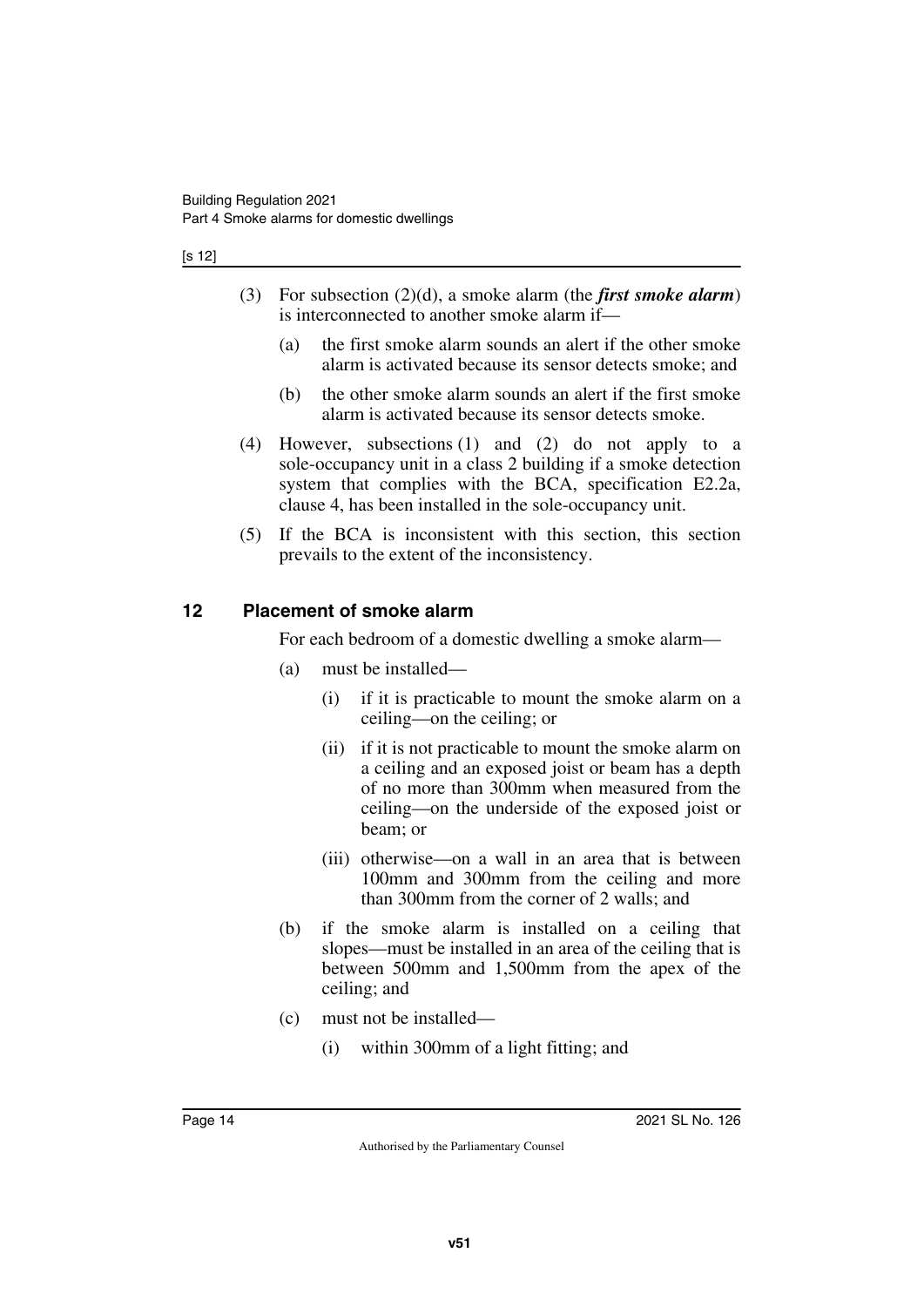- (ii) if the smoke alarm is installed on a ceiling—within 300mm of a corner of the ceiling and a wall; and
- (iii) if the smoke alarm is installed in a stairwell—where smoke rising in the stairwell will not reach the smoke alarm because of an obstruction; and
- (iv) within 400mm of an opening from which air is supplied from an air conditioner or forced air ventilation; and
- <span id="page-14-3"></span><span id="page-14-1"></span>(v) within 400mm of the blades of a ceiling fan.

## <span id="page-14-0"></span>**Part 5 Swimming pool safety**

### <span id="page-14-2"></span>**Division 1 Use and display of resuscitation signs and warning signs**

#### <span id="page-14-4"></span>**13 Resuscitation signs—Act, s 231D**

- <span id="page-14-5"></span>(1) This section prescribes a standard for section 231D(1)(b) of the Act.
- (2) A sign complying with subsection (3) (a *resuscitation sign*) must be displayed at a regulated pool.
- (3) For subsection (2), the resuscitation sign must—
	- (a) be attached to the barrier for the regulated pool, or displayed near the pool, so that the sign is conspicuous and easily visible to anyone near the pool; and
	- (b) be at least 300mm x 300mm in size; and
	- (c) be made of durable and weatherproof material; and
	- (d) include a statement that is prominent on the sign explaining to anyone reading the sign how to act in an emergency, including, for example, telephoning for an ambulance, staying with the injured person, calling for help and providing first aid; and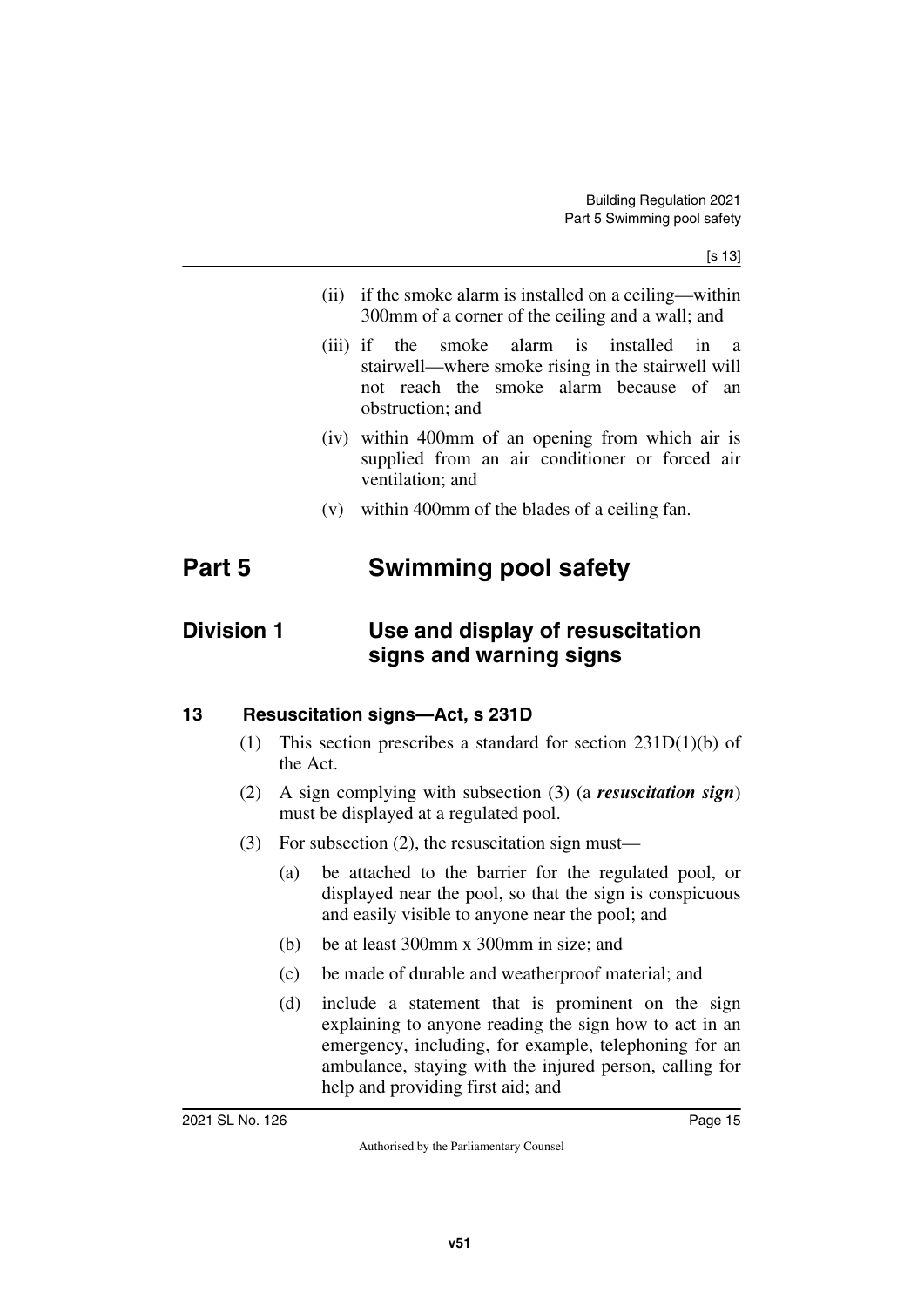#### [s 14]

*Example of what sign must state—*

'In an emergency phone 000 and ask for ambulance. Stay with injured person, call for help and resuscitate.'

- (e) show information about the procedures for providing first aid, including performing cardiopulmonary resuscitation in the way stated in the document called 'ANZCOR guideline 8—Cardiopulmonary resuscitation (CPR)' published by the Australian Resuscitation Council in January 2016.
- (4) Each statement or diagram written or placed on the resuscitation sign must—
	- (a) be clear and legible; and
	- (b) be made by using a material that is durable and weatherproof.

#### <span id="page-15-1"></span><span id="page-15-0"></span>**14 Warning signs for constructing regulated pool—Act, s 233**

- (1) For section 233(2) of the Act, a warning sign must—
	- (a) warn members of the public in the vicinity of the land on which the pool is being constructed that—
		- (i) a swimming pool is under construction on the land; and
		- (ii) there is a potential danger to young children accessing the land; and

*Example of what sign must state—*

'Danger. Swimming pool under construction. Keep children out.'

- (b) subject to subsection (3)—be placed on, or within 1.5m of, the road frontage for the land; and
- (c) be mounted so that the bottom of the sign is at least 300mm above ground level; and
- (d) be positioned so that it is visible from the road; and
- (e) be made of durable and weatherproof material.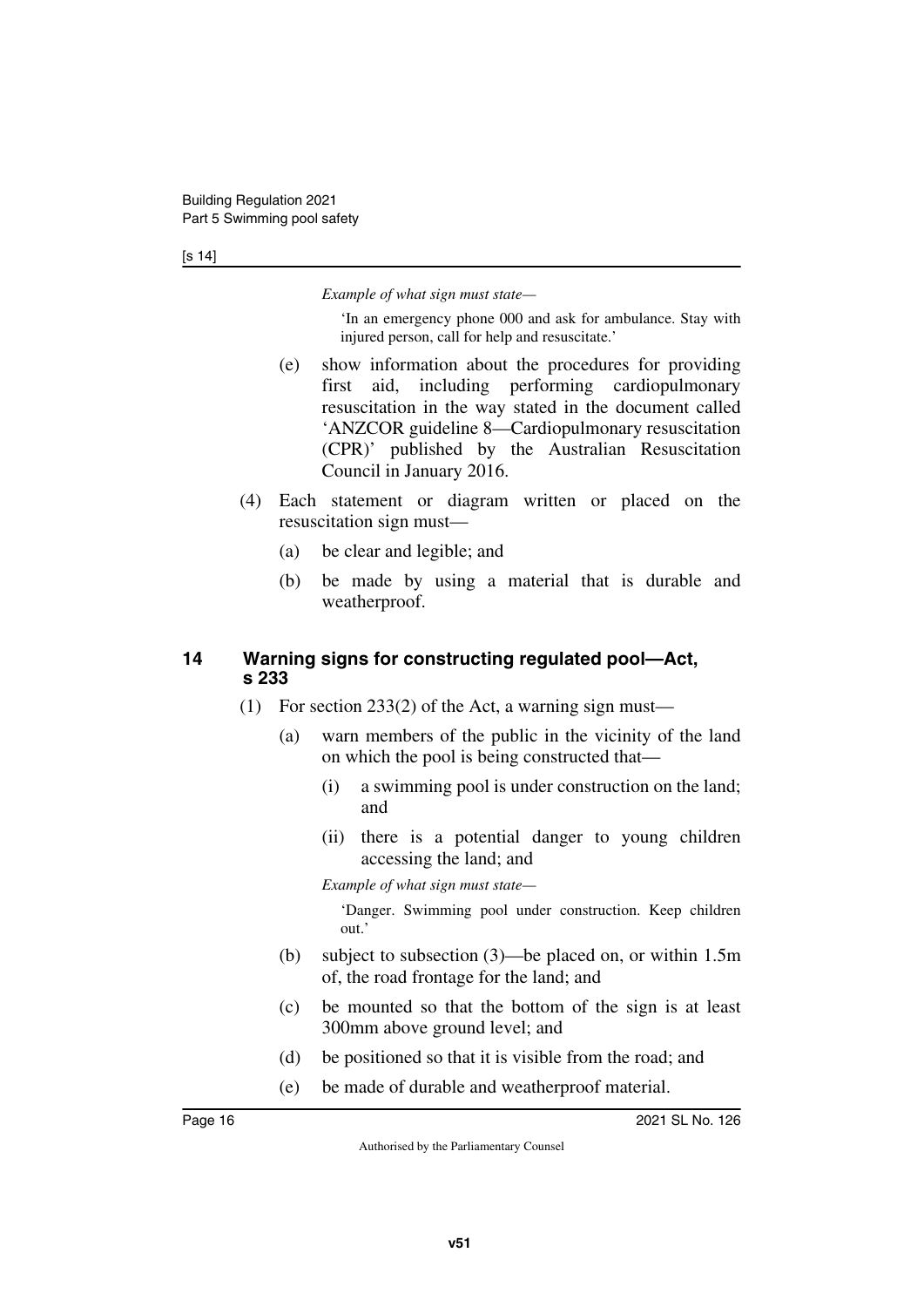- (2) The lettering of the warning mentioned in subsection  $(1)(a)$ must be at least 50mm in height and in a bold style.
- (3) If the land on which the pool is situated has more than 1 road frontage, the warning sign may be placed on only 1 frontage.
- (4) Nothing in this section prevents the warning from including a reference to any other matter.
- (5) In this section—

*road frontage*, for the land on which the pool is being constructed, means—

- (a) if the only access to the land is across other land—the boundary between the other land and any road adjoining the other land at the point of access; or
- <span id="page-16-3"></span><span id="page-16-1"></span>(b) otherwise—the boundary between the land and any road adjoining the land.

### <span id="page-16-0"></span>**Division 2 Pool safety inspectors**

### <span id="page-16-2"></span>**Subdivision 1 Continuing professional development**

<span id="page-16-4"></span>**15 Definitions for subdivision**

<span id="page-16-5"></span>In this subdivision—

#### *activity*—

- (a) means an activity undertaken by a person for the purpose of the person's professional development relating to pool safety, including, for example, a course, seminar, workshop or conference; but
- (b) does not include work experience, unless the work experience is gained while the person is employed by the State or a local government.

*CPD activity* mean an activity approved by the QBCC commissioner under section 17(1).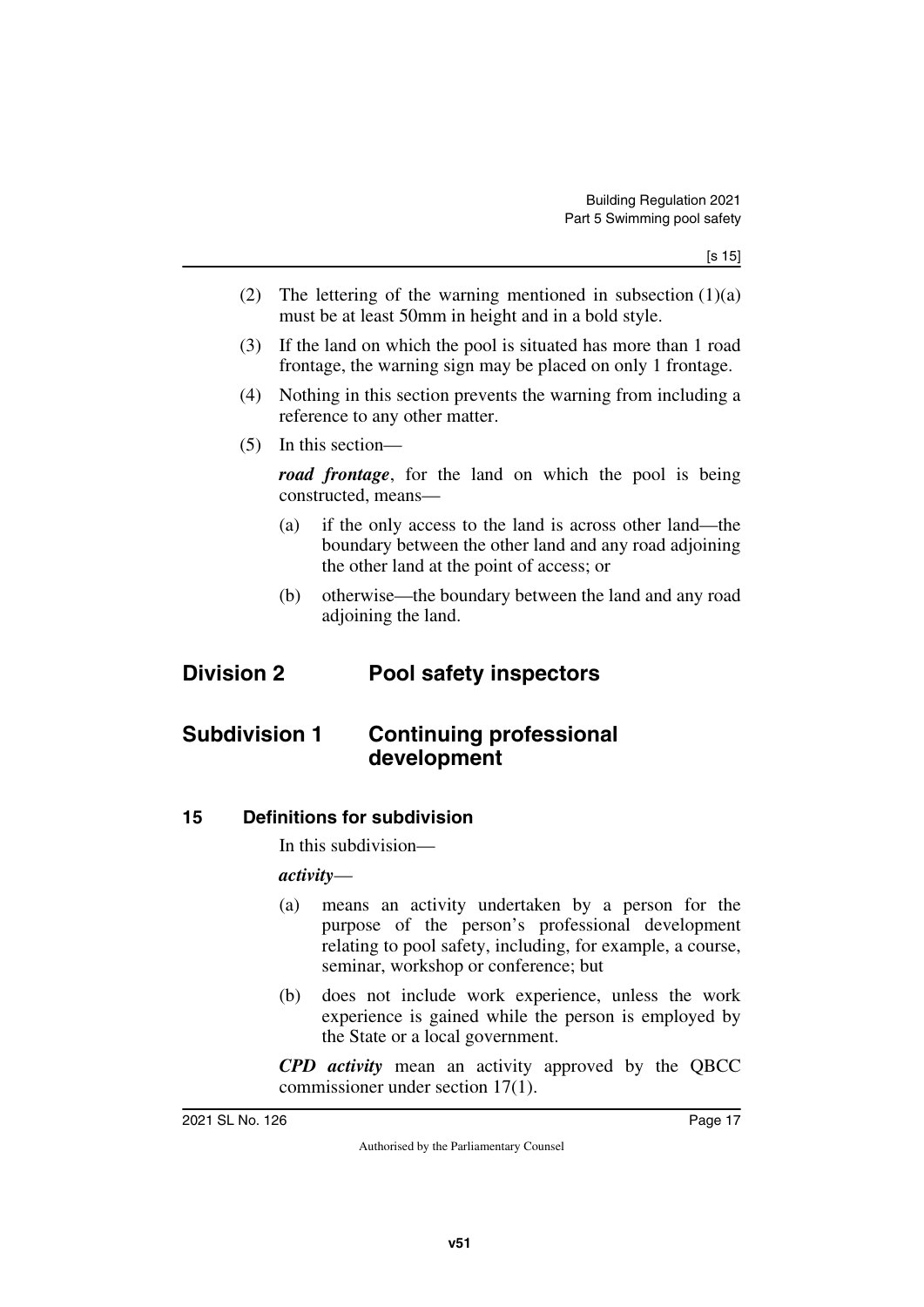#### [s 16]

#### <span id="page-17-1"></span><span id="page-17-0"></span>**16 Continuing professional development for renewal or restoration of licence—Act, ss 246BN and 246BR**

- (1) For sections  $246BN(3)(e)$  and  $246BR(2)(c)(v)$  of the Act the continuing professional development for a person is the accumulation by the person of the following number of continuing professional development points (*CPD points*)—
	- (a) if the person is a building certifier—4 CPD points;
	- (b) otherwise—6 CPD points.
- (2) For subsection (1), a person accumulates CPD points by—
	- (a) completing CPD activities; or
	- (b) holding membership of a body mentioned in schedule 6, column 1.

#### <span id="page-17-2"></span>**17 CPD activities and CPD points**

- <span id="page-17-3"></span>(1) The QBCC commissioner may approve an activity as a CPD activity if the commissioner considers the activity is relevant to a pool safety inspection function or matters incidental to the function.
- (2) The commissioner must publish on the QBCC's website—
	- (a) a list of CPD activities; and
	- (b) the number of CPD points awarded for completion of each CPD activity.
- (3) The QBCC commissioner must award at least 1 CPD point to be accumulated for each CPD activity a person undertakes.
- (4) The QBCC commissioner may award additional CPD points to be completed for each hour or part of an hour a person undertakes a CPD activity, having regard to the following matters—
	- (a) the quality of the CPD activity;
	- (b) the topics covered by the CPD activity;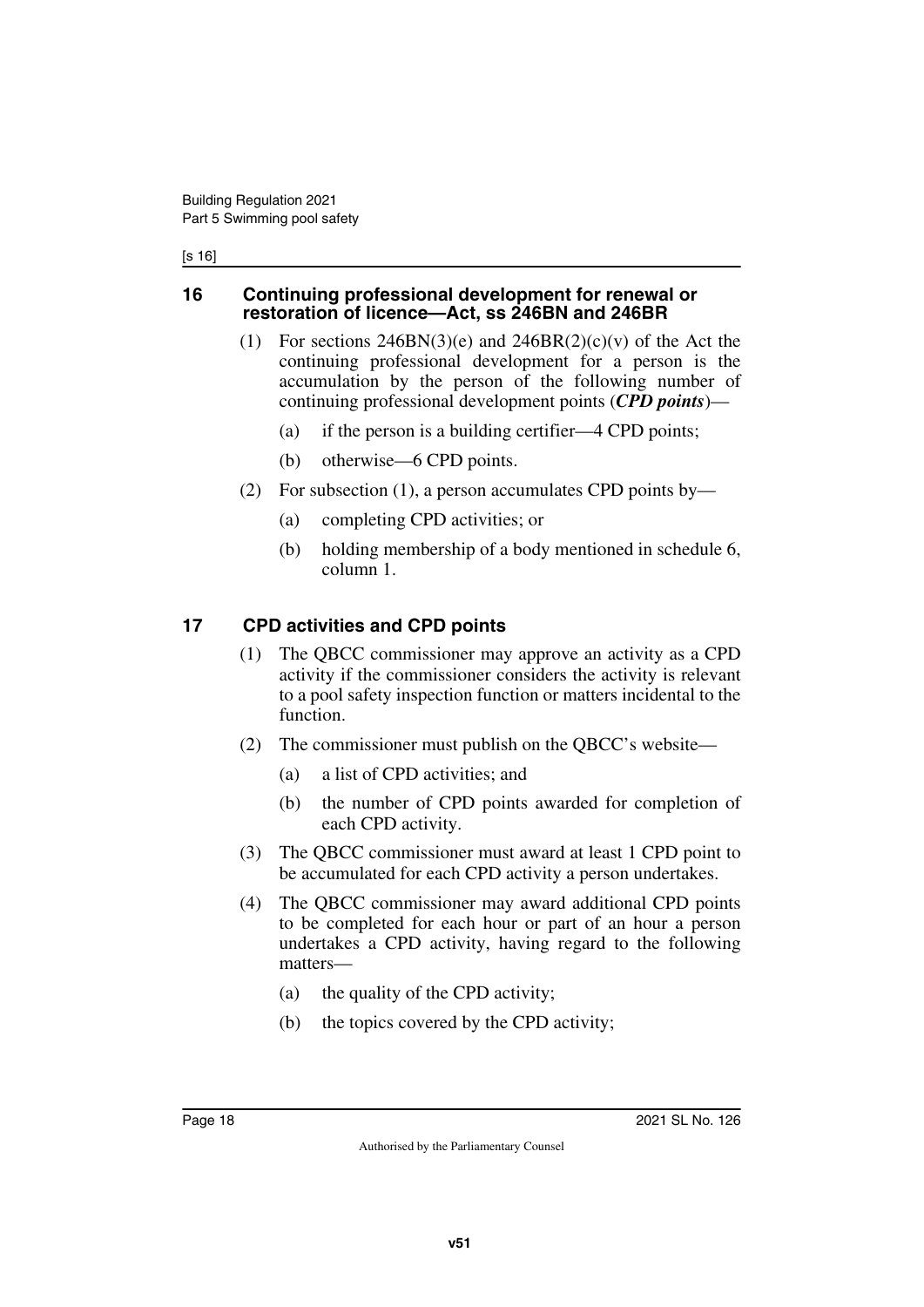- (c) the extent to which the CPD activity is relevant to a pool safety inspection function or matters incidental to the function.
- (5) A person holding membership of a body mentioned in schedule 6, column 1 accumulates the CPD points mentioned in schedule 6, column 2 for the body if the person holds the membership at the time the person applies for renewal or restoration of the person's pool safety inspector's licence.

### <span id="page-18-0"></span>**Subdivision 2 Demerit points**

#### <span id="page-18-2"></span>**18 Definitions for subdivision**

<span id="page-18-3"></span><span id="page-18-1"></span>In this subdivision—

*accumulation period*, in relation to the accumulation of demerit points, means within a continuous period of 3 years.

*demerit contravention*, by a pool safety inspector, means a contravention of a requirement imposed under a relevant provision.

*demerit point* means a demerit point allocated to a pool safety inspector by the QBCC commissioner under this division for a demerit contravention.

*relevant provision* means any of the following provisions of the Act—

- (a) section  $246AA(2)$ ;
- (b) section 246AB(2);
- (c) section 246AC(2);
- (d) section  $246AC(4)$ ;
- (e) section  $246AD(2)$ ;
- $(f)$  section 246AJ(4);
- $(g)$  section 246AM $(2)$ ;
- (h) section 246AV.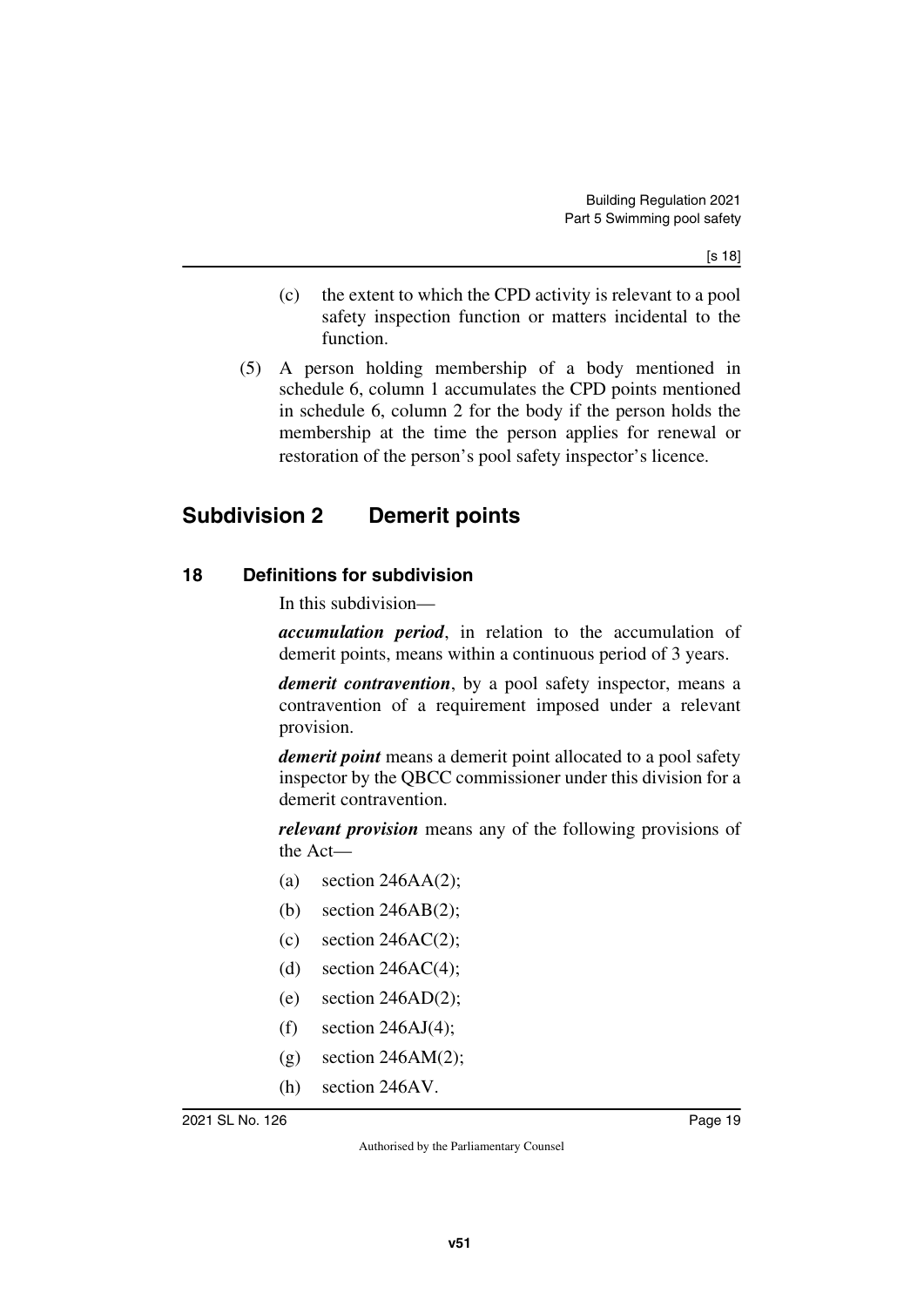#### [s 19]

#### <span id="page-19-1"></span><span id="page-19-0"></span>**19 Prescribed demerit points—Act, s 246CG and sch 2, definition** *ground for disciplinary action*

For section 246CG(2)(d) of the Act and schedule 2 of the Act, definition *ground for disciplinary action*, paragraph (f), 16 demerit points in an accumulation period is prescribed.

#### <span id="page-19-2"></span>**20 Allocation of demerit points for demerit contraventions**

- <span id="page-19-3"></span>(1) This section applies if a pool safety inspector commits a demerit contravention.
- (2) The QBCC commissioner may allocate 2 demerit points under this division to the pool safety inspector for the demerit contravention.
- (3) The points must be allocated as soon as practicable after the commissioner becomes aware of the demerit contravention.

*Note—*

A decision of the commissioner relating to the accumulation of demerit points is a reviewable decision. See the QBCC Act, part 7, division 3.

#### <span id="page-19-4"></span>**21 When demerit points takes effect**

<span id="page-19-5"></span>Allocated demerit points take effect on—

- (a) for demerit points allocated for a contravention of section 246AD(2) of the Act—the day on which the commissioner became aware of the demerit contravention; or
- (b) otherwise—the day after the last day on which the pool safety inspector was required to comply with the relevant provision.

#### <span id="page-19-6"></span>**22 QBCC commissioner must notify pool safety inspector**

<span id="page-19-7"></span>(1) This section applies if the QBCC commissioner allocates demerit points to a pool safety inspector under section 20.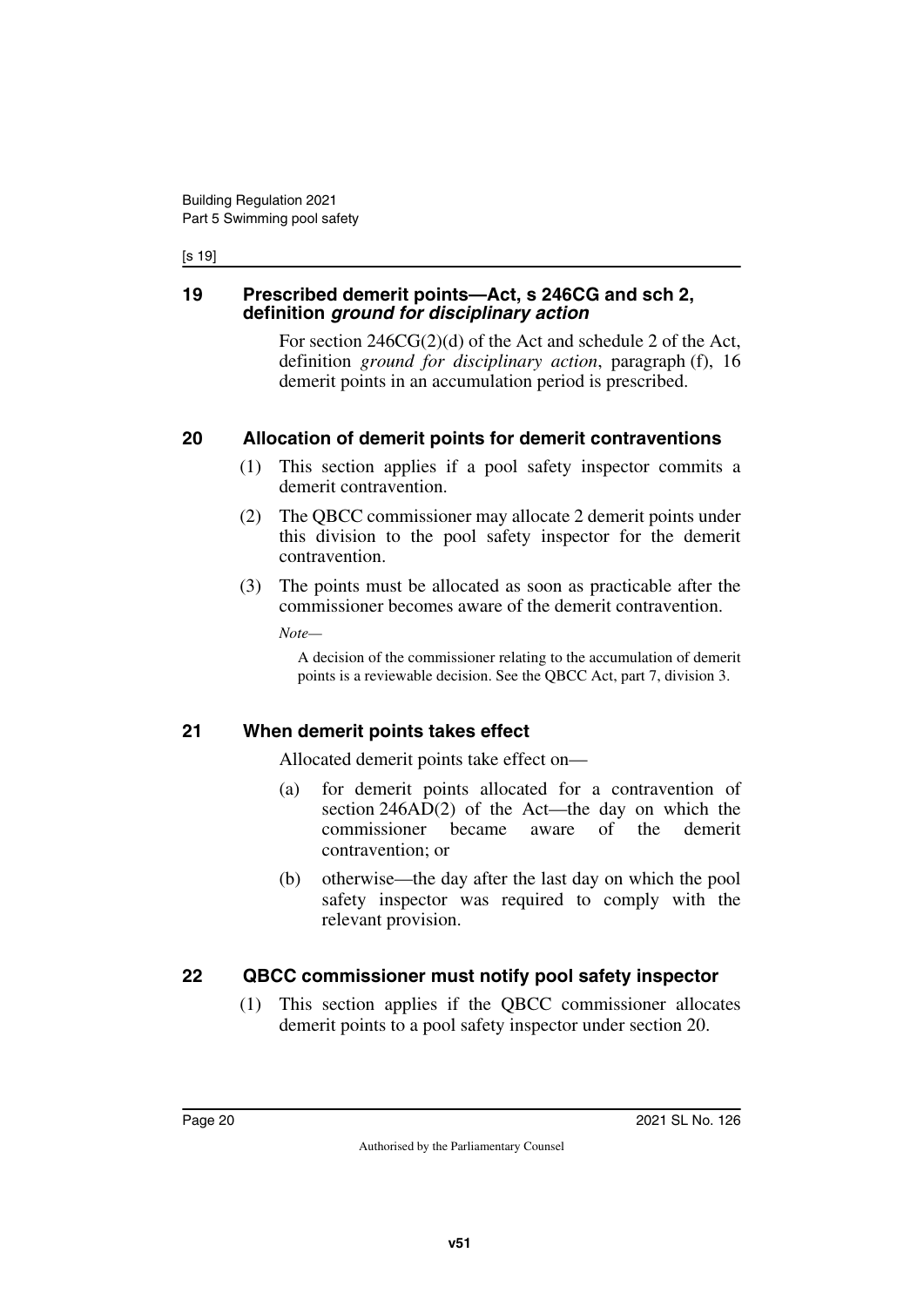- (2) The QBCC commissioner must, as soon as practicable after the demerit points are allocated, give the pool safety inspector a notice stating the following information—
	- (a) the number of demerit points allocated;
	- (b) the details of the demerit contravention for which the demerit points have been allocated;
	- (c) the date the demerit points were allocated;
	- (d) the date the demerit points took effect;
	- (e) that the accumulation of 16 demerit points in an accumulation period—
		- (i) is a matter under section  $246CG(2)(d)$  of the Act to be considered by the commissioner if the commissioner is considering whether the pool safety inspector is a suitable person to hold a licence; and
		- (ii) is a ground for disciplinary action and is a matter to be considered—
			- (A) by the commissioner in deciding on an action to take under section 246CY of the Act; or
			- (B) by the tribunal in making an order under chapter 8, part 7, division 3 of the Act.
- (3) The notice must include an information notice about the commissioner's decision to allocate the demerit points.

#### <span id="page-20-0"></span>**23 If pool safety inspector accumulates 16 demerit points**

- <span id="page-20-1"></span>(1) This section applies if a pool safety inspector accumulates 16 demerit points in an accumulation period.
- (2) The QBCC commissioner must give the pool safety inspector a notice stating the following information—
	- (a) that the inspector has accumulated 16 demerit points in the accumulation period;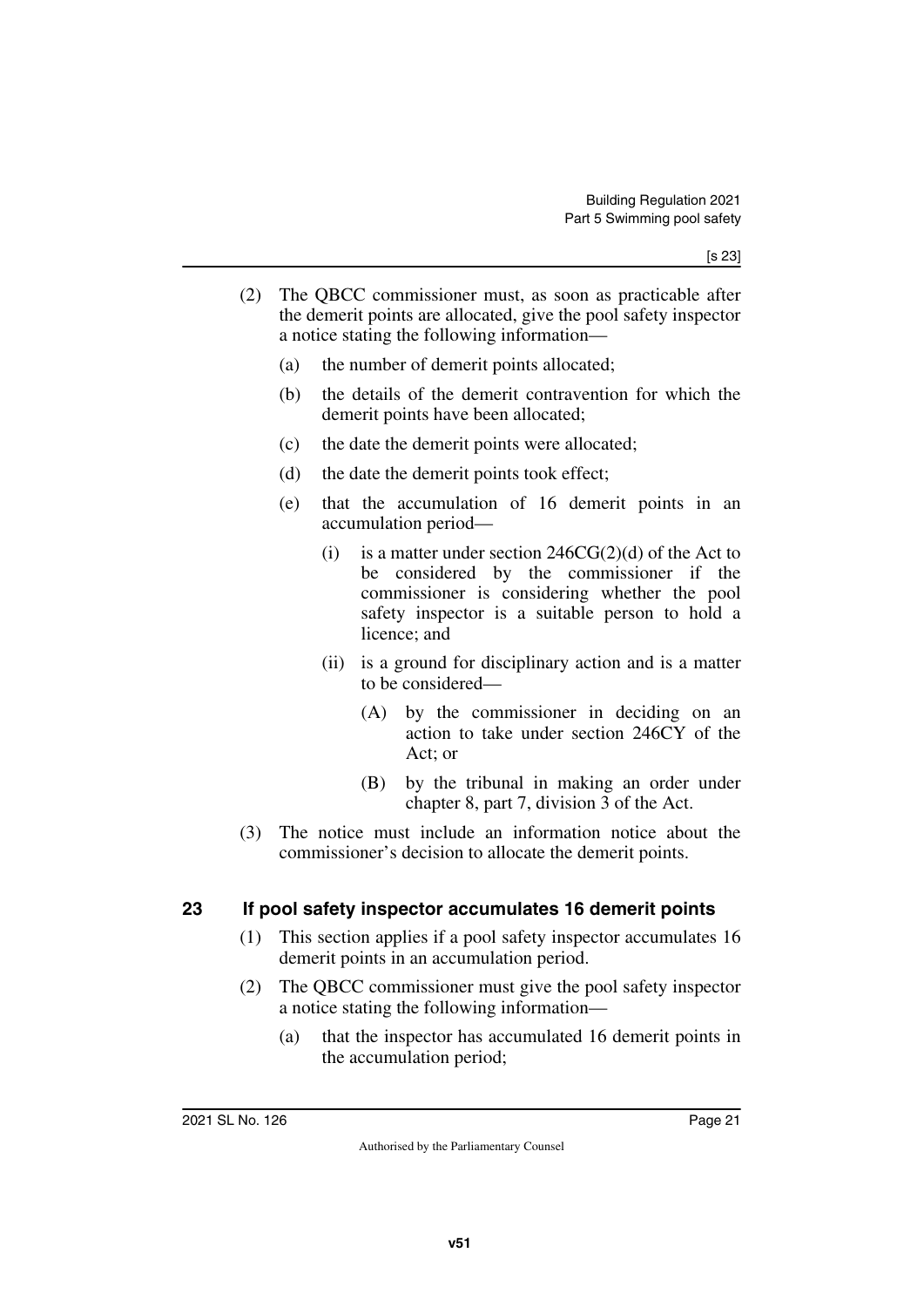- (b) the details of each demerit contravention for which the demerit points have accumulated;
- (c) the dates the points were allocated;
- (d) the dates the points took effect;
- (e) that—
	- (i) under section 246CG(2)(d) of the Act, the commissioner must consider the accumulation of the points by the inspector in considering whether the inspector is a suitable person to hold a licence as a pool safety inspector; and
	- (ii) the accumulation of the points is a ground for disciplinary action;
- (f) that the inspector may, within a period stated in the notice (the *stated period*), give the commissioner written submissions about why the inspector considers the inspector has not accumulated 16 demerit points in the accumulation period.
- (3) The stated period must end at least 28 days after the pool safety inspector is given the notice.
- (4) The commissioner must consider a submission made by the pool safety inspector within the stated period.

#### <span id="page-21-0"></span>**24 QBCC commissioner may take no further action**

- <span id="page-21-1"></span>(1) This section applies if, after considering a submission made by the pool safety inspector within the stated period mentioned in section  $23(2)(f)$ , the QBCC commissioner is satisfied the inspector has not accumulated the 16 demerit points stated in the notice given under section 23.
- (2) The QBCC commissioner must, as soon as practicable, give the pool safety inspector a notice stating the commissioner does not intend to take any further action in relation to the inspector under the notice given under section 23.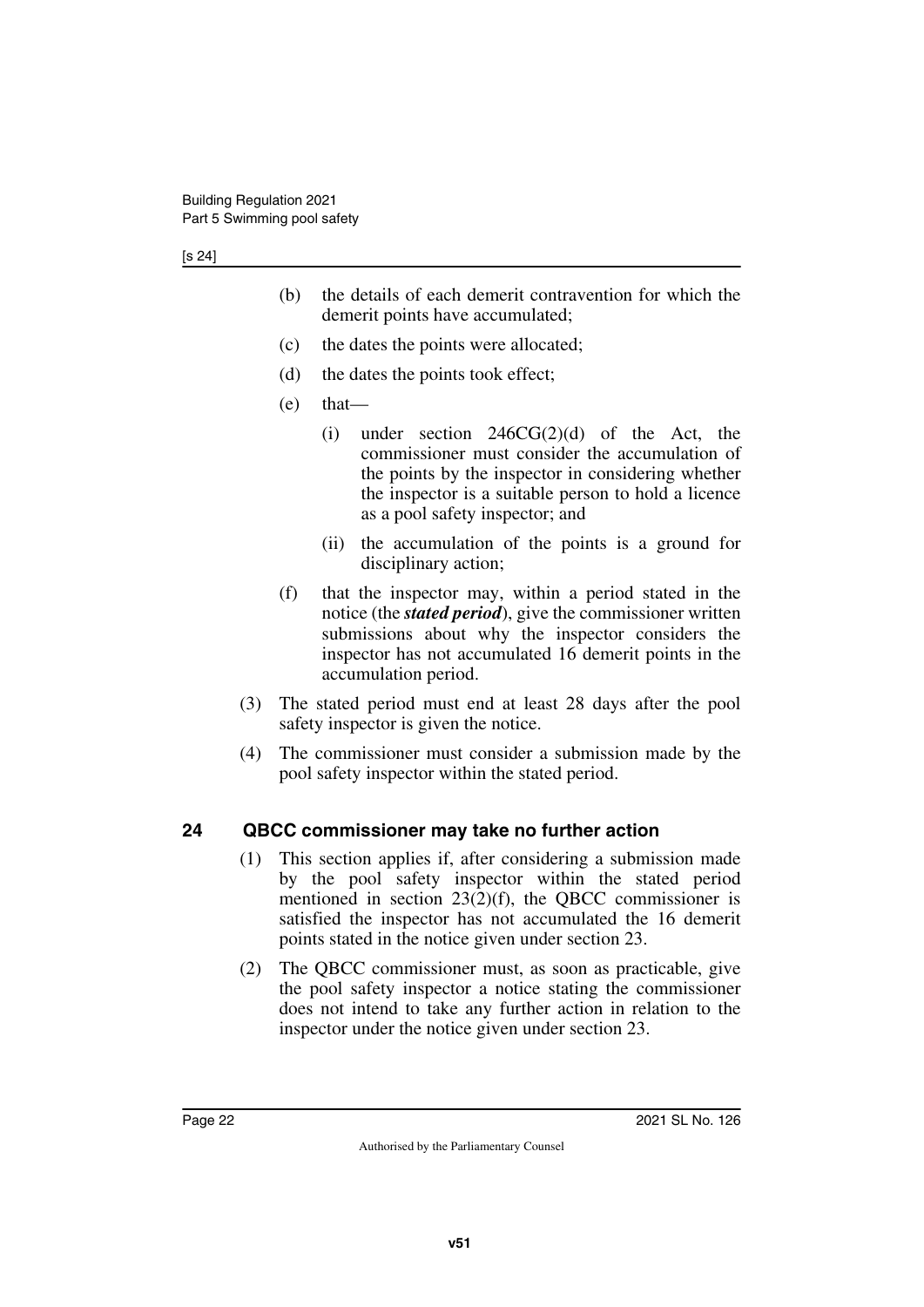#### <span id="page-22-0"></span>**25 When QBCC commissioner must issue further notice**

- <span id="page-22-1"></span>(1) This section applies if—
	- (a) after considering a submission made by the pool safety inspector within the stated period mentioned in section 23(2)(f), the QBCC commissioner is satisfied the inspector has accumulated 16 demerit points in an accumulation period; or
	- (b) the pool safety inspector does not make a submission under section 23(2)(f).
- (2) The QBCC commissioner must give the pool safety inspector a notice stating the following matters—
	- (a) that the commissioner has decided the inspector has accumulated 16 demerit points in the accumulation period;
	- (b) that the accumulation of 16 demerit points in an accumulation period is a matter that under section 246CG(2)(d) of the Act the commissioner must consider in considering whether the pool safety inspector is a suitable person to hold a licence; and
		- (i) is a matter under section  $246CG(2)(d)$  of the Act to be considered by the commissioner if the commissioner is considering whether the pool safety inspector is a suitable person to hold a licence; or
		- (ii) is a ground for disciplinary action and a matter to be considered—
			- (A) by the commissioner in deciding on an action to be taken under section 246CY of the Act; or
			- (B) by the tribunal in making an order under chapter 8, part 7, division 3 of the Act.
- (3) The notice must include an information notice about the commissioner's decision.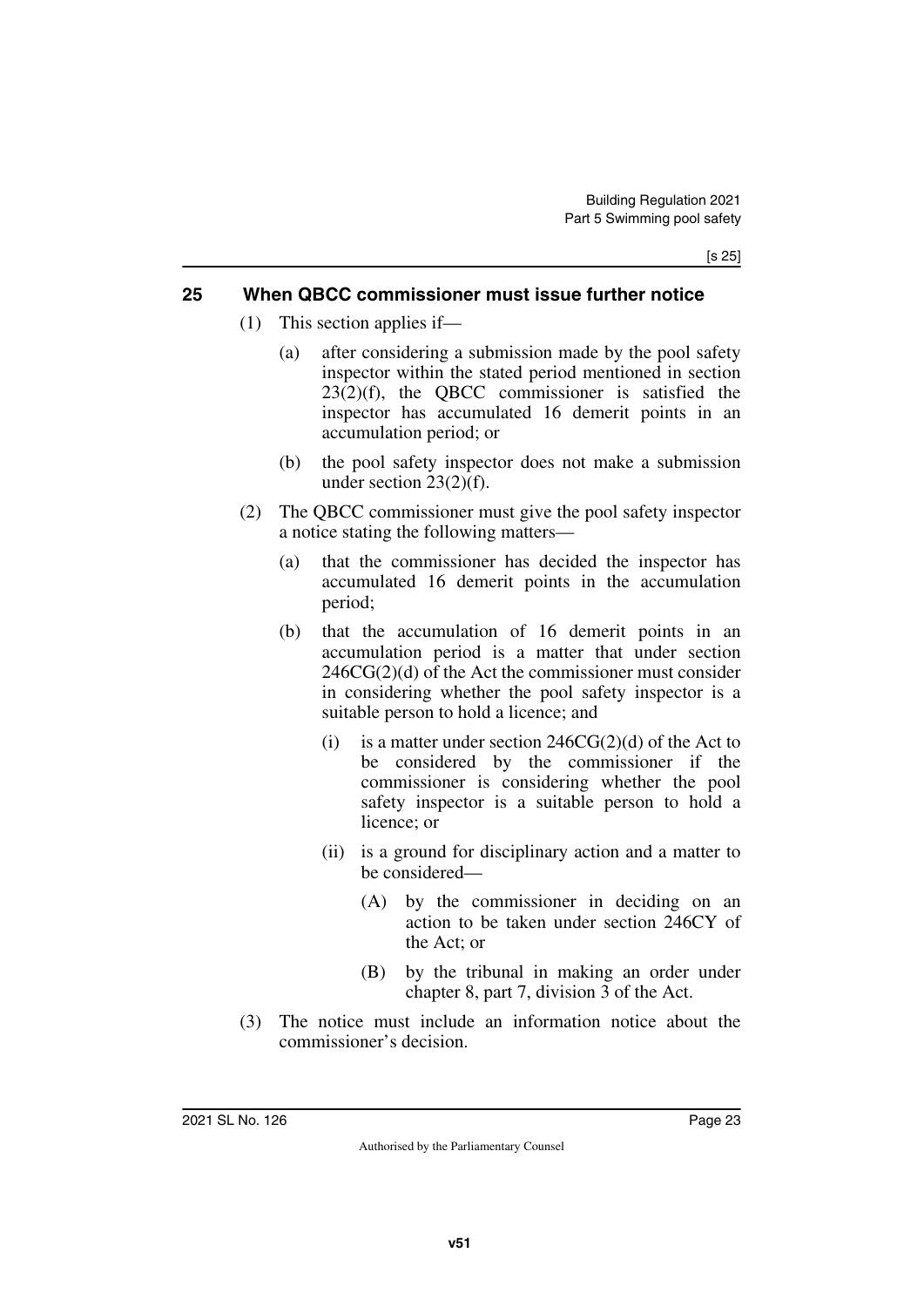[s 26]

### <span id="page-23-0"></span>**Division 3 Miscellaneous**

#### <span id="page-23-3"></span><span id="page-23-2"></span>**26 Prescribed local government—Act, s 246ACA, definition**  *prescribed local government*

<span id="page-23-1"></span>For section 246ACA(2) of the Act, definition *prescribed local government*, a local government mentioned in schedule 3 is prescribed.

#### <span id="page-23-4"></span>**27 Matters for regulated pools register—Act, s 246AS**

<span id="page-23-5"></span>For section 246AS(3)(c) of the Act, each of the following matters are prescribed—

- (a) whether, under section 14(4)(b) of the Act, a performance solution has been used for the barriers for the regulated pool;
- (b) whether the chief executive decided under section 41 of the Act to vary how a building assessment provision relating to the barriers for the regulated pool applies to the pool, and the effect of the variation;
- (c) whether an exemption granted by a local government under section 237 or section 245B of the Act is in force for the barriers for the regulated pool;
- (d) whether, on appeal to a development tribunal under the Planning Act, section 229, the tribunal granted an exemption from complying with the pool safety standard relating to barriers for a regulated pool;
- (e) if, under section 246AN of the Act, a building certificate applies to the regulated pool—
	- (i) the date the certificate was given; and
	- (ii) the relevant period under section 246AN(3) of the Act for which the certificate may be used instead of a pool safety certificate for the pool.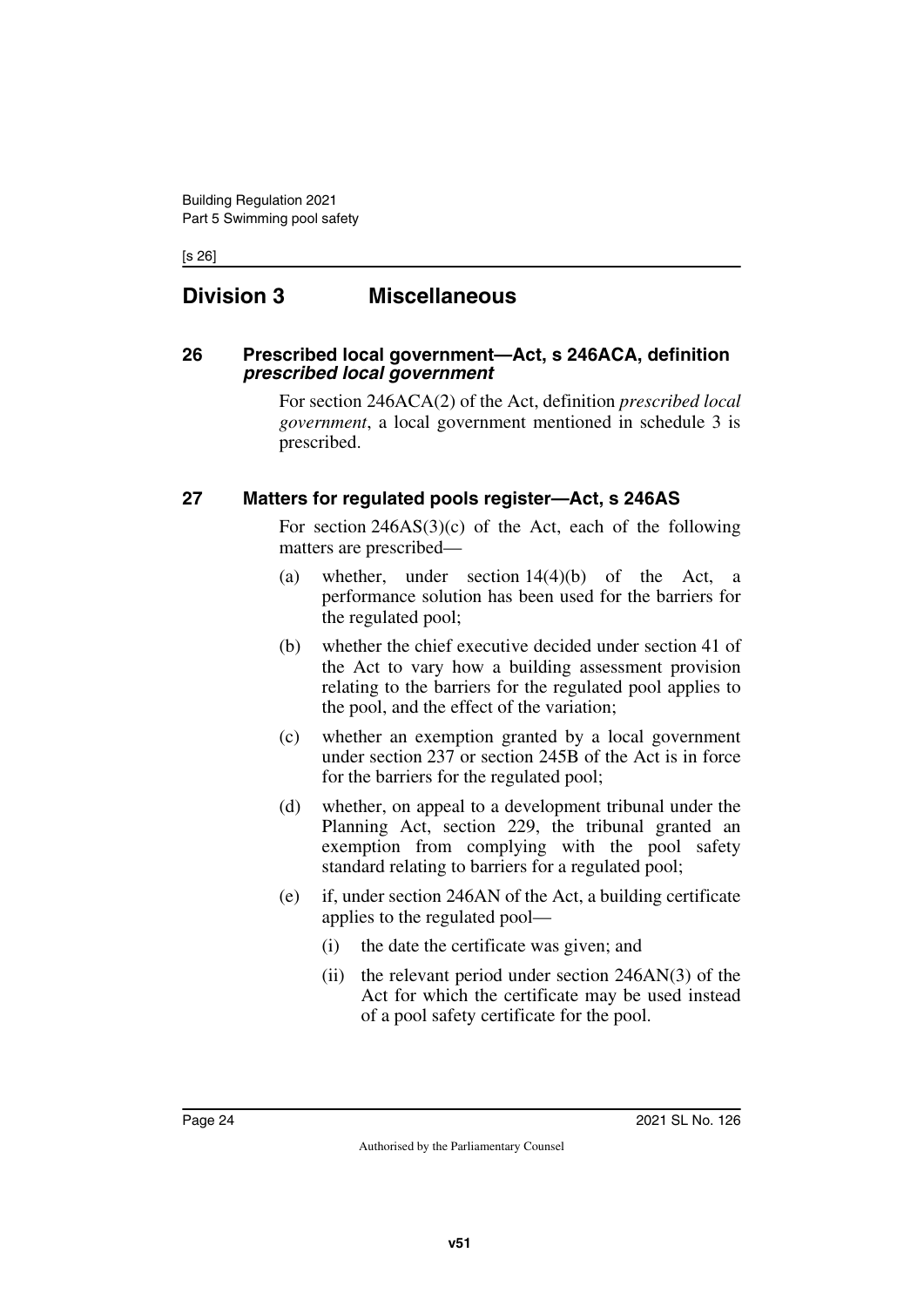[s 28]

#### <span id="page-24-1"></span><span id="page-24-0"></span>**28 Notification requirements for sale of regulated premises—Act, s 246ATM**

For section 246ATM(2) of the Act, the owner of regulated premises must give a notice in the form approved by the QBCC commissioner before entering into a contract for the sale of the premises under that section.

<span id="page-24-3"></span>Maximum penalty—20 penalty units.

#### <span id="page-24-2"></span>**29 Approved code of conduct for pool safety inspector—Act, s 246BA**

For section 246BA(1) of the Act, the code of conduct for pool safety inspectors called 'Code of conduct for swimming pool safety inspectors, version 2 – September 2019', made by the QBCC commissioner and published on the QBCC's website, is approved.

#### <span id="page-24-4"></span>**30 Minor repairs—Act, s 246BE**

<span id="page-24-5"></span>For section 246BE(1) of the Act, the repairs mentioned in schedule 4 are prescribed.

*Note—*

See also the *Queensland Building and Construction Commission Regulation 2018*, schedule 1, section 2, that provides that particular work of a value of \$3,300 or less is not building work for the *Queensland Building and Construction Commission Act 1991*, schedule 2, definition *building work*.

#### <span id="page-24-7"></span><span id="page-24-6"></span>**31 Inspection of particular repairs, maintenance or other works**

- (1) This section applies to an owner of a regulated pool if building work mentioned in schedule 5, section 5, is carried out in relation to the pool.
- (2) The owner must, unless the owner has a reasonable excuse, ensure that a pool safety inspector inspects the pool—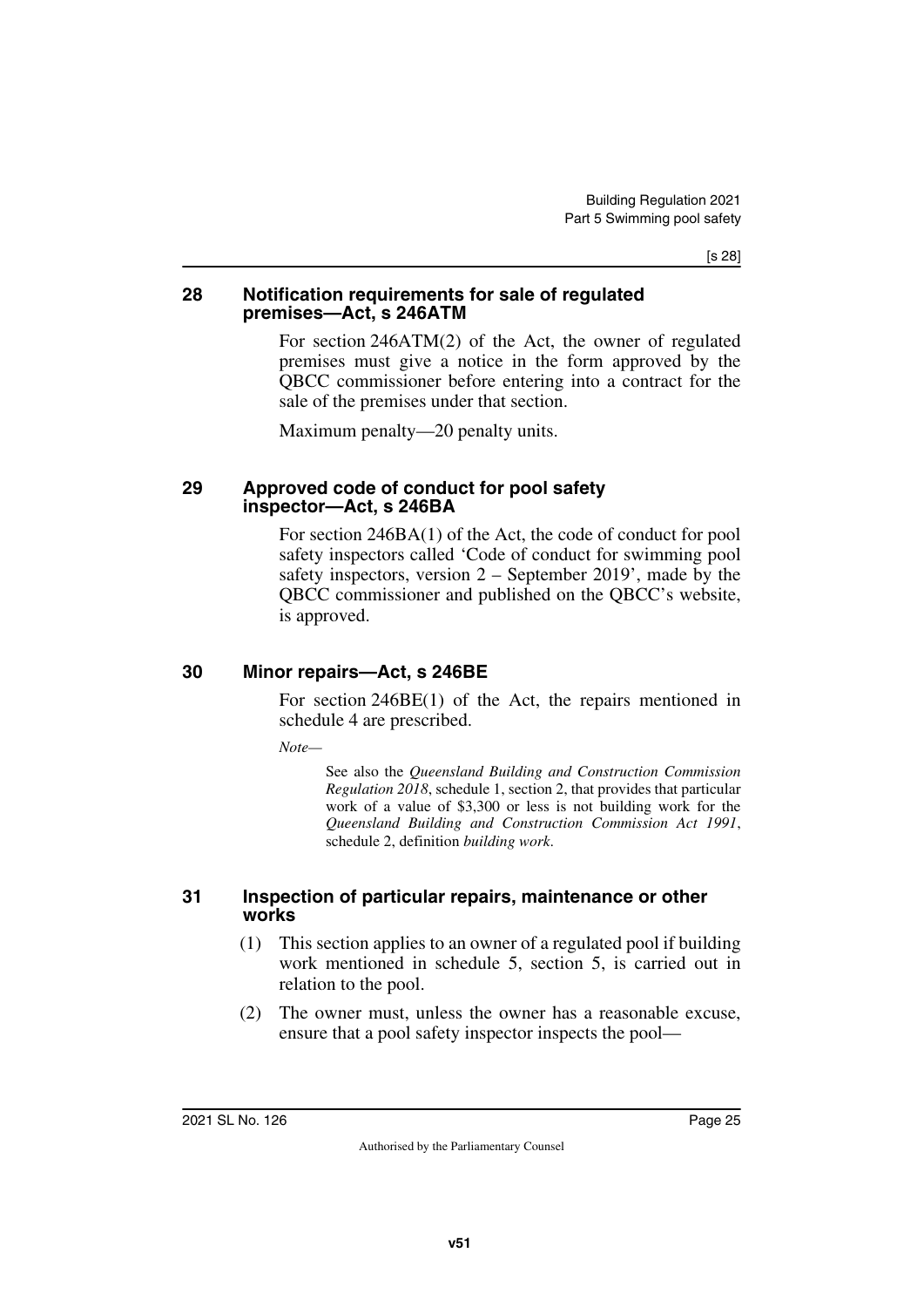- (a) if the work is carried out during the reinspection period stated in a nonconformity notice given for the regulated pool—within the reinspection period; or
- (b) if the work is for a specified pool in relation to which a nonconformity notice has not been given—on a day that is not more than 3 months after the day the owner arranged the inspection under schedule 5, section  $5(2)(c)(ii)$ .

<span id="page-25-1"></span>Maximum penalty—20 penalty units.

#### <span id="page-25-0"></span>**32 Professional indemnity insurance—Act, sch 2, definition**  *prescribed professional indemnity insurance*

- (1) For schedule 2 of the Act, definition *prescribed professional indemnity insurance*, professional indemnity insurance for a pool safety inspector that provides for all of the following matters is prescribed—
	- (a) a minimum limit of indemnity of a total of \$1m during any 1 period of insurance that may arise from the performance by the pool safety inspector of a pool safety inspection function;
	- (b) indemnity for costs and expenses incurred with the consent of the insurer for defending or settling a claim;
	- (c) no exclusion or special limitation for personal injury or property damage;
	- (d) no requirement for any particular disclaimer to be given by the pool safety inspector to the pool safety inspector's clients or customers before, during or after the performance of a pool safety inspection function;
	- (e) indemnity for breaches of professional duty as a pool safety inspector arising from an act, error or omission of the inspector after the day the inspector first became a pool safety inspector;
	- (f) at least 1 automatic reinstatement of indemnity;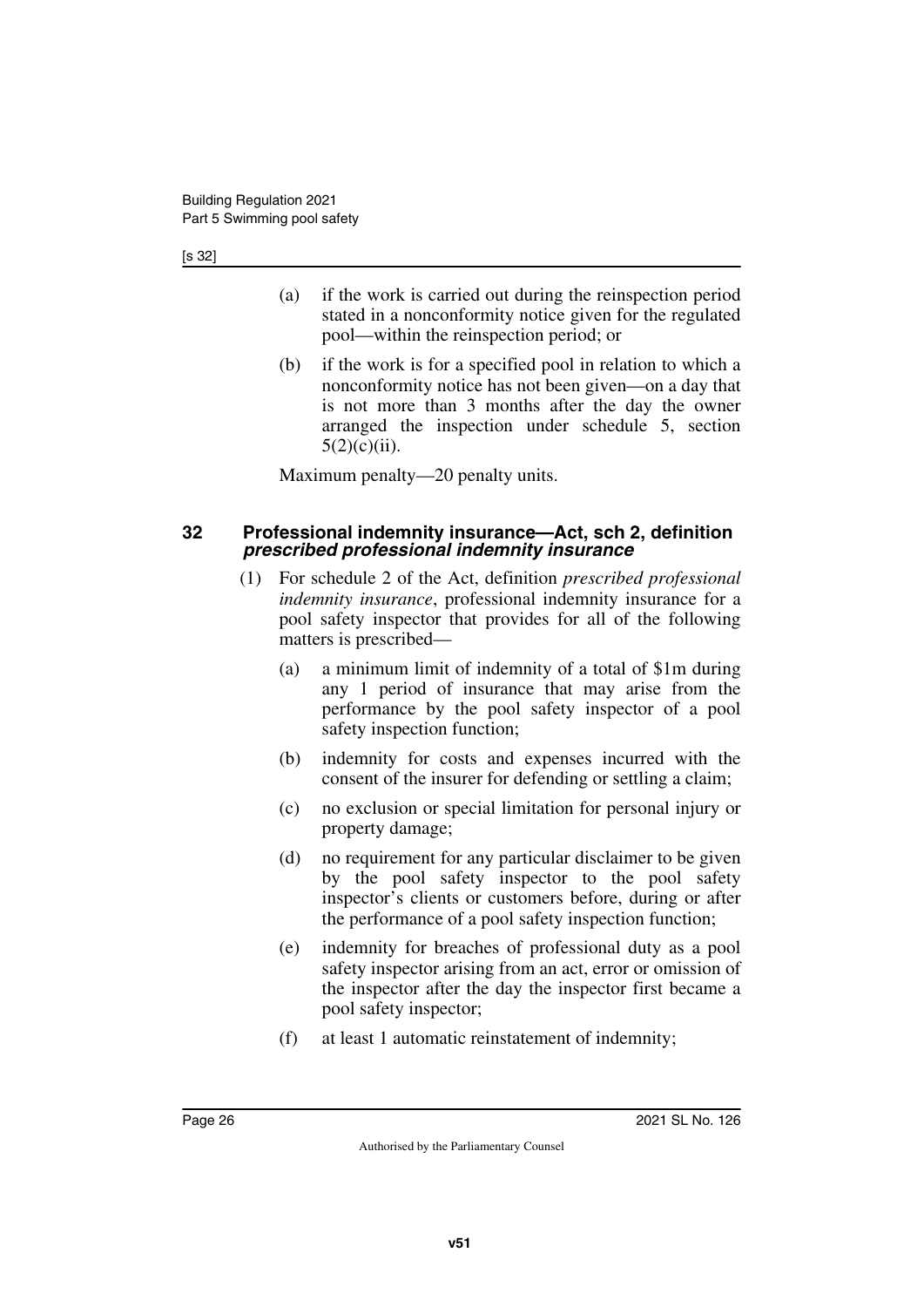- (g) indemnity for negligent performance of a pool safety inspection function, other than for claims for fraudulent or illegal acts or omissions;
- (h) if the pool safety inspector performs a pool safety inspection function as an employee—indemnity for former principals, partners and directors of the employer of the pool safety inspector who were, but no longer are, pool safety inspectors.
- (2) For subsection (1), a pool safety inspector who is a member of a corporation, or an employee of an individual, a corporation or a public sector entity, has the prescribed professional indemnity insurance if the corporation, individual or entity has the professional indemnity insurance mentioned in subsection  $(1)$ .
- (3) For subsection (1)(b), the indemnity may, for any 1 claim, be limited to 20% of the limit of indemnity the insurance provides under subsection (1)(a) for the claim.
- (4) Subsection (1) does not apply to a pool safety inspector employed as a pool safety inspector by any of the following entities if the inspector is performing a pool safety inspection function in the course of the inspector's employment—
	- (a) a local government;
	- (b) the State;
	- (c) the Commonwealth;
	- (d) the Queensland Building and Construction Employing Office established under the *Queensland Building and Construction Commission Act 1991*, section 29A.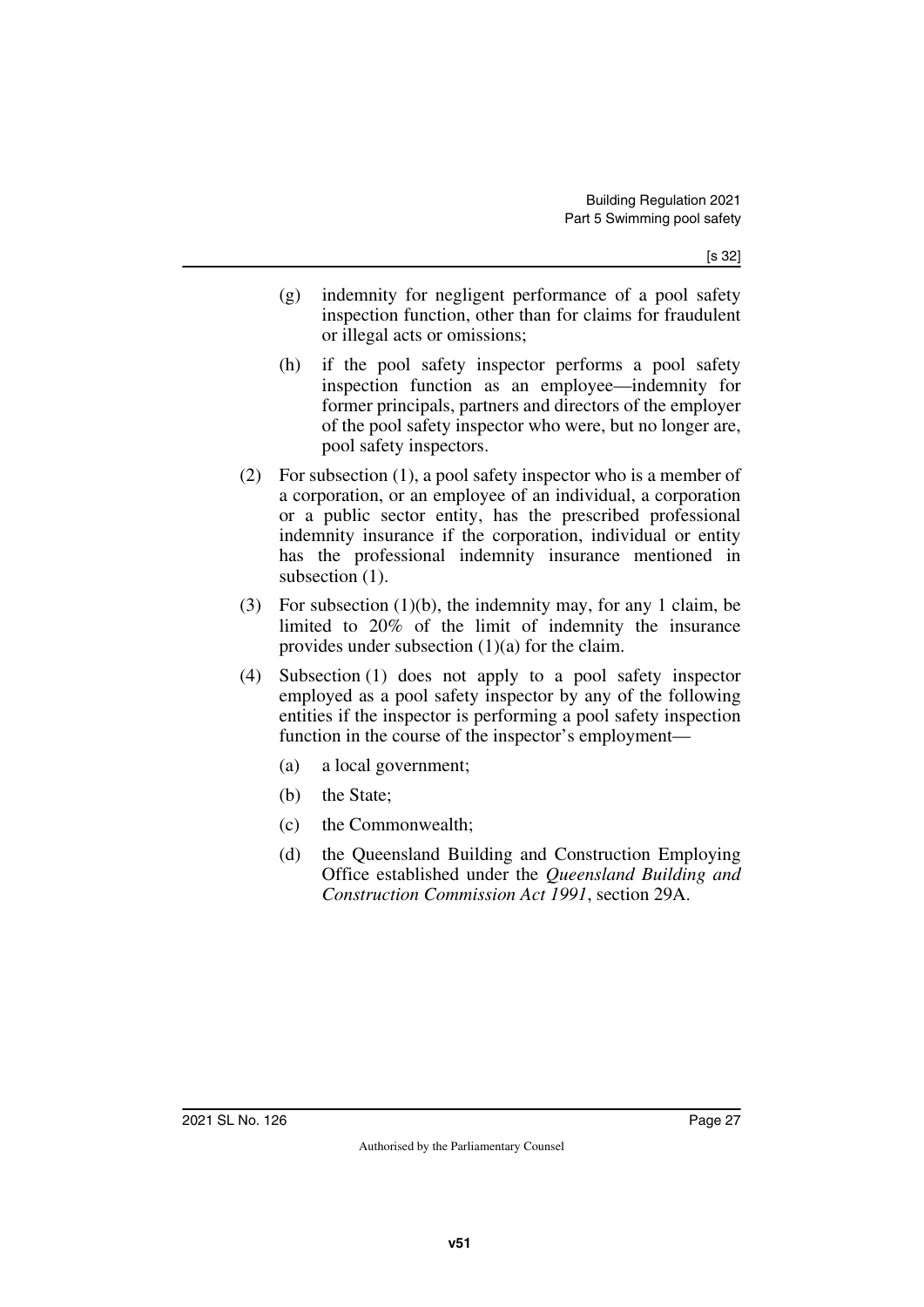<span id="page-27-1"></span><span id="page-27-0"></span>[s 33]

# **Part 6 Competent persons**

### <span id="page-27-2"></span>**Division 1 Preliminary**

#### <span id="page-27-4"></span>**33 Definitions for part**

<span id="page-27-5"></span><span id="page-27-3"></span>In this part—

*competent person* means—

- (a) a competent person (design-specification); or
- (b) a competent person (inspection).

*competent person (design-specification)* means an individual that a building certifier decides, under section 34, is competent to give the certifier design-specification help.

*competent person (inspection)* means an individual that a building certifier decides, under section 34, is competent to give the certifier inspection help.

*design-specification help* means help in performing a building certifying function for building design or specification for building assessment work.

<span id="page-27-7"></span>*inspection help* means help in performing a building certifying function for the inspection of assessable building work.

### <span id="page-27-6"></span>**Division 2 General**

#### <span id="page-27-8"></span>**34 Building certifier may decide who is competent person**

- <span id="page-27-9"></span>(1) A building certifier may, under this section, decide an individual is competent to provide the certifier with—
	- (a) design-specification help or inspection help generally; or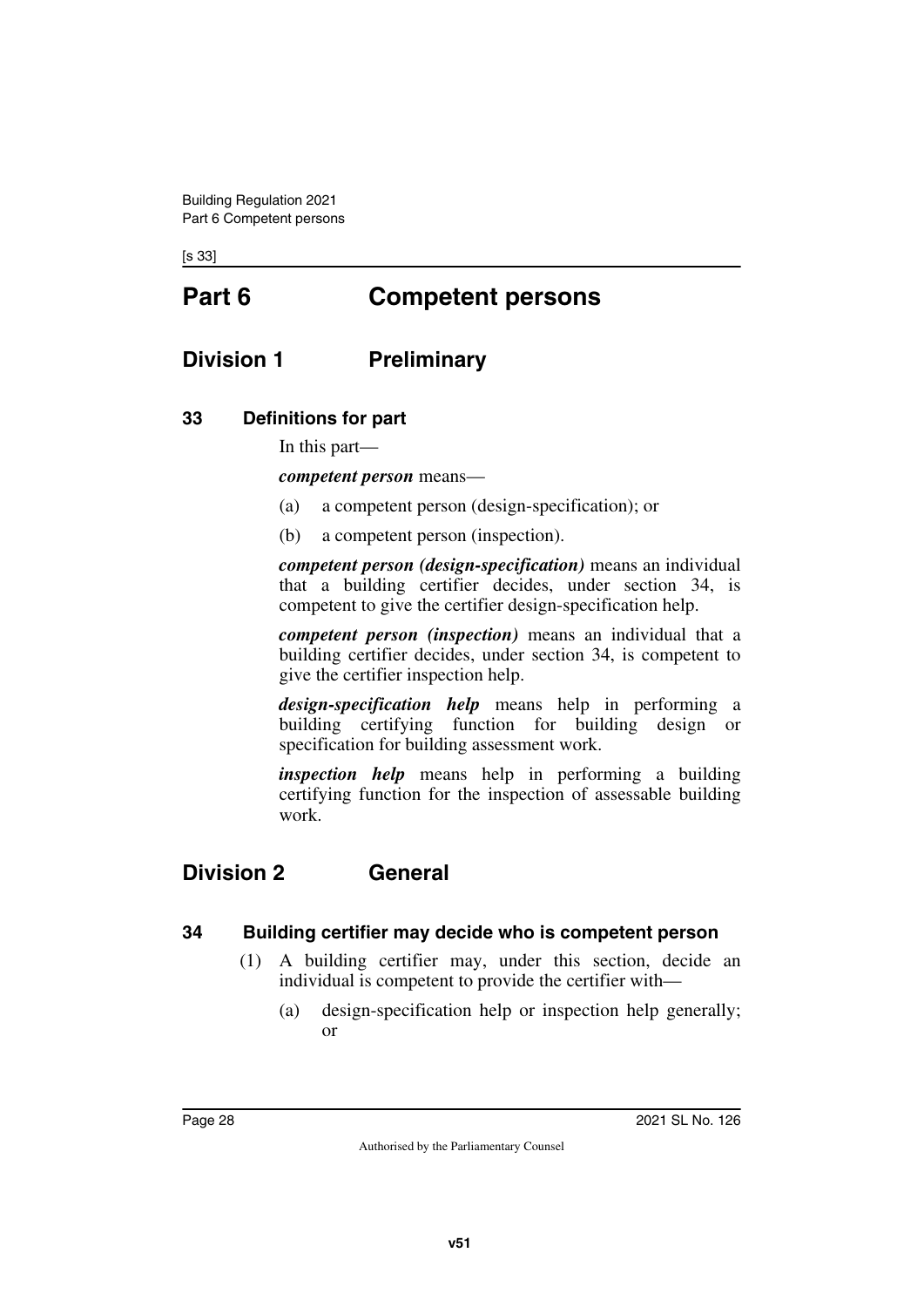- (b) design-specification help or inspection help limited to a particular aspect of design-specification help or inspection help; or
- (c) design-specification help or inspection help for particular assessable building work.
- (2) The building certifier may decide that an individual is competent under subsection (1)—
	- (a) if a relevant law requires the individual to be registered or hold a licence or other qualification to give the design-specification help or inspection help—only if—
		- (i) the individual is registered or holds the licence or other qualification; and
		- (ii) the building certifier has assessed the individual, having regard to the individual's experience, qualifications and skills, and the certifier is satisfied the individual is competent to give the help; or
	- (b) otherwise—only if the building certifier has assessed the individual, having regard to the individual's experience, qualifications and skills, and the certifier is satisfied the individual is competent to give the help.

#### *Example—*

A building certifier is deciding whether an individual is a competent person to provide help with assessing whether a building complies with the performance requirements for energy efficiency under the BCA, part 3.12. An individual with the skills to carry out appropriate computer modelling for the assessment has appropriate skills to give the help.

- (3) The building certifier may decide an individual is a competent person (inspection), on and from the day the certifier made the decision.
- (4) The building certifier may decide an individual is, or has been, a competent person (design-specification), on and from a particular day.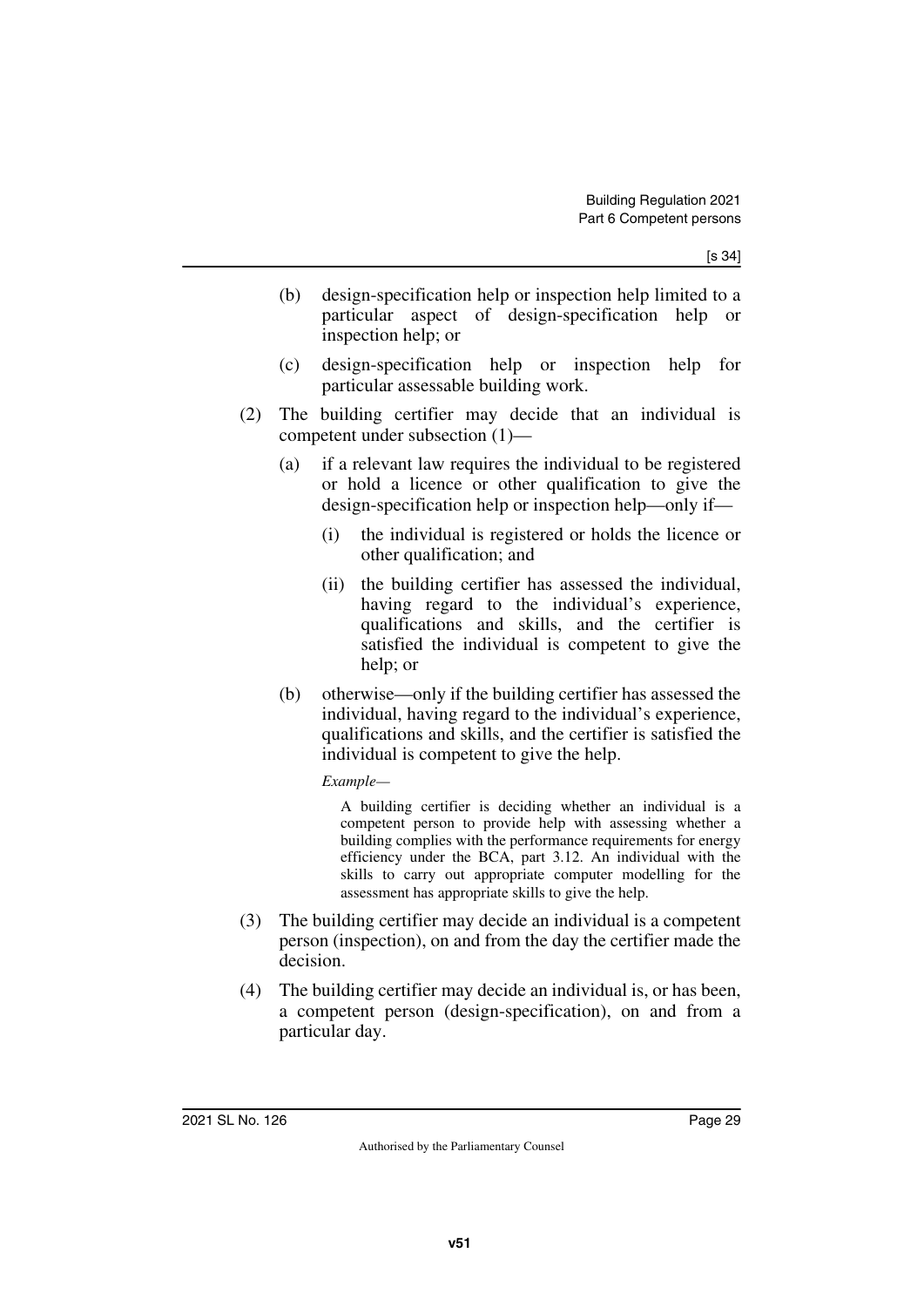#### [s 35]

- (5) The building certifier may decide an individual is a competent person (design-specification) and a competent person (inspection) at the same time or for the same matter.
- (6) A building certifier must have regard to the competent person assessment guidelines in making a decision under this section.
- (7) In this section—

*relevant law* means a law applying in the State that is relevant to practising in the matter the subject of the help.

#### <span id="page-29-1"></span><span id="page-29-0"></span>**35 Restriction on deciding whether individual is a competent person (inspection) for particular work for single detached class 1a building**

- (1) A building certifier must not decide an individual is a competent person (inspection) to help the building certifier perform boundary clearance work for a single detached class 1a building unless the individual is a cadastral surveyor.
- (2) A building certifier must not decide an individual is a competent person (inspection) to give inspection help for the following building work, unless the individual is a registered professional engineer—
	- (a) reinforcement of footing system work for a single detached class 1a building;
	- (b) formwork and reinforcement for a slab for a single detached class 1a building.

#### <span id="page-29-2"></span>**36 Building certifier's obligation to keep record of decision**

- <span id="page-29-3"></span>(1) If, under this part, a building certifier decides an individual is a competent person, the certifier must keep a record stating the following matters—
	- (a) the competent person's name;
	- (b) the matters for which the person was decided to be a competent person;
	- (c) the day the decision was made;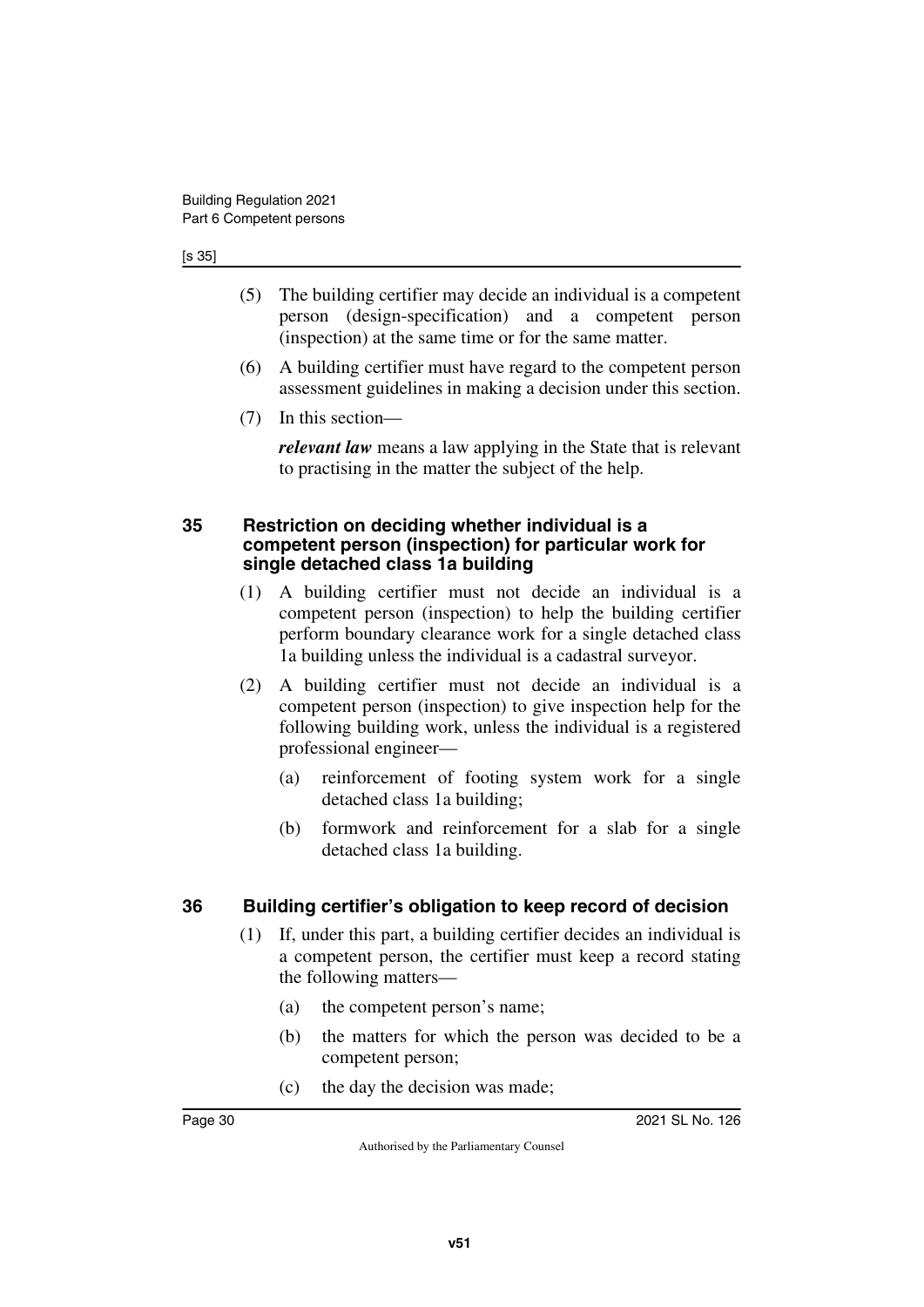[s 37]

- (d) if, under section 34(4), the certifier decided the individual has been a competent person (design-specification) from a particular day that was before the day the decision was made—the particular day;
- (e) details of the documents or information relied on by the certifier to make the decision;
- (f) the certifier's reasons for the decision.

Maximum penalty—20 penalty units.

(2) The certifier must keep the record for least 7 years from the day the decision was made.

<span id="page-30-1"></span>Maximum penalty—20 penalty units.

#### <span id="page-30-0"></span>**37 Competent person assessment guidelines**

If, under section 258 of the Act, the chief executive makes guidelines about how a building certifier may decide whether or not a person is a competent person under section 34, the guidelines may include information about—

- (a) the matters the building certifier must consider in making the decision; and
- <span id="page-30-3"></span>(b) the circumstances in which it may be appropriate for the building certifier to use a competent person to give design-specification help or inspection help.

### <span id="page-30-2"></span>**Division 3 Restrictions on competent persons**

#### <span id="page-30-4"></span>**38 General restrictions**

- <span id="page-30-5"></span>(1) Only a competent person (design-specification) may give design-specification help.
- (2) Only a competent person (inspection) may give inspection help.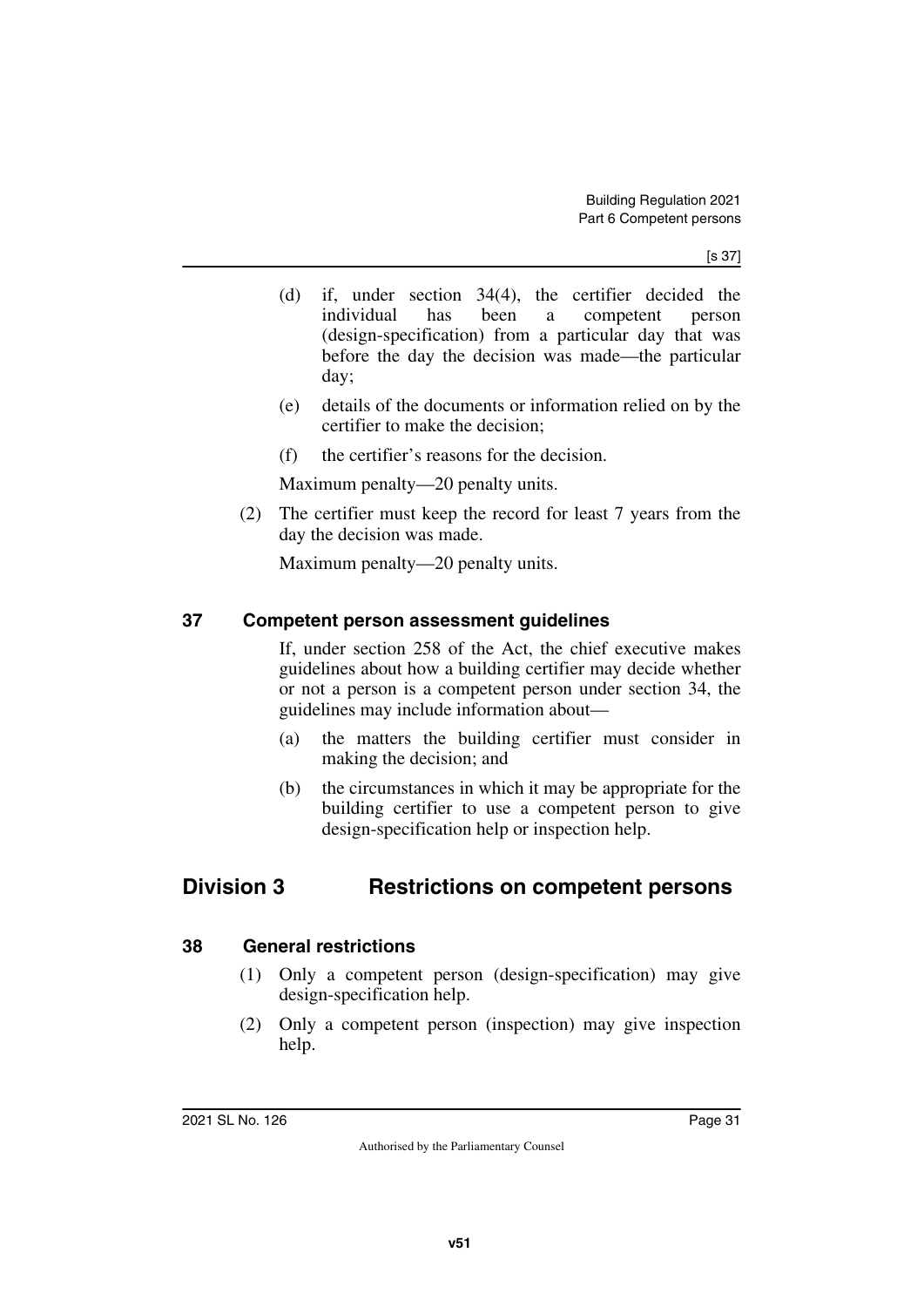#### [s 39]

#### <span id="page-31-0"></span>**39 Restrictions on giving inspection help**

- <span id="page-31-1"></span>(1) This section applies to assessable building work for a building of any class.
- (2) A competent person (inspection) can not sign a certificate of inspection for a stage of the building work if the person—
	- (a) is the builder for the work; or
	- (b) has carried out building work for any aspect of the stage.
- (3) Subsection (2) does not stop the competent person (inspection) giving an aspect inspection certificate for the work if, under part 9, the person can give the certificate.

#### <span id="page-31-3"></span><span id="page-31-2"></span>**40 Competent person must not give false or misleading documents**

A competent person must not, in giving design-specification help or inspection help, give the building certifier a document containing information the person knows, or reasonably suspects, is false or misleading in a material particular.

<span id="page-31-5"></span>Maximum penalty—100 penalty units.

# <span id="page-31-4"></span>**Part 7 Cadet building certifiers**

### <span id="page-31-6"></span>**41 Appointment of cadet building certifier**

- <span id="page-31-7"></span>(1) A person may be appointed as a cadet building certifier to assist a building certifier (a *supervising certifier*) in the performance of a building certifying function, if—
	- (a) the person has been employed by a local government or private certifier for at least 3 months assisting in the performance of building certifying functions under the direct supervision of a building certifier; and
	- (b) the period of employment mentioned in paragraph (a) was completed not more than 6 months before the appointment; and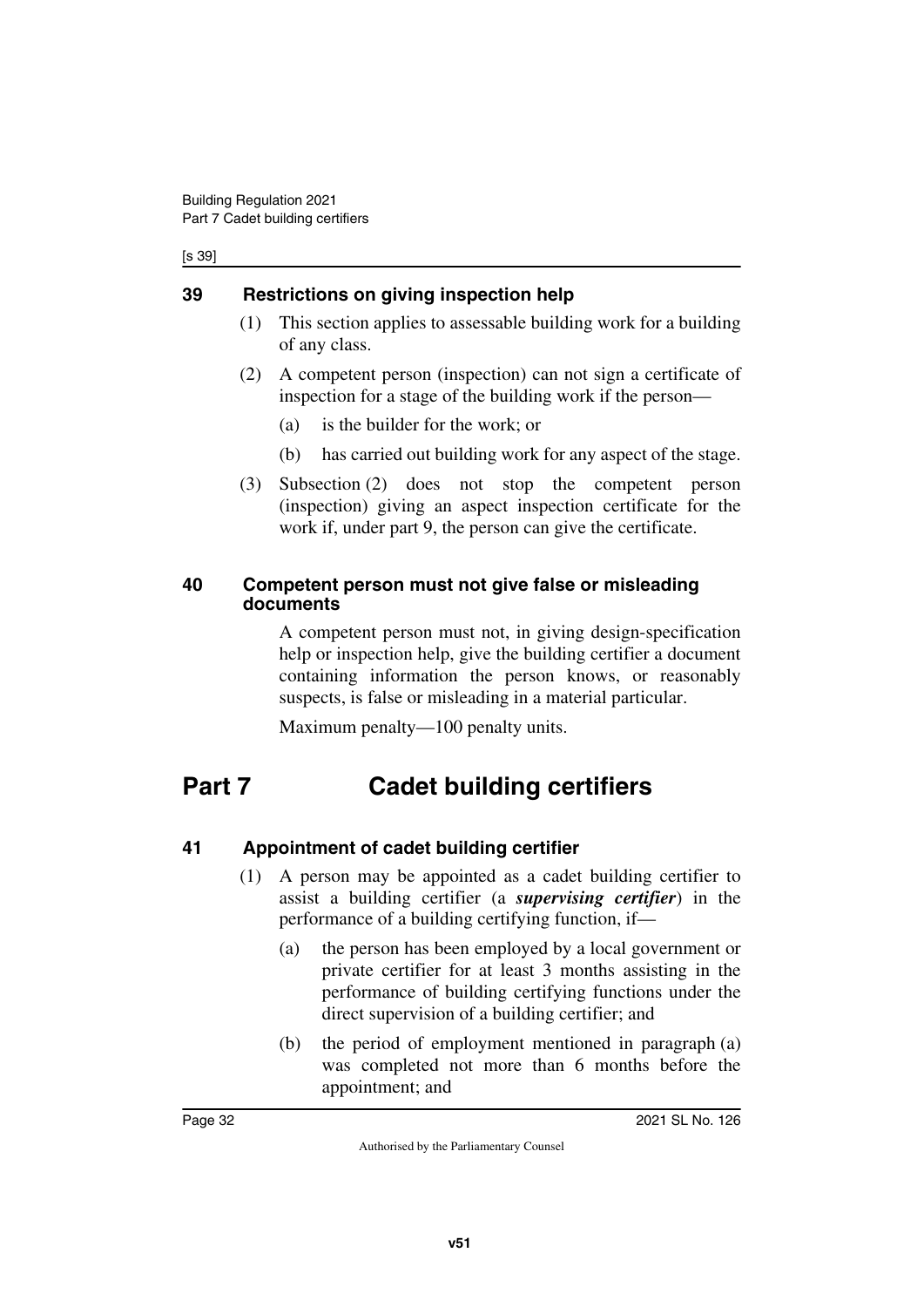- (c) the person is undertaking a course of study that, if successfully completed, meets the educational standard required for accreditation by an accreditation standards body.
- (2) In this section—

*direct supervision*, of a person by a building certifier, means the giving of technical direction by the certifier to the person about assisting in the performance of a building certifying function, if the technical direction is given before, or at the time, the person gave the assistance, or as soon as reasonably practicable after it has been given.

#### <span id="page-32-0"></span>**42 Role of cadet building certifier and supervising certifier**

- <span id="page-32-1"></span>(1) A cadet building certifier may assist a supervising certifier in the performance of a building certifying function only if the function is permitted under the level of licence held by the supervising certifier.
- (2) If a cadet building certifier assists a supervising certifier in the performance of a building certifying function, the supervising certifier is the person responsible for the function.
- (3) In deciding whether to allow a cadet building certifier to assist in the performance of a building certifying function, a supervising certifier must have regard to the cadet building certifier's ability, experience, qualifications and skills.

#### <span id="page-32-2"></span>**43 Application of part 6 to cadet building certifier**

- <span id="page-32-3"></span>(1) A building certifier may, under part 6, decide that a cadet building certifier is a competent person.
- (2) However, a building certifier can not decide that a cadet building certifier is a competent person if the building certifier is—
	- (a) the cadet building certifier's supervising certifier; or
	- (b) the cadet building certifier's employer; or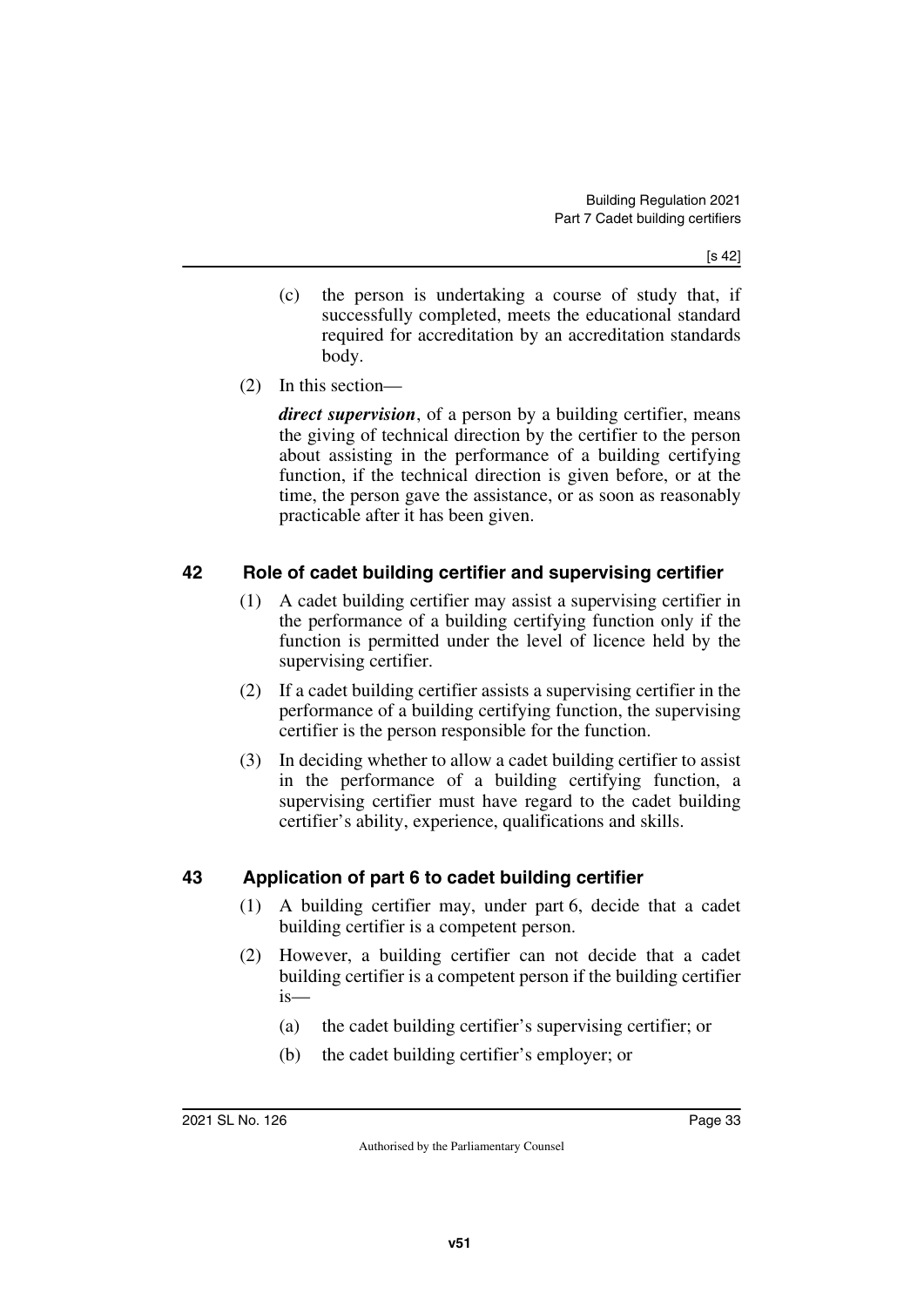[s 44]

<span id="page-33-3"></span><span id="page-33-1"></span>(c) employed by the same employer as the cadet building certifier.

# <span id="page-33-0"></span>**Part 8 Inspections of assessable building work**

### <span id="page-33-2"></span>**Division 1 Building certifier inspections**

### <span id="page-33-4"></span>**Subdivision 1 Preliminary**

#### <span id="page-33-7"></span><span id="page-33-6"></span>**44 Stages of assessable building work—Act, schedule 2, definition** *stage*

- <span id="page-33-5"></span>(1) For schedule 2 of the Act, definition *stage*, the following stages of assessable building work are prescribed—
	- (a) all stages at which the building development approval states the work must be inspected;
	- (b) if the work is the construction of a single detached class 1a building, the following stages—
		- (i) after excavation of foundation material and before the concrete for the footings, or slab, for the building are poured;
		- (ii) if the building is to have footings—after the placement of formwork and reinforcement for the footings but before the concrete for the footings is poured;
		- (iii) if the building is to have a slab—after the placement of formwork and reinforcement for the slab but before the concrete for the slab is poured;
		- (iv) to the extent the bracing for the frame of the building consists of cladding or lining—after the cladding or lining is fixed to the frame;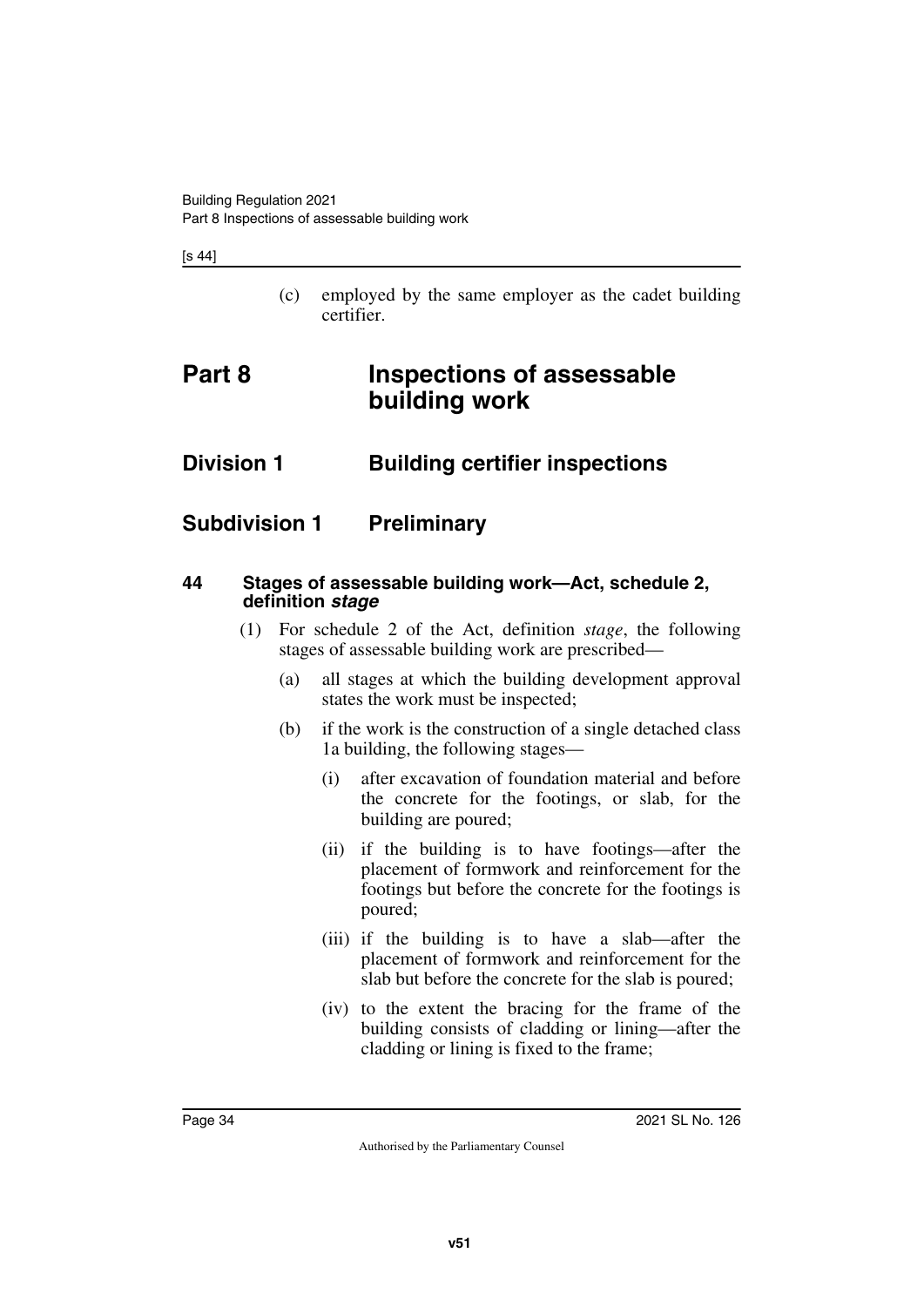[s 44]

- (v) to the extent the bracing for the frame of the building does not consist of cladding or lining—before the cladding or lining is fixed to the frame;
- (vi) if reinforced masonry construction is used for the frame of the building—before the wall cavities are filled;
- (vii) at the completion of all aspects of the work;
- (c) if the work is an alteration to a single detached class 1a building—each stage mentioned in paragraph (b) that is relevant to the alteration;
- (d) if the work is the construction of, or an alteration to, a class 10 building or structure, other than a swimming pool—the completion of the building or structure or the alteration;
- (e) if the work is the construction of, or an alteration to, a swimming pool—
	- (i) for the construction of a temporary fence for the pool—
		- (A) on the completion of the construction of the temporary fence and before the pool is filled with water to a depth of 300mm or more; and
		- (B) if the building certifier for the work extends the period within which the temporary fence for the pool must be constructed—before the extension is given; and
	- (ii) at the completion of the pool and its fencing and, if no temporary fence for the pool was constructed, before the pool is filled with water to a depth of 300mm or more.
- (2) The stages mentioned in subsection (1)(b) to (e) are prescribed for the work mentioned in those paragraphs in addition to the stages prescribed under subsection (1)(a) for the work.
- (3) In this section—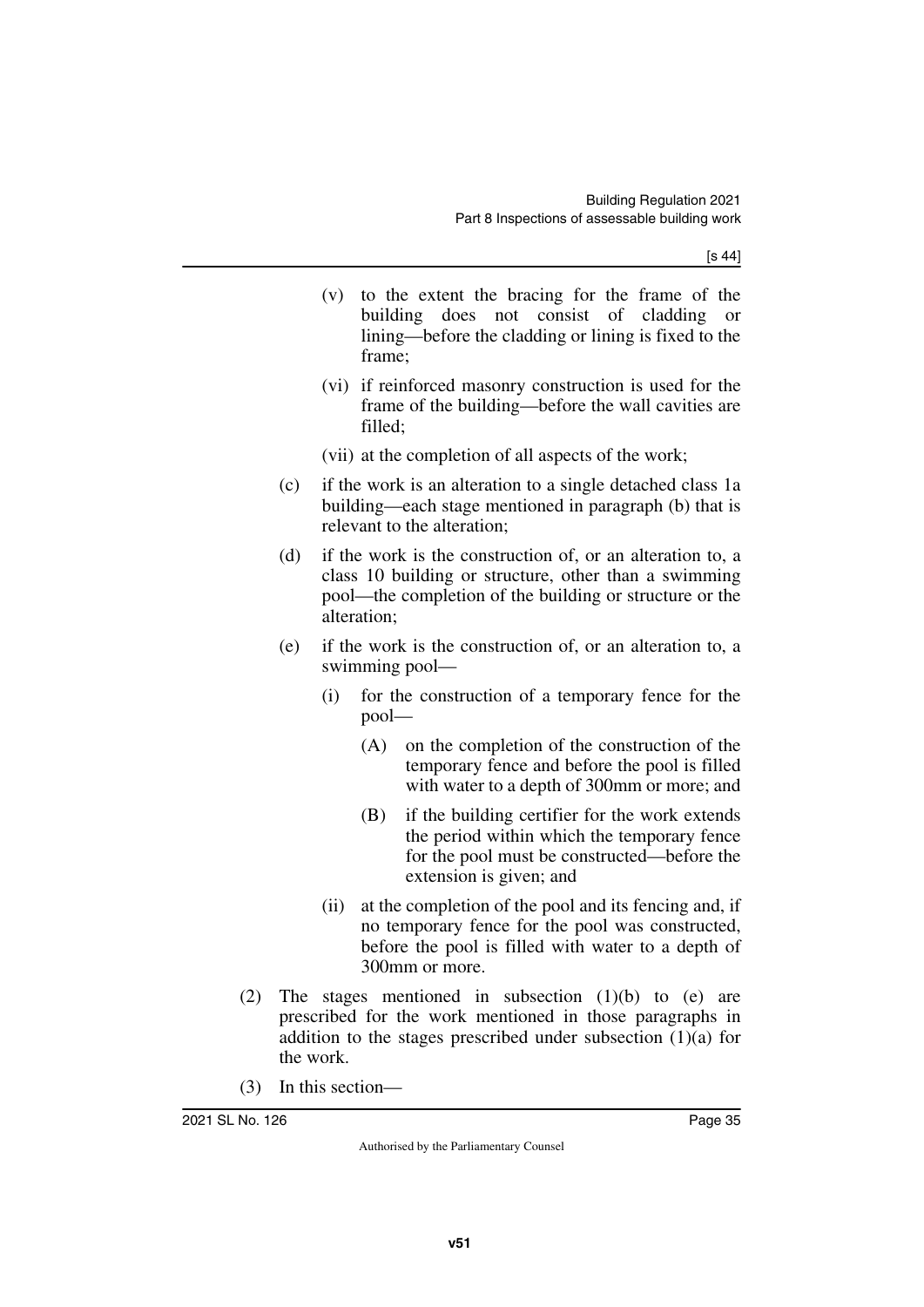[s 45]

*temporary fence* means a temporary fence that complies with the QDC part 3.4.

#### <span id="page-35-1"></span><span id="page-35-0"></span>**45 Local government may exempt particular assessable building work from particular stages of inspection**

- (1) A local government may, by resolution, declare a locality or a type of building or structure in the locality exempt from inspection at a stage of assessable building work if the work—
	- (a) is, or is an alteration to, a single detached class 1a building or a class 10 building or structure; and
	- (b) is not for a swimming pool or fencing around the swimming pool.
- (2) However, the resolution may be made only if the local government is satisfied the exemption will not adversely affect public safety.

### <span id="page-35-2"></span>**46 Who can sign particular certificates of inspection**

- <span id="page-35-3"></span>(1) This section applies for assessable building work for a single detached class 1a building or a class 10 building or structure.
- (2) Only the building certifier for the assessable building work, or another building certifier, may sign a certificate of inspection for the following stages—
	- (a) if the building is to have footings—the stage of the building work that is after excavation of foundation material but before the placement of formwork, reinforcement for the footings and the pouring of the concrete for the footings;
	- (b) if the building is to have a slab—after the placement of formwork and reinforcement for the slab but before the concrete for the slab is poured;
	- (c) the final stage of the work.
- (3) However, nothing in subsection (2) restricts a competent person (inspection) who is not a building certifier from giving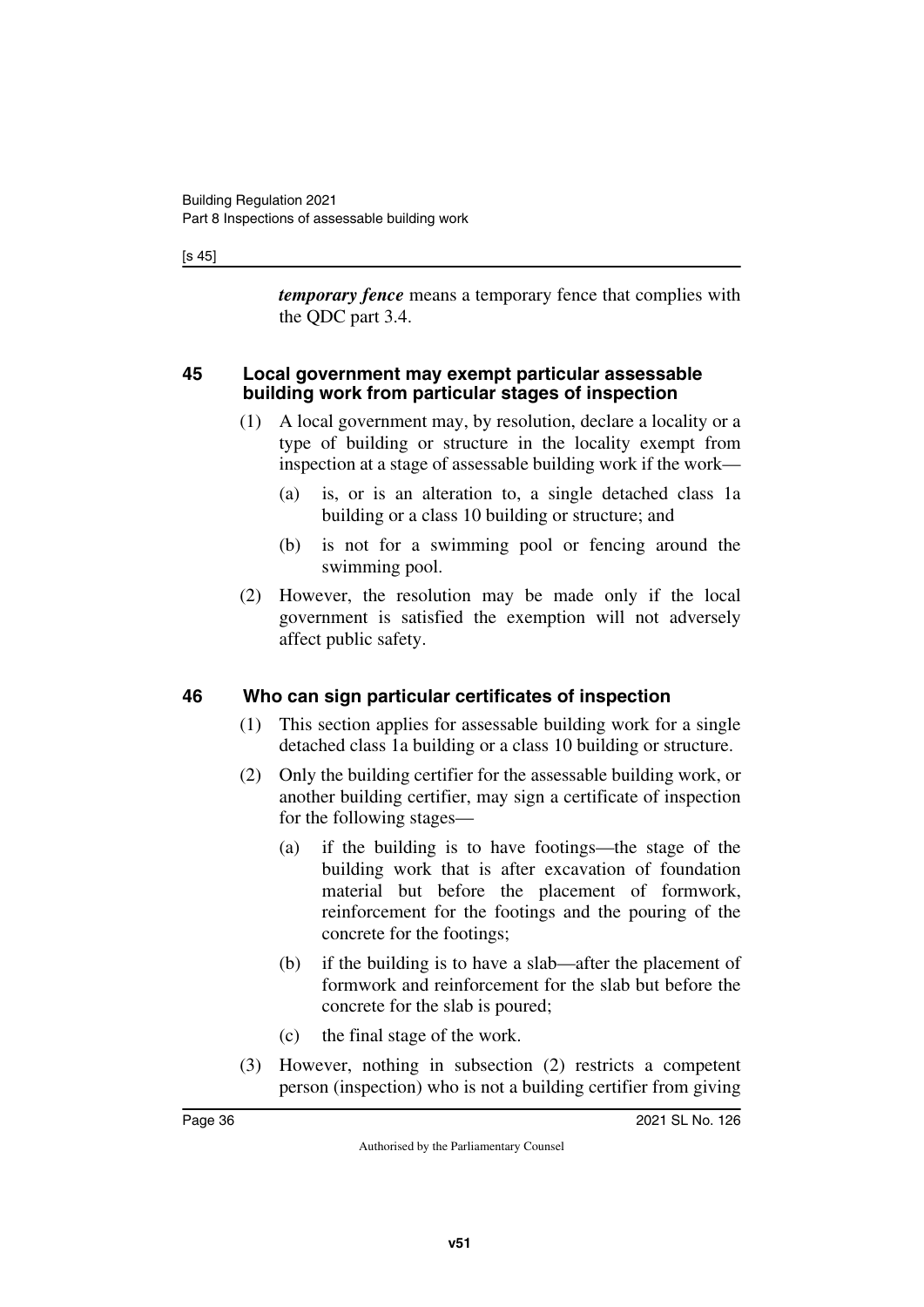inspection help for an aspect of a stage mentioned in subsection (2).

#### **47 Inspection guidelines**

- (1) This section applies if, under section 258 of the Act, the chief executive makes guidelines about—
	- (a) the aspects or items that make up the completion of assessable building work or a particular stage of assessable building work; and
	- (b) ways of inspecting building work; and
	- (c) ways of certifying building work.
- (2) A person inspecting and certifying aspects of assessable building work is taken to have complied with this part if the person inspects and certifies the work under the guidelines made by the chief executive.

### **Subdivision 2 Notices for inspection**

#### **48 Builder's obligation to give notice for inspection at completion of stage**

- (1) This section applies to a builder for assessable building work if the work has been carried out to the completion of a stage of the work, other than assessable building work exempt from inspection under section 45.
- (2) The builder must ensure the building certifier for the work is given a notice (a *notice for inspection*) claiming the stage has been completed.

Maximum penalty—20 penalty units.

- (3) The notice for inspection may be given in writing or orally.
- (4) If the building certifier is a local government building certifier, subsection (2) may be complied with by giving the notice for inspection in writing to the local government.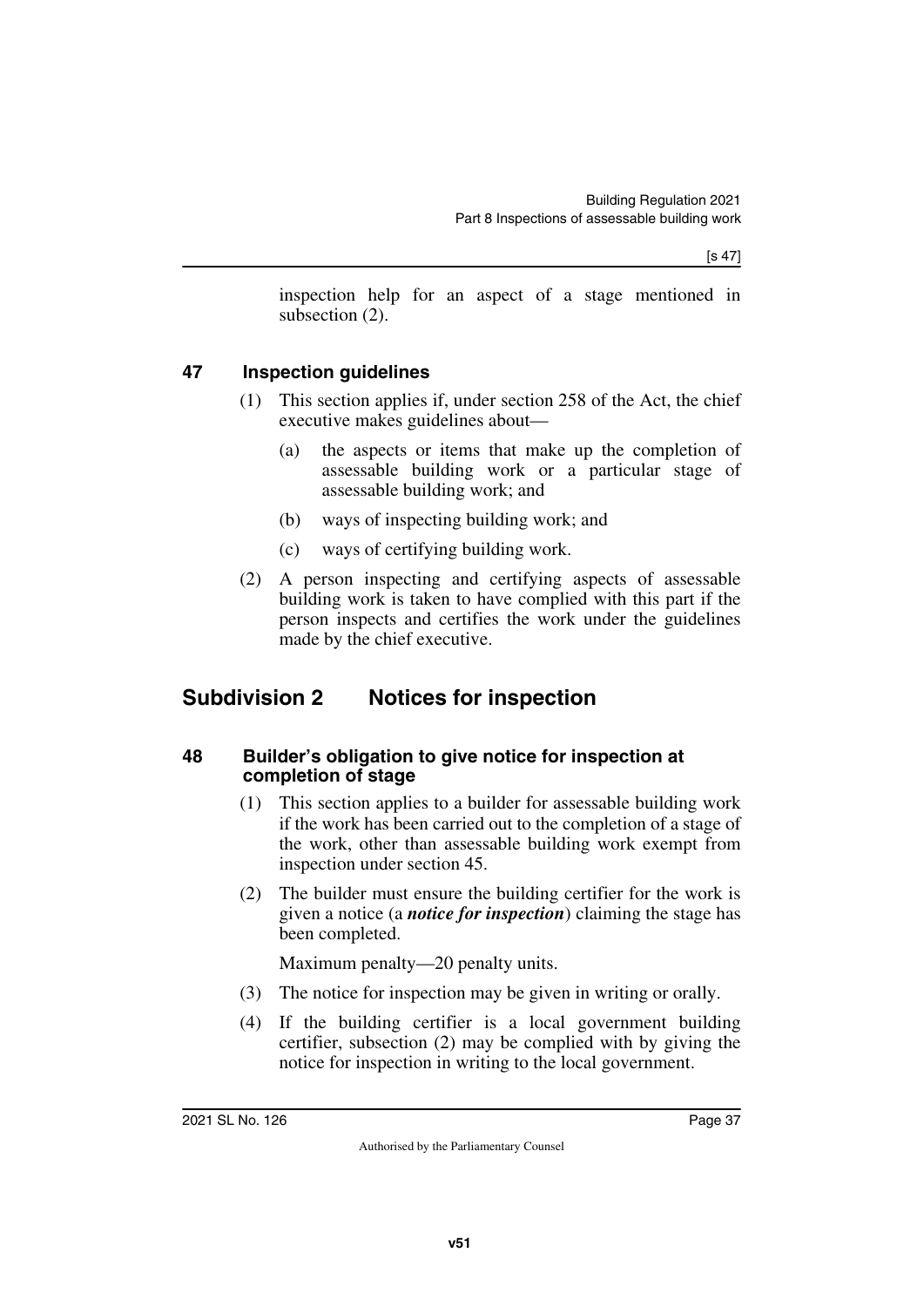[s 49]

#### **49 Prohibition on further building work until certificate of inspection given**

- (1) This section applies if a builder for assessable building work has given a notice for inspection to a building certifier for a stage of the work.
- (2) The builder must not start the next stage of the work until the builder has been given a certificate of inspection for the stage mentioned in subsection (1) stating that it complies with the building development approval.

Maximum penalty—20 penalty units.

### **50 Notifying QBCC if notice for inspection not given**

- (1) This section applies if—
	- (a) a builder for assessable building work is a licensed builder; and
	- (b) the builder does not give a notice for inspection for a stage of the work.
- (2) The building certifier for the work must, as soon as practicable after becoming aware that the builder did not give the notice for inspection to the building certifier, give QBCC a notice stating that the notice for inspection was not given.

### **Subdivision 3 Carrying out inspections**

### **51 Arranging inspection**

- (1) This section applies if a building certifier for assessable building work (the *relevant certifier*) receives a notice for inspection for a stage of the work.
- (2) The relevant certifier must ensure the stage of the assessable building work is, at a time agreed by the builder for the work, inspected by one of the following persons (each an *inspecting person*)—
	- (a) the relevant certifier or another building certifier;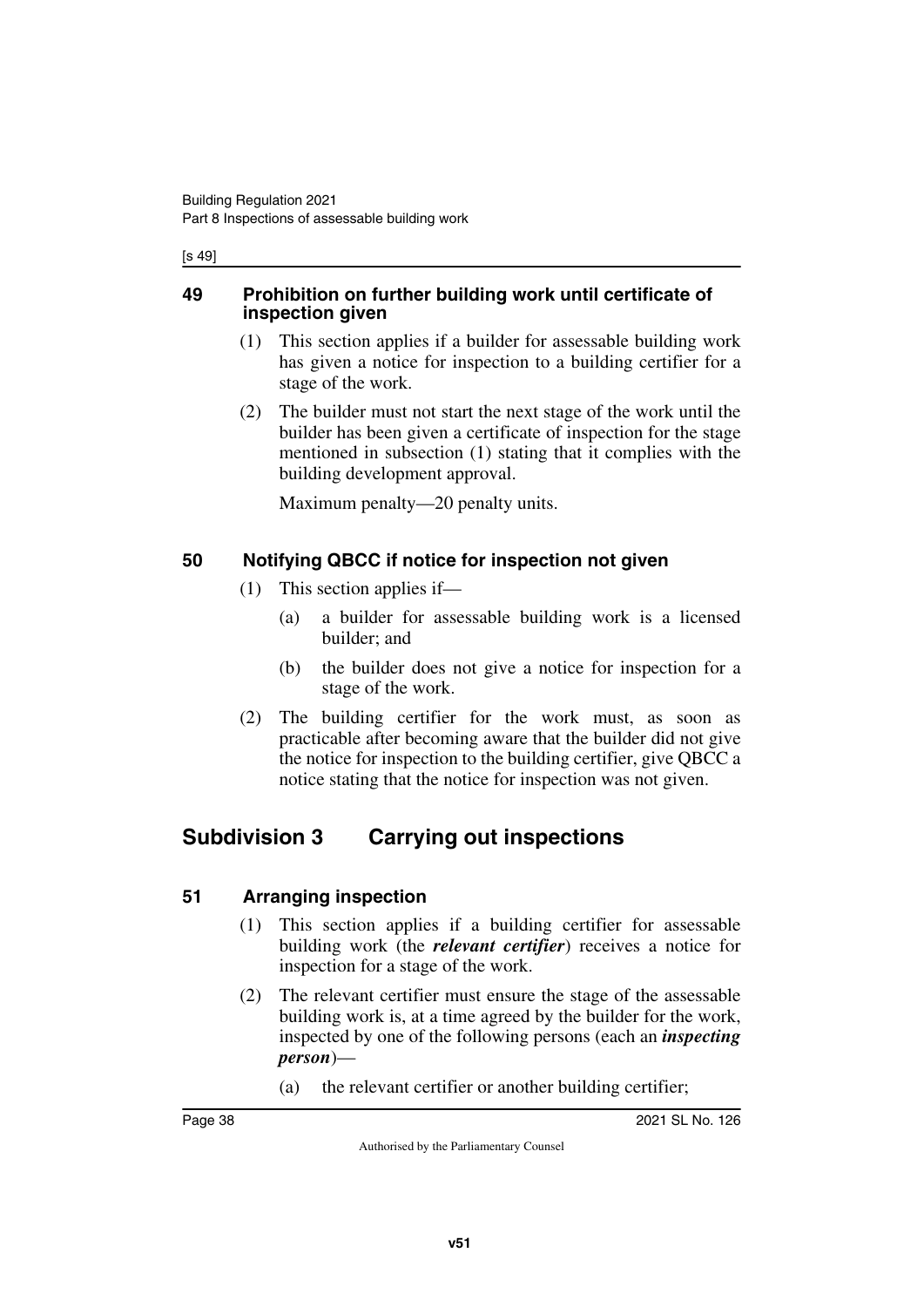- (b) a competent person (inspection) if—
	- (i) the relevant certifier has decided the competent person may carry out the inspection; and
	- (ii) the competent person may, under this regulation, give a certificate of inspection for the work.

Maximum penalty—20 penalty units.

(3) The inspecting person must not unreasonably refuse to inspect the stage of the assessable building work at the time agreed under subsection (2).

#### **52 Inspection procedure**

- (1) This section applies if an inspecting person inspects a stage of assessable building work.
- (2) The inspecting person must inspect the stage of the assessable building work stated in a notice for inspection to ensure the aspects of the stage under the building development approval have been completed and comply with the approval.
- (3) The inspection must be carried out in accordance with best industry practice.

*Note—*

Under section 47 the chief executive may make guidelines about ways of inspecting and certifying building work.

- (4) However, subject to subsection (5), the inspecting person may accept and rely on an aspect inspection certificate, or a QBCC licensee certificate, for an aspect of the stage of the assessable building work without inspecting the work under subsection (2).
- (5) For a single detached class 1a building, the inspecting person must not accept aspect inspection certificates for all aspects of the final stage.

#### **53 Certificate of inspection**

(1) This section applies if an inspecting person—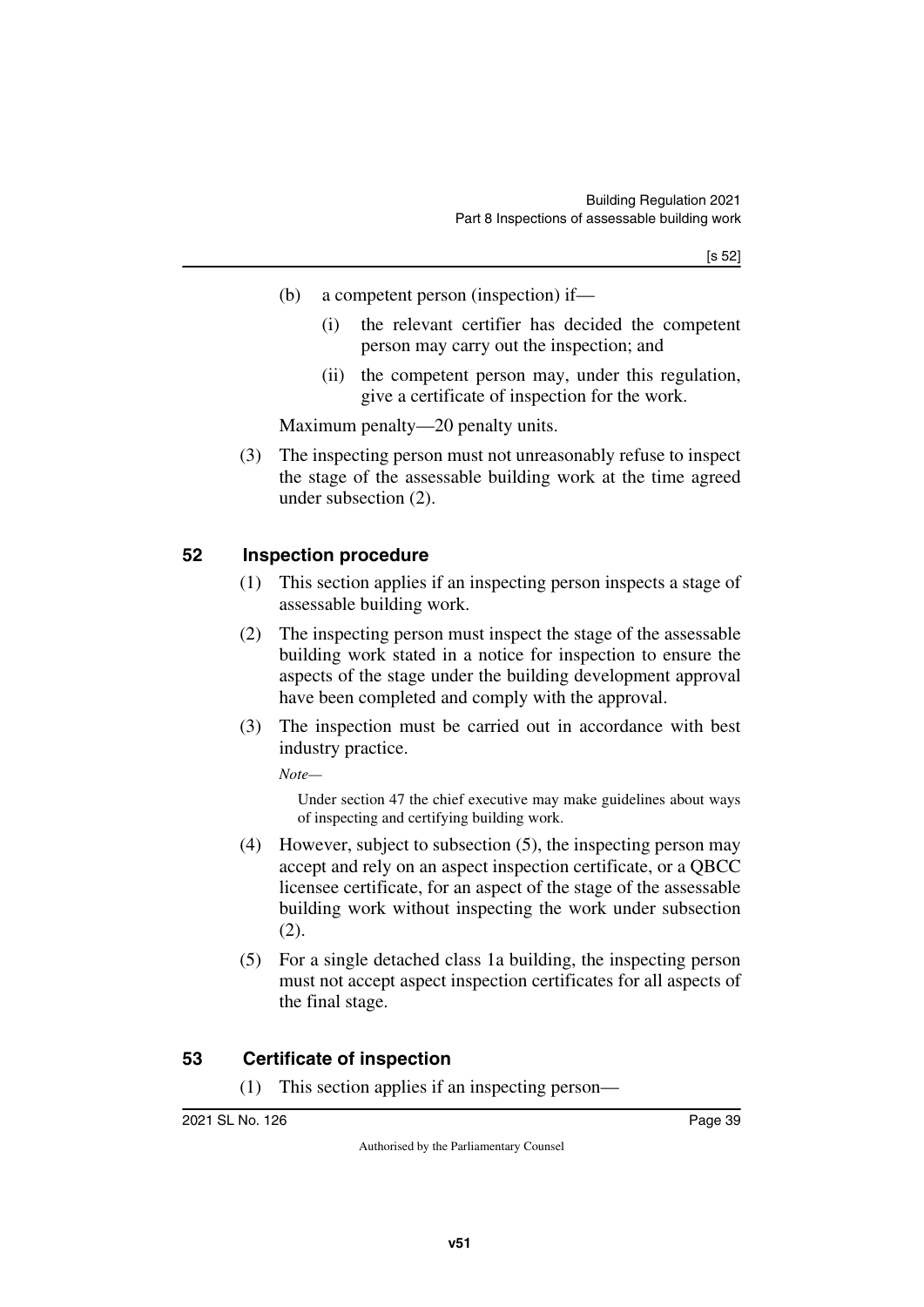[s 54]

- (a) has complied with section 52 for a stage of assessable building work; and
- (b) is satisfied all relevant aspects of the stage have been completed and comply with the building development approval for the work.
- (2) The inspecting person must give the builder for the stage of the assessable building work a certificate (a *certificate of inspection*)—
	- (a) in the approved form; and
	- (b) signed by the inspecting person; and
	- (c) stating—
		- (i) the reasons the inspecting person is satisfied all relevant aspects of the stage have been completed and comply with the building development approval for the work; and
		- (ii) the extent to which the inspecting person has relied on tests, specifications, rules, standards, codes of practice or other publications.
	- *Notes—*
		- 1 If the stage is the final stage, 2 certificates must be given—the certificate of inspection for the final stage and, if particular requirements under the Act are complied with, a final inspection certificate to the owner of the building.
		- 2 For final inspection certificates and the giving of inspection documentation see chapter 5, part 1 and section 124 of the Act.

#### **54 Noncompliance notice**

- (1) This section applies if an inspecting person—
	- (a) has complied with section 52 for a stage of assessable building work; and
	- (b) is not satisfied all relevant aspects of the stage have been completed and comply with the building development approval for the work.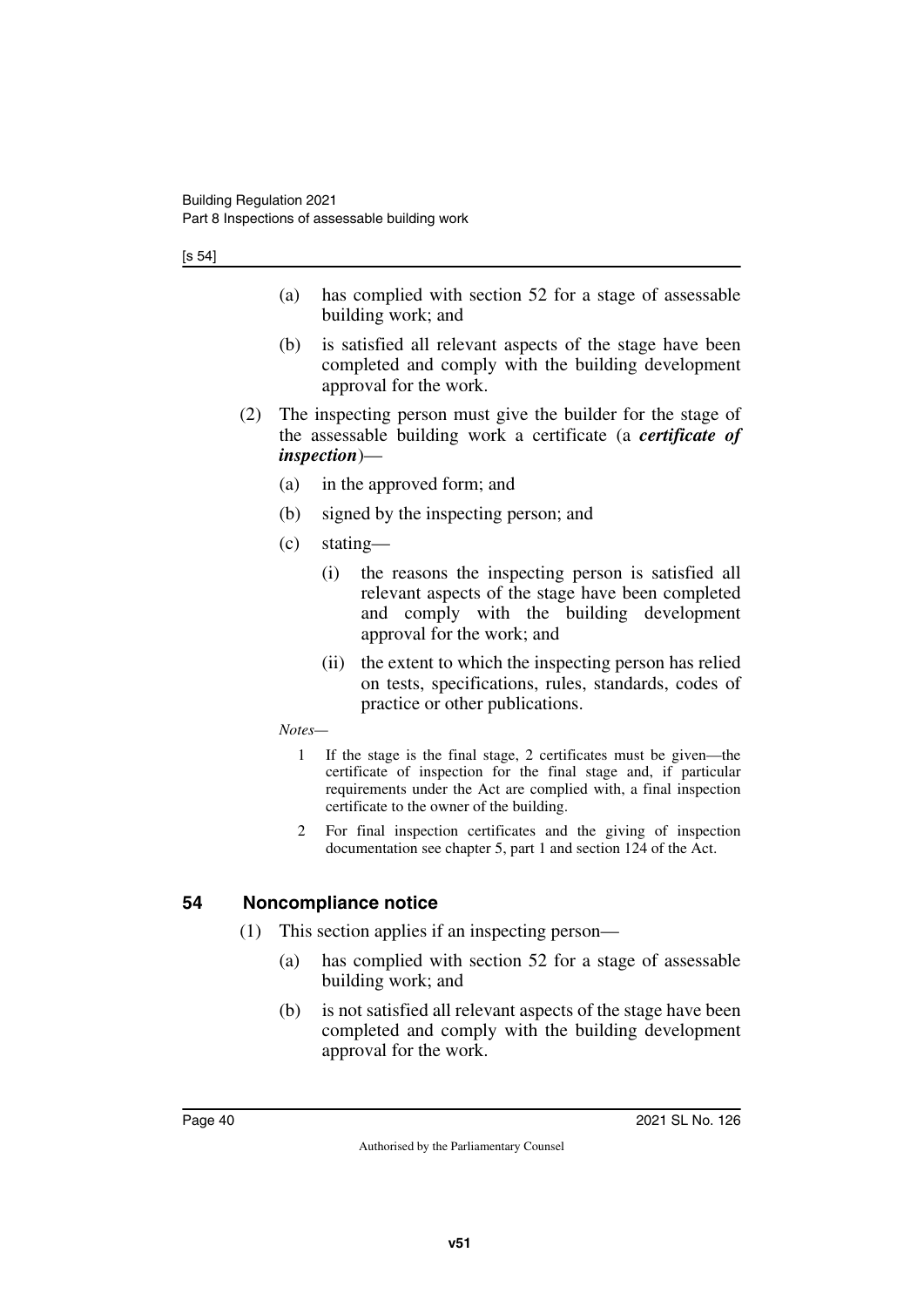[s 54]

- (2) If the inspecting person is a building certifier, the inspecting person must give the builder for the assessable building work a notice in the approved form (a *noncompliance notice*) stating—
	- (a) the stage of the work does not comply with the building development approval; and
	- (b) how the stage does not comply with the approval; and
	- (c) the work required to ensure the stage complies with the approval.
- (3) If the inspecting person is a competent person (inspection), the inspecting person must give the builder and the building certifier for the assessable building work a notice—
	- (a) in the approved form; and
	- (b) stating—
		- (i) the stage of the work does not comply with the building development approval; and
		- (ii) how the stage does not comply with the approval.
- (4) If the building certifier is given a notice under subsection (3) the certifier must—
	- (a) if the building certifier is not satisfied the stage complies with the building development approval for the work—give the builder a noncompliance notice; or
	- (b) if the building certifier is satisfied the stage complies with the building development approval for the work—give the builder a certificate of inspection for the work.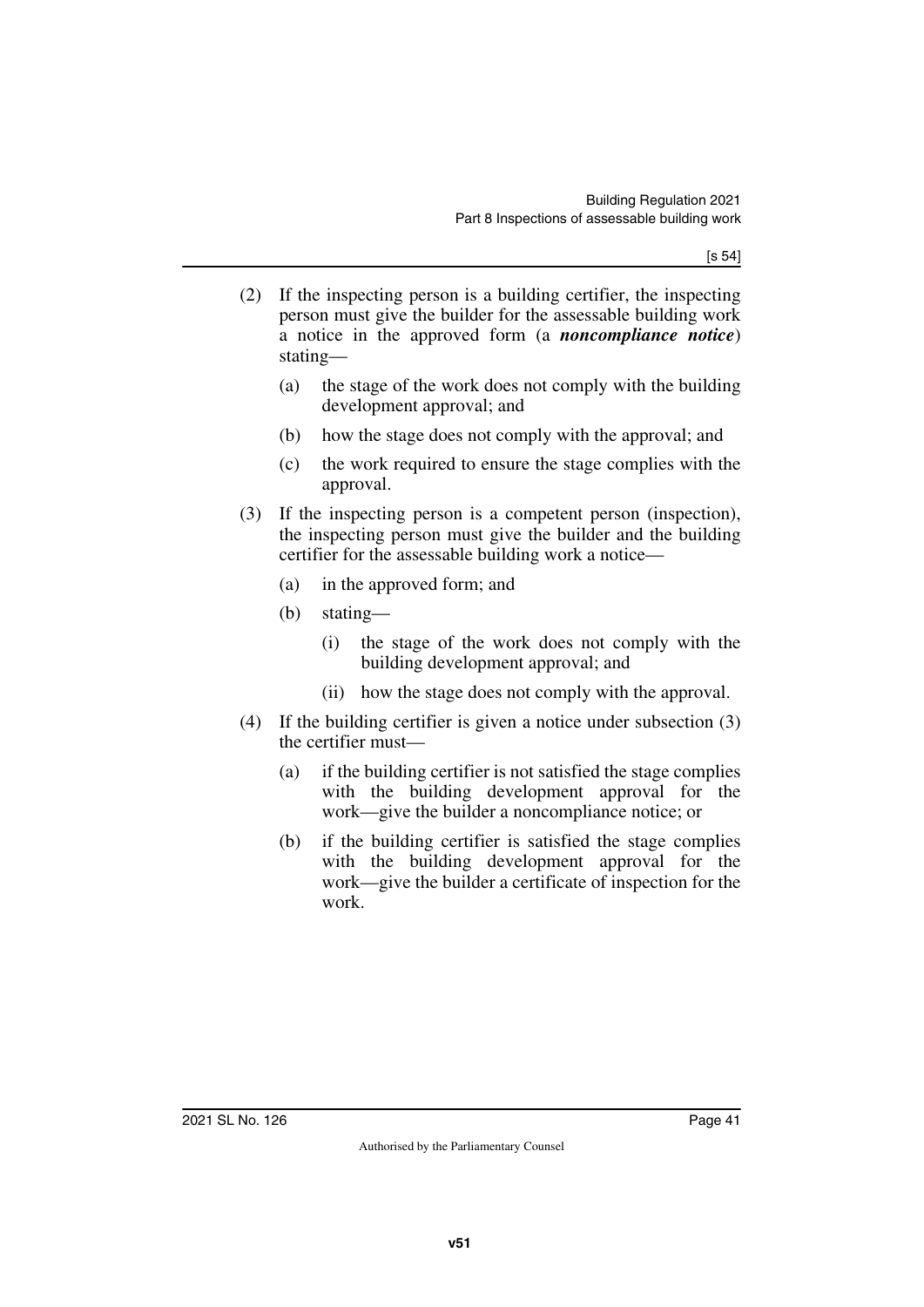[s 55]

### **Subdivision 4 Procedure if noncompliance notice given**

#### **55 Builder's obligation to ensure stage complies with development approval**

If a builder for assessable building work is given a noncompliance notice for a stage, the builder must—

- (a) perform the work, as stated in the notice, required to ensure the stage complies with the building development approval; and
- (b) after complying with paragraph (a)—give the building certifier a notice for inspection for the stage.

*Note—*

For the relevant appeal right, see the Planning Act, chapter 6, part 1 and schedule 1.

### **56 Consequences of builder not complying with obligation**

- (1) This section applies if a builder for assessable building work does not comply with section 55.
- (2) If the noncompliance notice was given to the builder by the building certifier for the work, the issuing authority must take enforcement action against the builder.
- (3) If the issuing authority gives the builder an enforcement notice and the builder does not comply with the notice—
	- (a) if the issuing authority is a local government—the local government must notify the QBCC of the builder's non-compliance with the enforcement notice; or
	- (b) if the issuing authority is a private certifier (class A)—the certifier must notify the QBCC and the local government of the builder's non-compliance with the enforcement notice.
- (4) In this section—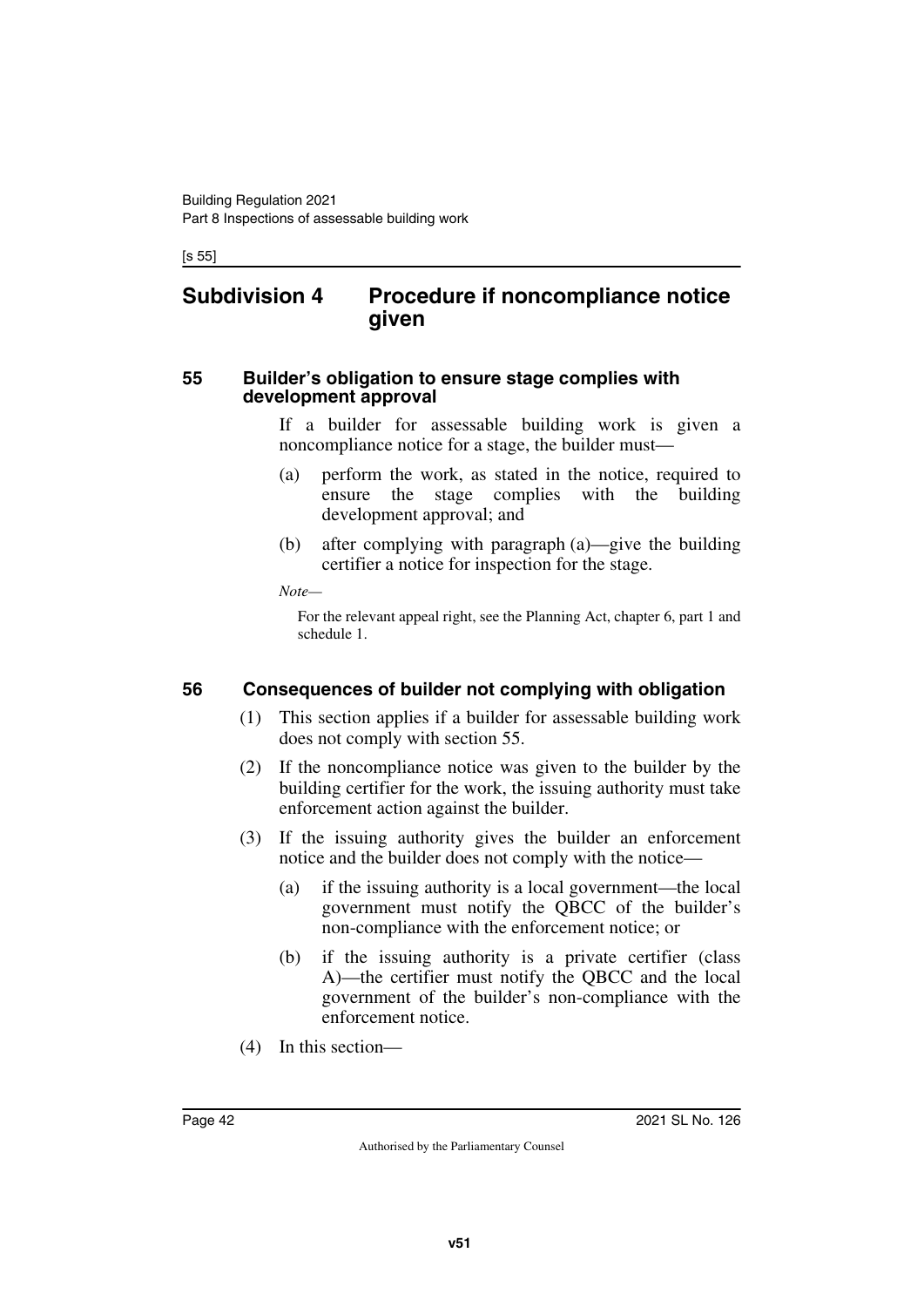[s 57]

*issuing authority* means the person who issued the building development approval.

### **Subdivision 5 Additional inspections for pool work in particular circumstances**

#### **57 Application of subdivision**

- (1) This subdivision applies if—
	- (a) a building development approval is given for pool work; and
	- (b) the relevant entity for the pool work is not given a notice for inspection for the final stage of the pool work by the inspection day.
- (2) In this section—

*relevant entity*, for the pool work, means—

- (a) the building certifier for the pool work; or
- (b) if the building certifier for the pool work is a local government building certifier—the local government.
- **58 Definitions for subdivision**

In this subdivision—

*inspection day* means—

- (a) for a building development approval that is only for the pool work—the earlier of the following days—
	- (i) the day that is 6 months after the building development approval is given;
	- (ii) the day that is 2 weeks before the building development approval lapses; or
- (b) for a building development approval that includes work that is the construction of, or alteration to, a class 1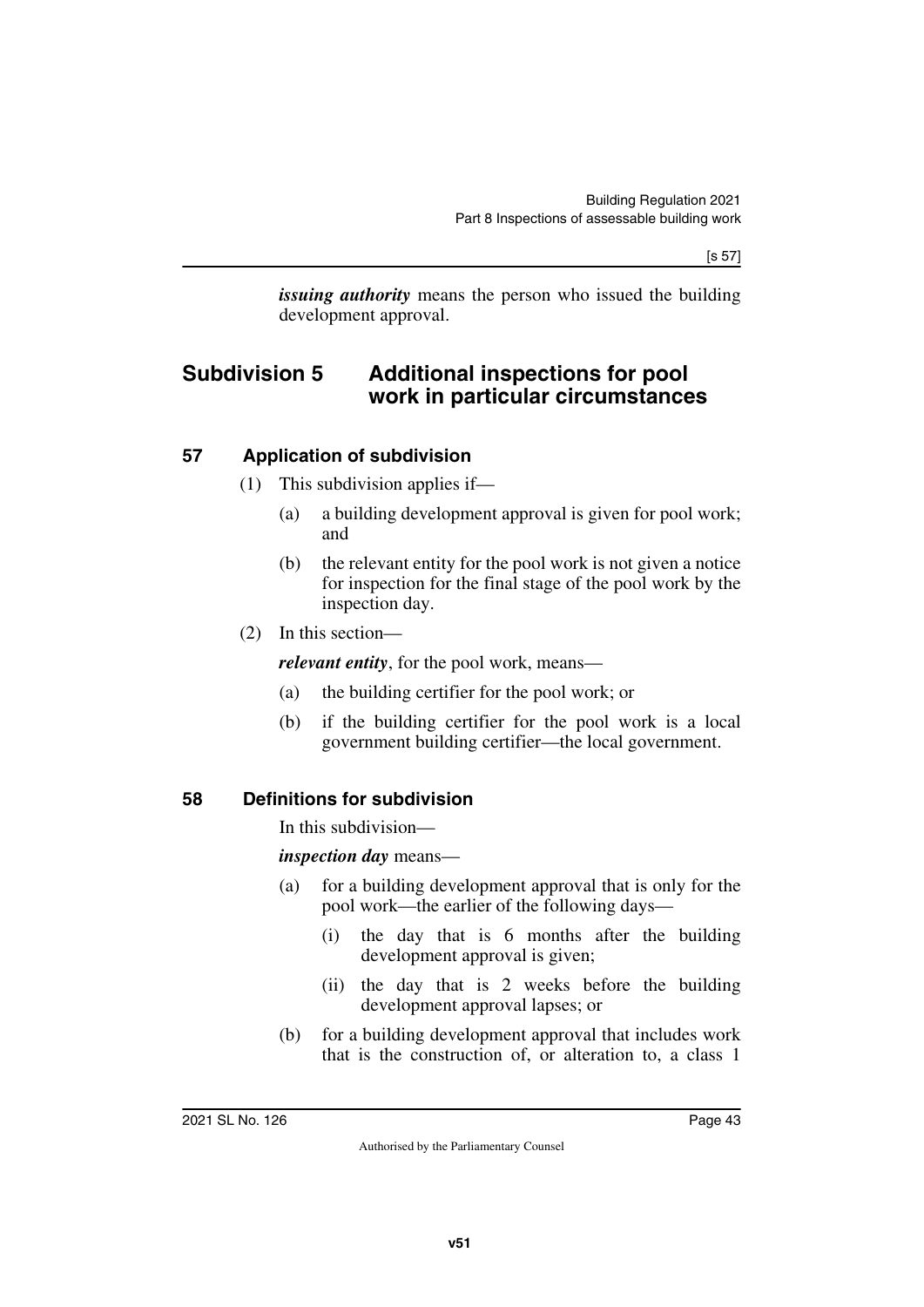[s 59]

building or class 2 building—the earlier of the following days—

- (i) the day that is 2 years after the building development approval is given;
- (ii) the day that is 2 weeks before the building development approval lapses.

*pool work* means building work that is the construction of, or alteration to, a regulated pool or its fencing.

*relevant land* means the land on which the regulated pool or its fencing is, or is intended to be, constructed.

### **59 Building certifier's obligation to inspect**

(1) Subject to section 61, a building certifier for pool work must, unless the certifier has a reasonable excuse, inspect, or ensure another building certifier inspects the pool work as soon as practicable after the inspection day and before the building development approval lapses.

*Example of a reasonable excuse—*

the building certifier is refused access to the premises on which the pool work is being carried out

Maximum penalty—50 penalty units.

(2) The building certifier who carries out the inspection of the pool work (the *inspecting certifier*) must carry out the inspection in accordance with best industry practice.

### **60 Obligations after inspection**

- (1) If an inspecting certifier is satisfied all relevant aspects of the final stage of pool work under the building development approval have been completed and comply with the approval, the inspecting certifier must give the builder for the work a certificate of inspection for the stage.
- (2) If the stage of the pool work has been completed and the inspecting certifier is not satisfied the stage complies with the building development approval, the inspecting certifier must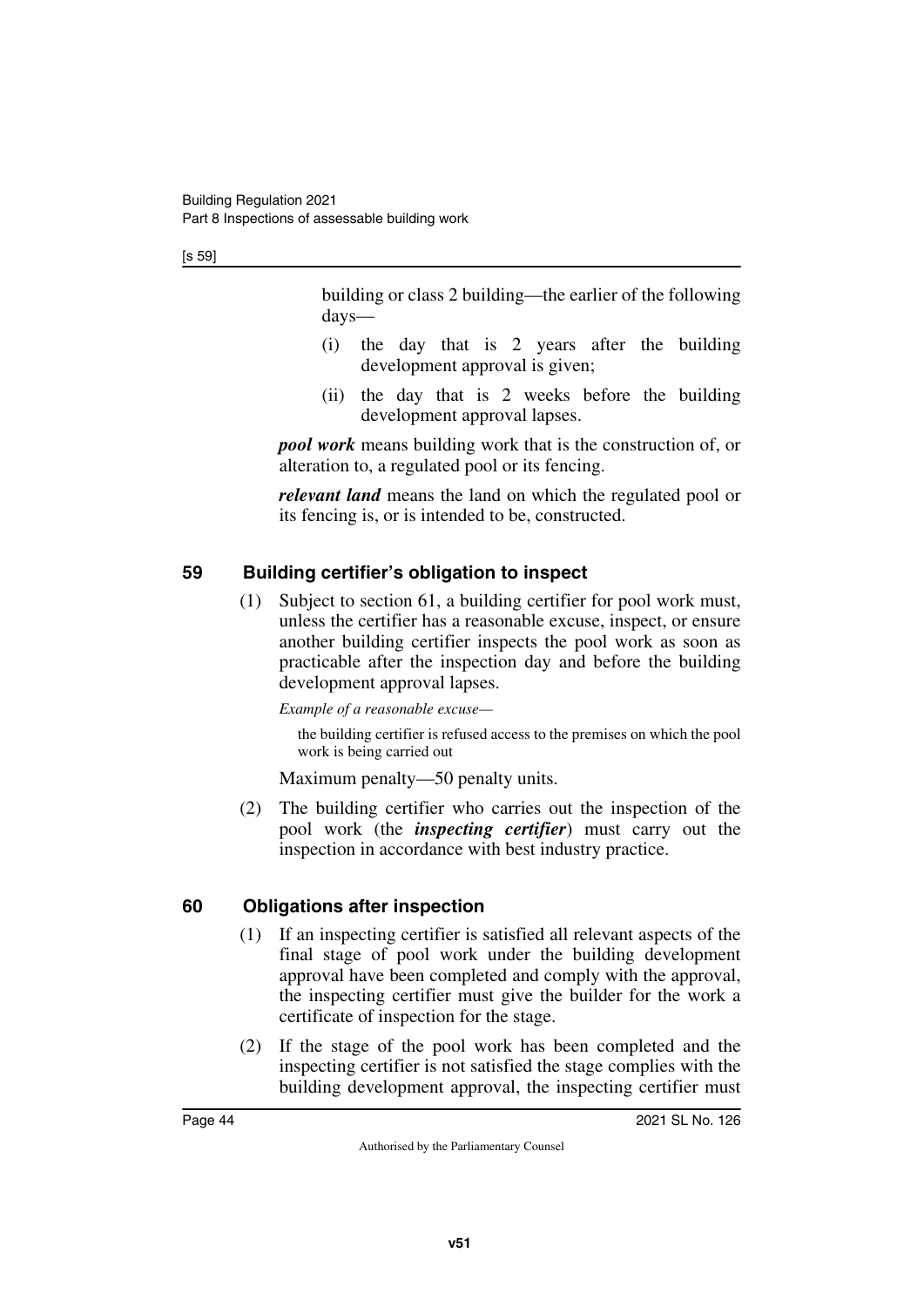give the builder for the work a noncompliance notice for the stage.

- (3) If the occupier of the premises on the relevant land or the builder for the pool work refuses to allow the inspecting certifier to enter the relevant land to carry out the inspection, the inspecting certifier must within 2 business days after the refusal, give the local government notice of the refusal.
- (4) However, subsection (3) does not apply if the inspecting certifier is a local government building certifier.

#### **61 Delaying inspection in particular circumstances**

- (1) A builder for pool work may, before the inspection day, give the building certifier for the pool work a notice (a *deferral notice*) asking the building certifier to inspect the pool work on a day that is later than the inspection day (the *later inspection day*).
- (2) The later inspection day must be before the building development approval lapses.
- (3) If the building certifier is a local government building certifier, the deferral notice may be given under subsection (1) by giving it to the local government.
- (4) If the building certifier receives a deferral notice, the building certifier is not required to inspect the pool work before the later inspection day.
- (5) Also, if the building certifier receives a deferral notice the building certifier must, unless the building certifier has a reasonable excuse, inspect, or ensure another building certifier inspects the pool work before the building development approval lapses.

Maximum penalty—50 penalty units.

(6) Sections 59(2) and 60 apply in relation to an inspection mentioned in subsection (5).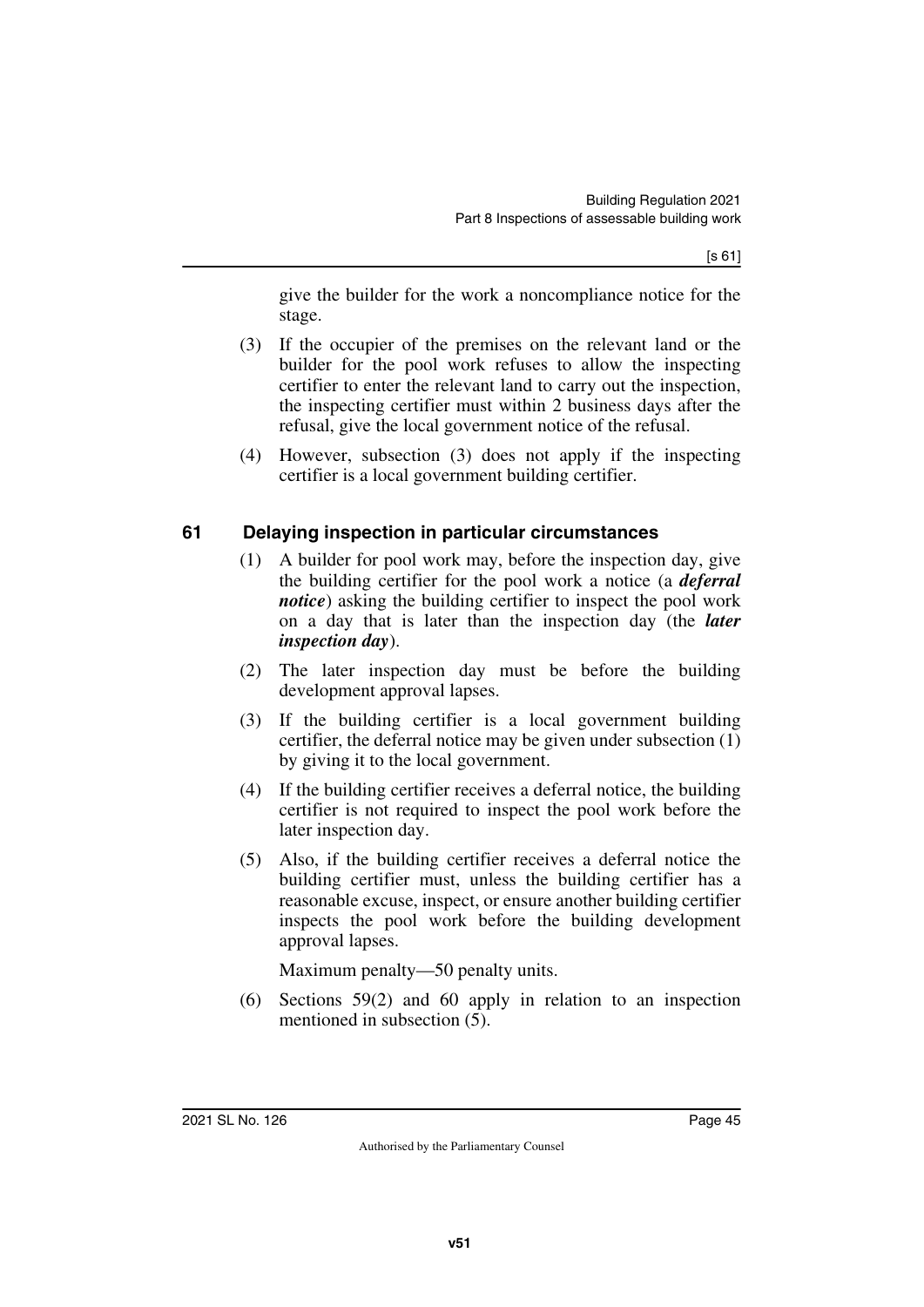[s 62]

### **Subdivision 6 Inspection without notice being given**

#### **62 Inspections may be conducted without notice being given**

- (1) The giving of a notice under this division about a stage of assessable building work does not prevent any of the following persons from inspecting any aspect of another stage of the work—
	- (a) the building certifier for the work;
	- (b) another building certifier;
	- (c) a competent person (inspection) that the building certifier for the work has decided may carry out the inspection.
- (2) Subsection (1) applies whether or not a notice for inspection has been given for the other stage of the work.

## **Division 2 Referral agency inspections**

### **63 Application of division**

This division applies if—

- (a) an entity was, for a building development application, a referral agency for aspects of the building work (the *referral agency aspects*); and
- (b) the building development approval for the application is granted; and
- (c) a condition of the approval requires the builder for the work to give the agency a notice to inspect the work to ensure the referral agency aspects comply with the approval.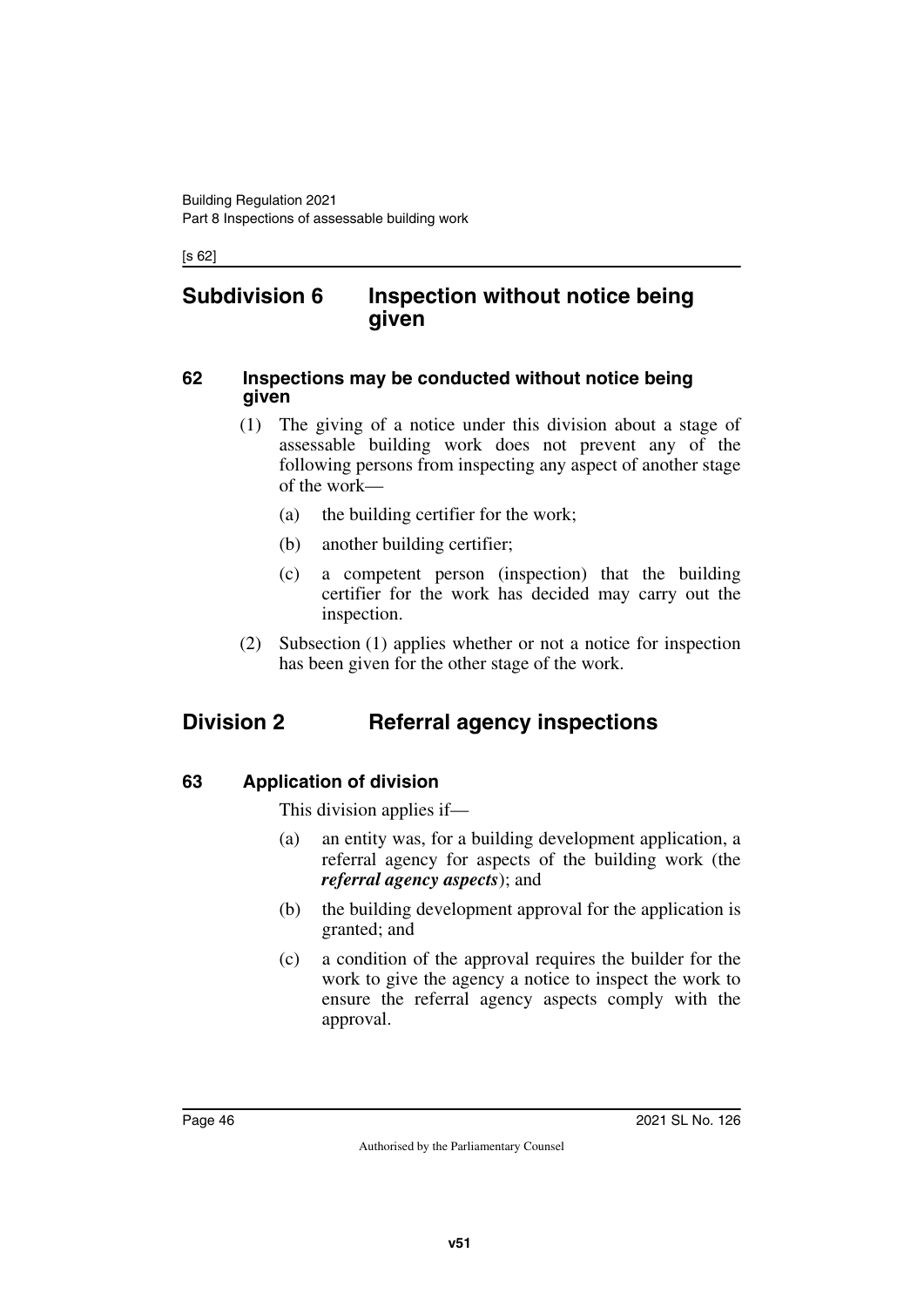[s 64]

#### **64 Notice to referral agency to inspect**

- (1) This section—
	- (a) applies to a builder for building work for which a notice to inspect must be given to a referral agency under a condition of the building development approval; but
	- (b) does not apply in relation to building work the subject of a building development approval to which section 74 of the Act applies.
- (2) The builder for the building work must—
	- (a) give the referral agency a notice to inspect the building work under the approval; and
	- (b) give a copy of the notice to the building certifier.

#### **65 Referral agency's decision about inspection**

- (1) This section applies if a referral agency receives—
	- (a) a notice to inspect under section 64(2); or
	- (b) a notice to inspect the installation of, or test, a special fire service under section 74(2) of the Act.
- (2) If the referral agency decides to not inspect the building work or inspect or test the special fire service the agency must, within 5 business days after receiving the notice, give the builder and the building certifier a notice stating it will not inspect the building work or inspect or test the service.
- (3) If the referral agency decides to inspect the building work or inspect or test the service the agency must, within 15 business days after receiving the notice—
	- (a) inspect the work or inspect or test the service; and
	- (b) give the builder and the building certifier a notice stating—
		- (i) the referral agency aspects comply with the building development approval; or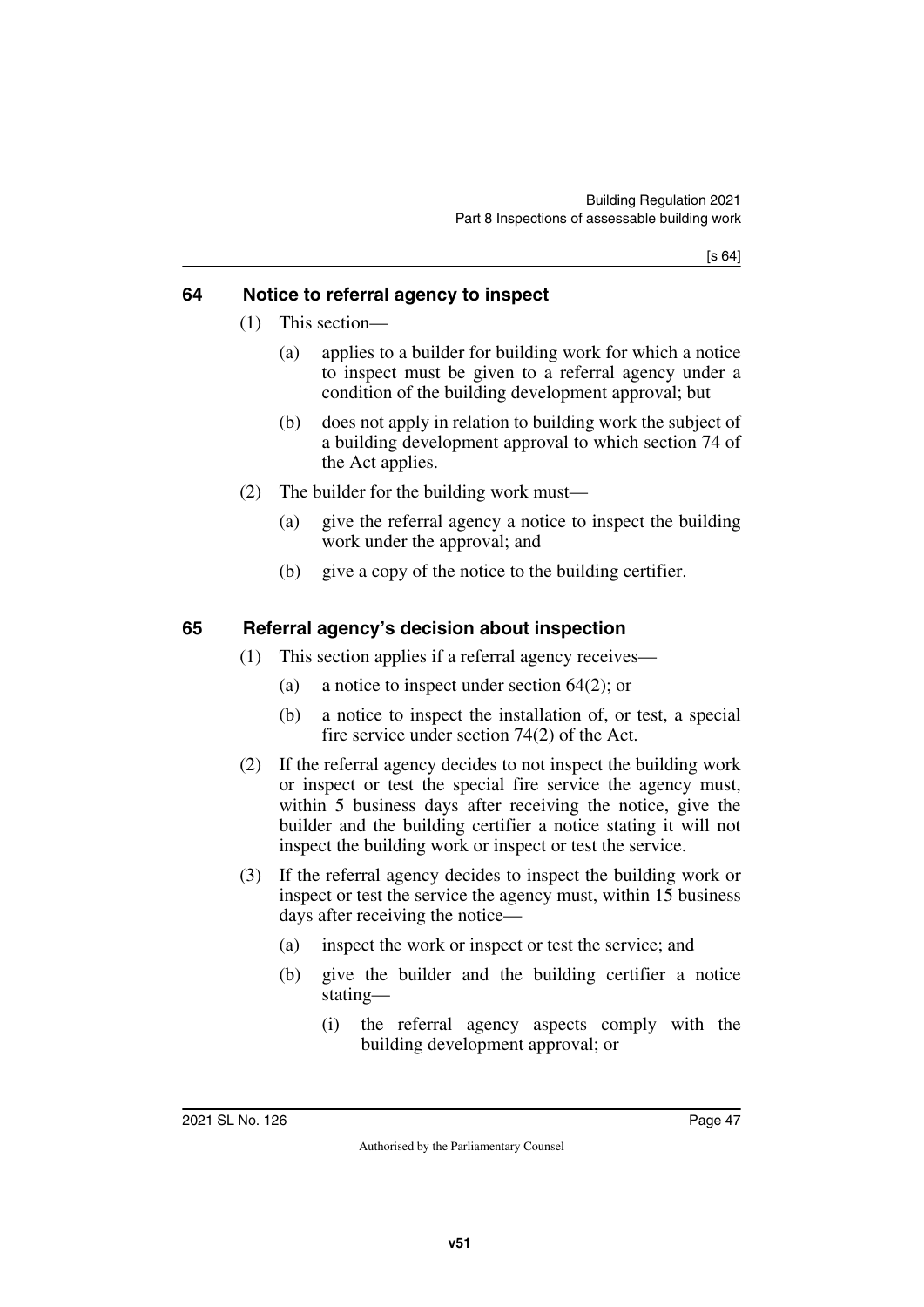[s 66]

- (ii) the referral agency aspects do not comply with the approval, and the reasons why they do not comply.
- (4) If the building certifier is a local government building certifier, subsection  $(2)$  or  $(3)(b)$  may be complied with by giving the notice to the local government.

### **66 Responding to notice given by referral agency**

- (1) The building certifier must, in performing functions under the Act for the building work, accept the statement made in a notice given under section 65(3)(b).
- (2) However, subsection (1) does not apply if the building certifier—
	- (a) disagrees with the decision stated in the notice; and
	- (b) within 5 business days after receiving the notice, the certifier gives the referral agency an information notice about the certifier's disagreement.

*Note—*

For the relevant appeal right see the Planning Act, chapter 6, part 1 and schedule 1.

### **67 If notice not given by referral agency**

- (1) If the referral agency does not give a building certifier a notice under section  $65(3)(b)$  within the relevant period for the notice, the referral agency aspects are taken to comply with the building development approval.
- (2) In this section—

#### *relevant period* means—

- (a) 15 business days after the agency receives the notice to inspect; or
- (b) if, within the 15 days mentioned in paragraph (a), the referral agency and the building certifier agree on a longer period—the longer period.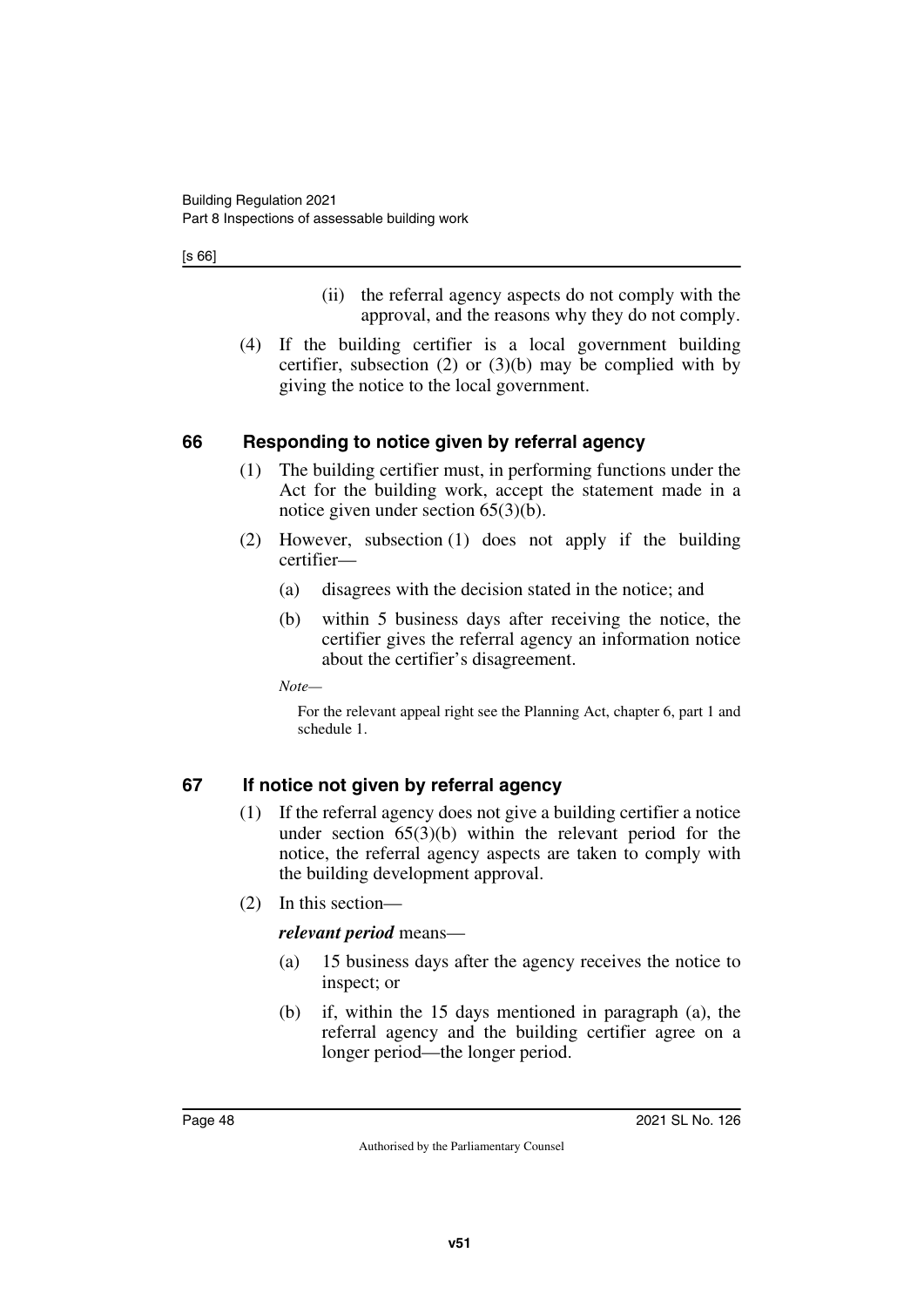# **Part 9 Certificates**

### **Division 1 QBCC licensee certificates**

#### **68 Application of division**

This division applies if—

- (a) building work is for a single detached class 1a building or a class 10 building or structure; and
- (b) if work (the *aspect work*) is carried out for an aspect of the building work; and

*Example of aspect work—*

waterproofing

- (c) either—
	- (i) the aspect work is carried out by a QBCC licensee; or
	- (ii) a QBCC licensee may give a QBCC licensee certificate for the aspect work.

#### **69 Definitions for division**

In this division—

*QBCC licensee*, for aspect work, means either—

(a) a person who, when the person carries out the aspect work, holds a licence of an appropriate class under the QBCC Regulation for the aspect work; or

*Example of a licence of an appropriate class—*

for waterproofing—a waterproofing licence under the QBCC Regulation, schedule 2, part 60

(b) a person, other than a person mentioned in paragraph (a), who may, under the QBCC Regulation, give a QBCC licensee certificate for the aspect work.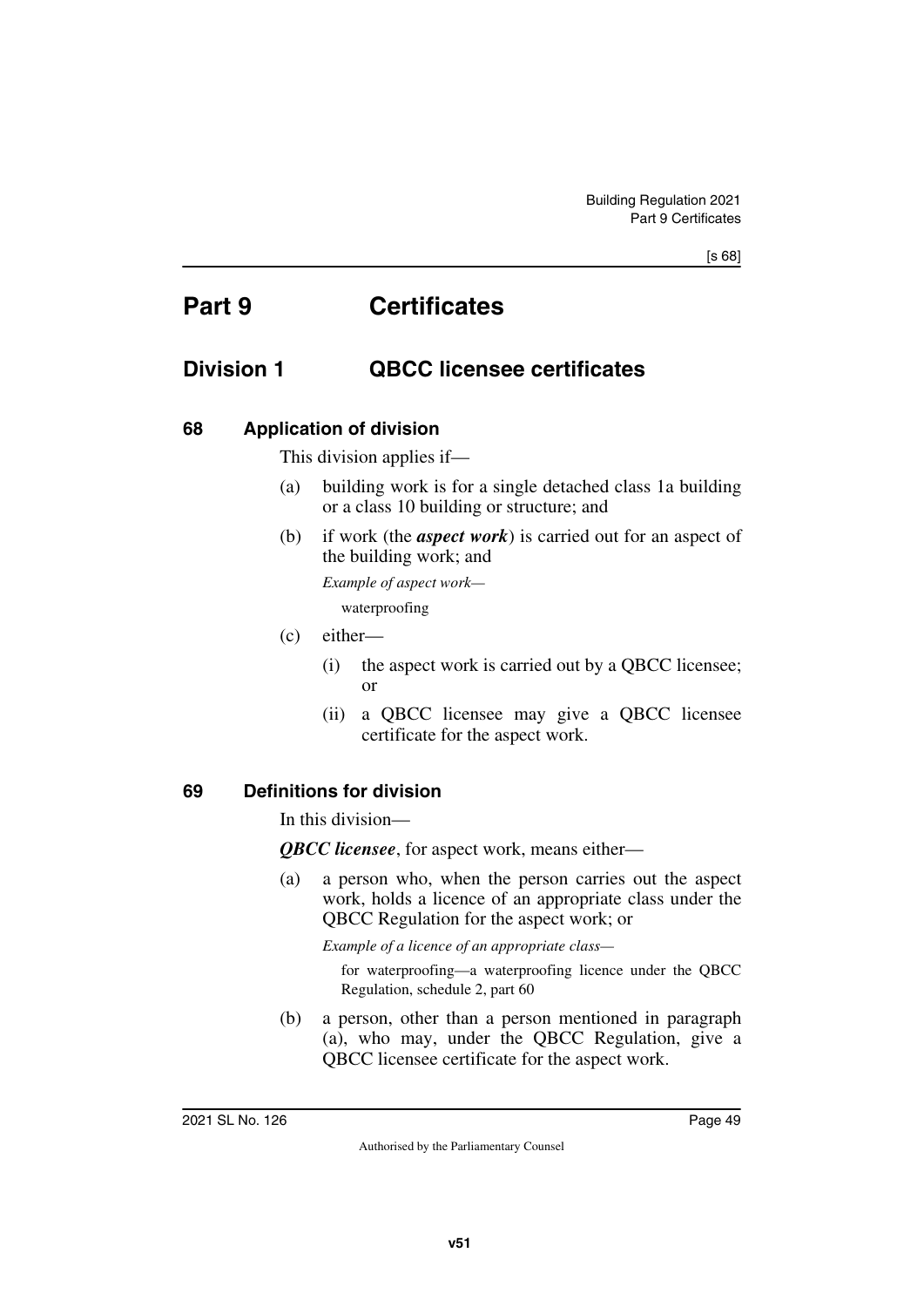#### [s 70]

*QBCC Regulation* means the *Queensland Building and Construction Commission Regulation 2018*.

#### **70 QBCC licensee certificate**

- (1) A QBCC licensee may, for building work—
	- (a) if the work is subject to a building development approval—
		- (i) give a certificate (a *QBCC licensee certificate*) to the building certifier for the work stating the aspect work complies with the approval; and
		- (ii) give a competent person (inspection) a certificate (also a *QBCC licensee certificate*) stating the aspect work complies with the approval; or
	- (b) if building work is accepted development (self assessable)—give the builder for the building work or the owner of the building a certificate (also a *QBCC licensee certificate*) stating the aspect work complies with the relevant provisions.
- (2) A QBCC licensee certificate must be in the approved form.
- (3) In this section—

*relevant provisions* see section 21(5) of the Act.

#### **71 QBCC licensee must not give false or misleading QBCC licensee certificate**

A QBCC licensee must not give a QBCC licensee certificate the licensee knows, or reasonably suspects, is false or misleading in a material particular.

Maximum penalty—100 penalty units.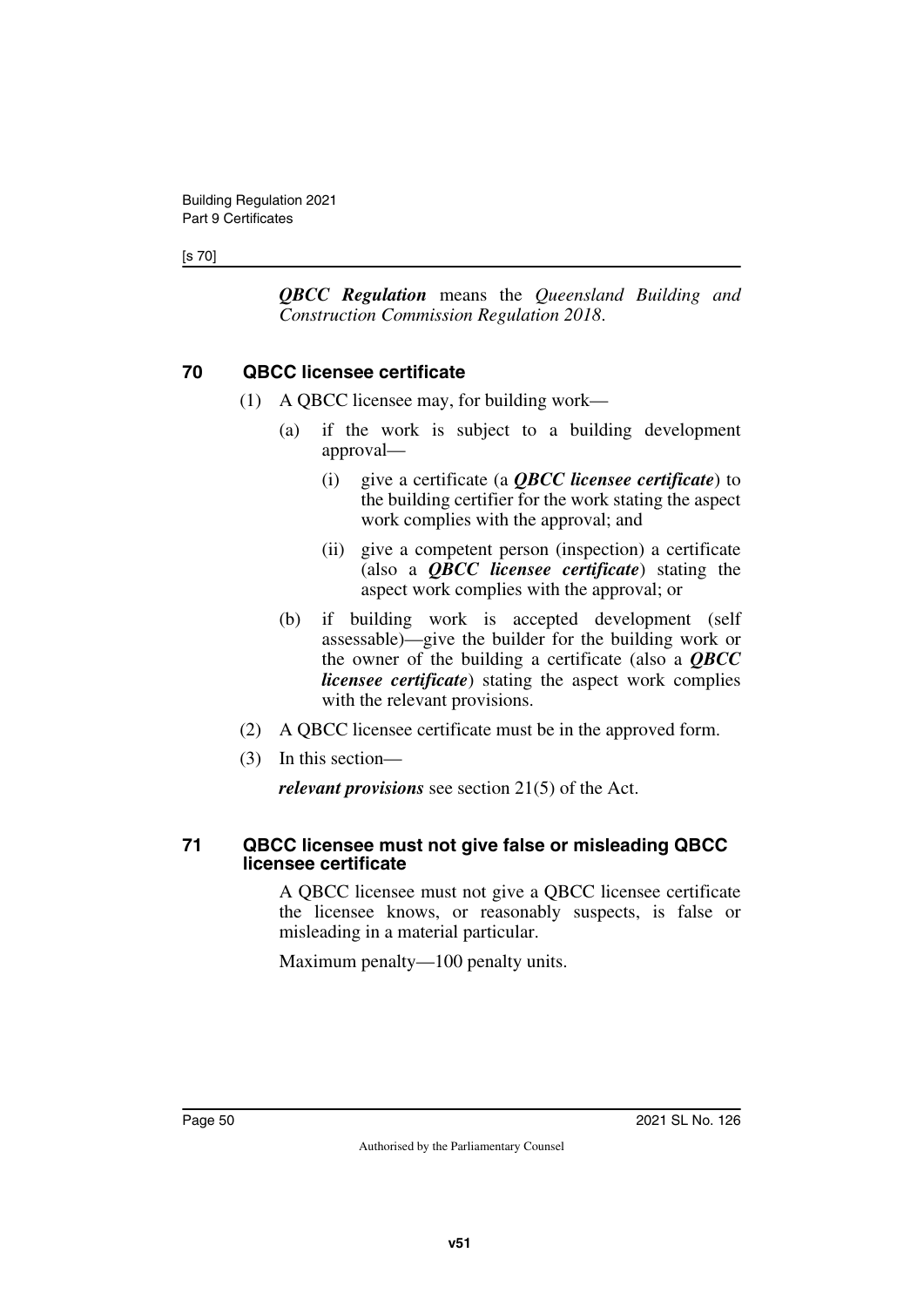### **Division 2 Competent person certificates**

### **72 Definitions for division**

In this division—

### *aspect inspection certificate* see section 74(1).

#### *competent person certificate* means—

- (a) an aspect inspection certificate; or
- (b) a design-specification certificate.

*design-specification certificate* see section 73.

### **73 Design-specification certificate**

A competent person (design-specification) may, for an aspect of building work, give a building certifier a certificate (a *design-specification certificate*) that states a building design or specification will, if installed or carried out under the certificate, comply with the building assessment provisions.

### **74 Aspect inspection certificate**

- (1) A competent person (inspection) for assessable building work may give the building certifier for the work a certificate (an *aspect inspection certificate)* for an aspect of the work if—
	- (a) the competent person (inspection) inspects the aspect of the work; and
	- (b) the competent person is satisfied that the aspect of the work has been completed and complies with the building development approval.
- (2) The inspection under subsection  $(1)(a)$  must be carried out in accordance with best industry practice.
- (3) However, a competent person (inspection) must not give an aspect inspection certificate for an aspect of assessable building work for a single detached class 1a building, unless—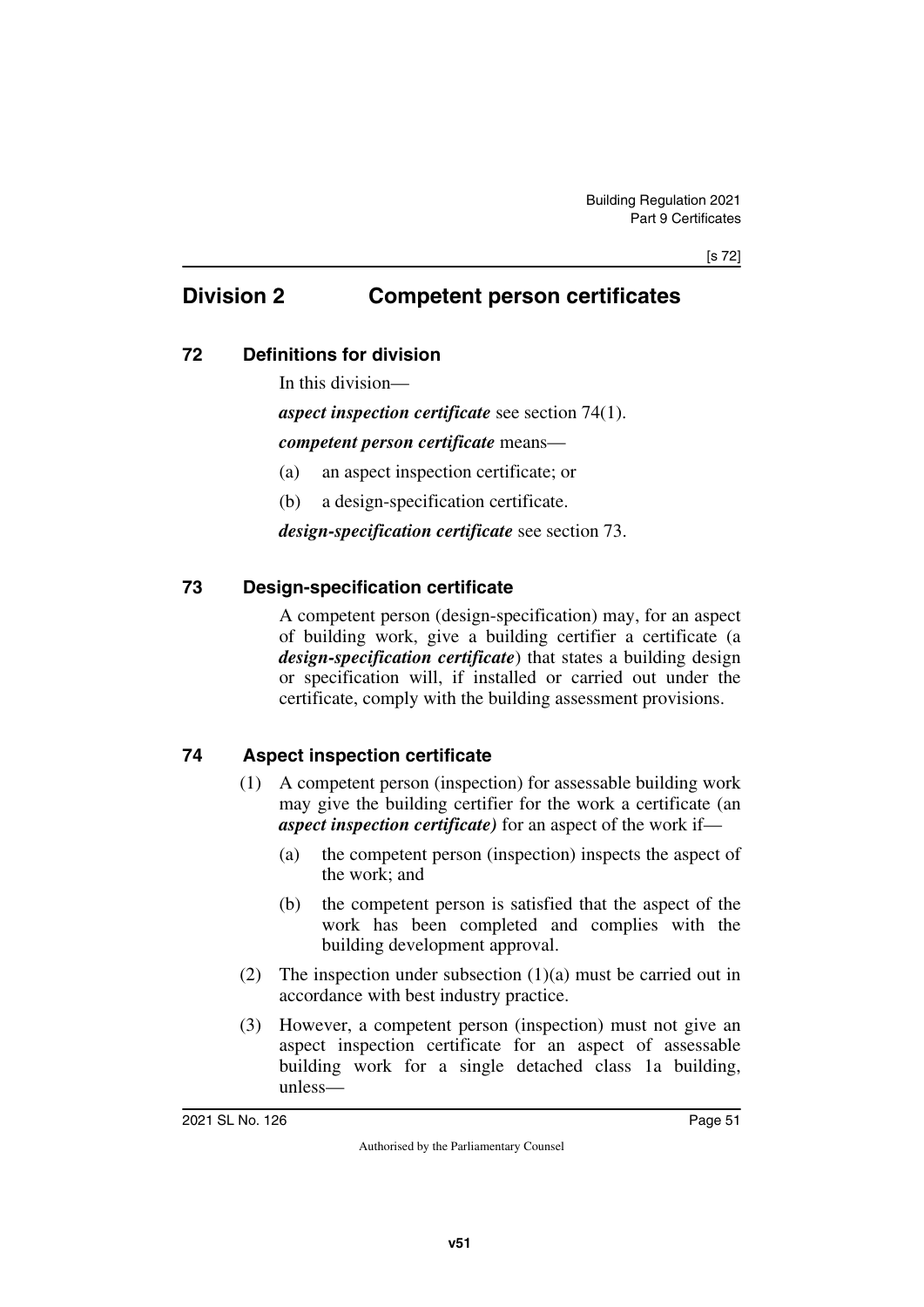- (a) if the certificate is for the boundary clearances aspect of the building—the competent person (inspection) is a cadastral surveyor; or
- (b) if the certificate is for the reinforcement of footing system aspect of the building—the competent person (inspection) is a registered professional engineer.
- (4) In this section—

*boundary clearances aspect* means the boundary clearances aspect as described in the inspection guideline called 'Guidelines for inspection of class 1a and 10 buildings and structures', published by the department.

*reinforcement of footing system aspect* means the reinforcement of slab and footing system aspect for the reinforcement of footings as described in the inspection guideline called 'Guidelines for inspection of class 1a and 10 buildings and structures', published by the department.

#### **75 Building certifier may accept competent person certificate**

A building certifier may, in performing functions under the Act for a building development application or assessable building work, accept and rely on a competent person certificate if—

- (a) for an aspect inspection certificate—the competent person complied with section 74; and
- (b) the certificate complies with section 77.

#### **76 Competent person (inspection) may accept aspect inspection certificate**

(1) This section applies to a competent person (inspection) who gives inspection help to a building certifier for assessable building work.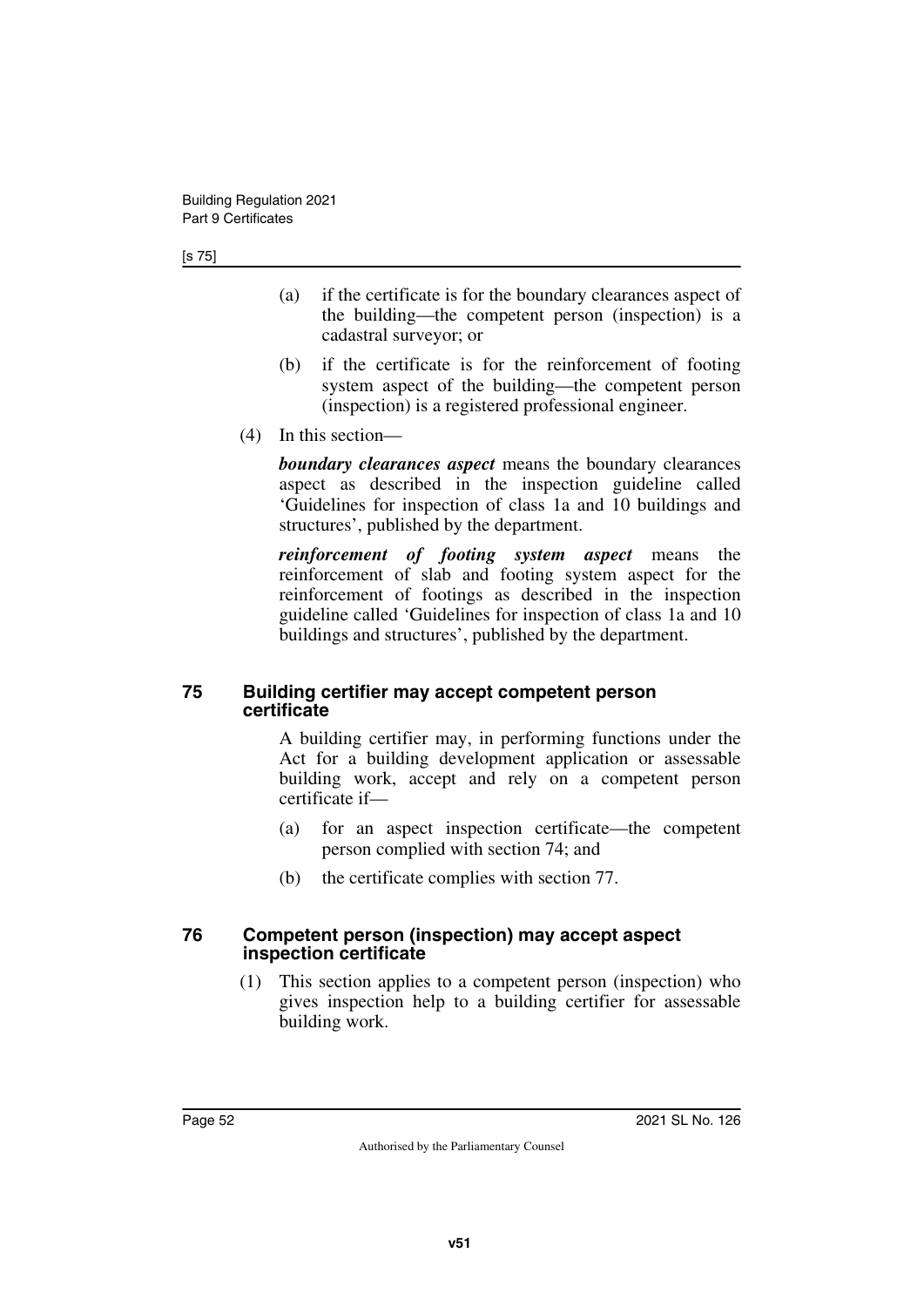- (2) The competent person (inspection) may accept and rely on an aspect inspection certificate from another competent person if all of the following apply—
	- (a) the other competent person is a competent person of a type relevant to the inspection help;
	- (b) if the other competent person is a competent person of a type relevant to the inspection help only for a particular aspect of the building work—the certificate relates to the aspect;
	- (c) if the other competent person was decided to be a competent person only for particular assessable building work—the certificate relates to the building work;
	- (d) if the other competent person was, under part 6 and this part, permitted to give the certificate;
	- (e) for a certificate that is an aspect inspection certificate the person complied with section 74;
	- (f) the certificate complies with section 77.
- (3) If the competent person (inspection) accepts and relies on a competent person certificate the competent person (inspection) is not required to inspect the work.

### **77 Requirements for certificates**

A competent person certificate must—

- (a) be in the approved form; and
- (b) be signed by the competent person giving the certificate; and
- (c) state—
	- (i) the basis for giving the certificate; and
	- (ii) the extent to which the competent person has relied on tests, specifications, rules, standards, codes of practice or other publications.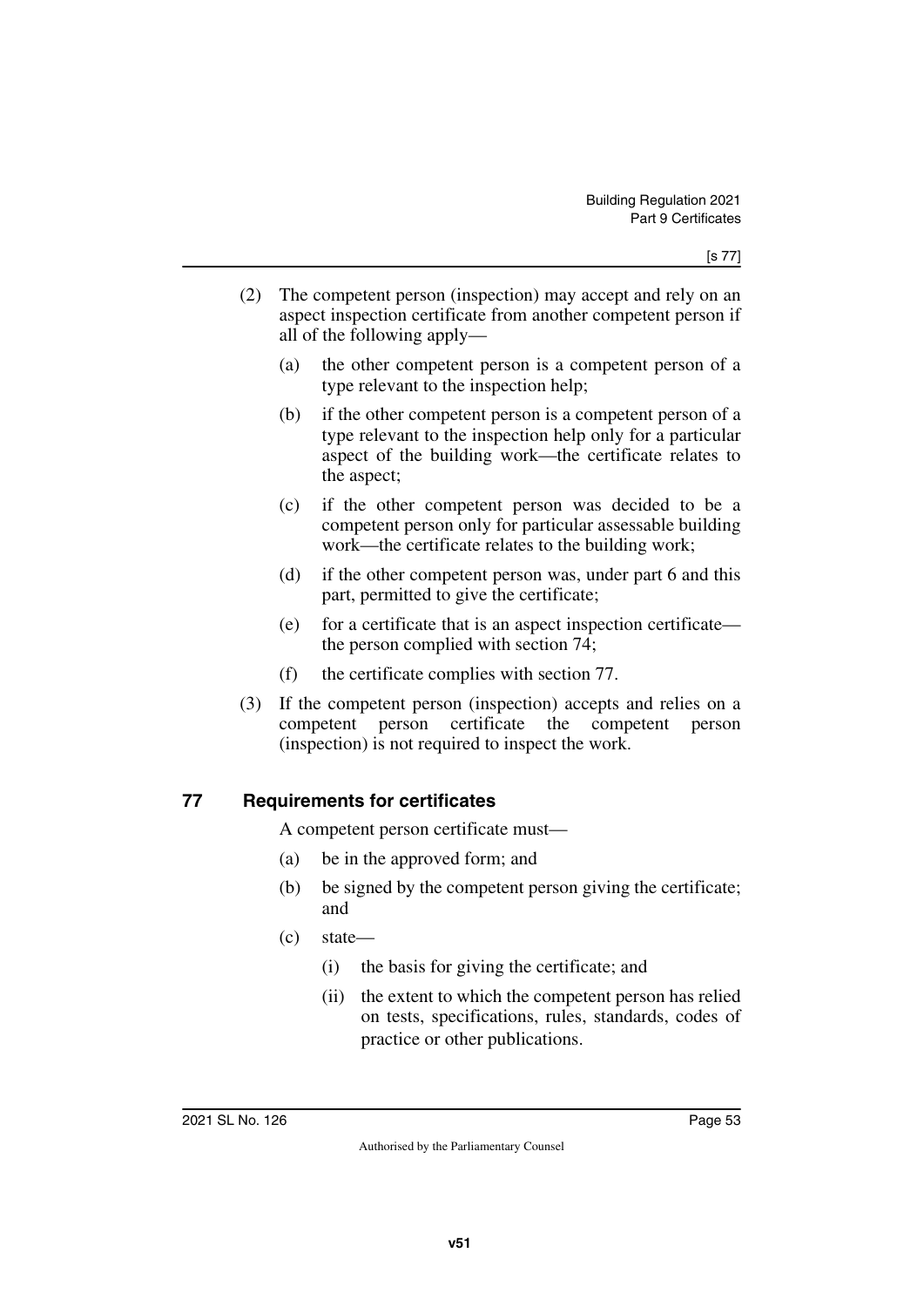[s 78]

### **Division 3 Certificates under CodeMark Scheme**

#### **78 Certificate of conformity**

- (1) If a certificate of conformity applies to a building element, the element is, to the extent stated in the certificate, taken to comply with the BCA.
- (2) In this section—

*building element* means the properties and performance of a material, system, method of building or other thing relating to building work.

*certificate of conformity* means a current CodeMark certificate of conformity issued by the Australian Building Codes Board under the scheme know as the CodeMark Certification Scheme.

# **Part 10 Miscellaneous**

### **Division 1 Approvals and other matters**

- **79 Queensland Development Code—Act, s 13**
	- (1) For section 13(1) of the Act, the parts, or the aspects of the parts, of the QDC stated in schedule 7 are prescribed.
	- (2) For section 13(2) of the Act, the part, or the aspect of the part, takes effect on the day stated in schedule 7, column 3, for the part or the aspect of the part.

#### **80 QDC residential design and siting provisions—Act, sch 2, definition** *QDC residential design and siting provisions*

For schedule 2 of the Act, definition *QDC residential design and siting provisions*, the aspects of parts 1.1 and 1.2 of the QDC, mentioned in schedule 7, are prescribed.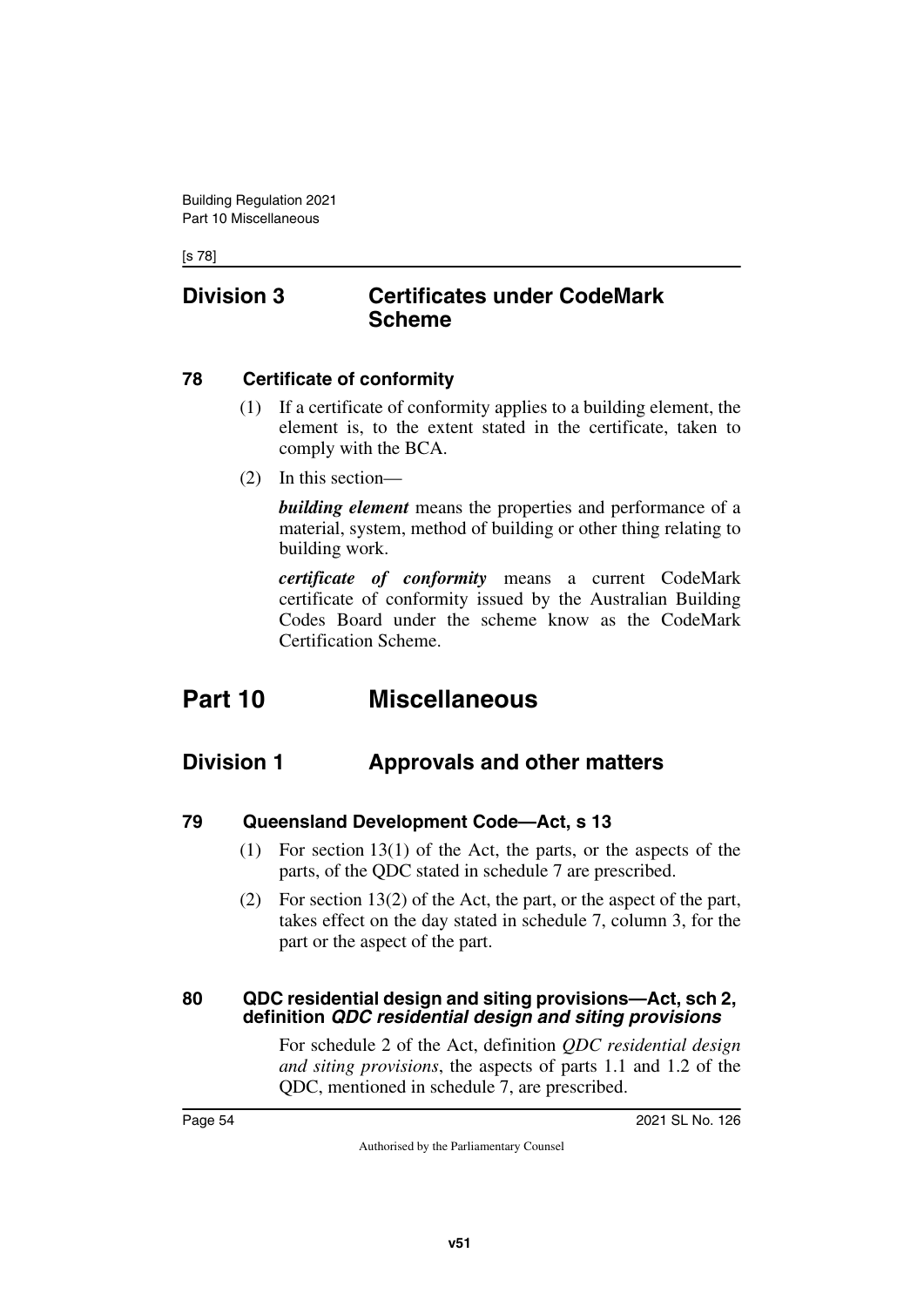#### **81 Approval of replacement of code of conduct—Act, s 129**

For section 129(3) of the Act—

- (a) the approval under the expired *Building Regulation 2006*, section 51B, of the replacement by the chief executive of the code of conduct with the document called 'Code of conduct for building certifiers', made by the chief executive on 9 September 2020, is continued; and
- (b) the replacement took effect on 1 October 2020.

#### **82 Demerit offences—Act, s 214A, definition** *demerit offence*

For section 214A of the Act, definition *demerit offence*, an offence against a provision of the Act stated in schedule 8, column 1, is prescribed.

#### **83 Demerit points—Act, s 214E**

For section 214E(2) of the Act, the number of demerit points stated in schedule 8, column 2, opposite a demerit offence stated in column 1, is prescribed for the offence.

#### **84 Prescribed matters for private certification endorsement—Act, s 163**

- (1) For section 163(1) of the Act, the insurance prescribed for private certification is professional indemnity insurance that provides for all of the following—
	- (a) a minimum limit of indemnity of \$1m for any 1 claim and a total during any 1 period of insurance that may arise from the performance of private certifying functions:
	- (b) as well as the limit of indemnity mentioned in paragraph (a)—indemnity for costs and expenses incurred with the consent of the insurer of defending or settling a claim;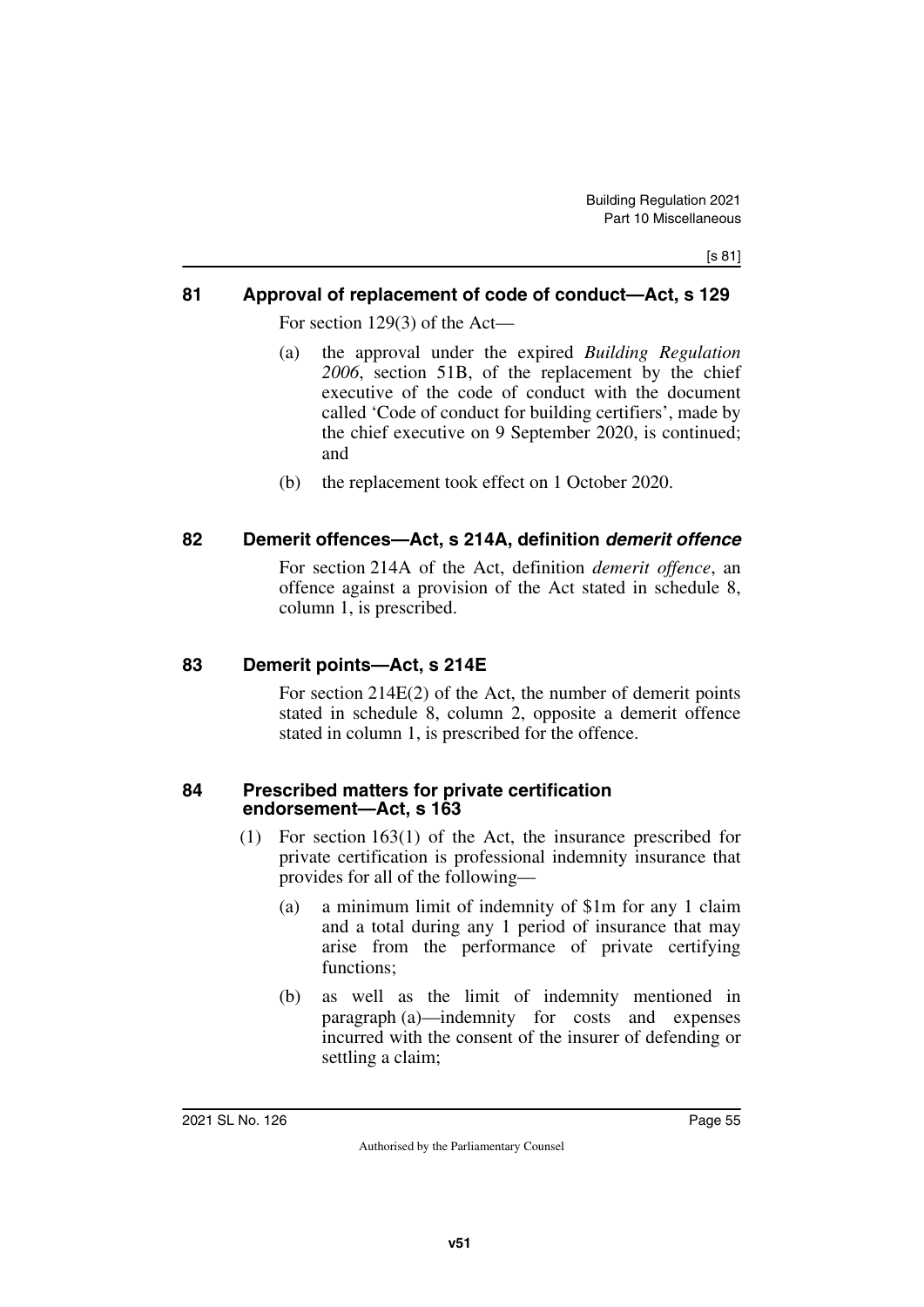- (c) indemnity for breaches of professional duty as a private certifier arising from an act, error or omission of the private certifier after the day the certifier first became a private certifier;
- (d) at least 1 automatic reinstatement of indemnity;
- (e) indemnity for negligent performance of a building certifying function (other than for claims for fraudulent or illegal acts or omissions);
- (f) if the private certifying functions are performed as an employee—indemnity to former principals, partners and directors of the employer who were, but no longer are, private certifiers.
- (2) For subsection (1), a private certifier who is a member of a corporation, or an employee of an individual, corporation or public sector entity, has the required insurance if the corporation, individual or entity has the professional indemnity insurance mentioned in subsection (1).
- (3) For subsection (1)(b), the indemnity may, for any 1 claim, be limited to 20% of the limit of indemnity the insurance provides under subsection (1)(a) for the claim.
- (4) For section 163(2) of the Act, the prescribed course is the course called 'Issuing development permits for building work', conducted by Mackee and Associates Pty Ltd, trading as AssentTECS.
- (5) However, subsection (1) does not apply in relation to a private certifier during the exemption period to the extent the certifier performs private certifying functions directly related to external cladding, or the use of external cladding, that does not comply with any of the following—
	- (a) an Act or other law of the Commonwealth or a State;
	- (b) an Australian Standard;
	- (c) the BCA.
- (6) In this section—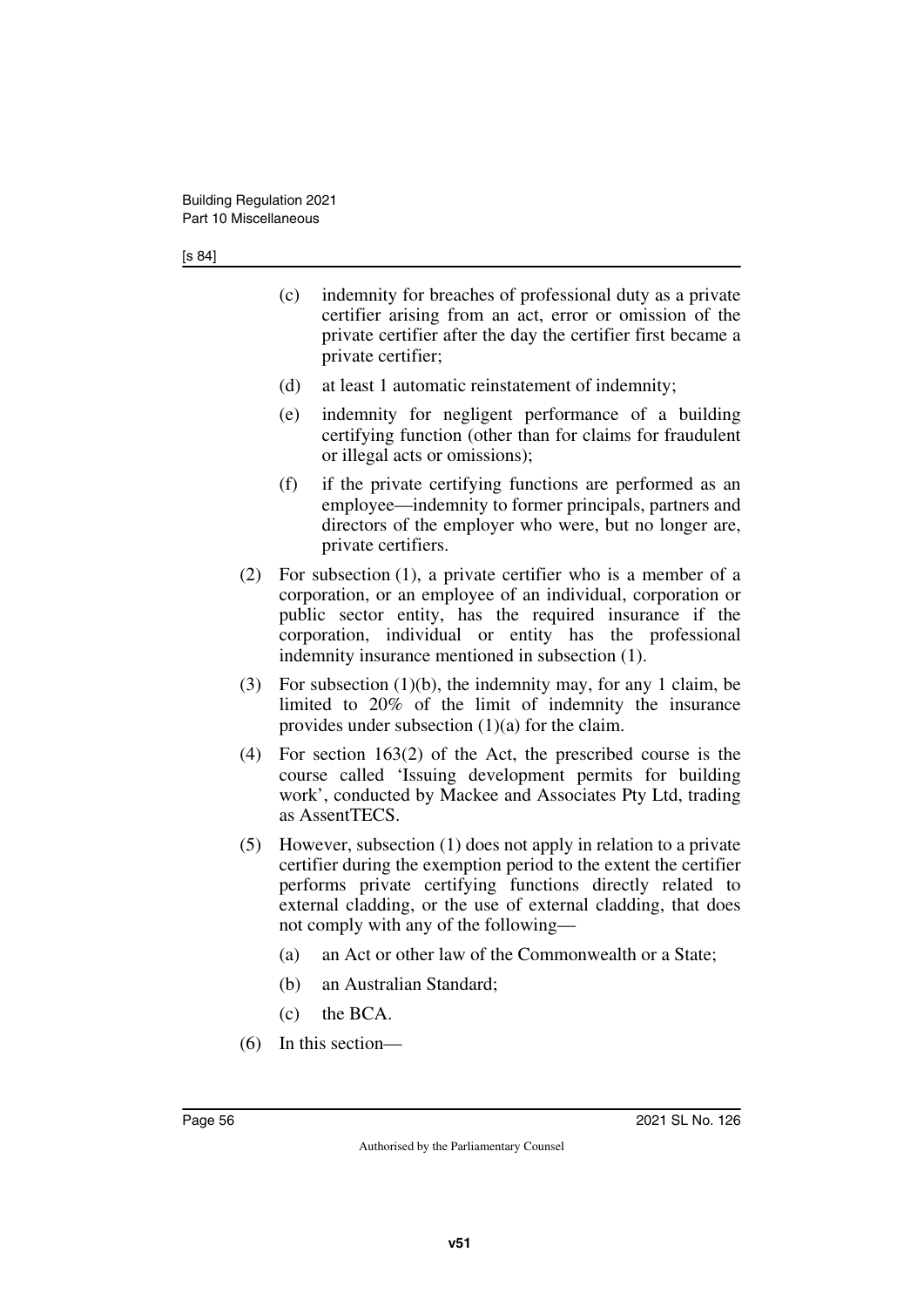*exemption period* means the period starting on the commencement and ending on 30 June 2022.

*external cladding* means cladding or a cladding system—

- (a) forming part of, or attached or applied to, an external wall or other external part of a building other than a roof; and
- (b) made, in whole or in part, of composite material.
- (7) Subsections (5) and (6) and this subsection expire on 1 July 2022.

#### **85 Prescribed accreditation standards body—Act, s 184**

For section 184(1) of the Act, the following entities are prescribed—

- (a) the Australian Institute of Building Surveyors;
- (b) the Royal Institution of Chartered Surveyors.

#### **86 Information to be given by the State—Act, s 255**

For section 255(2) of the Act, the following information is prescribed—

- (a) a 1:100 scale drawing of the building or structure showing floor plans and elevations, unless the Minister responsible for the building work mentioned in section 255 of the Act considers it would not be in the public interest to give the information; and
- (b) a site plan of a scale enabling the local government to provide water supply, sewerage and stormwater drainage for the land on which the building work is to be carried out.

#### **87 Notice requirement for particular development approvals for building work near sewers**

(1) This section applies if—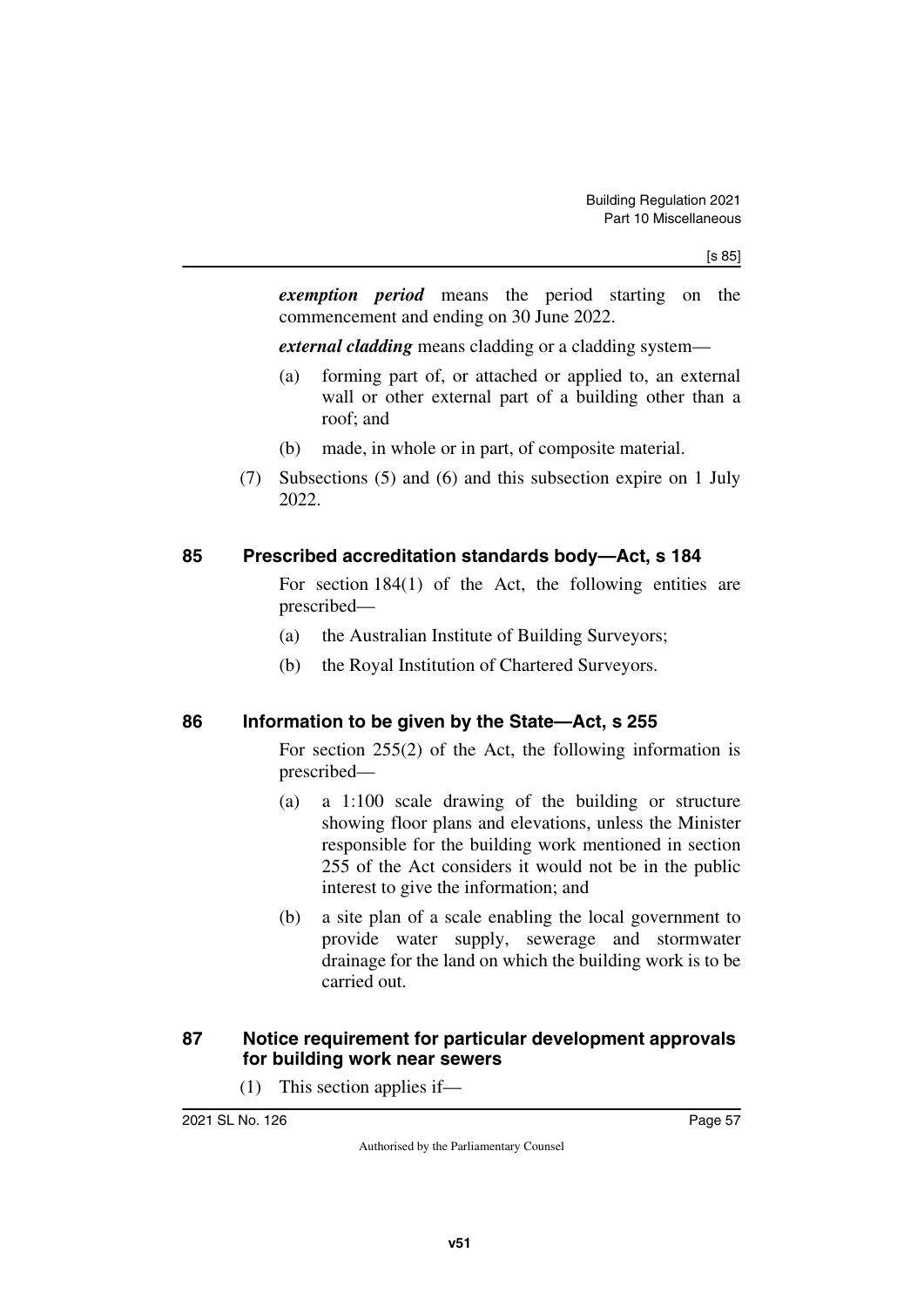- (a) a private certifier approves a building development application for building work for a class 1 building or a class 10 building or structure; and
- (b) the application is for building work on a lot that contains, or is adjacent to a lot that contains, a sewer of a sewerage service provider; and
- (c) the QDC, part 1.4 applies to the building work because of the distance between the building work and the sewer; and
- (d) the sewerage service provider is not a local government or a referral agency for the application.
- (2) The private certifier must, within 5 business days after approving the building development application, give the sewerage service provider notice in the approved form about the building work.
- (3) In this section—

*maintenance cover* means a cover, whether above, at, or below ground level, for a chamber through which a person, machine or device may gain access to a sewer for the purpose of inspecting, maintaining or replacing the sewer.

*sewer* means a sewer that is part of a sewerage system under the *Plumbing and Drainage Act 2018* and includes a maintenance cover for the sewer.

*sewerage service provider* see the *Water Supply (Safety and Reliability) Act 2008*, schedule 3.

#### **88 Notice requirement for particular development approvals for farm buildings**

- (1) This section applies to the assessment manager for a building development application if—
	- (a) the application is for building work for a farm building; and
	- (b) the assessment manager approves the application in whole or in part; and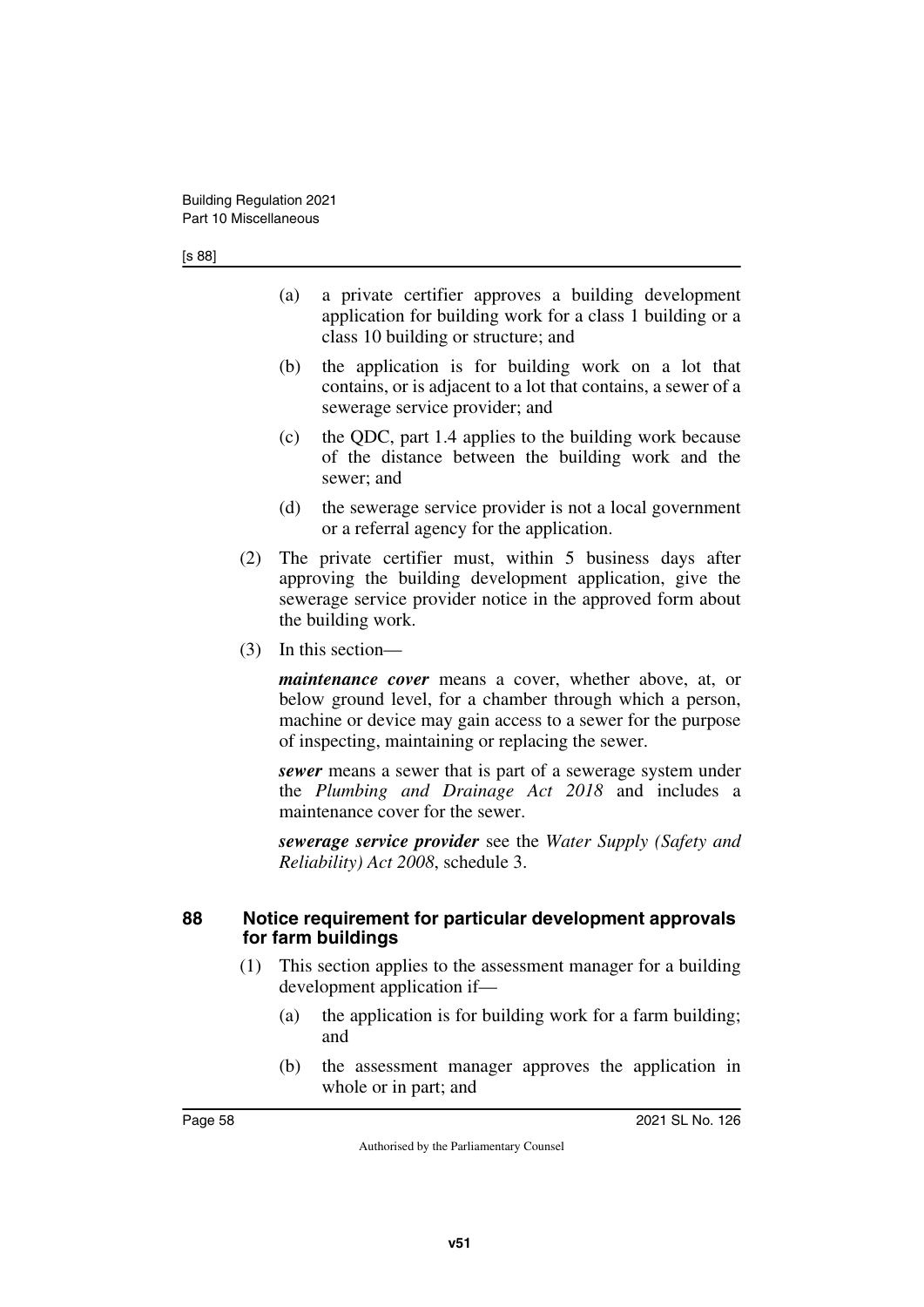- (c) the building work that is approved complies with the QDC, part 3.7, acceptable solution A3(2) or (3).
- (2) The assessment manager must, within 5 business days after approving the building development application, give QFES a notice in the approved form.
- (3) In this section—

*farm animal* means an animal whose meat or produce is intended for human consumption.

*Examples of produce—*

eggs, milk, wool

#### *farm building* means—

- (a) a class 7 building situated on land used primarily for farming, if the building is used primarily for—
	- (i) farming; or
	- (ii) housing 3 or more farm vehicles; or
- (b) a class 8 building situated on land used primarily for farming, if the building is also used primarily for farming.

*farming* means the use of land for 1 or more of the following—

(a) cultivating or propagating plants or fungi or constituent parts of plants or fungi;

*Examples of a constituent part of a plant—*

a seed, a bulb

*Example of a constituent part of a fungus—*

a fungal spore

- (b) harvesting or packing a thing mentioned in paragraph (a), other than cutting timber or preparing timber for sale;
- (c) keeping farm animals for 1 or more of the following purposes—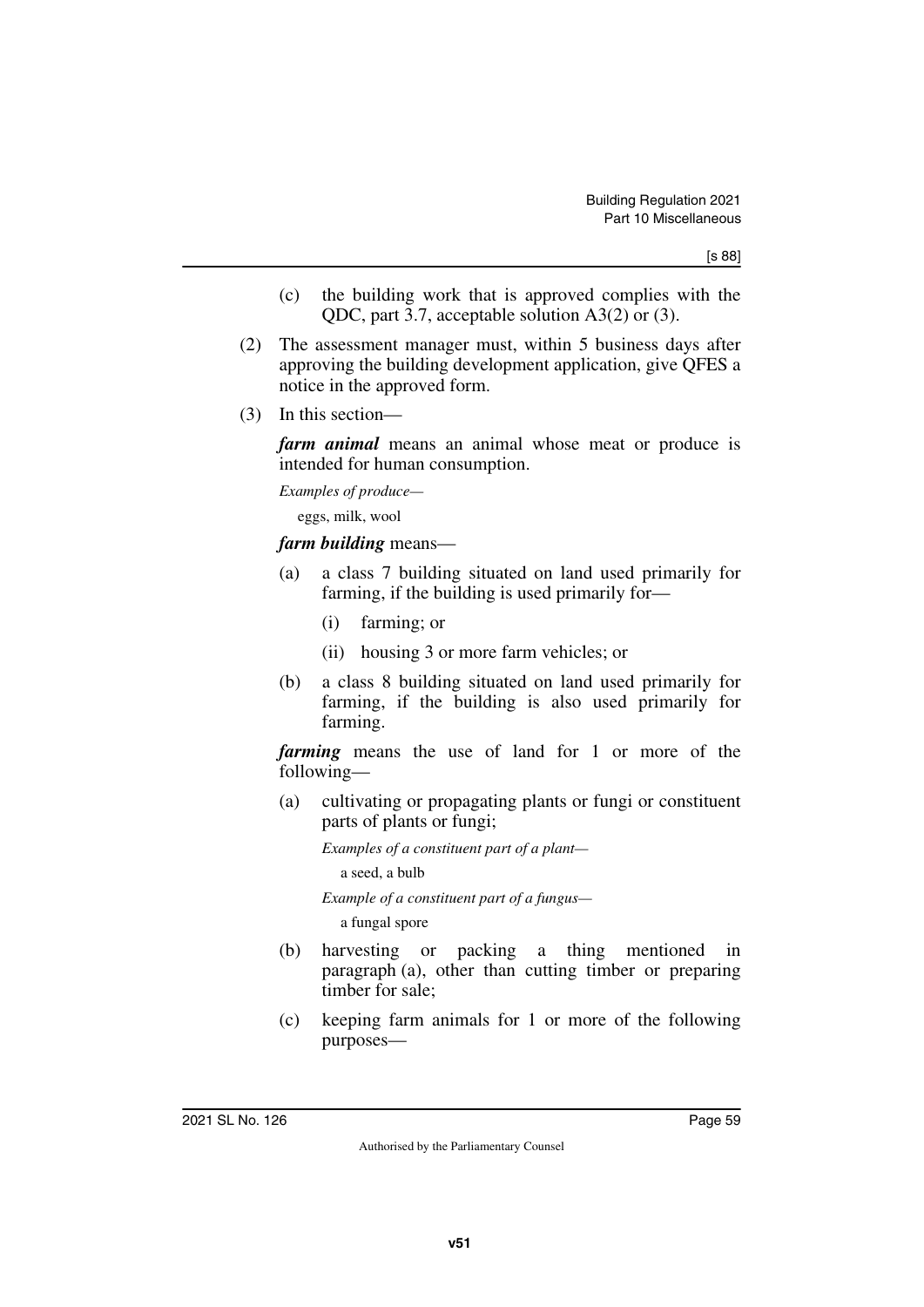[s 89]

(i) gathering or packing produce of the animals in a way that does not result in the death of the animals;

*Examples—*

gathering eggs laid by chickens, gathering wool shorn from sheep, milking cows or goats

- (ii) selling the animals or their produce;
- (iii) breeding the animals.

*farm vehicle* means a vehicle used in relation to farming.

*Examples—*

tractor, harvester, quad bike, utility truck

### **Division 2 Displaying code checklist**

#### **89 Display of code checklist for particular temporary accommodation buildings**

- (1) This section applies to a temporary accommodation building that—
	- (a) is located at a site for more than 42 consecutive days; and
	- (b) is occupied, or available for occupation, by a person—
		- (i) under an agreement relating to the person's employment; or
		- (ii) in return for the payment of rent.
- (2) The prescribed person for the temporary accommodation building must ensure—
	- (a) a code checklist is completed for the temporary accommodation building; and
	- (b) a copy of the checklist is clearly displayed on or near the temporary accommodation building.

Maximum penalty—20 penalty units.

(3) In this section—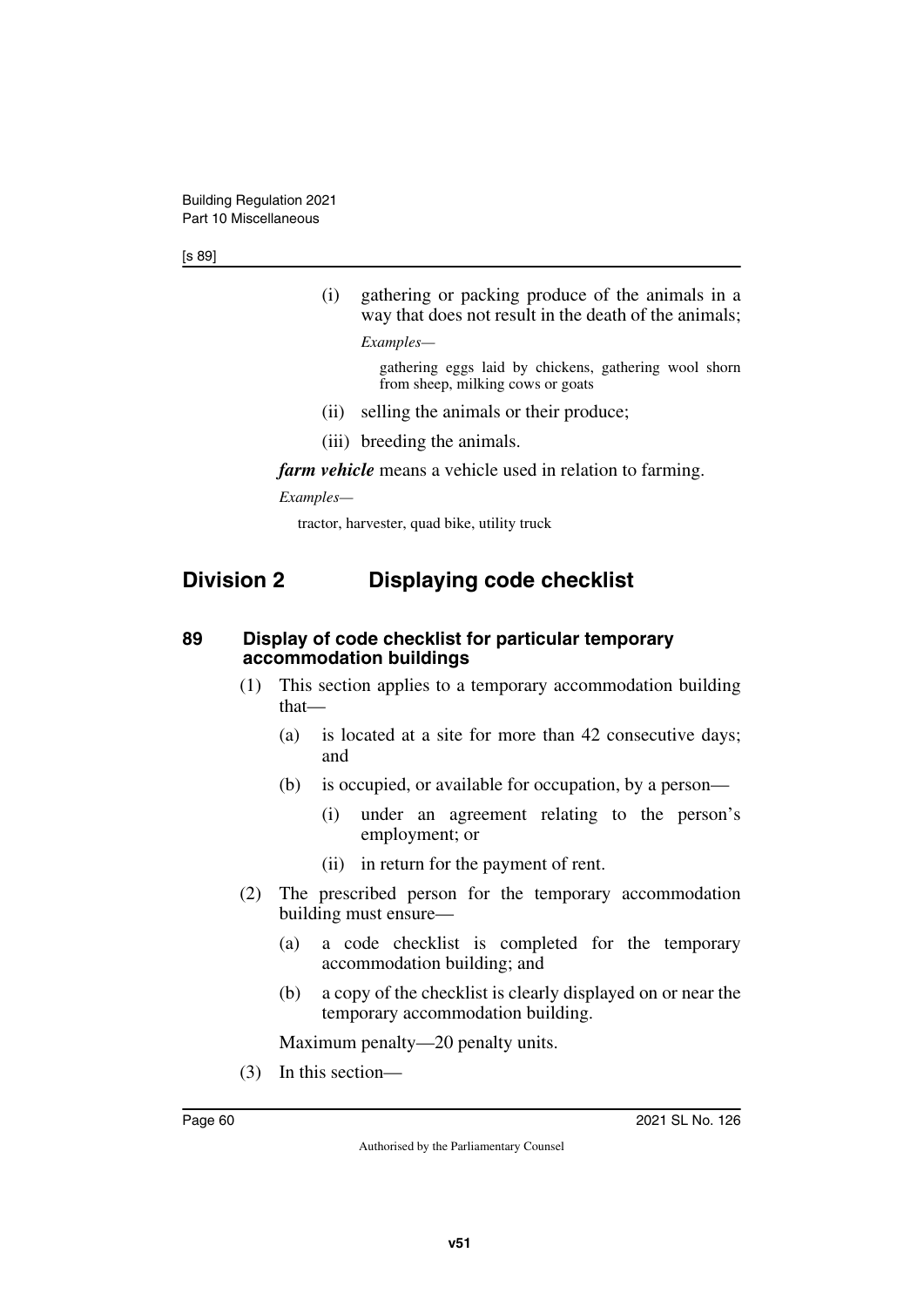*code checklist*, for a temporary accommodation building, means the checklist—

- (a) in the approved form; and
- (b) completed by the prescribed person for the building.

*prescribed person*, for a temporary accommodation building, means the person who allows occupation of the building—

- (a) under an agreement relating to a person's employment; or
- (b) in return for the payment of rent.

*temporary accommodation building* means a temporary building or structure containing an area used, or intended to be used, for sleeping.

### **Division 3 Fees**

#### **90 Fees—general**

The fees payable under the Act are stated in schedule 9.

#### **91 Fast-track fee and variation application under Act, s 39**

- (1) The fee (the *fast-track fee*) for a request made by an applicant under section 39 of the Act is payable in addition to the fee payable for a variation application.
- (2) If the chief executive refuses the request made under section 39 of the Act, the chief executive must refund the fast-track fee paid by the applicant.
- (3) The chief executive may refund the fee paid by the applicant for the variation application if—
	- (a) for a variation application accompanied by a request under section 39 of the Act—the decision about the application made under that section is not made within 2 business days after the application is made; or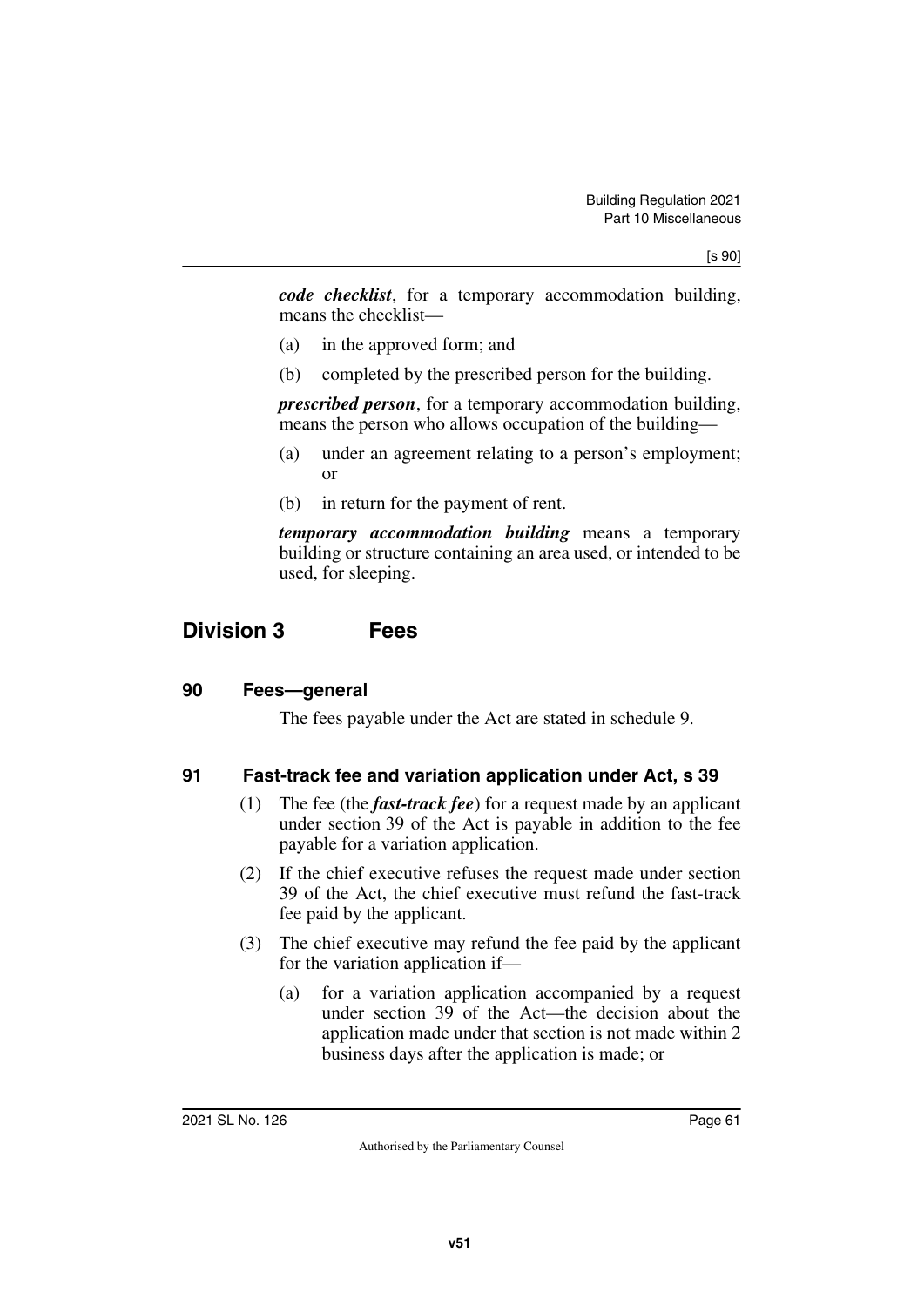[s 92]

- (b) otherwise—a decision for the variation application is not made within 20 business days after the application is made.
- (4) In deciding whether to refund the fee under subsection (3), the chief executive must have regard to each of the following matters—
	- (a) if the chief executive requested further information about the application, whether the applicant provided the information within a reasonable time;
	- (b) the complexity of the building work that is the subject of the application, including—
		- (i) the scale of the building work; and
		- (ii) whether the department made a request for specialist advice to decide the application.

# **Part 11 Transitional and savings provisions**

### **Division 1 Preliminary**

#### **92 Definition for part**

In this part—

*expired regulation* means the expired *Building Regulation 2006*.

#### **93 References to expired regulation**

In an instrument, a reference to the expired regulation is, if the context permits, taken to be a reference to this regulation.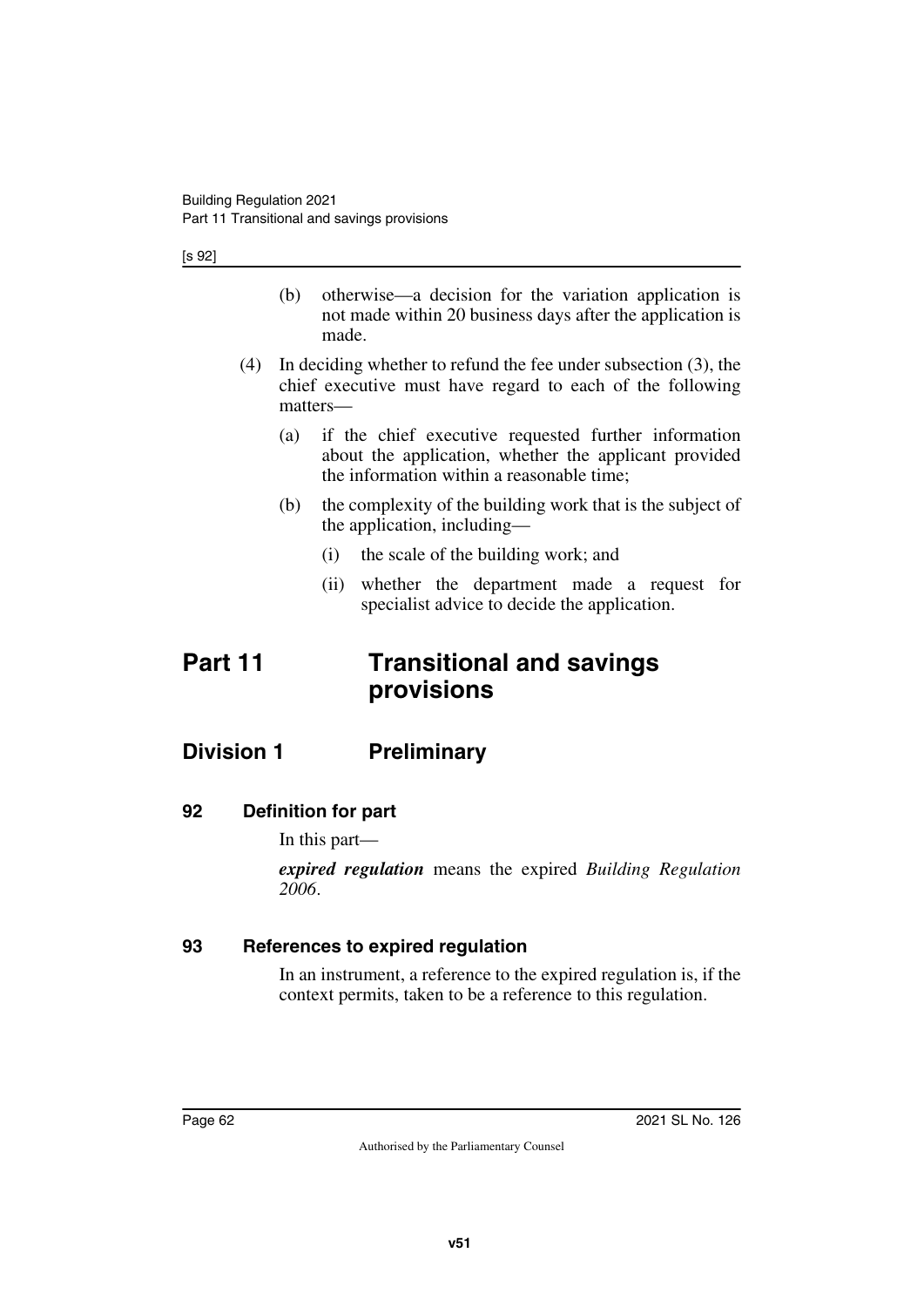[s 94]

#### **94 Acts Interpretation Act 1954, s 20 not limited**

This part does not limit the *Acts Interpretation Act 1954*, section 20.

### **Division 2 Continuation of obligations relating to combustible cladding part 4A**

#### **95 Continuation of part 4A**

Despite the expiry of the expired regulation, from the commencement, part 4A of the expired regulation continues in force as if it were part of this regulation.

#### **96 Offences**

To remove any doubt, it is declared that a proceeding for an offence against a provision of the expired regulation, part 4A, may, after the commencement, be started or continued under that part as if the expired regulation had not expired.

### **Division 3 Miscellaneous**

#### **97 Designated bush fire prone areas**

- (1) This section applies to an area designated by a local government as a bush fire prone area under the expired regulation, section 12 if, immediately before the commencement, the designation was in force.
- (2) On the commencement, the area is taken to be an area designated as a bush fire prone area under section 7.

#### **98 Designation of and declaration for flood hazard areas**

- (1) This section applies if—
	- (a) under the expired regulation, section 13—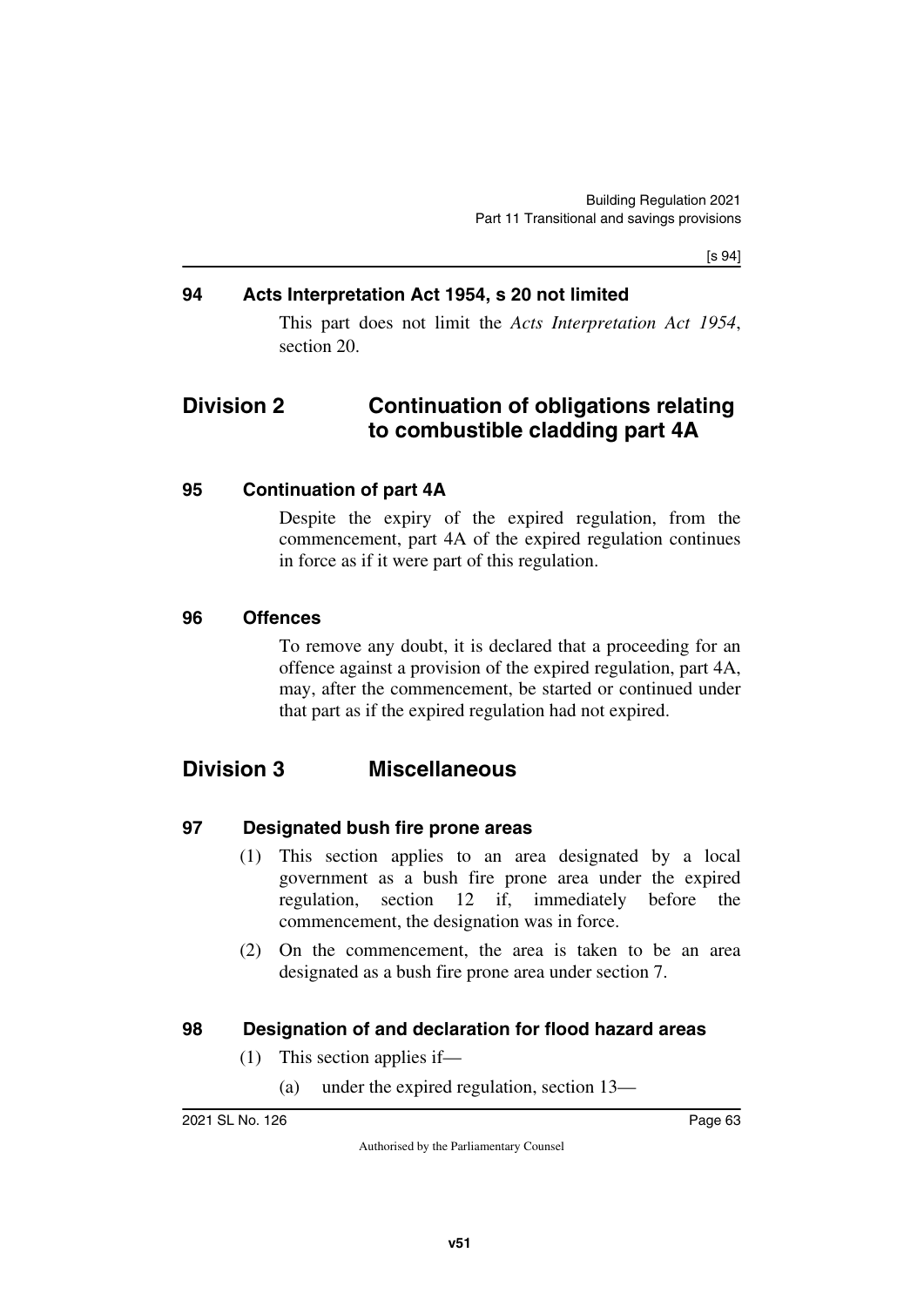- (i) an area was designated by a local government as a flood hazard area; and
- (ii) a matter mentioned in the expired regulation, section 13(1)(b) was declared for the area; and
- (b) immediately before the commencement the designation and declaration were in force.
- (2) On the commencement, the designation of the area and declaration of the matter for the area are taken to have been made by the local government under section 8.

#### **99 Demerit contravention committed before the commencement**

- (1) For part 5, division 2, subdivision 2—
	- (a) a reference to a demerit contravention includes a reference to a former demerit contravention; and
	- (b) a reference to demerit points allocated or accumulated by a pool safety inspector includes a reference to demerit points allocated under the expired regulation before the commencement.
- (2) In this section—

*former demerit contravention* means a demerit contravention under the expired regulation committed before the commencement.

### **100 Particular noncompliance notices**

- (1) This section applies if—
	- (a) under the expired regulation, section 33, a builder was given a noncompliance notice; and
	- (b) immediately before the commencement, the builder had not complied with the expired regulation, section 34.
- (2) On the commencement, the noncompliance notice is taken to be a noncompliance notice given under section 54.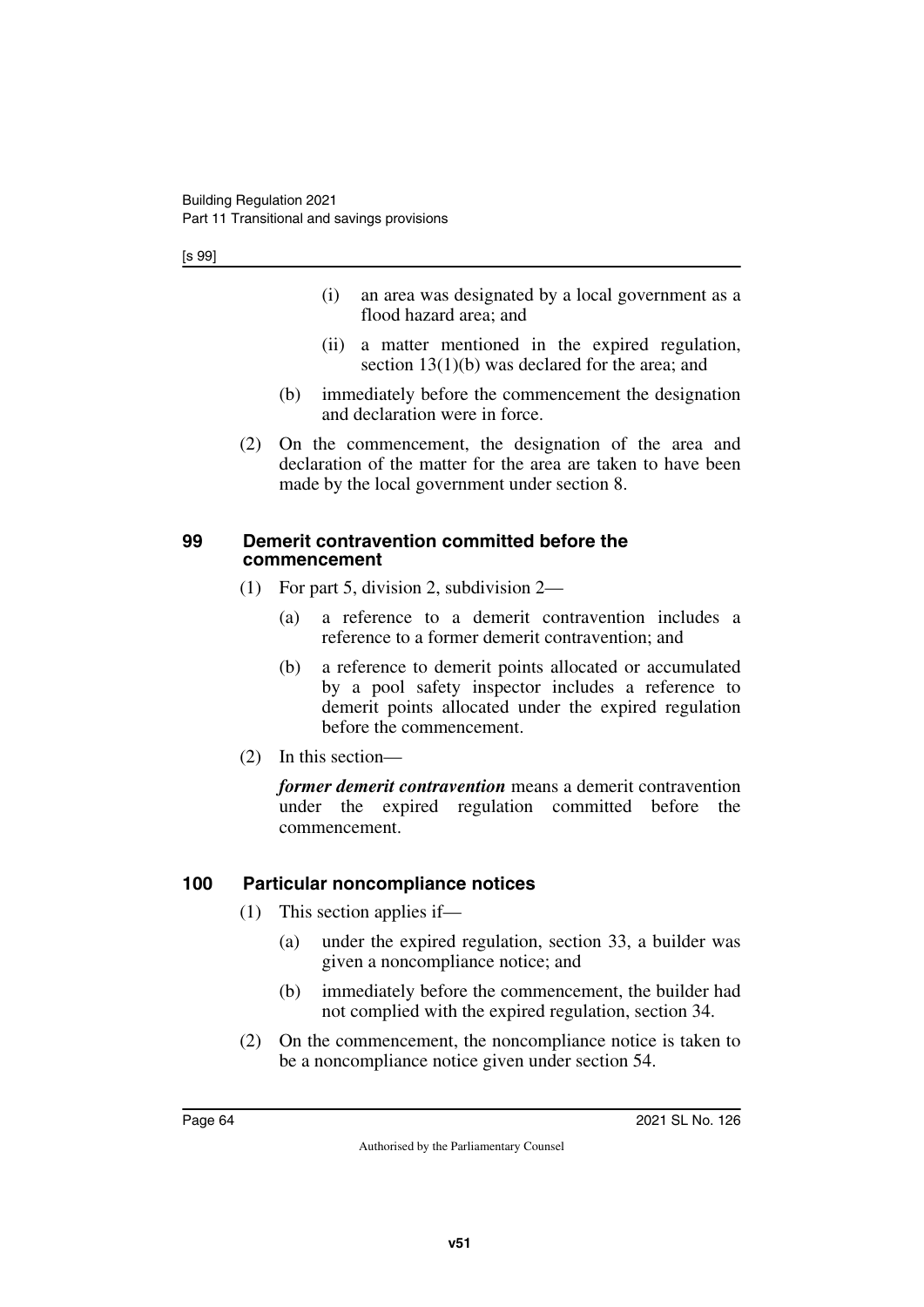#### **101 Appointment of competent person**

- (1) This section applies if immediately before the commencement a person was appointed as a competent person under the expired regulation, section 17.
- (2) On the commencement, the person is taken to have been appointed as the following under section 34(1)—
	- (a) for a competent person (design/specification)—a competent person (design-specification);
	- (b) for a competent person (inspections)—a competent person (inspection).

#### **102 Particular local government resolutions**

- (1) This section applies if—
	- (a) under the expired regulation, section 25, a local government had, by resolution, declared localities and forms of buildings or structures in its area exempt from inspection at a stage of assessable building work; and
	- (b) immediately before the commencement, the resolution was in force.
- (2) On the commencement, the resolution is taken to have been made under section 45.

#### **103 Particular relevant proceedings**

The expired regulation, sections 23 and 45, continue to apply to an act or omission constituting an offence under those sections that happened before the commencement, as if the expired regulation had not expired.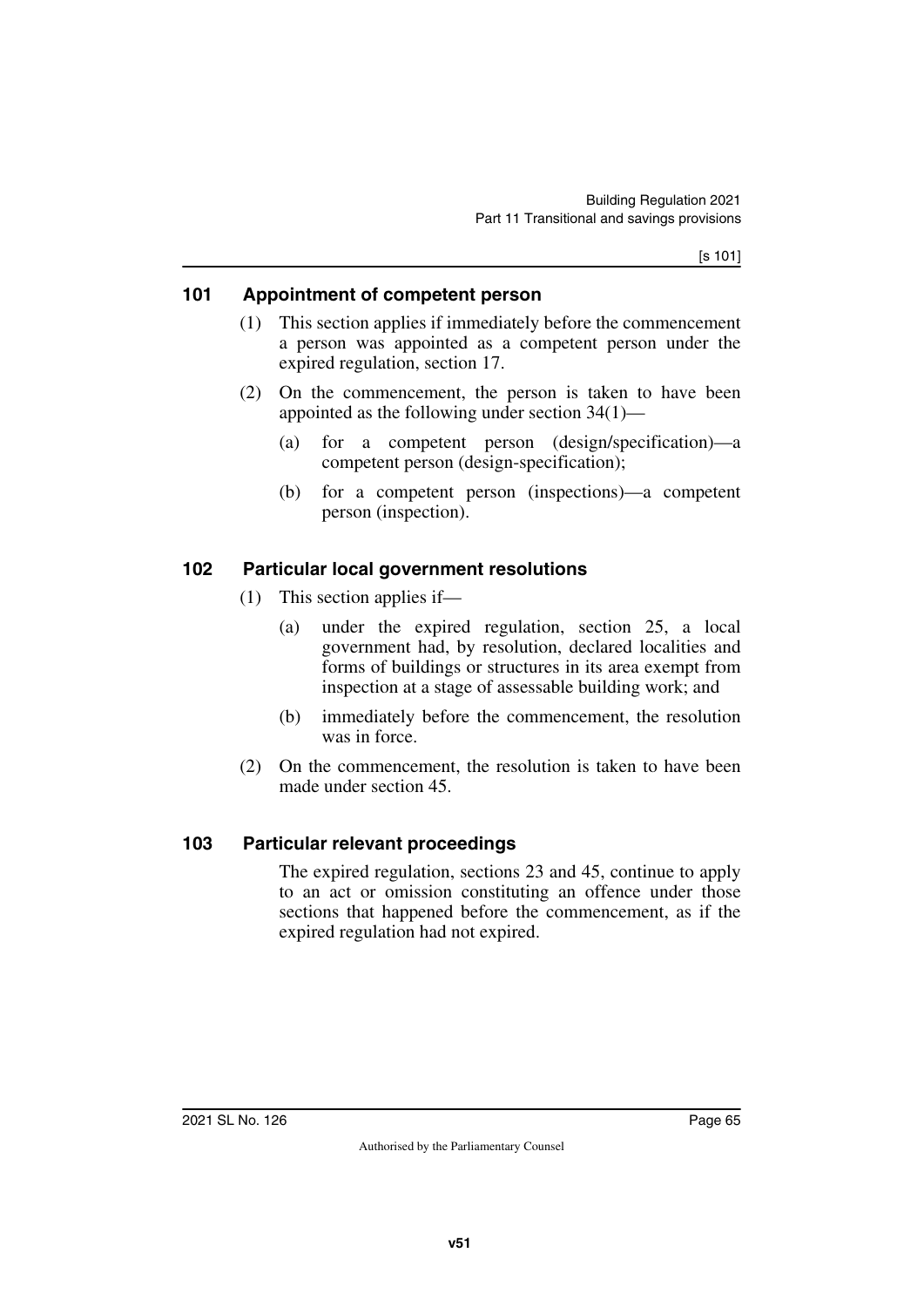[s 104]

# **Part 12 Amendment of other legislation**

### **Division 1** Amendment of Building Fire Safety **Regulation 2008**

#### **104 Regulation amended**

This division amends the *Building Fire Safety Regulation 2008*.

#### **105 Amendment of s 64A (Fee for assessing or inspecting required special fire services)**

Section 64A(6), definition *fire engineer*—

*insert—*

*Note—*

See the *Building Regulation 2021*, part 11, division 2.

#### **106 Amendment of sch 3 (Dictionary)**

(1) Schedule 3, definition *affected private building insert—*

*Note—*

See the *Building Regulation 2021*, part 11, division 2.

(2) Schedule 3, definition *combustible cladding*—

*insert—*

*Note—*

See the *Building Regulation 2021*, part 11, division 2.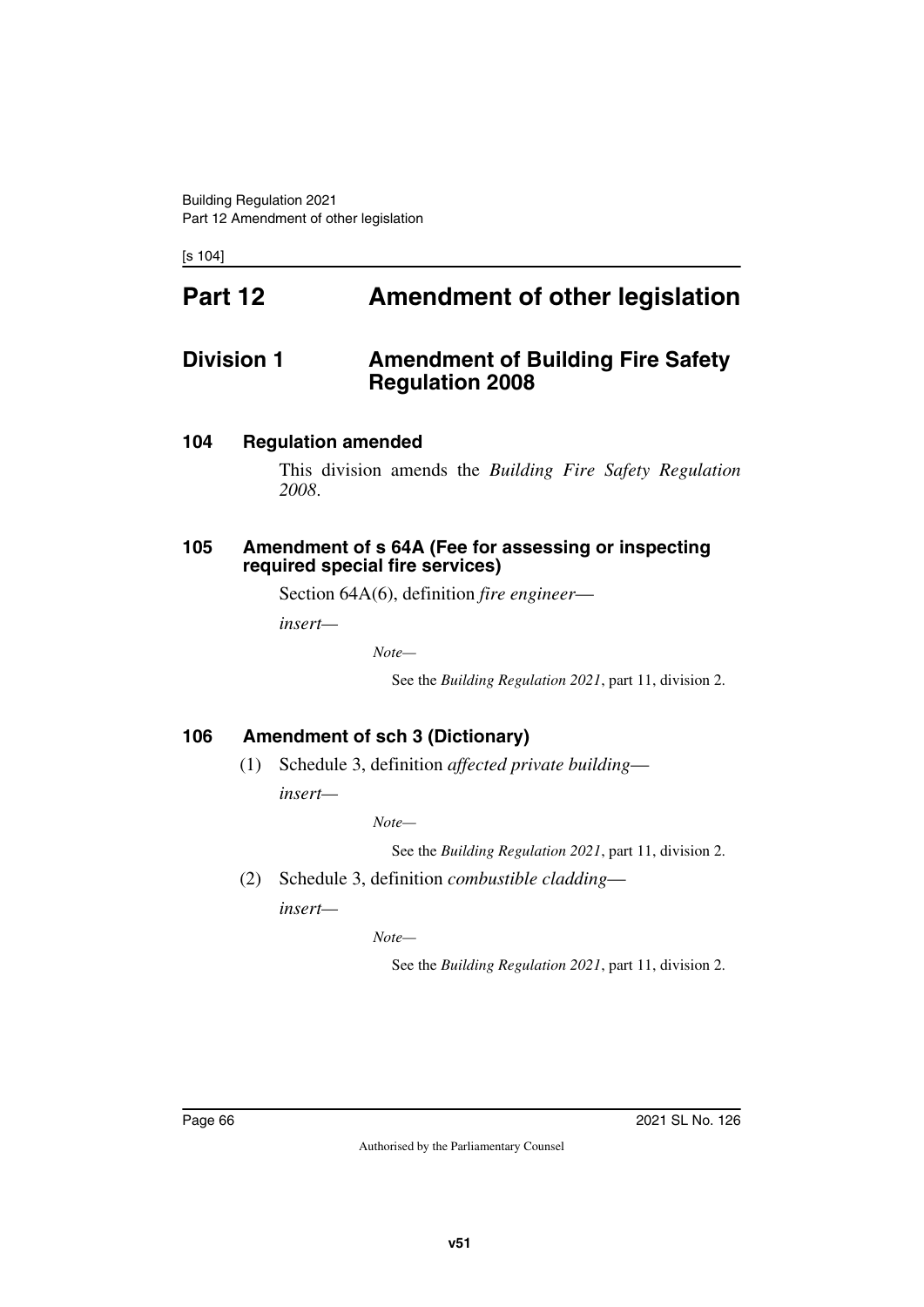[s 107]

### **Division 2 Amendment of Major Sports Facilities Regulation 2014**

#### **107 Regulation amended**

This division amends the *Major Sports Facilities Regulation 2014*.

#### **108 Amendment of sch 2 (Conditions for special events at Brisbane Stadium (Lang Park))**

Schedule 2, section 5(a), '*Building Regulation 2006*'—

*omit, insert—*

*Building Regulation 2021*

### **Division 3 Amendment of Planning Regulation 2017**

#### **109 Regulation amended**

This division amends the *Planning Regulation 2017*.

#### **110 Amendment of sch 9 (Building work under Building Act)**

(1) Schedule 9, part 3, division 2, table 3, item 1, column 2, paragraph (c)(i), 'Building Regulation, section 10' *omit, insert—*

Building Regulation, section 6

(2) Schedule 9, part 3, division 2, table 9, item 1, column 2, paragraph (a), 'Building Regulation, section 54A' *omit, insert—*

Building Regulation, section 89(3)

(3) Schedule 9, part 3, division 2, table 12, item 1, column 2, 'Building Regulation, section 13'—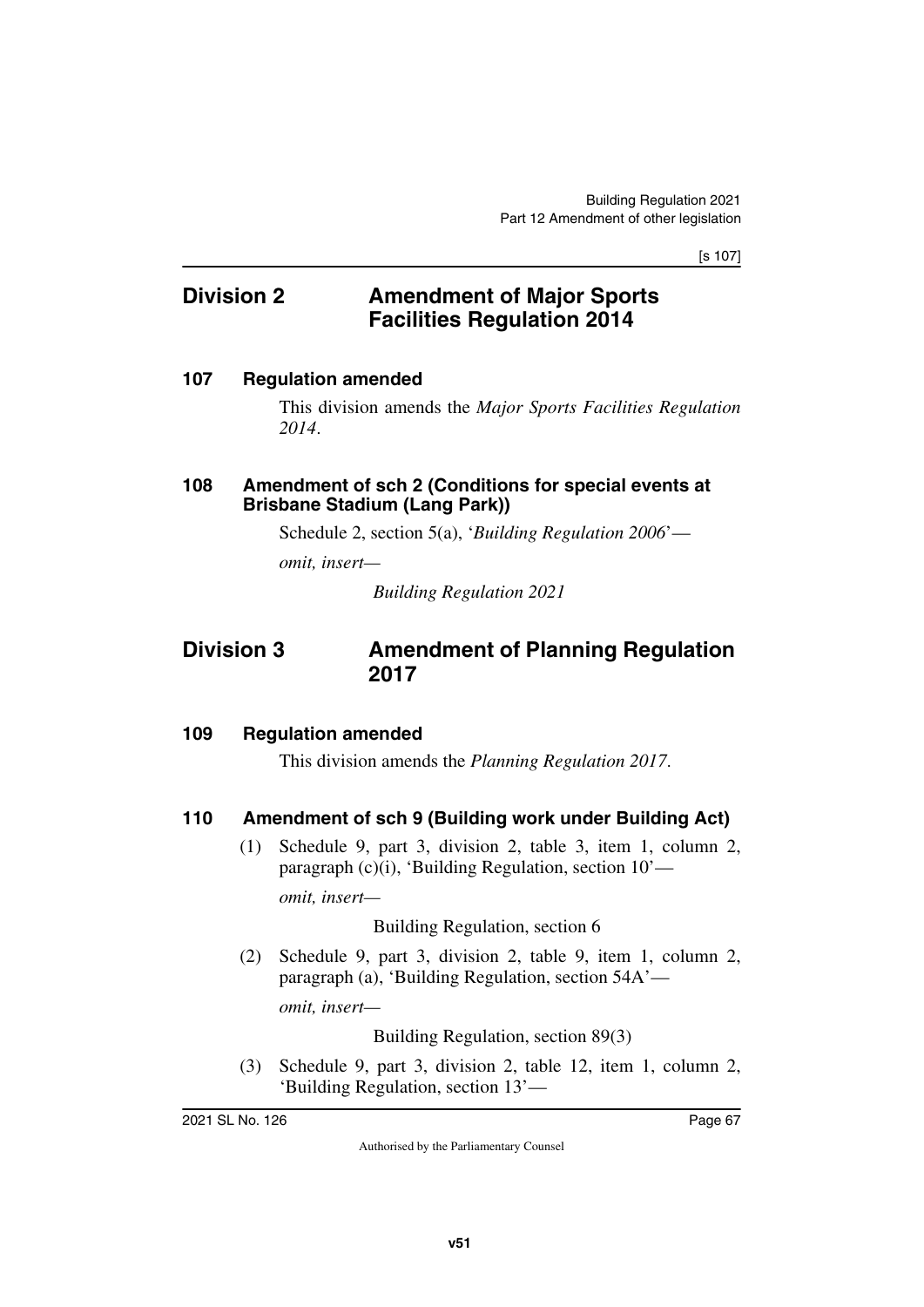[s 111]

*omit, insert—*

Building Regulation, section 8

#### **111 Amendment of sch 24 (Dictionary)**

(1) Schedule 24, definition *Building Regulation*, '*Building Regulation 2006'*—

*omit, insert—*

*Building Regulation 2021*

(2) Schedule 24, definition *defined flood level*, 'section 13(5)' *omit, insert—*

section 8(5)

(3) Schedule 24, definition *flood hazard area*, 'section  $13(1)(a)$ <sup>'</sup>—

*omit, insert—*

section  $8(1)(a)$ 

(4) Schedule 24, definition *maximum flow velocity of water*, 'section  $13(5)'$ —

*omit, insert—*

section 8(5)

### **Division 4 Amendment of Queensland Building and Construction Commission Regulation 2018**

#### **112 Regulation amended**

This division amends the *Queensland Building and Construction Commission Regulation 2018*.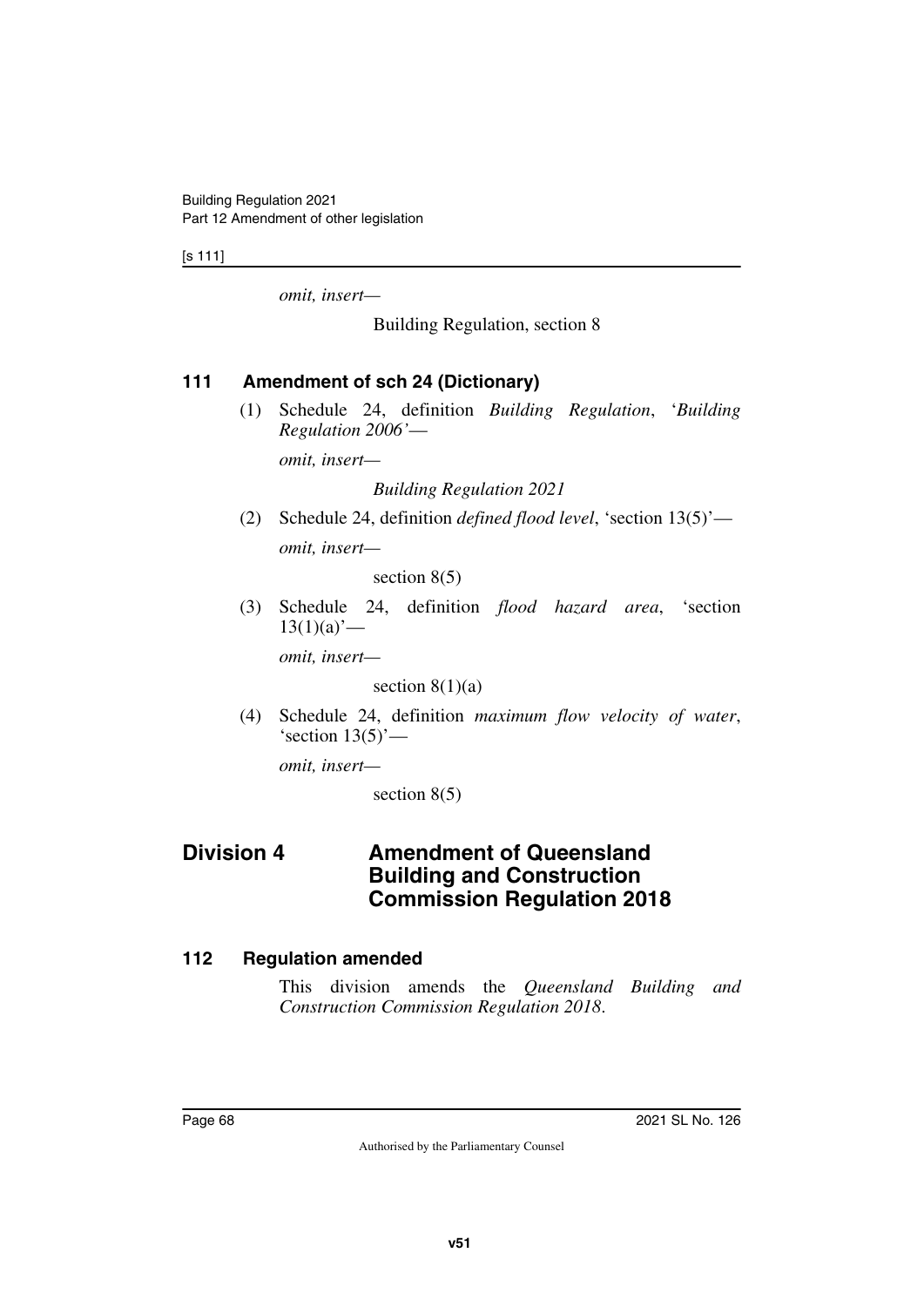[s 113]

#### **113 Amendment of sch 1AA (Work that is not fire protection work)**

Schedule 1AA, section  $1(1)(i)$ —

*insert—*

*Note—*

See the *Building Regulation 2021*, part 11, division 2.

#### **114 Amendment of sch 6 (Terms of cover for statutory insurance scheme)**

Schedule 6, part 5, division 1, section 51(3), definition *certificate*, paragraph (b), '*Building Regulation 2006*'—

*omit, insert—*

*Building Regulation 2021*

### **Division 5 Amendment of State Penalties Enforcement Regulation 2014**

#### **115 Regulation amended**

This division amends the *State Penalties Enforcement Regulation 2014*.

#### **116 Amendment of sch 1 (Infringement notice offences and fines for nominated laws)**

Schedule 1, entry for *Building Regulation 2006*—

*omit, insert—*

# **Building Regulation 2006**

*Note—*

A reference to the *Building Regulation 2006*, or a provision of the *Building Regulation 2006*, is a reference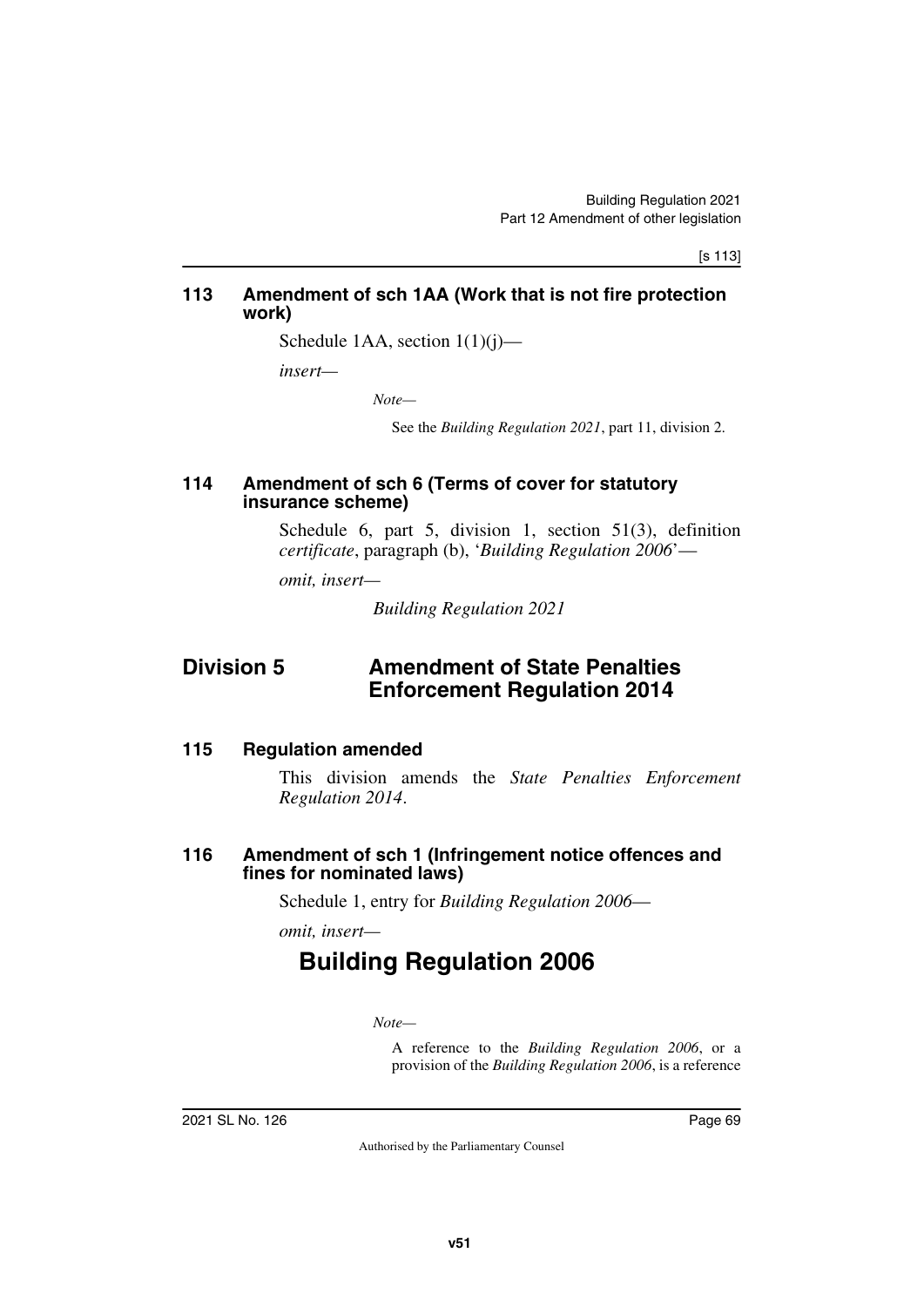#### [s 116]

to that regulation or provision as in force under the *Building Regulation 2021*, section 95.

| Column 1<br>Infringement notice offence | Column <sub>2</sub><br>Infringement notice fine<br>(penalty units) |             |
|-----------------------------------------|--------------------------------------------------------------------|-------------|
|                                         | <b>Individual</b>                                                  | Corporation |
| s 16Q(1)                                | $\overline{2}$                                                     | 10          |
| s 16R                                   | $\mathbf{1}$                                                       | 5           |
| s 16T(1)                                | $\overline{2}$                                                     | 10          |
| s 16U                                   | $\mathbf{1}$                                                       | 5           |
| s16W(1)                                 | 5                                                                  | 25          |
| s 16X(1)                                | 16                                                                 | 80          |
| s 16Y(1)                                | $\mathbf{1}$                                                       | 5           |
| s $16ZA(1)$                             | 3                                                                  | 15          |
| s $16ZA(4)$                             | $\mathbf{1}$                                                       | 5           |
| s $16ZA(5)$                             | $\mathbf{1}$                                                       | 5           |
| s16ZB(2)                                | $\overline{2}$                                                     | 10          |
| s16ZB(3)                                | $\overline{2}$                                                     | 10          |
| s $16ZD(2)$                             | $\overline{2}$                                                     | 10          |
| s16ZF(3)                                | $\overline{2}$                                                     | 10          |
| s16ZH(1)                                | $\mathbf{1}$                                                       | 5           |
| s16ZH(2)                                | $\mathbf{1}$                                                       | 5           |
| s $16ZI(2)$                             | $\mathbf{1}$                                                       | 5           |
| s $16ZI(3)$                             | $\mathbf{1}$                                                       | 5           |
| s $16ZN(2)$                             | $\overline{2}$                                                     | 10          |
| s $16ZQ(5)$                             | $\overline{c}$                                                     | 10          |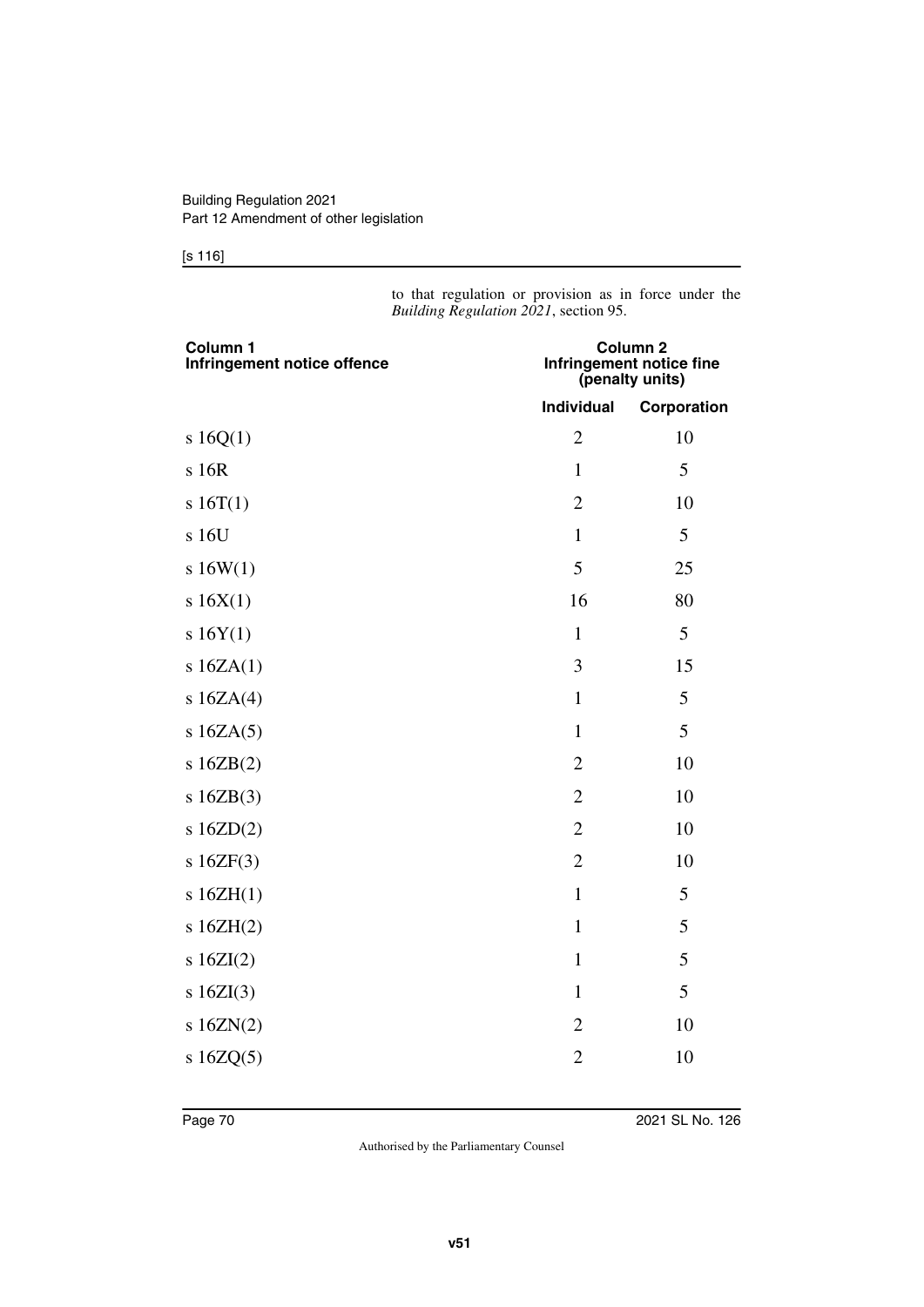**Administering authority for an infringement notice offence that is an offence against a provision of the** *Building Regulation 2006***, or an infringement notice about the offence**—

- (a) for an infringement notice served by an employee of a local government—the local government; or
- (b) for an infringement notice served by the commissioner appointed under the *Queensland Building and Construction Commission Act 1991*—the Queensland Building and Construction Commission; or
- (c) otherwise—the department in which the provision is administered

**Authorised person for service of infringement notices**—the commissioner appointed under the *Queensland Building and Construction Commission Act 1991*

# **Building Regulation 2021**

| Column 1<br>Infringement notice offence | Column <sub>2</sub><br>Infringement notice fine<br>(penalty units) |             |
|-----------------------------------------|--------------------------------------------------------------------|-------------|
|                                         | <b>Individual</b>                                                  | Corporation |
| s 28                                    | $\overline{2}$                                                     | 6           |
| $s \, 31(2)$                            | $\overline{2}$                                                     | 8           |
| $s \, 36(1)$                            | $\overline{2}$                                                     |             |
| $s \; 36(2)$                            | $\overline{2}$                                                     |             |
| $s\,48(2)$                              | 4                                                                  |             |
| $s\,49(2)$                              | 4                                                                  |             |
|                                         |                                                                    |             |

2021 SL No. 126 Page 71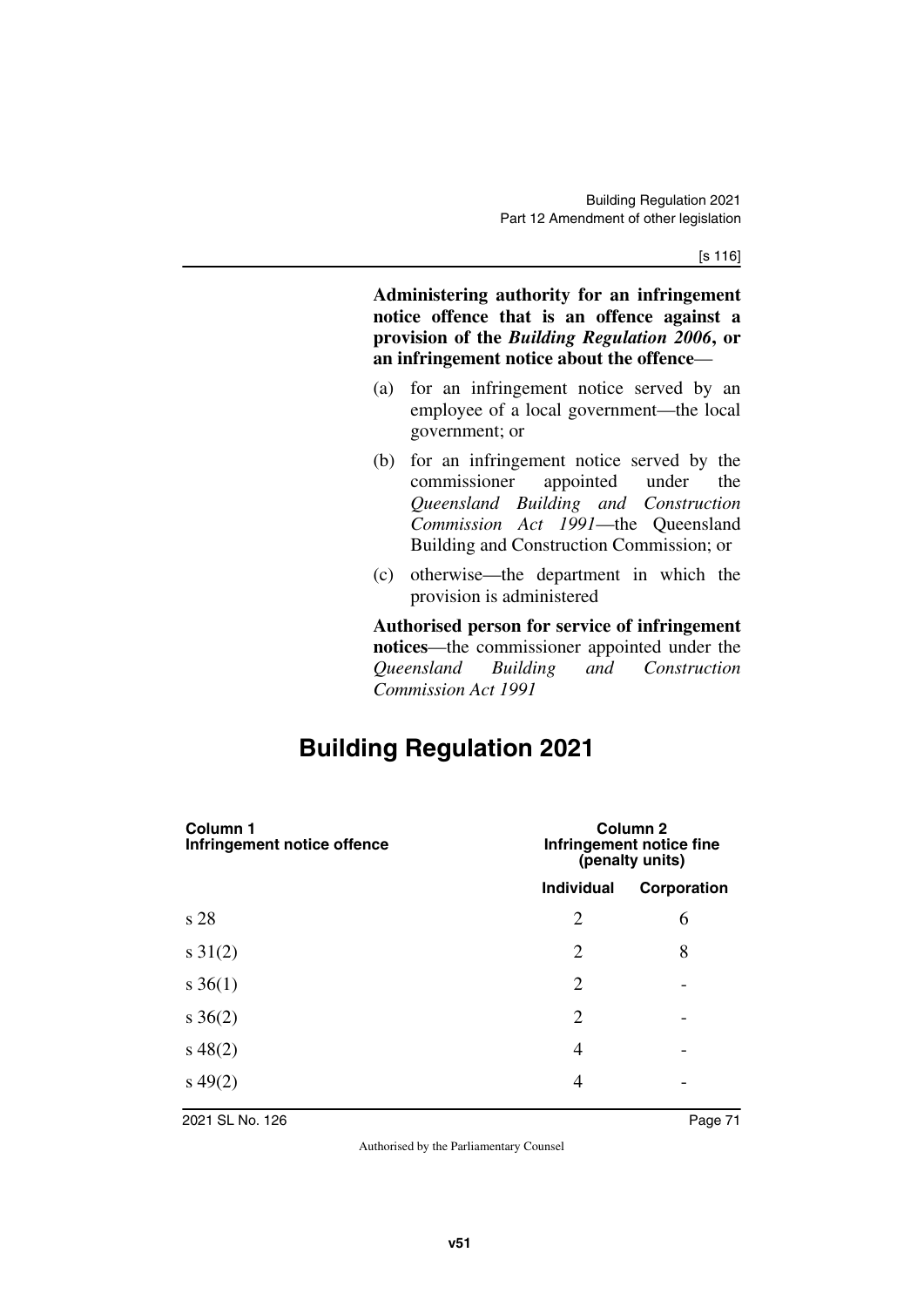#### [s 116]

| Column 1<br>Infringement notice offence | Column 2<br>Infringement notice fine<br>(penalty units) |             |
|-----------------------------------------|---------------------------------------------------------|-------------|
|                                         | <b>Individual</b>                                       | Corporation |
| $s\,51(2)$                              | $\mathcal{D}_{\mathcal{L}}$                             | -           |
| s 59(1)                                 | 5                                                       | -           |
| $s\,61(5)$                              | 5                                                       |             |

**Administering authority for an infringement notice offence that is an offence against a provision of the** *Building Regulation 2021***, or an infringement notice about the offence—**

- (a) for an infringement notice served by an employee of a local government—the local government; or
- (b) for an infringement notice served by the commissioner appointed under the *Queensland Building and Construction Commission Act 1991*—the Queensland Building and Construction Commission; or
- (c) otherwise—the department in which the provision is administered

#### **Authorised person for service of infringement notices—**

- (a) for an offence against section 28 or  $31(2)$ 
	- (i) an employee of the Brisbane City Council appointed as an authorised person under the *City of Brisbane Act 2010*, section 199; or
	- (ii) an employee of a local government appointed as an authorised person under the *Local Government Act 2009*, section 202; or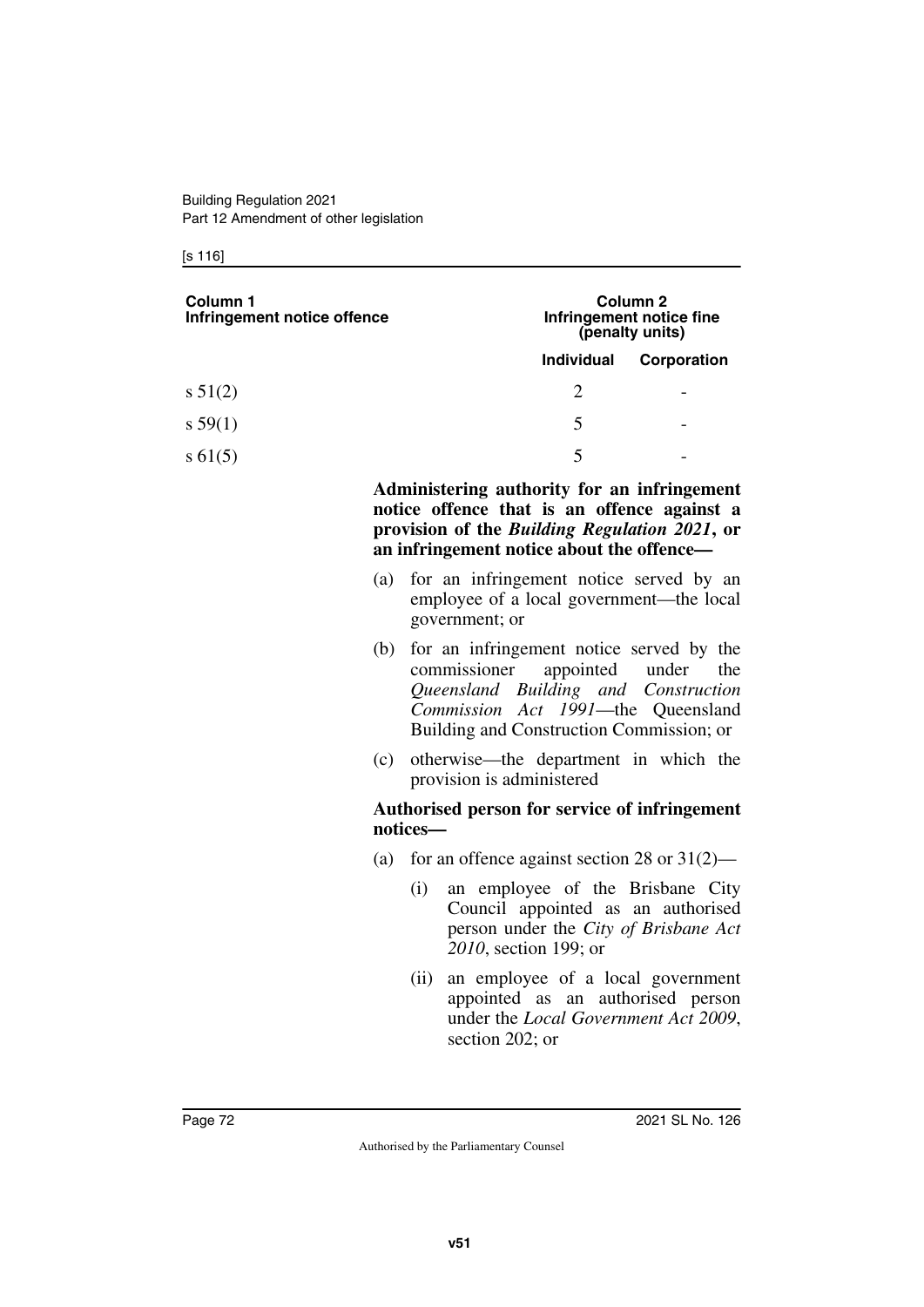[s 116]

- (iii) the commissioner appointed under the *Queensland Building and Construction Commission Act 1991*; or
- (b) otherwise—the commissioner appointed under the *Queensland Building and Construction Commission Act 1991*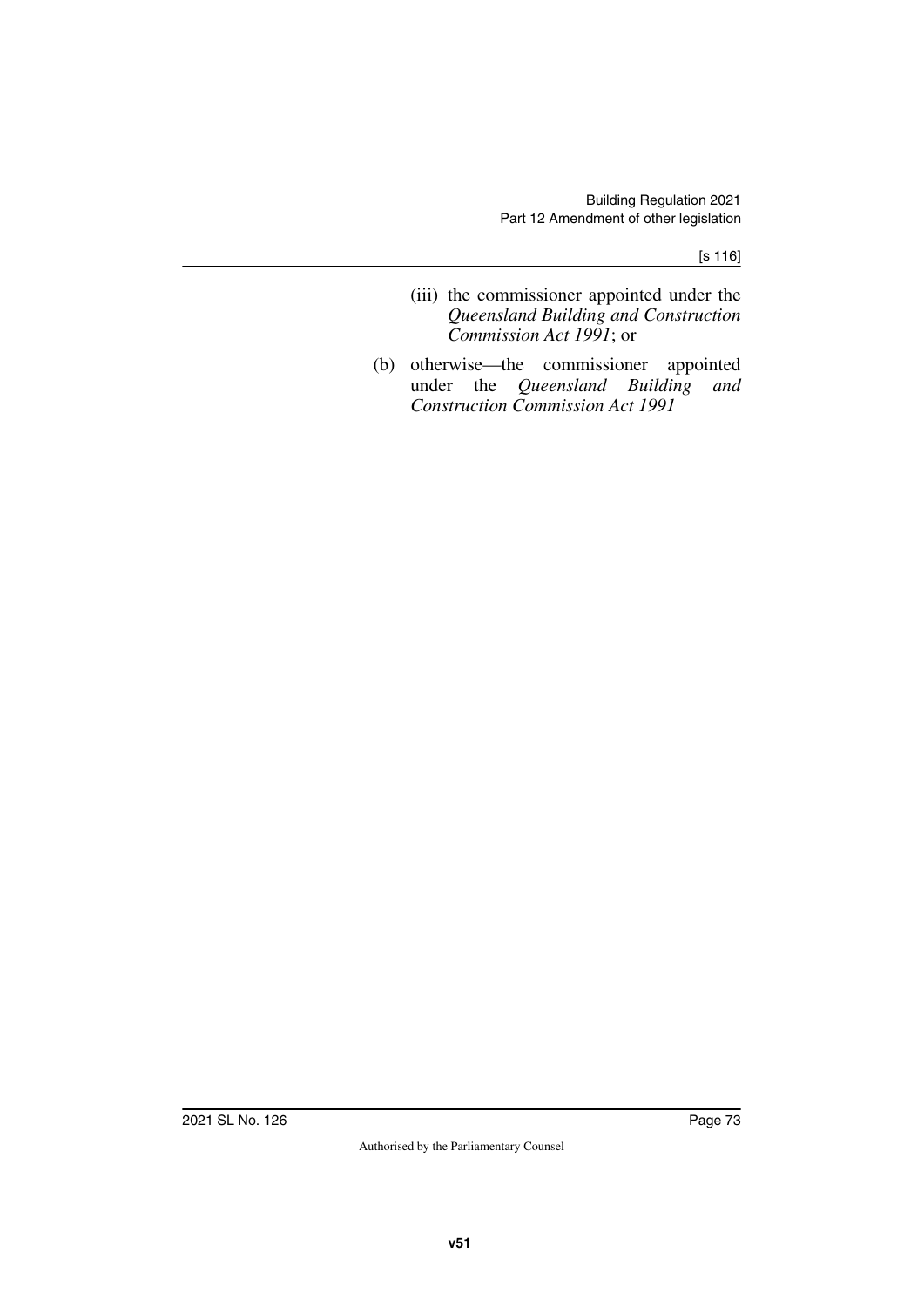# **Schedule 1 Accepted development (self assessable)**

section 4(1)(a)

# **1 Work for particular fences, barriers and gates**

- (1) Building work for a fence, if the fence is—
	- (a) no higher than 2m above the fence's natural ground surface; and
	- (b) not for a regulated pool.
- (2) Despite subsection (1), building work consisting of—
	- (a) minor repairs mentioned in schedule 4, if the minor repairs are carried out by—
		- (i) a pool safety inspector under section 246BE of the Act; or
		- (ii) a person other than a pool safety inspector and a pool safety inspector issues a pool safety certificate for the minor repairs; or
	- (b) repairs or maintenance of, or other work for, a barrier for a regulated pool mentioned in schedule 5.

## **2 Work for particular non-load bearing devices**

- (1) Building work for a prescribed device that is no more than—
	- (a) if the device is attached to a building or structure—3.5m above the building or structure; or
	- (b) if the device is detached from any building or structure—10m above the device's natural ground surface.
- (2) In this section—

*prescribed device* means any of the following devices, if the device is non-load bearing—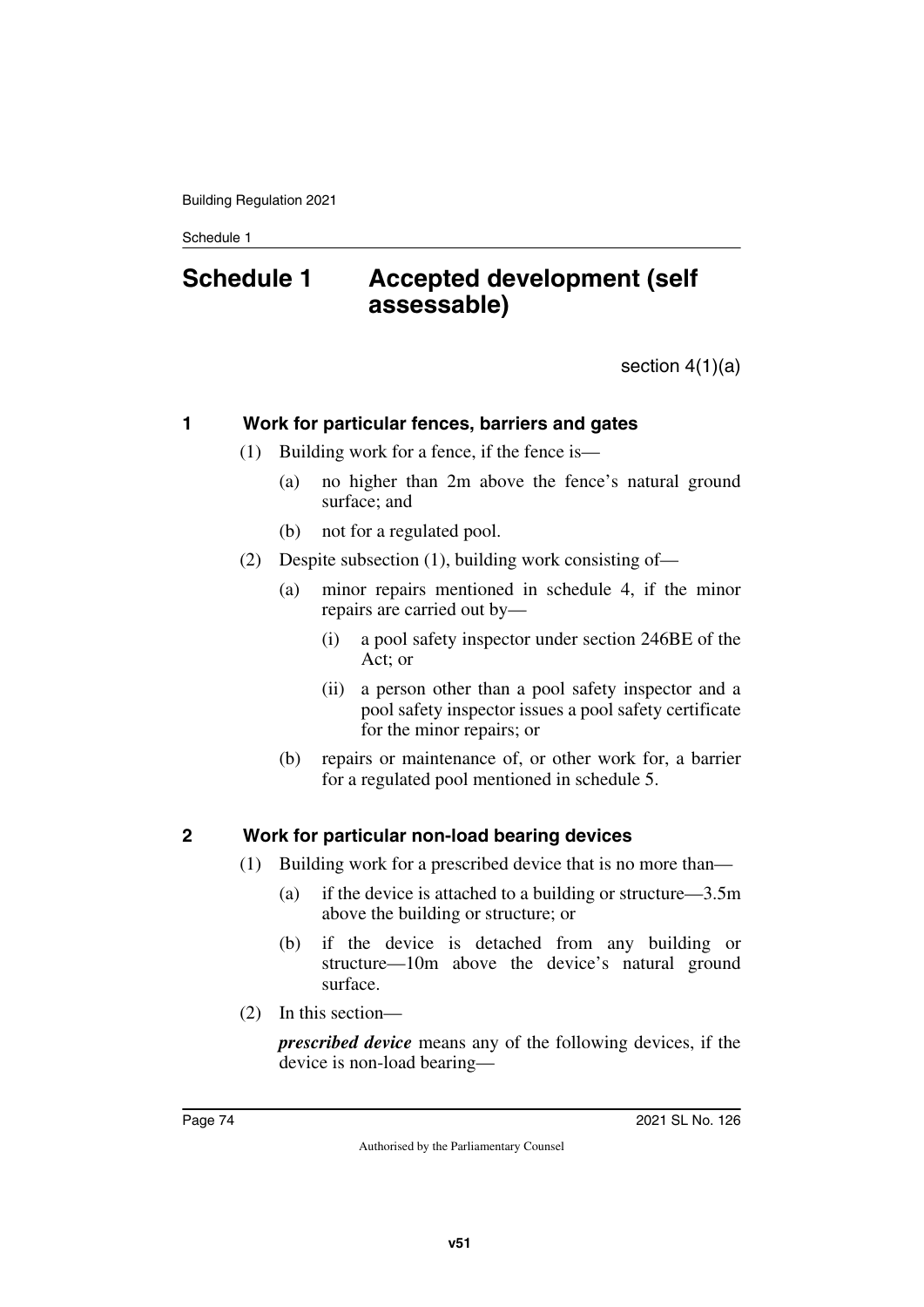- (a) an aerial;
- (b) an antenna;
- (c) a satellite dish with a maximum diameter of 900mm;
- (d) a flagpole, mast or tower, situated outside an area covered by the Manual of Standards, part 139, published by the Civil Aviation Safety Authority.

# **3 Work for particular retaining walls**

- (1) Building work for a retaining wall, other than work for a retaining wall that forms part of the fencing for a regulated pool, if—
	- (a) there is no surcharge loading over the zone of influence for the wall; and
	- (b) the total height of the wall and of the fill or cut retained by the wall is no more than 1m; and
	- (c) the wall is no closer than 1.5m to a building or another retaining wall.
- (2) In this section—

*finished ground level*, for a retaining wall—

- (a) means the ground level adjacent to the footing system of the wall at the completion of construction and landscaping; but
- (b) does not include the footing for the wall.

*surcharge loading* means a load applied to a soil stratum that has, or may have, the effect of consolidating the stratum, other than a load arising only from—

- (a) persons or vehicles on, or moving over, the stratum; or
- (b) the effects of rain on the stratum.

*total height of the wall* means the height of the wall measured from the finished ground level.

*zone of influence*, for the retaining wall, means the volume of soil stratum behind the wall that affects the wall's structural integrity.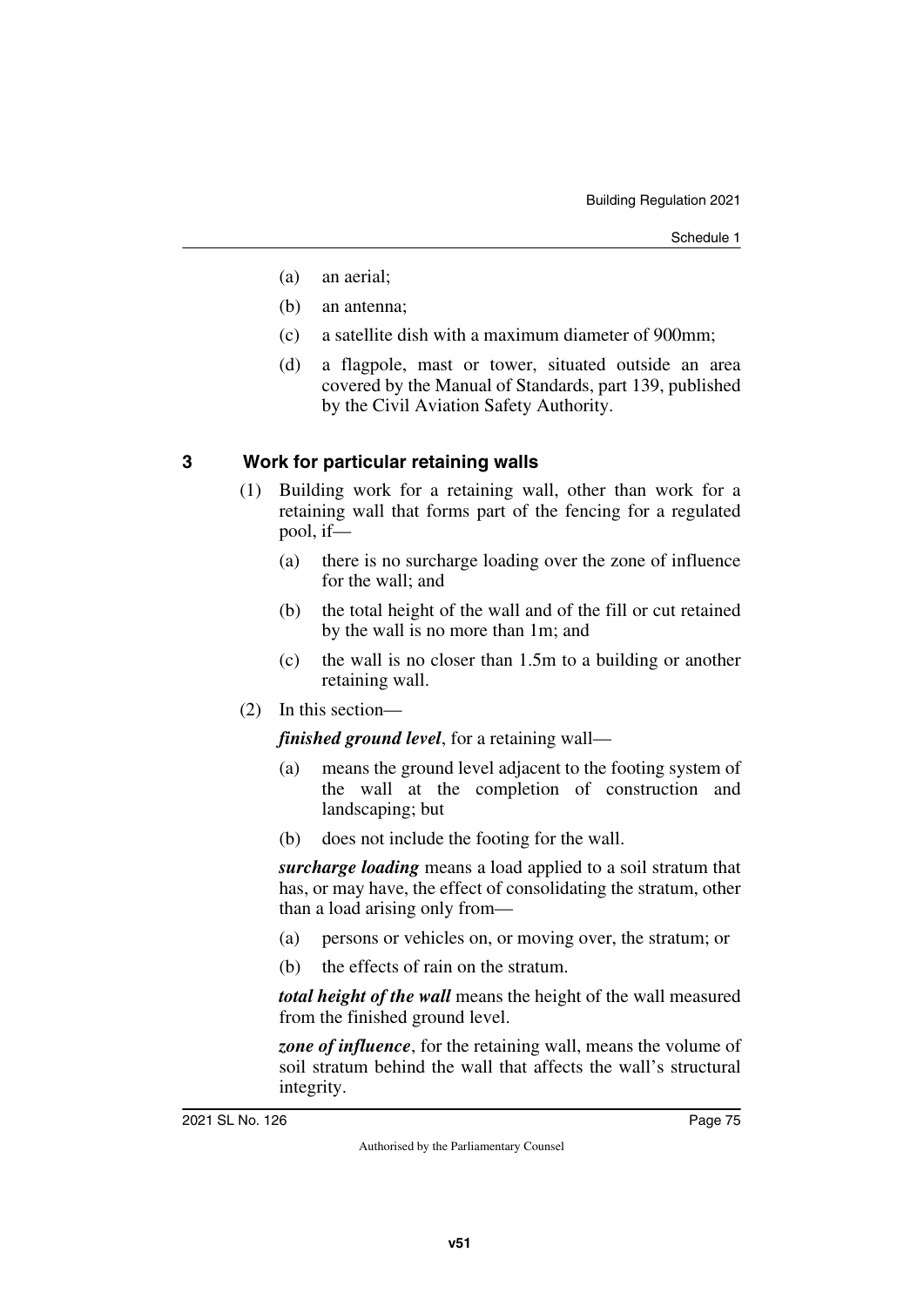# **4 Particular filling or excavation**

Building work that is filling or excavation for a building or structure if—

- (a) the proposed cut or fill is no deeper than 1m above or below the natural ground surface; and
- (b) any cut embankment is only into soil of any of the following soil types and no steeper than the gradient stated for the type—
	- (i) for sand—2 horizontal to 1 vertical;
	- (ii) for silt—4 horizontal to 1 vertical;
	- (iii) for firm clay—1 horizontal to 1 vertical;
	- (iv) for soft clay—3 horizontal to 2 vertical; and
- (c) any fill embankment is no steeper than 4.0 horizontal to 1.0 vertical; and
- (d) any compacted fill embankment is only into soil of any of the following soil types and no steeper than the gradient stated for the type—
	- (i) for sand—3 horizontal to 2 vertical;
	- (ii) for silt—4 horizontal to 1 vertical;
	- (iii) for firm clay—2 horizontal to 1 vertical.

## **5 Work for particular heating devices**

Building work that consists of the installation, repair, maintenance or alteration of a heating device for a building, other than a heating device that is an integral part of, or abuts, the building.

*Example—*

a free-standing pot belly stove or other combustion heater, the chimney of which passes through the building's ceiling and roof space

# **6 Work for particular signs**

Building work that consists of the erection of a sign that is—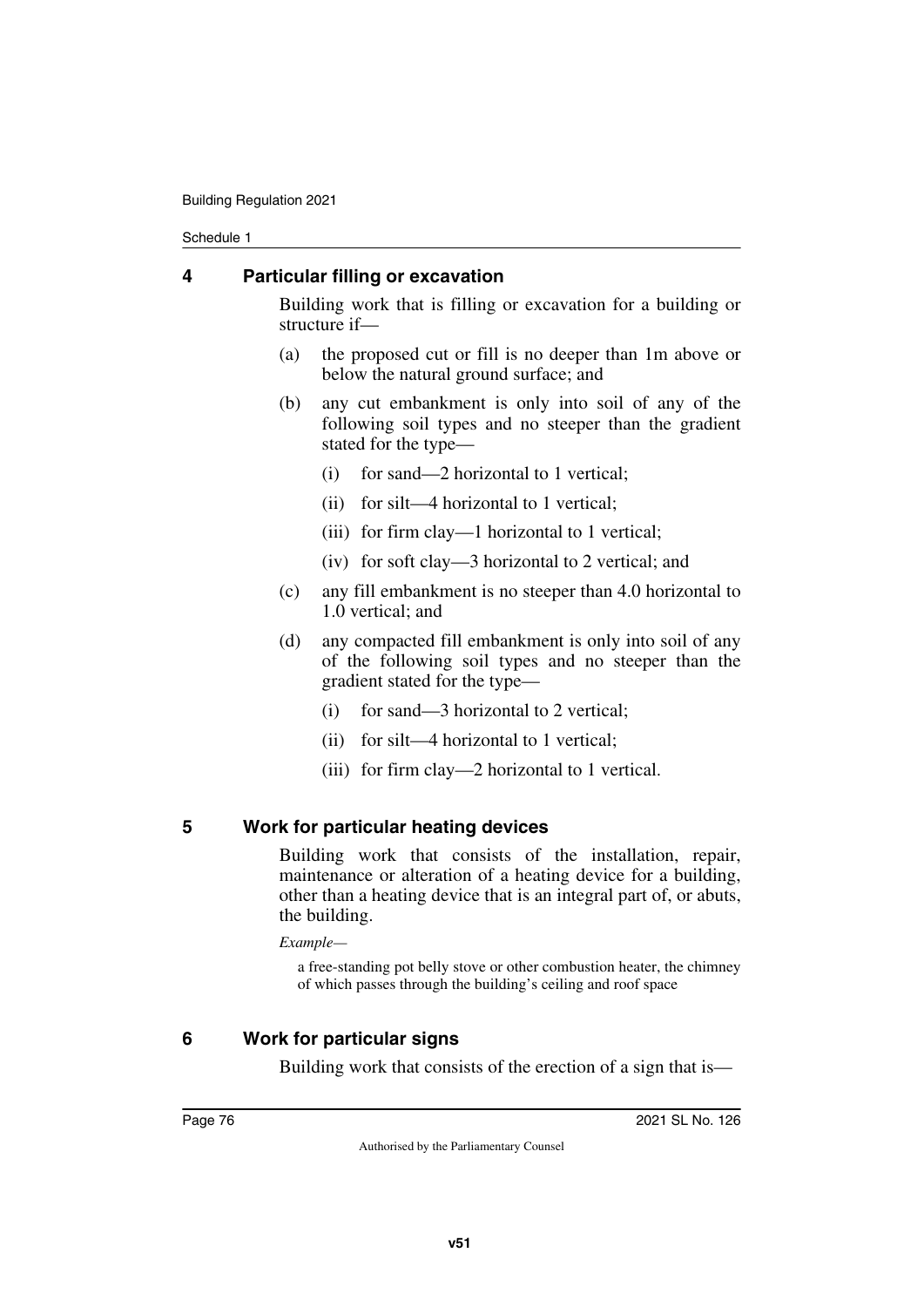- (a) detached from a building; and
- (b) no higher than 2m; and
- (c) no wider than 1.2m.

### **7 Particular repairs, maintenance or alterations not affecting structural component or fire safety system**

- (1) Building work that consists of repairs, maintenance or alterations to an existing building or structure, other than—
	- (a) alterations to existing fencing for a regulated pool; or
	- (b) repairs, maintenance or alterations to an existing solar hot water system or photovoltaic solar panel attached to the roof of a building.
- (2) However, subsection (1) does not apply to repairs, maintenance or alterations that—
	- (a) change the building or structure's floor area or height; or
	- (b) affect a structural component of the building or structure, other than a structural component mentioned in section 8; or
	- (c) affect the fire safety system of the building or structure.

### **8 Particular repairs, maintenance or alterations only affecting structural component**

- (1) Building work if—
	- (a) the building work consists of repairs, maintenance or alterations to an existing building other than—
		- (i) alterations to existing fencing for a regulated pool; or
		- (ii) repairs, maintenance or alterations to an existing solar hot water system or photovoltaic solar panel attached to the roof of a building; and
	- (b) the building work—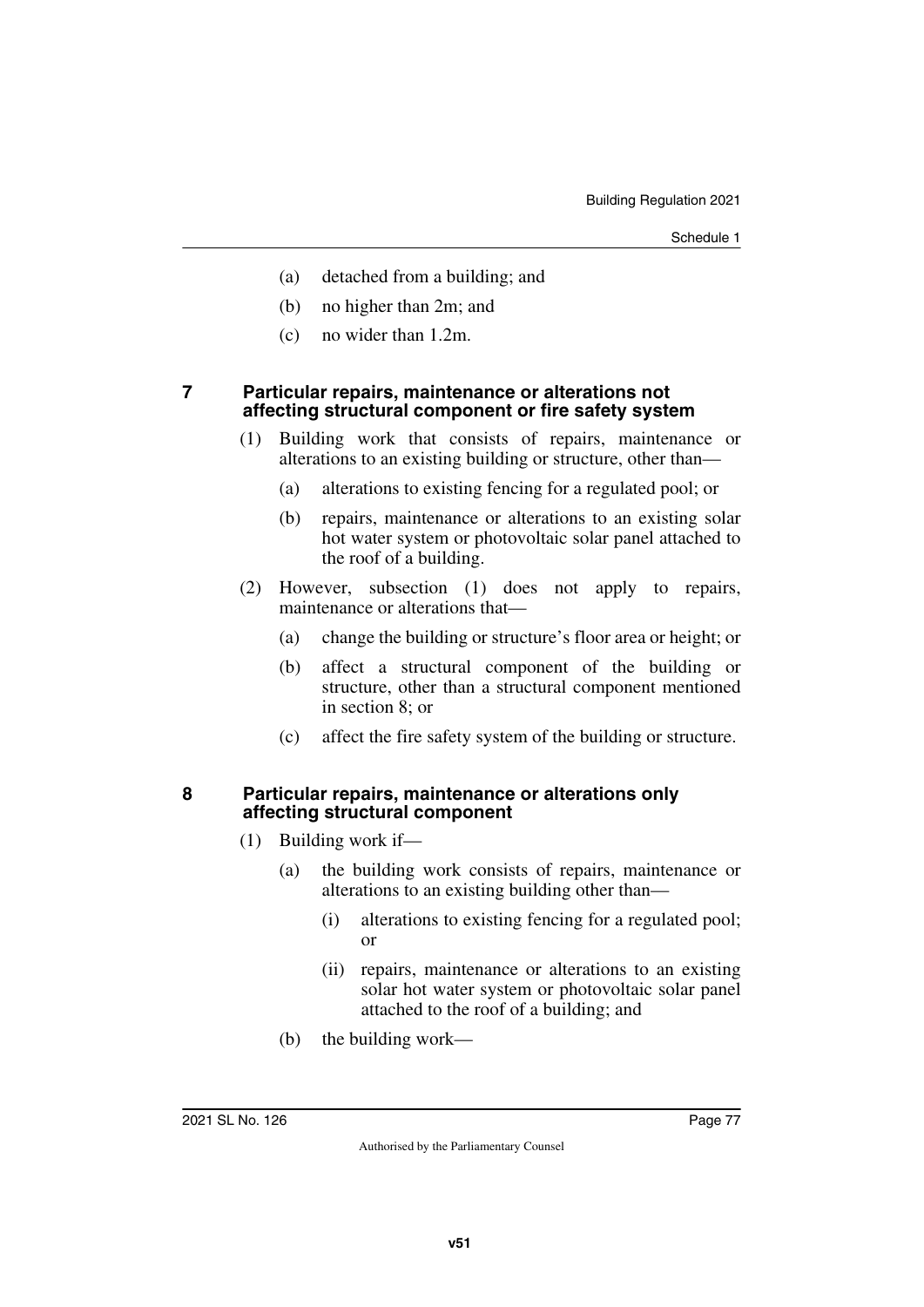- (i) does not change the building or structure's floor area or height; and
- (ii) is for, or only affects, a minor structural component of the building; and
- (c) the requirements under subsection (2) are met.
- (2) For subsection  $(1)(c)$ , the requirements are—
	- (a) if the building work does not affect more than 20% of the building's structural components of the same type; or
	- (b) if the building work is carried out on a sole-occupancy unit in the building—the work and other building work of the same type carried out on the unit in the previous 3 years does not affect more than the lesser of—
		- (i) 20% of the unit's gross floor area; or
		- (ii) 40m2 of the unit's floor area; or
	- (c) if the building consists of storeys and the work is not carried out on a sole-occupancy unit—the work and other building work of the same type carried out on the same storey in the previous 3 years does not affect more than the lesser of—
		- (i) 20% of the storey's gross floor area; or
		- (ii) 40m2 of the storey's floor area.
- (3) In this section—

*building* includes structure.

*gross floor area*, of a sole-occupancy unit or storey, means the total area of—

- (a) all parts of the unit or storey within its external walls; and
- (b) any other roofed part of the unit or storey.

*Example for paragraph (b)* a roofed balcony

### *minor structural component* means—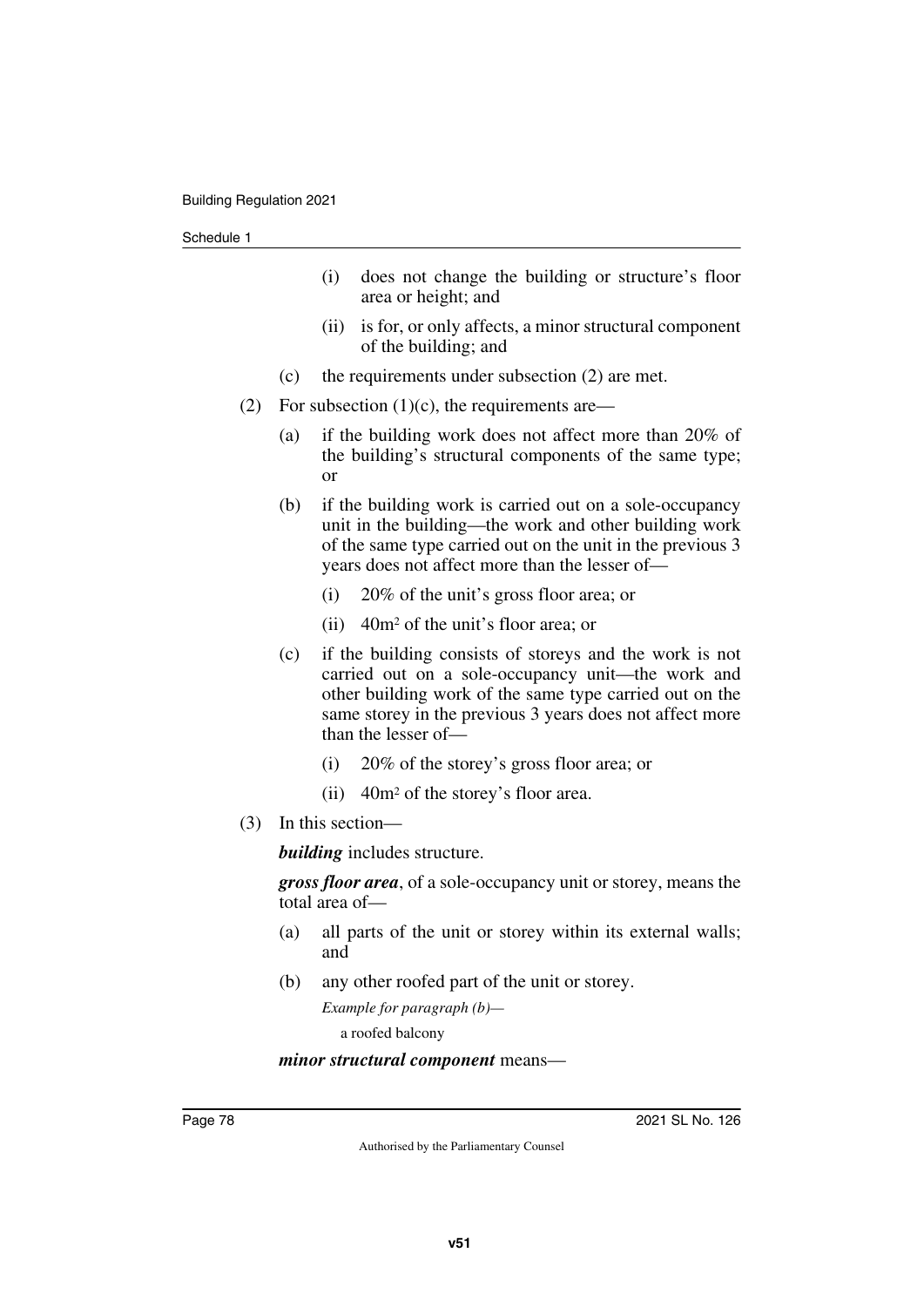- (a) the structural component is—
	- (i) a roof beam or lintel supporting no more than  $5m<sup>2</sup>$ of roof area; or
	- (ii) a sun hood or sun blind projecting no more than 1m from the building; or
- (b) if the work is repairing or maintaining the structural component—a structural component that, if it was not present in the building, the building's general safety and structural integrity would not be at risk; or

*Examples—*

- replacing a verandah post
- replacing a metal connector or bracing member
- (c) if the work is adding the structural component to the building—the addition does not pose a risk to the building's general safety and structural integrity.

### **9 Particular repairs, maintenance or alterations only affecting minor component of fire safety system**

- (1) Building work that consists of repairs, maintenance or alterations to an existing building if they—
	- (a) do not change the building's floor area or height; and
	- (b) only affect a minor component of the building's fire safety system; and
	- (c) meet the requirements under subsection (2).
- (2) For subsection  $(1)(c)$ , the requirements are that the building work—
	- (a) only affects a minor component of the system; and
	- (b) does not affect more than 20% of the system's components of the same type.
- (3) For subsection (2)(a), a component is minor only if, were it not present in the fire safety system, the safety of occupants of the building would not be compromised.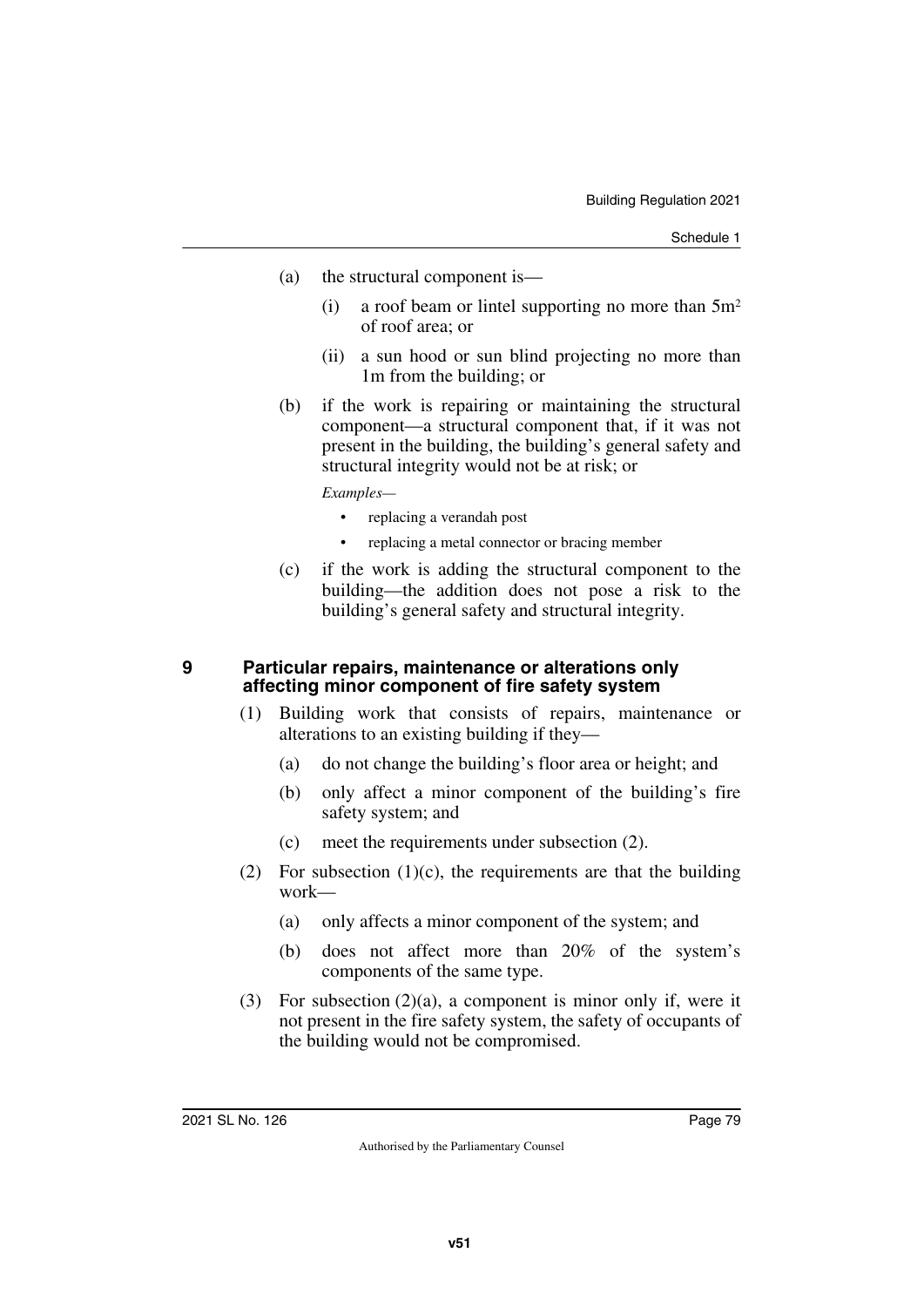*Examples of a minor component of a fire safety system—*

- a sprinkler head
- a smoke alarm
- a smoke detector
- (4) In this section—

*building* includes structure.

## **10 Work for particular chapter 7, part 3 budget accommodation buildings**

- (1) Despite section 9 of this schedule, building work that consists of the installation of any of the following items for a chapter 7, part 3 budget accommodation building—
	- (a) smoke alarms;
	- (b) a smoke detection system, unless—
		- (i) the system is a 1670 system; and
		- (ii) the fire safety standard requires the installation of a 1670 system in the building;
	- (c) internally illuminated exit signs;
	- (d) fire extinguishers.
- (3) In this section—

*1670 system* means a fire safety system to which AS 1670.1- 1995 applies.

*chapter 7, part 3 budget accommodation building* means a budget accommodation building to which chapter 7, part 3 of the Act applies.

# **11 Work for particular temporary things on building sites**

Building work for a temporary site office, gantry or scaffolding on a building site.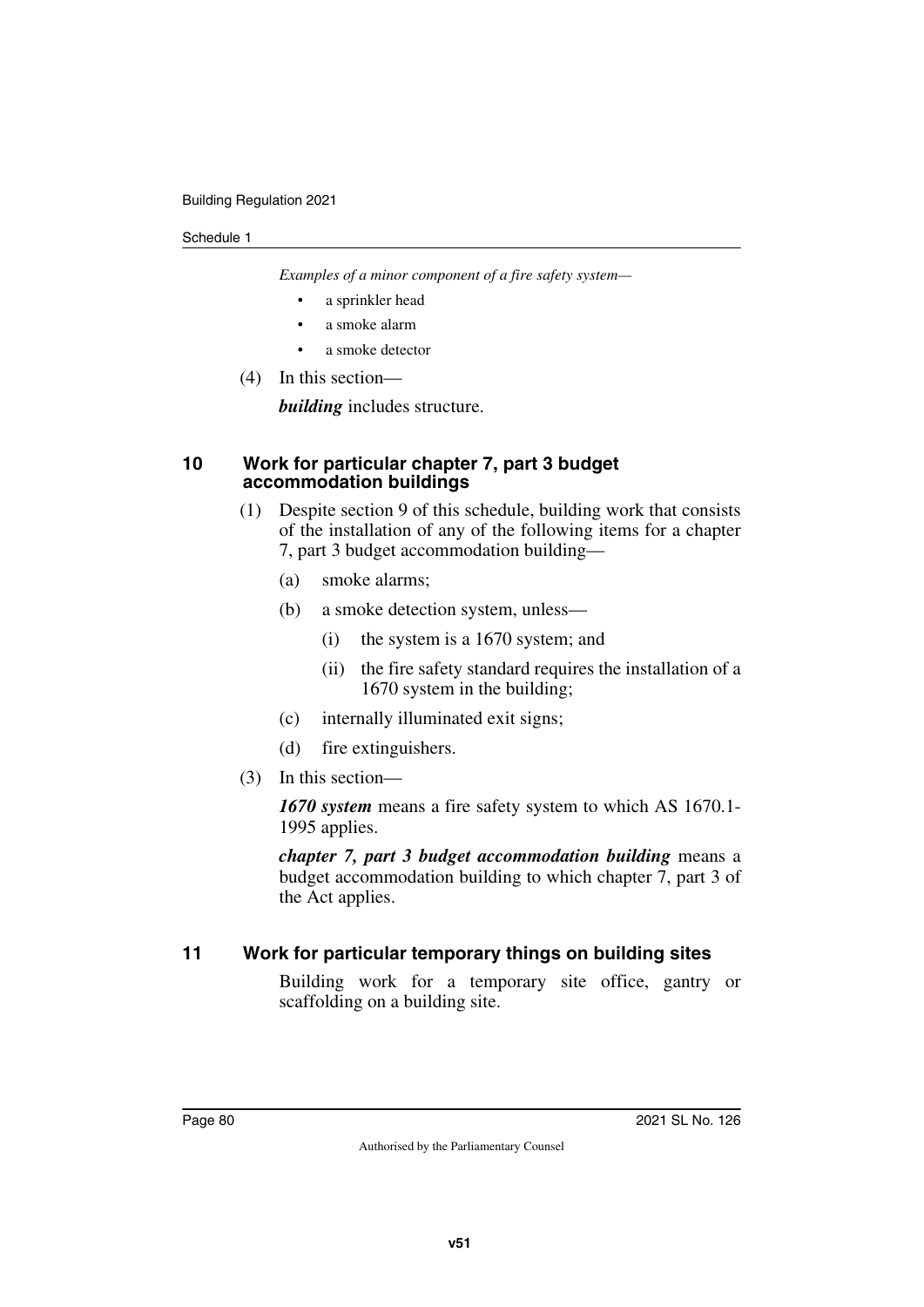## **12 Erecting particular tents**

Building work that consists of erecting a tent if the tent's floor area is no more than 500m2.

# **13 Other work for class 10 buildings or structures**

- (1) Building work for a class 10 building or structure that meets the requirements of subsection  $(2)$ , other than building work—
	- (a) within Wind Region C (tropical cyclone area) mentioned in AS 1170.2-2011 'Structural design actions Wind actions'; or
	- (b) for a rainwater tank for a new building; or
	- (c) for a deck that is roofed or higher than 1m above the deck's natural ground surface; or
	- (d) for a regulated pool or its fence; or
	- (e) for a solar hot water system or photovoltaic solar panel.
- (2) For subsection (1), the requirements are—
	- (a) the plan area of the class 10 building or structure is no more than 10m<sup>2</sup>; and
	- (b) the class 10 building or structure has, above its natural ground surface—
		- (i) a height of no more than 2.4m; and
		- (ii) if the class 10 building or structure is not a rainwater tank—a mean height of no more than 2.1m, worked out by dividing its total elevational area facing a boundary by its horizontal length facing the boundary; and
	- (c) any side of the class 10 building or structure is no longer than 5m.
- (3) However, subsection (1) does not apply if—
	- (a) another section of this schedule applies to the building work; and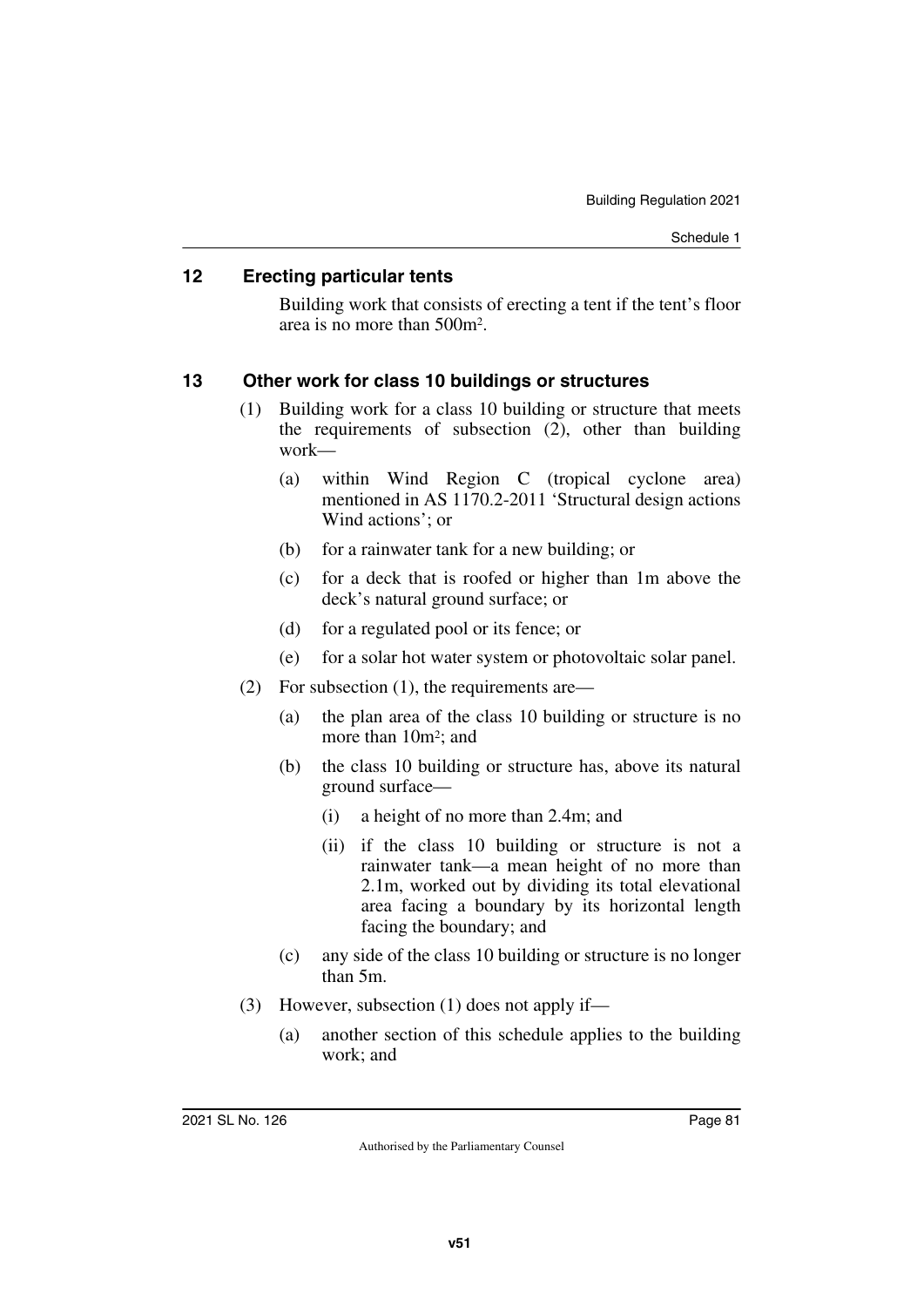- (b) the work does not comply with the requirements under the other section.
- (4) In this section—

*plan area*, of the class 10 building or structure, means the area contained within its extremities after the building work has been completed, including overhangs and, if the class 10 building or structure is existing, its existing area.

## *rainwater tank* means—

- (a) a covered tank used to collect rainwater from a building; and
- (b) any stand or other structure that supports the tank.

# **14 Work for particular air conditioners**

Building work that consists of the installation, repair, maintenance or alteration of an air conditioner for cooling or heating a building of any class, other than an air conditioner that is an integral part of the building.

*Example of air conditioner that is an integral part of a building—*

air conditioner that is part of the fire safety system or mechanical ventilation system for the building

## **15 Work for solar hot water systems or photovoltaic solar panels**

Building work that consists of—

- (a) the installation of a solar hot water system or photovoltaic solar panel on the roof of a building; or
- (b) repairs, maintenance or alterations to an existing solar hot water system or photovoltaic solar panel attached to the roof of a building.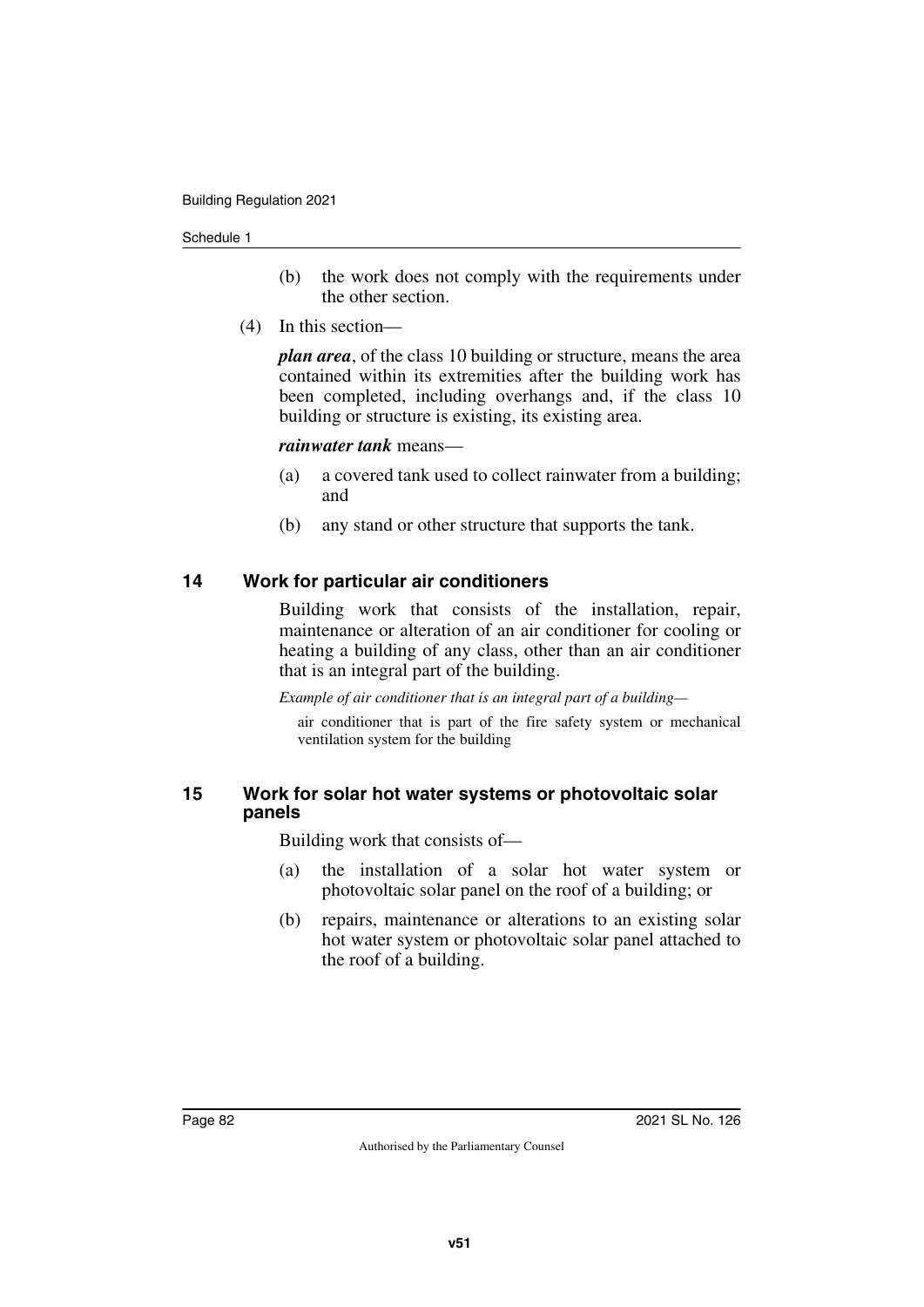# **Schedule 2 Accepted development—exempt from relevant provisions**

section 4(1)(b)

## **1 Work for particular class 10b structures or special structures**

Building work for a class 10b structure or special structure if—

- (a) the structure is not—
	- (i) a fence; or
	- (ii) a retaining wall; or
	- (iii) a free standing wall; or
	- (iv) a swimming pool; and
- (b) the structure is no higher than 3m above its natural ground surface.

#### *Examples—*

playground and sporting equipment, garden furniture, temporary market stalls, minor plant and equipment covers that are no more than 3m above their natural ground surface

## **2 Attaching particular sun hoods, window hoods or awnings**

Building work that consists of attaching a sun hood, window hood or awning to an existing building if the sun hood's, or window hood's or awning's area is less than 2m2.

# **3 Erecting particular tents**

Building work that consists of erecting a tent if the tent's floor area is no more than 100m2.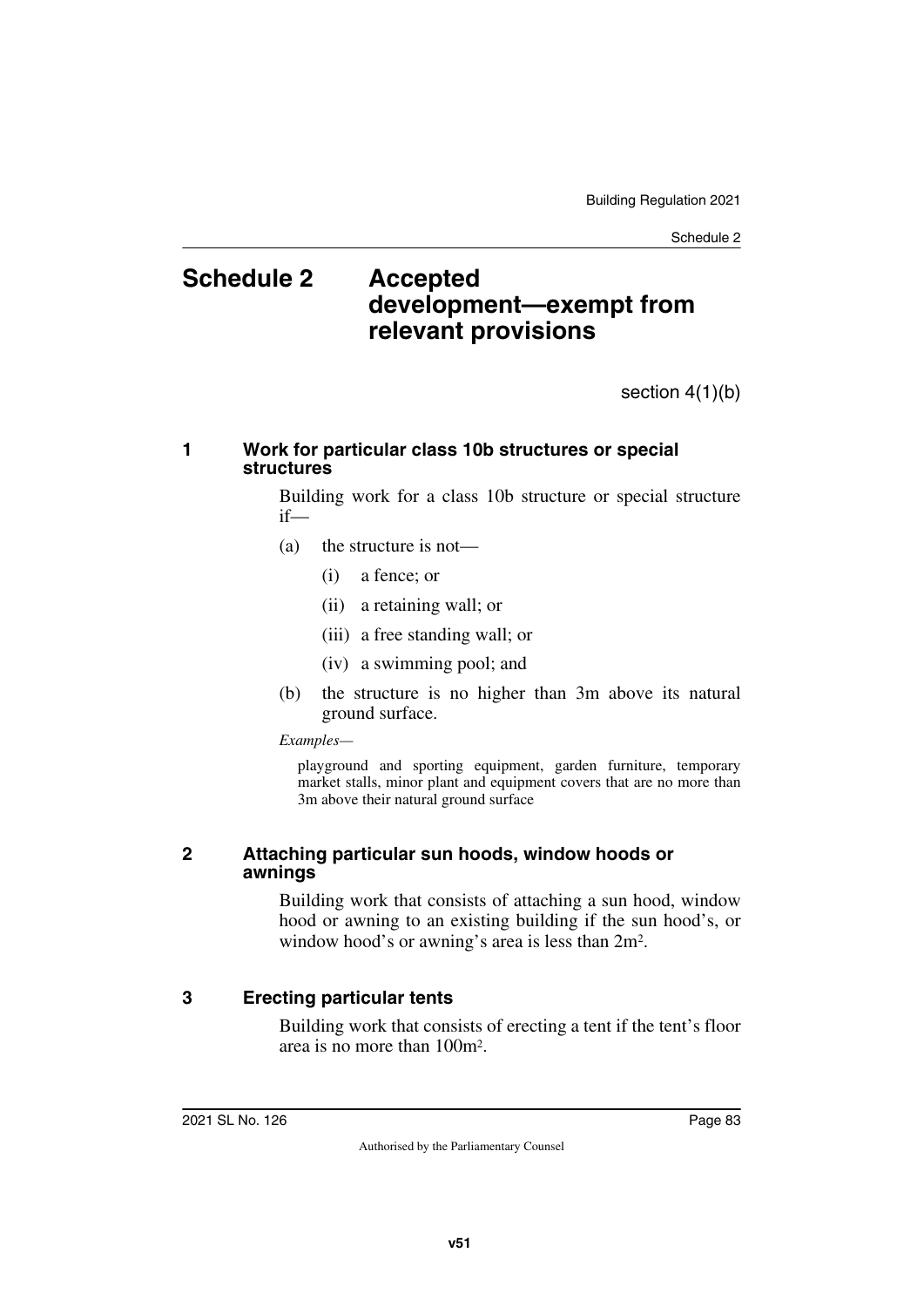## **4 Other work for class 10 buildings or structures**

- (1) Building work for a class 10 building or structure if—
	- (a) the building or structure is on land used for agricultural, floricultural, horticultural or pastoral purposes; and
	- (b) no part of the building or structure is within 200m of a road or a boundary of the land on which the building or structure is situated; and
	- (c) the building or structure is not a regulated pool or its fence.
- (2) However, subsection (1) does not apply if—
	- (a) another section of this schedule applies to the building work; and
	- (b) the work does not comply with the requirements under the other section.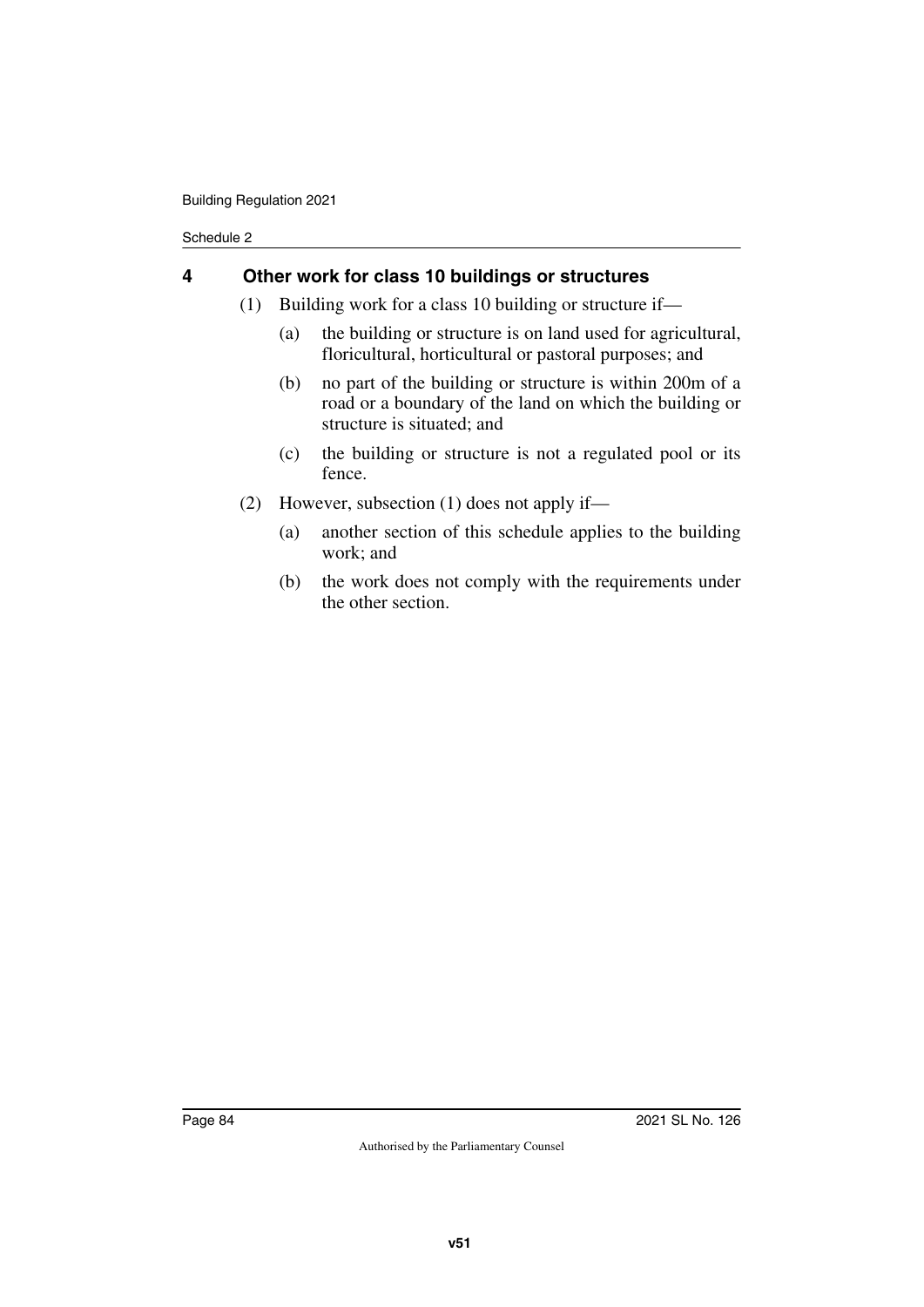# **Schedule 3 Prescribed local governments**

section 26

Aurukun Shire Council Balonne Shire Council Banana Shire Council Barcaldine Regional Council Barcoo Shire Council Blackall-Tambo Regional Council Boulia Shire Council Bulloo Shire Council Burke Shire Council Carpentaria Shire Council Cassowary Coast Regional Council Central Highlands Regional Council Charters Towers Regional Council Cloncurry Shire Council Cook Shire Council Croydon Shire Council Diamantina Shire Council Doomadgee Aboriginal Shire Council Etheridge Shire Council Flinders Shire Council Hinchinbrook Shire Council Hope Vale Aboriginal Shire Council Isaac Regional Council Kowanyama Aboriginal Shire Council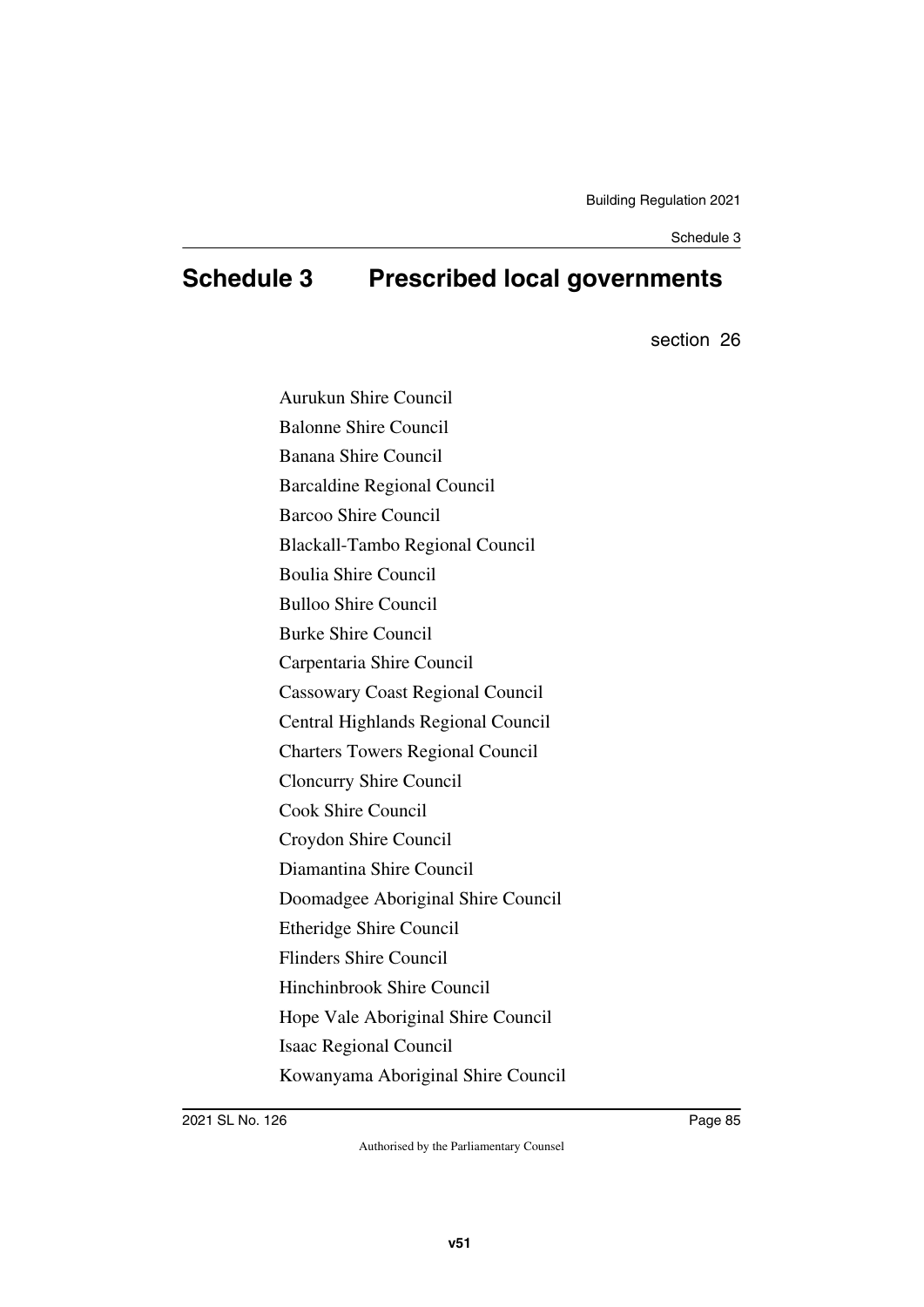Lockhart River Aboriginal Shire Council Longreach Regional Council Mapoon Aboriginal Shire Council Maranoa Regional Council Mareeba Shire Council McKinlay Shire Council Mornington Shire Council Mount Isa City Council Murweh Shire Council Napranum Aboriginal Shire Council Northern Peninsula Area Regional Council Palm Island Aboriginal Shire Council Paroo Shire Council Pormpuraaw Aboriginal Shire Council Quilpie Shire Council Richmond Shire Council Tablelands Regional Council Torres Shire Council Torres Strait Island Regional Council Whitsunday Regional Council Winton Shire Council Woorabinda Aboriginal Shire Council Wujal Wujal Aboriginal Shire Council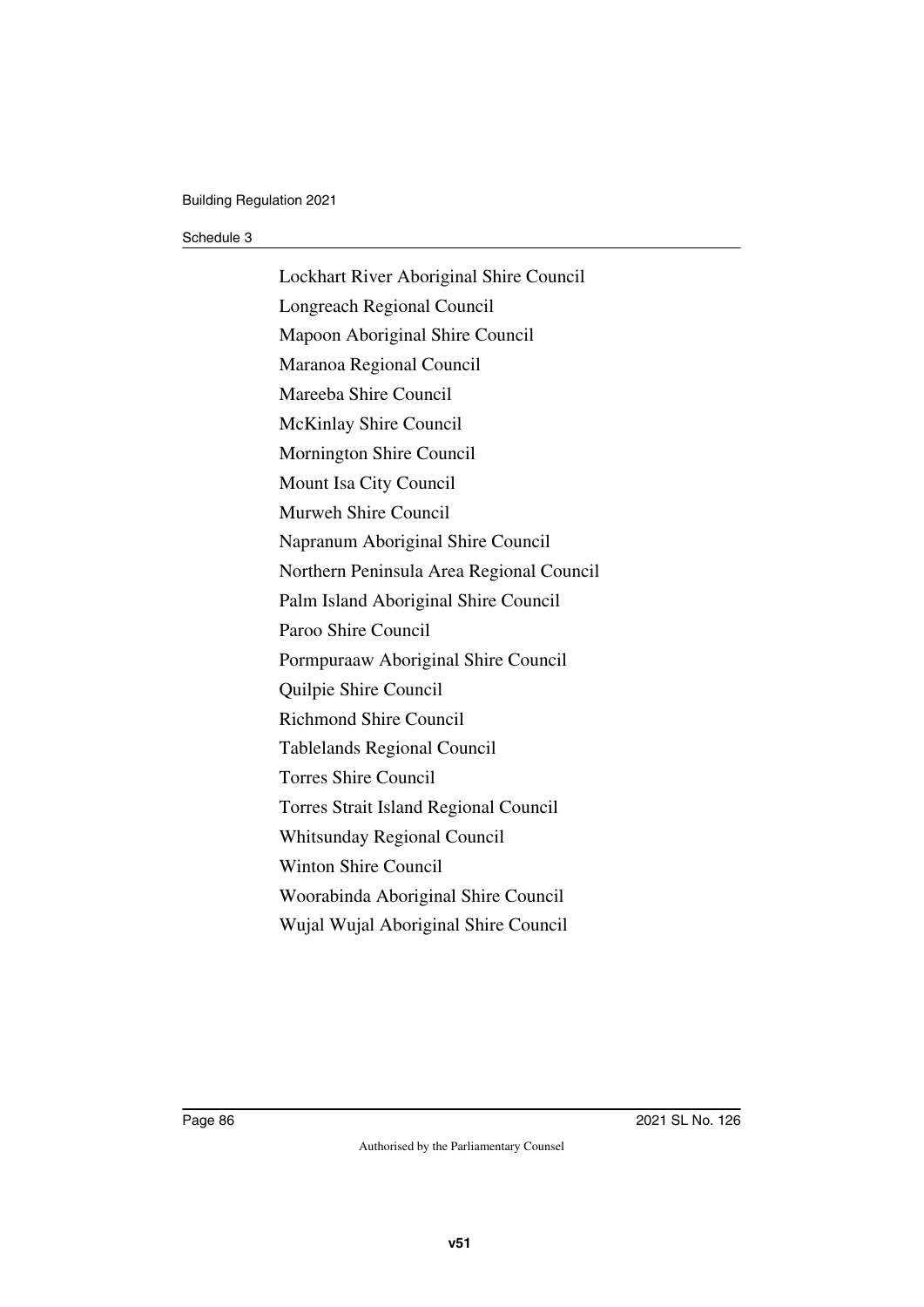# **Schedule 4 Minor repairs**

section 30

# **1 Minor repairs of barriers for a regulated pool**

- (1) The following minor repairs—
	- (a) repairing, replacing or adjusting part of the existing barriers for a regulated pool if—
		- (i) the repairing, replacing or adjusting of the part is carried out to comply with the pool safety standard; and
		- (ii) the part repaired, replaced or adjusted is no longer than a total of 5m and includes no more than 6 posts;
	- (b) erecting a new part of the barriers for a regulated pool if—
		- (i) the erecting of the part is carried out to comply with the pool safety standard; and
		- (ii) the part erected is no longer than a total of 5m and includes no more than 6 posts.
- (2) However, subsection (1)(b) does not apply to minor repairs to the barriers for a regulated pool if the repairs consist of—
	- (a) reducing a gap under the barriers other than by lowering the panels or palings of the barriers; or

*Example of reducing a gap under the barriers for the pool—*

laying paving to reduce the gap under the barriers

(b) increasing the height of the barriers for a regulated pool other than by raising the panels or palings of the barriers; or

*Example of increasing the height of the barriers for the pool* installing capping along the top of the barriers

(c) installing shielding material.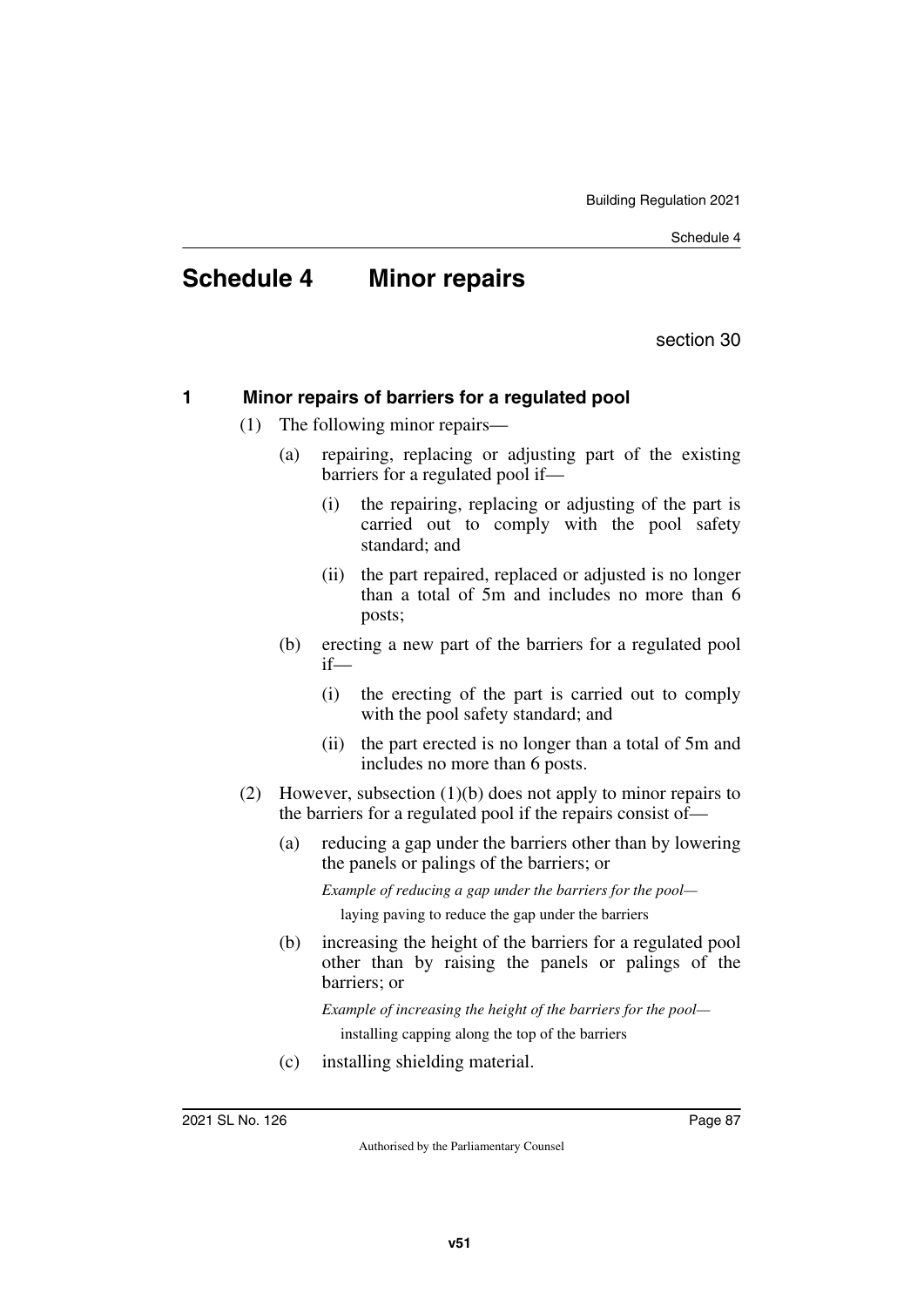- (3) Without limiting subsection (1), the minor repairs mentioned in that subsection include the following repairs or other works—
	- (a) repairing, replacing or adjusting loose or damaged palings for the barriers for the pool;
	- (b) raising the panels of the barriers for the pool to increase the height of the barriers;
	- (c) lowering panels of the barriers for the pool to reduce a gap under the barriers;
	- (d) replacing brackets or other fixings for panels of the barriers for the pool;
	- (e) erecting a new part of the fencing to join 2 existing parts of the barriers for the regulated pool.

*Examples for paragraph (e)—*

- erecting a new part of the barriers for a regulated pool to create a corral outside a self-closing door that opens into a pool area
- installing a new part of the barriers for a regulated pool between an existing dividing fence for the land and a wall of a building that forms part of the barriers for the pool

# **2 Minor repairs of gates**

- (1) Repairing, replacing, adjusting or installing a gate in the barriers for a regulated pool if the repairing, replacing, adjusting or installing of the gate is carried out to comply with the pool safety standard.
- (2) Without limiting subsection (1), the minor repairs mentioned in that subsection include the following repairs or other works—
	- (a) replacing, adjusting or installing strikers or latches;
	- (b) tightening, adjusting or installing hinges to ensure they are capable of holding the gate;
	- (c) tightening, adjusting or installing a self-closing mechanism on a gate to ensure the gate self-closes;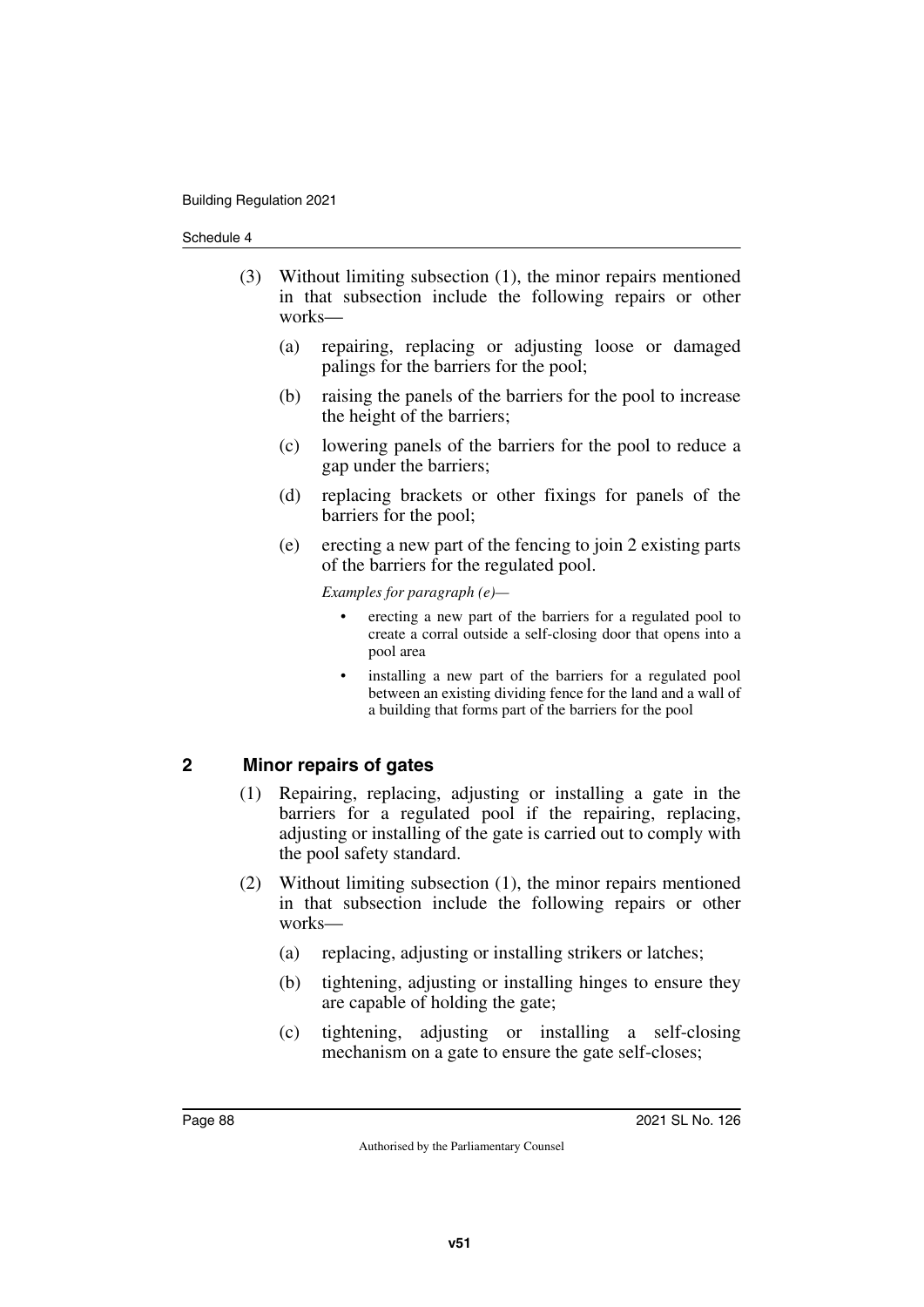- (d) replacing, repairing, adjusting or installing hinges to ensure a gate self-closes;
- (e) making alterations to a gate to change the direction of the gate's swing;
- (f) installing a new gate in a new part of the barriers for the pool.

# **3 Minor repairs of protected windows and doors**

- (1) Repairs or other works protecting a window or door if the repairs or other work is carried out to comply with the pool safety standard.
- (2) Without limiting subsection (1), the minor repairs mentioned in that subsection include the following repairs or other works—
	- (a) permanently disabling a window or door opening;
	- (b) stopping a window or door from opening more than 100mm;
	- (c) installing a security screen for a window or door;
	- (d) inserting rivets, screws or chocks in windows;
	- (e) removing tracks and running gear from a window or door.

## **4 Non-climbable zone works**

- (1) Minor work to protect the barriers for a regulated pool, including the fencing or a gate for the pool, or an object adjacent to the barriers, if the work is carried out to ensure a person is not able to climb the barriers for the pool.
- (2) Without limiting subsection (1) the minor repairs mentioned in that subsection include the following repairs or other works—
	- (a) installing shielding material that is suitably durable to protect footholds in the barriers for the pool;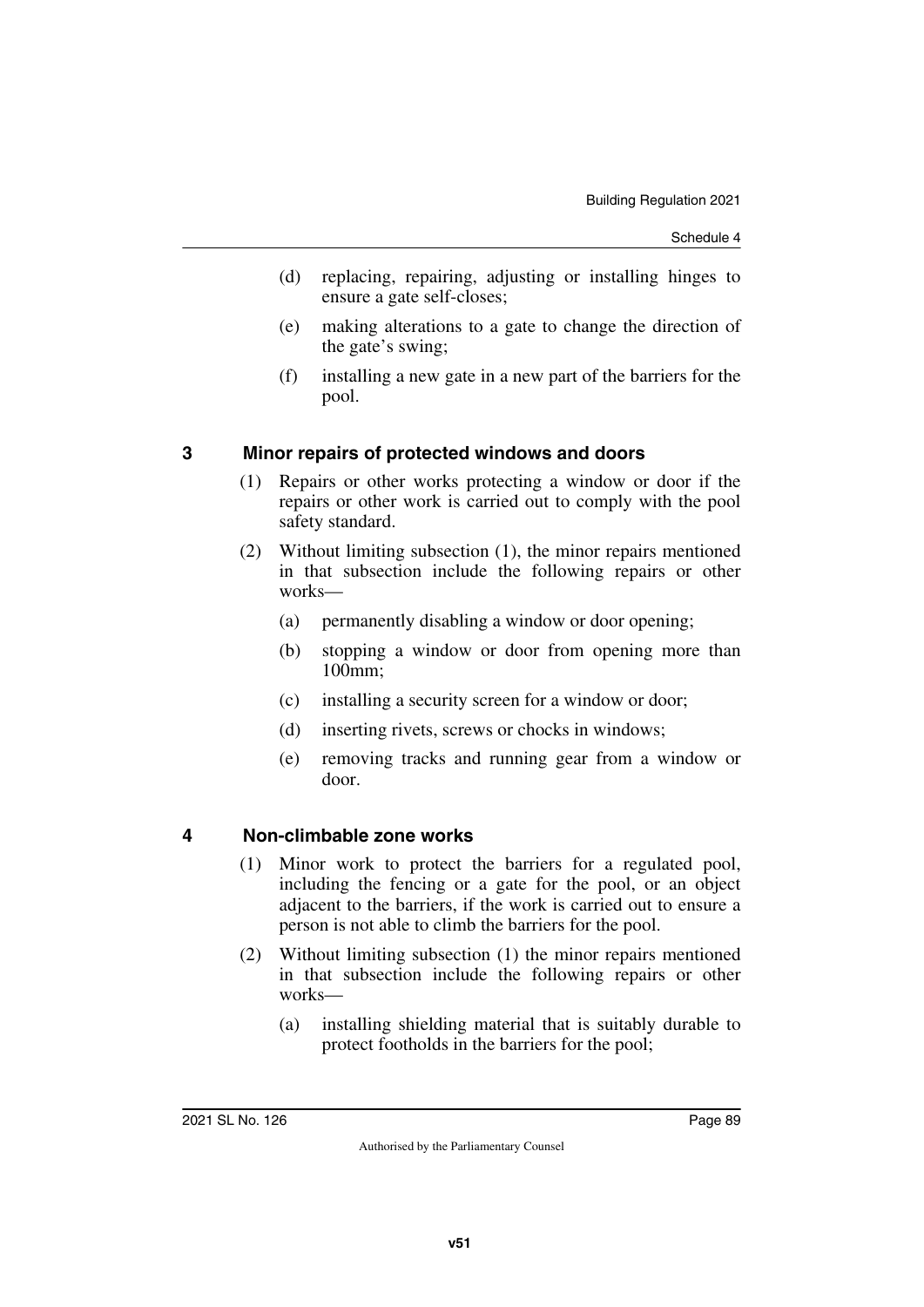- (b) adding return barriers to a barrier that is a permanent body of water;
- (c) removing a climbable object adjoining the barriers for the pool;
- (d) installing shielding material that is suitably durable on a part of the barriers for the pool that adjoins a retaining wall;
- (e) closing gaps between a part of the barriers for the pool and another part of the barriers for the pool or a dividing fence for the land;
- (f) installing material to make the barriers for the pool non-climbable;
- (g) installing shielding material that is suitably durable in front of a latch on a gate;
- (h) removing or shielding footholes or other climbable objects that affect the barriers for the pool;
- (i) trimming or removing trees, branches or vegetation on or adjoining the barriers for the pool.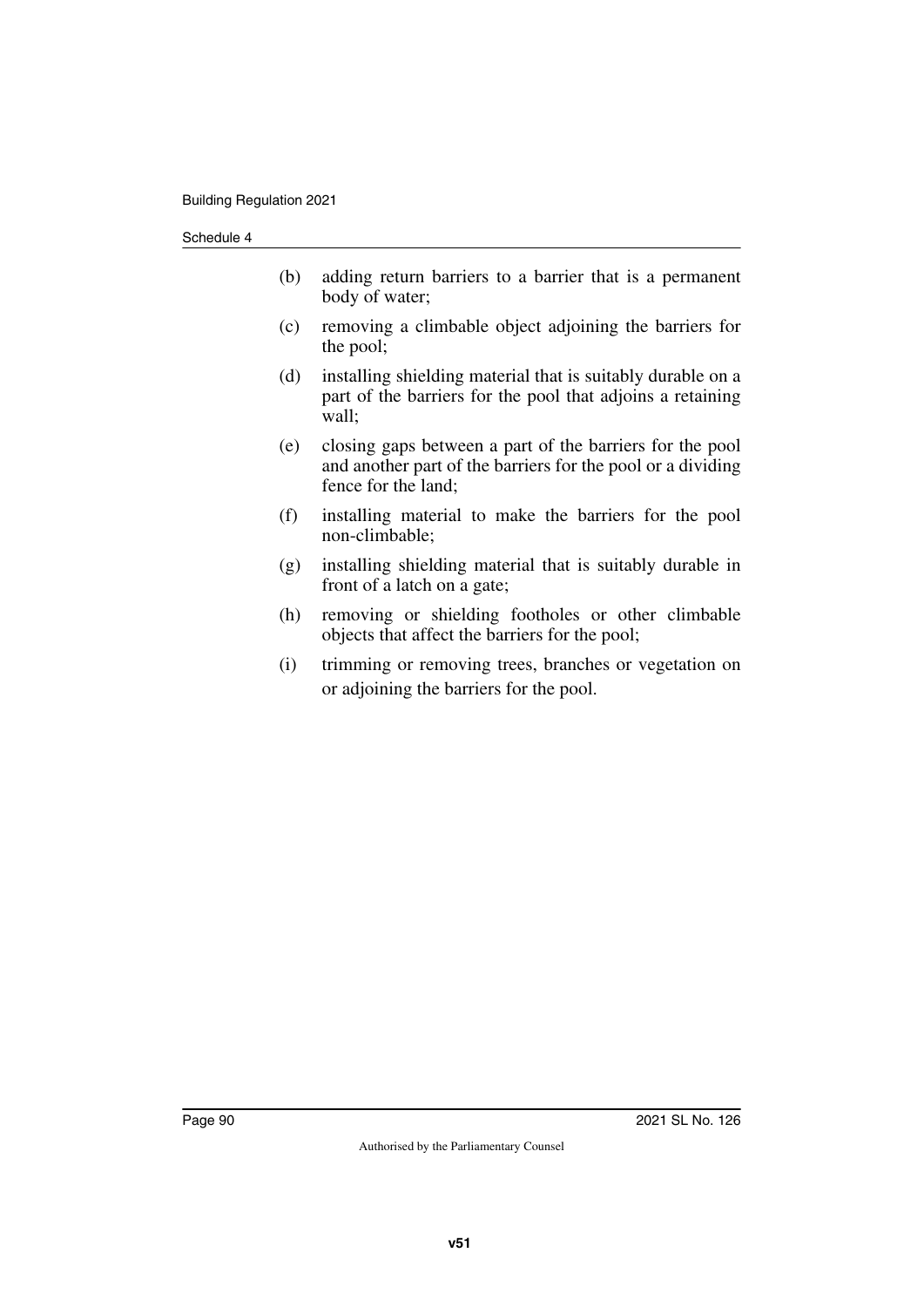# **Schedule 5 Repairs or maintenance of, or other work for, a barrier for regulated pools**

schedule 1, section 1(2)(b)

# **1 Repairs and maintenance of barriers for a regulated pool**

- (1) Repairing or adjusting part of the existing barriers for a regulated pool if—
	- (a) the repairing or adjusting of the part is carried out to comply with the pool safety standard; and
	- (b) the part repaired or adjusted is no longer than a total of 2.4m and includes no more than 2 posts.
- (2) Subsection (1)(b) does not apply to the following repairs or maintenance to a barrier for a regulated pool—
	- (a) reducing a gap under the barriers for the pool other than by lowering the panels or palings of the barriers;

*Example of reducing a gap under the barriers for the pool* laying paving to reduce the gap under the barriers

(b) increasing the height of the barriers for a regulated pool other than by raising the panels or palings of the barriers;

*Example of increasing the height of the barriers for the pool* installing capping along the top of the barriers

- (c) installing shielding material;
- (d) work mentioned in section 5 of this schedule.
- (3) Without limiting subsection (1), the work mentioned in that subsection includes the following—
	- (a) repairing, replacing or adjusting loose or damaged palings for the barriers for the pool;
	- (b) raising the panels of the barriers for the pool to increase the height of the barriers;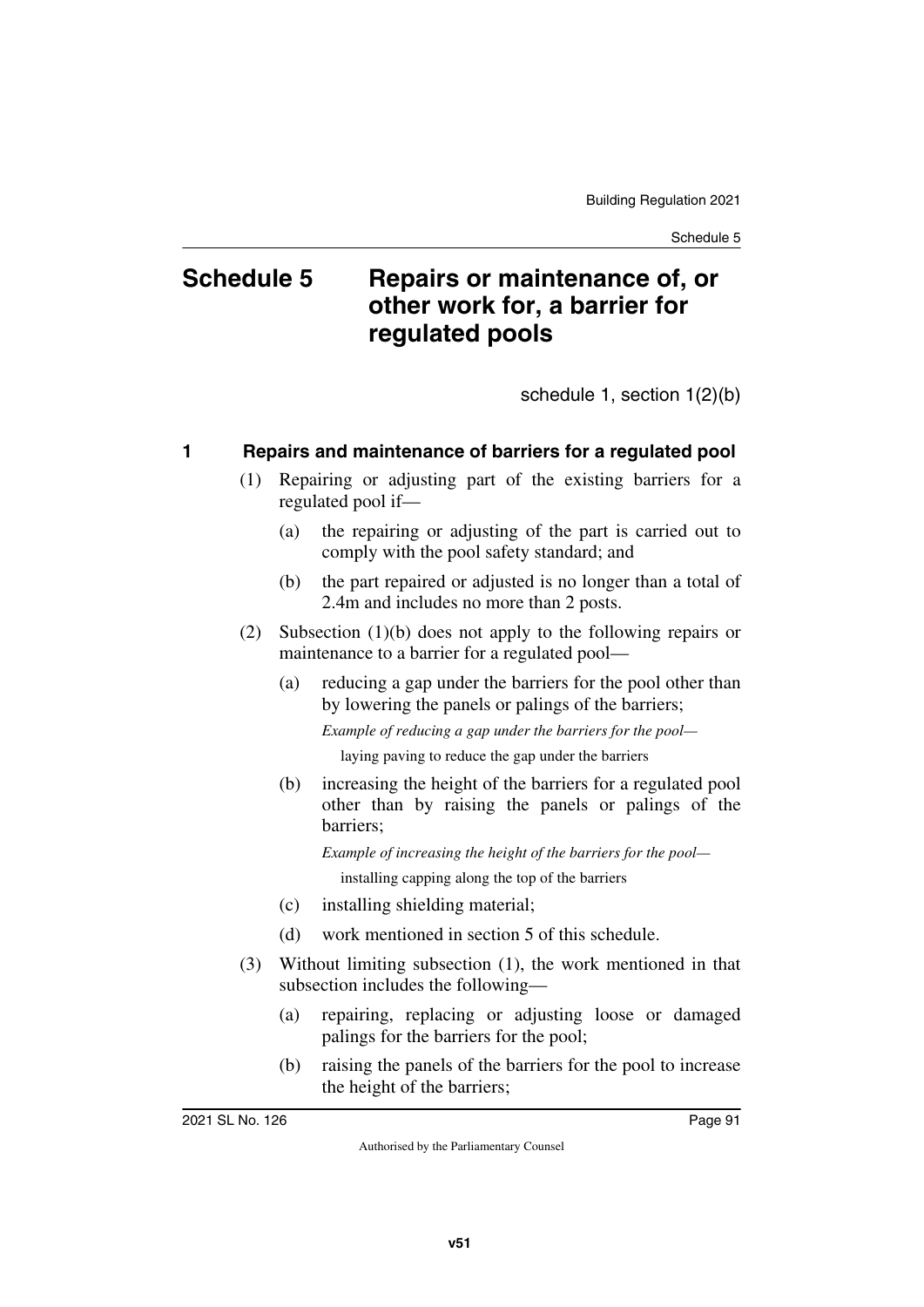- (c) lowering panels of the barriers for the pool to reduce a gap under the barriers;
- (d) replacing brackets or other fixings for panels of the barriers for the pool.

# **2 Repairs of gates**

- (1) Repairing, replacing or adjusting a gate in the barriers for a regulated pool if the repairing, replacing or adjusting of the gate is carried out to comply with the pool safety standard.
- (2) Without limiting subsection (1), the work mentioned in that subsection (1) includes the following—
	- (a) replacing, adjusting or installing strikers or latches;
	- (b) tightening, adjusting or installing hinges to ensure they are capable of holding the gate;
	- (c) tightening, adjusting or installing a self-closing mechanism on a gate to ensure the gate self-closes;
	- (d) replacing, repairing, adjusting or installing hinges to ensure a gate self-closes;
	- (e) making alterations to a gate to change the direction of the gate's swing.

## **3 Repairs of protected windows and doors**

- (1) Protecting a window or door for a regulated pool if the protecting of the window or door is carried out to comply with the pool safety standard.
- (2) Without limiting subsection (1), the work mentioned in that subsection includes the following—
	- (a) permanently disabling a window or door opening;
	- (b) stopping a window or door from opening more than 100mm;
	- (c) installing a security screen for a window or door;
	- (d) inserting rivets, screws or chocks in windows;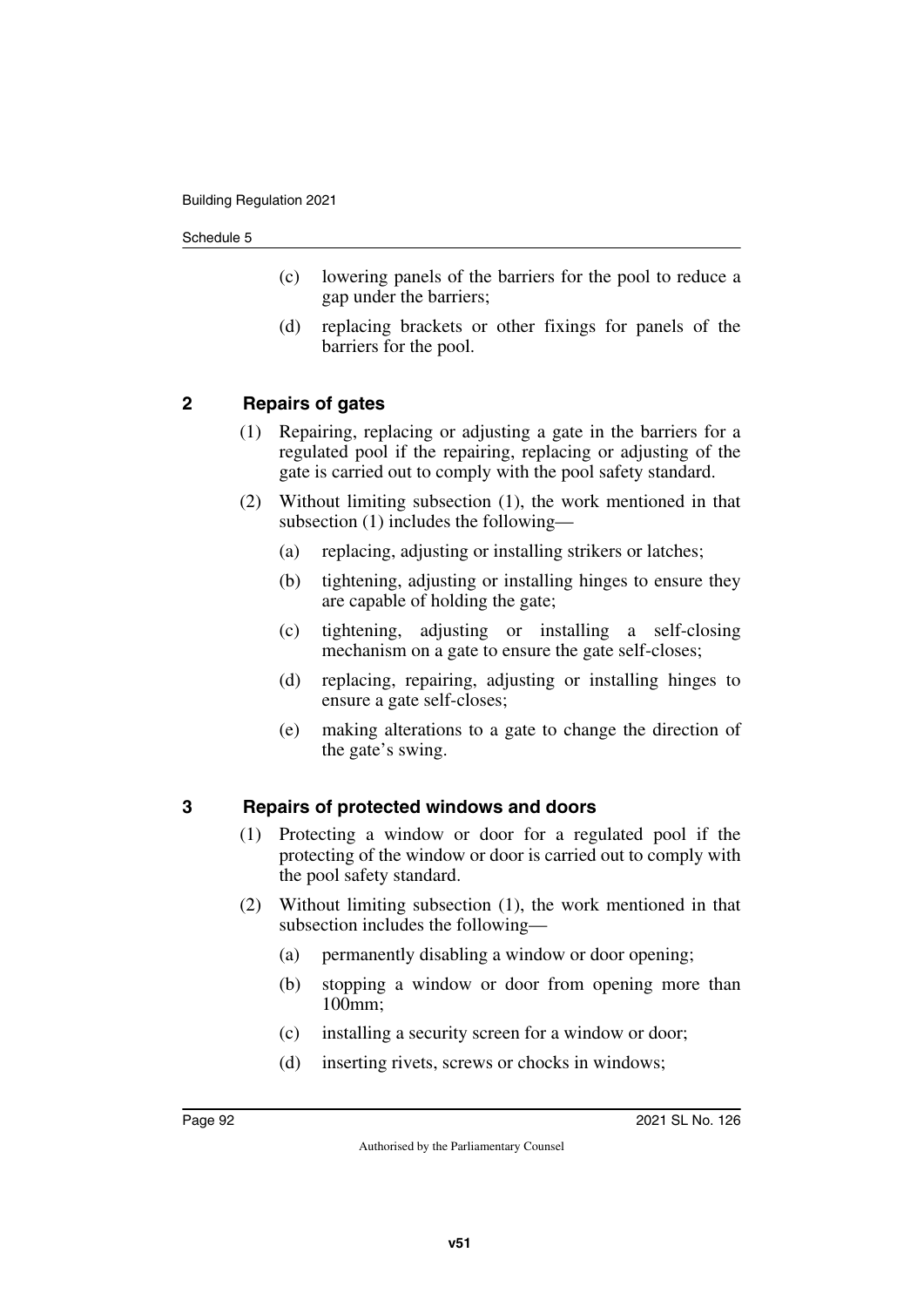(e) removing tracks and running gear from a window or door.

## **4 Non-climbable zone works**

- (1) Work to protect the barriers for a regulated pool, including the fencing or a gate for the pool, or an object adjacent to the barriers, if the work is carried out to ensure a person is not able to climb the barriers for the pool.
- (2) Without limiting subsection (1), the work mentioned in that subsection includes the following—
	- (a) installing shielding material that is suitably durable to protect footholds in the barriers for the pool;
	- (b) removing a climbable object adjoining the barriers for the pool;
	- (c) installing shielding material that is suitably durable on a part of the barriers for the pool that adjoins a retaining wall;
	- (d) closing gaps between a part of the barriers for the pool and another part of the barriers for the pool or a dividing fence for the land;
	- (e) installing material to make the barriers for the pool non-climbable;
	- (f) installing shielding material that is suitably durable in front of a latch on a gate;
	- (g) removing or shielding footholes or other climbable objects that affect the barriers for the pool;
	- (h) trimming or removing trees, branches or vegetation on or adjoining the barriers for the pool.

# **5 Work for barriers for regulated pools in particular circumstances**

(1) The following work in relation to a regulated pool if the matters in subsection (2) are satisfied—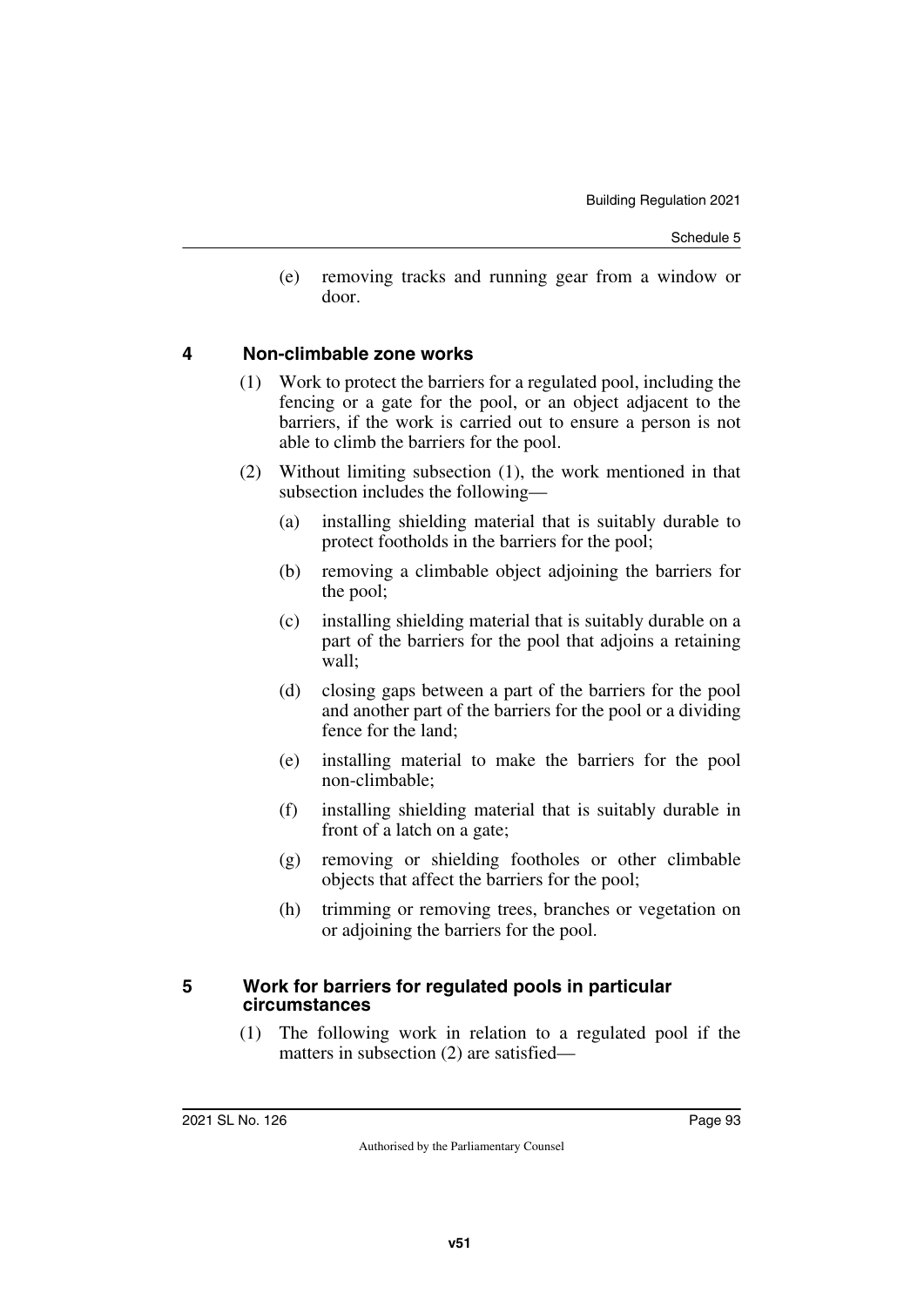- (a) constructing a fence that forms the whole or part of a barrier for the regulated pool;
- (b) repairing, replacing or adjusting an existing fence that forms the whole or part of a barrier for the regulated pool.
- (2) For subsection (1), the matters are—
	- (a) either—
		- (i) the only part of the building assessment provisions that applies to the work is the pool safety standard; or
		- (ii) both of the following apply—
			- (A) the pool safety standard and any other part of the building assessment provisions apply to the work;
			- (B) the work would be accepted building work if only that other part of the building assessment provisions applied to the work; and
	- (b) either of the following applies—
		- (i) the fence is no higher than 2m above its natural ground surface;
		- (ii) if the fence is situated on an existing retaining wall, on part of an existing class 1a or class 10 building or on another existing structure—the fence is no higher than 2m above the wall, building or structure and no part of the fence that is higher than 2m above its natural ground surface is within 1.5m of a boundary; and

*Note—*

See QDC, parts 1.1, 1.2 and 1.3 for siting requirements for buildings and structures.

- (c) either—
	- (i) the work is carried out during the reinspection period stated in a nonconformity notice given for the regulated pool; or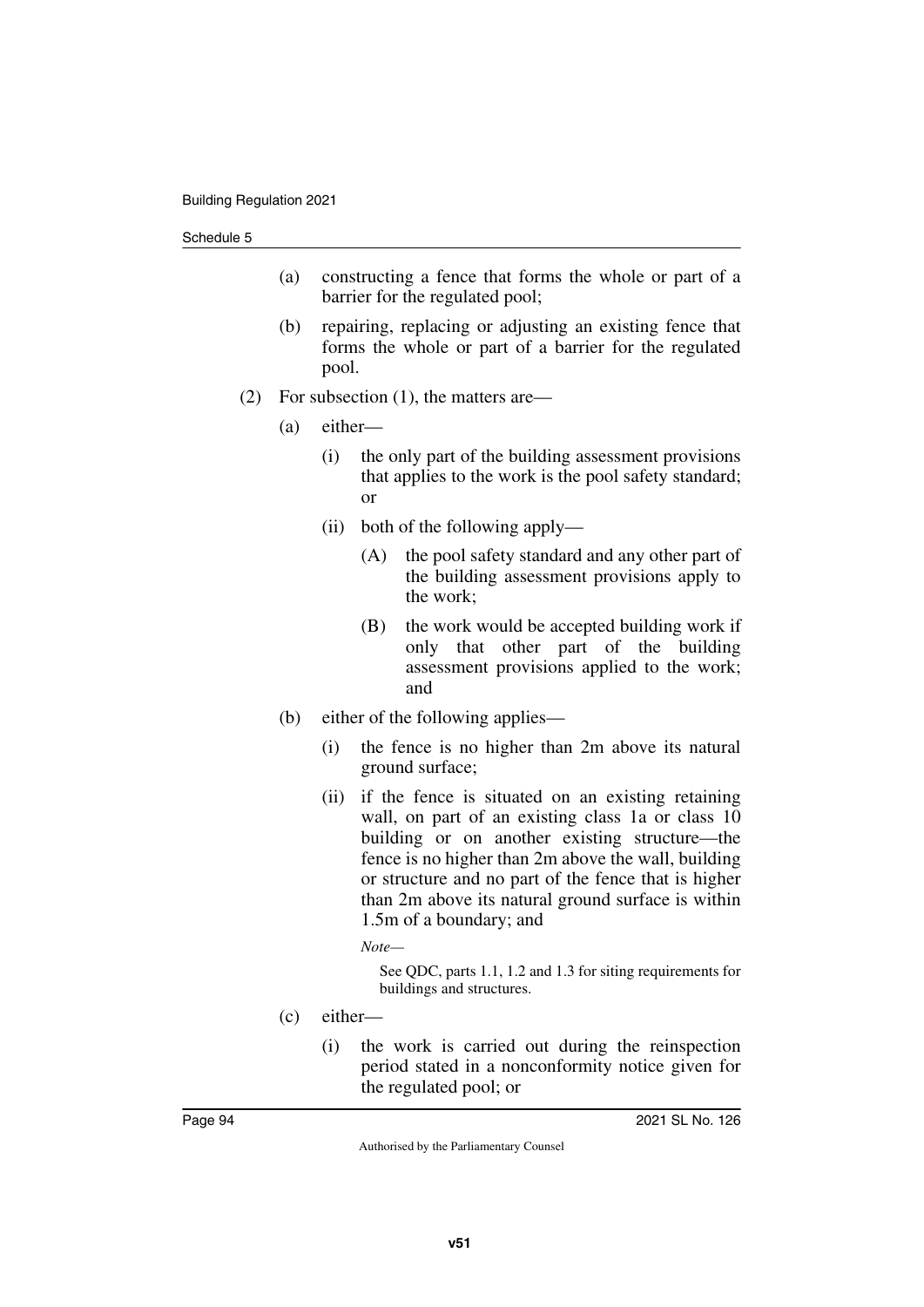- (ii) the regulated pool is a specified pool in relation to which no nonconformity notice has been given and, before the work commences, the owner of the regulated pool has arranged for an inspection of the pool by a pool safety inspector on a day that is not more than 3 months after the day the owner arranged the inspection.
- *Note—*

If work prescribed under this section is carried out in relation to a regulated pool, the owner of the pool must ensure the pool is inspected in the way required under section 31.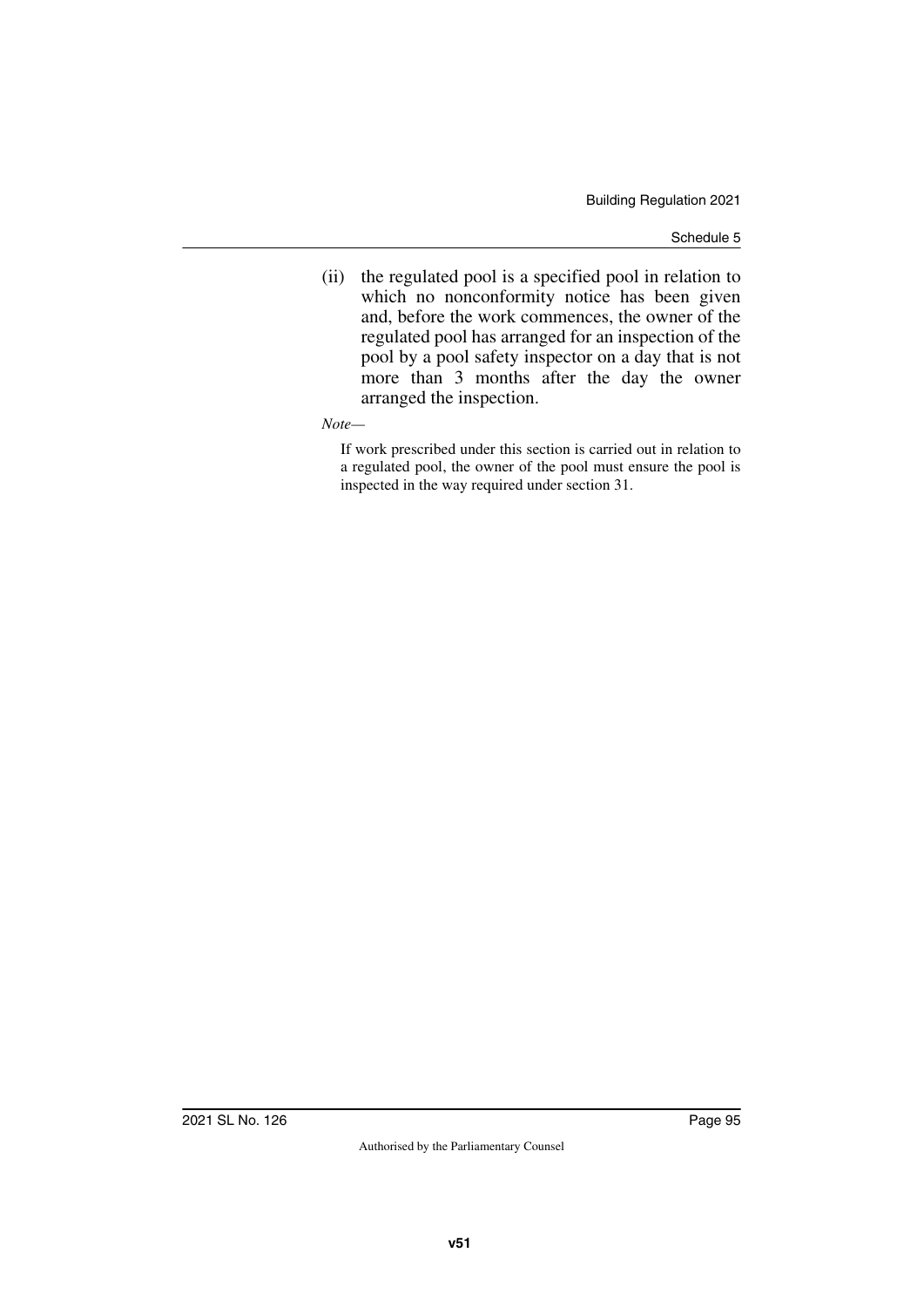# **Schedule 6 Bodies and CPD points for membership for continuing professional development**

section 17(5)

| Column 1<br><b>Body</b>                                                                                                                                     | <b>Column 2</b><br><b>CPD</b><br>points |
|-------------------------------------------------------------------------------------------------------------------------------------------------------------|-----------------------------------------|
| Australian Institute of Building Surveyors ABN 53 004 540<br>836                                                                                            | 2                                       |
| Institute of Building Consultants as a division of the<br>Queensland Master Builders Association Industrial<br>Organisation of Employers ABN 96 641 989 386 | 2                                       |
| RICS Australasia Pty Ltd ABN 18 089 873 067                                                                                                                 | 2                                       |
| Swimming Pool & Spa Association of Australia Ltd ABN 74<br>150 541 816                                                                                      | $\overline{c}$                          |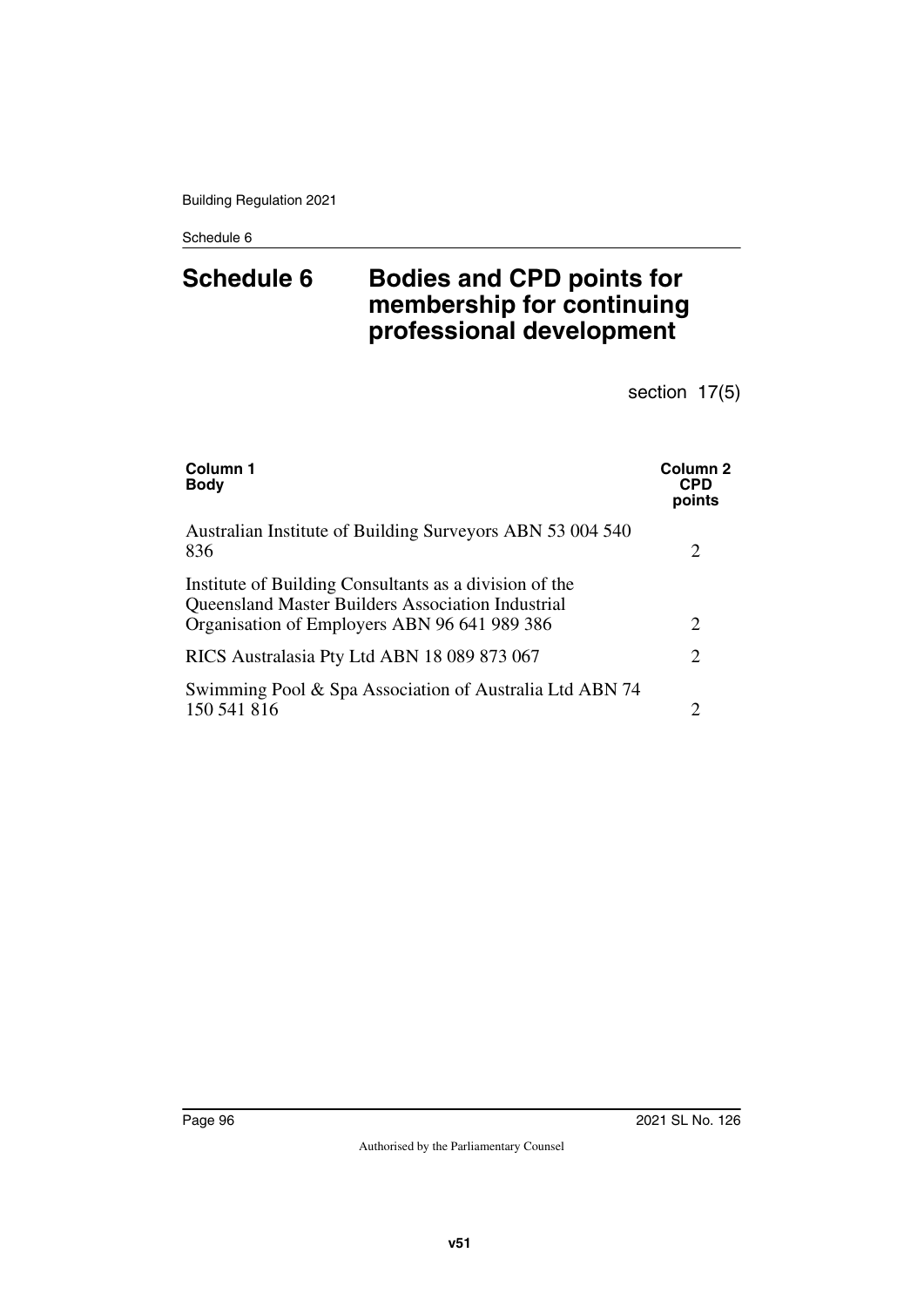# **Schedule 7 Queensland Development Code**

sections 79 and 80

| Part                          | Description of part or aspect of the part                                                               | Day part or<br>aspect<br>took effect |  |
|-------------------------------|---------------------------------------------------------------------------------------------------------|--------------------------------------|--|
|                               | Siting and amenity—detached housing and duplexes                                                        |                                      |  |
| 1.1<br>published              | Design and siting standard for single detached<br>housing on lots under 450m <sup>2</sup> , but only—   | 26 March<br>2010                     |  |
| 11 March<br>2010              | the headings 'application' and<br>(a)<br>'commencement' and the words under<br>those headings; and      |                                      |  |
|                               | performance criteria 1, 2, 3 and 6; and<br>(b)                                                          |                                      |  |
|                               | the acceptable solutions for the<br>(c)<br>performance criteria; and                                    |                                      |  |
|                               | (d)<br>definitions relevant to the provisions<br>mentioned in paragraphs (a) to (c)                     |                                      |  |
| 1.2<br>published              | Design and siting standard for single detached<br>housing on lots 450m <sup>2</sup> and over, but only— | 26 March<br>2010                     |  |
| 11 March<br>2010              | the headings 'application' and<br>(a)<br>'commencement' and the words under<br>those headings; and      |                                      |  |
|                               | performance criteria 1, 2, 3 and 6; and<br>(b)                                                          |                                      |  |
|                               | the acceptable solutions for the<br>(c)<br>performance criteria; and                                    |                                      |  |
|                               | (d)<br>definitions relevant to the provisions<br>mentioned in paragraphs (a) to $(c)$                   |                                      |  |
| 1.3                           | Design and siting standard for duplex housing                                                           | 26 March                             |  |
| published<br>11 March<br>2010 |                                                                                                         | 2010                                 |  |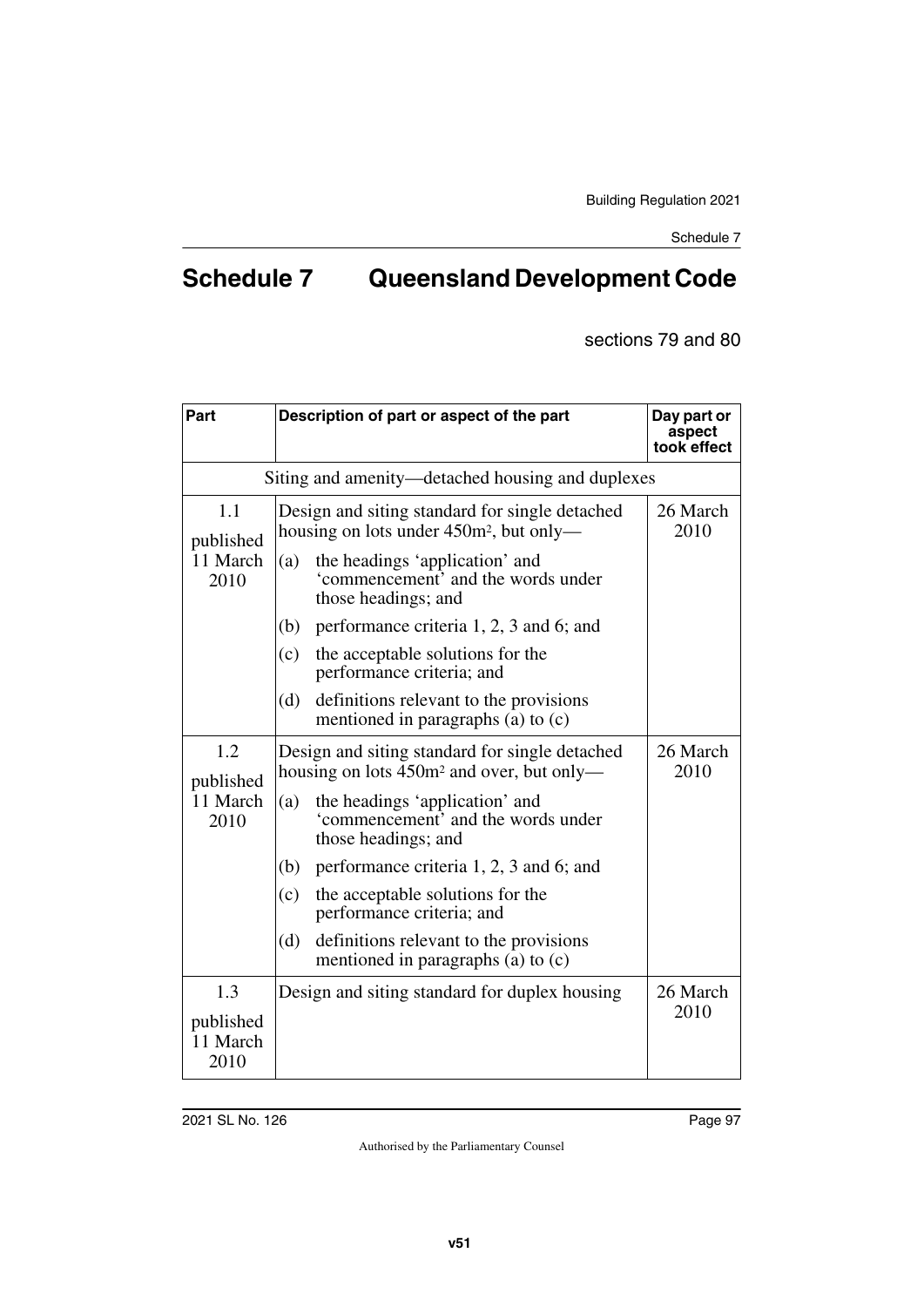## Building Regulation 2021

### Schedule 7

| Part                             | Description of part or aspect of the part          | Day part or<br>aspect<br>took effect |
|----------------------------------|----------------------------------------------------|--------------------------------------|
| 1.4                              | Building over or near relevant infrastructure      | 15                                   |
| published<br>13                  |                                                    | December<br>2014                     |
| November<br>2014                 |                                                    |                                      |
|                                  | Fire safety                                        |                                      |
| 2.1                              | Fire safety in budget accommodation buildings      | 4 April                              |
| published<br>4 April<br>2008     |                                                    | 2008                                 |
| 2.2                              | Fire safety in residential care buildings          | 4 April                              |
| published<br>4 April<br>2008     |                                                    | 2008                                 |
| 2.3                              | Fire safety in existing residential care buildings | 1                                    |
| published<br>14 June<br>2011     | (pre 1 June 2007)                                  | September<br>2011                    |
| 2.5                              | Use of external cladding                           | 18                                   |
| published<br>8                   |                                                    | December<br>2020                     |
| December<br>2020                 |                                                    |                                      |
| Special buildings and structures |                                                    |                                      |
| 3.1                              | Floating buildings                                 | 1 January                            |
| published<br>16                  |                                                    | 2008                                 |
| November<br>2007                 |                                                    |                                      |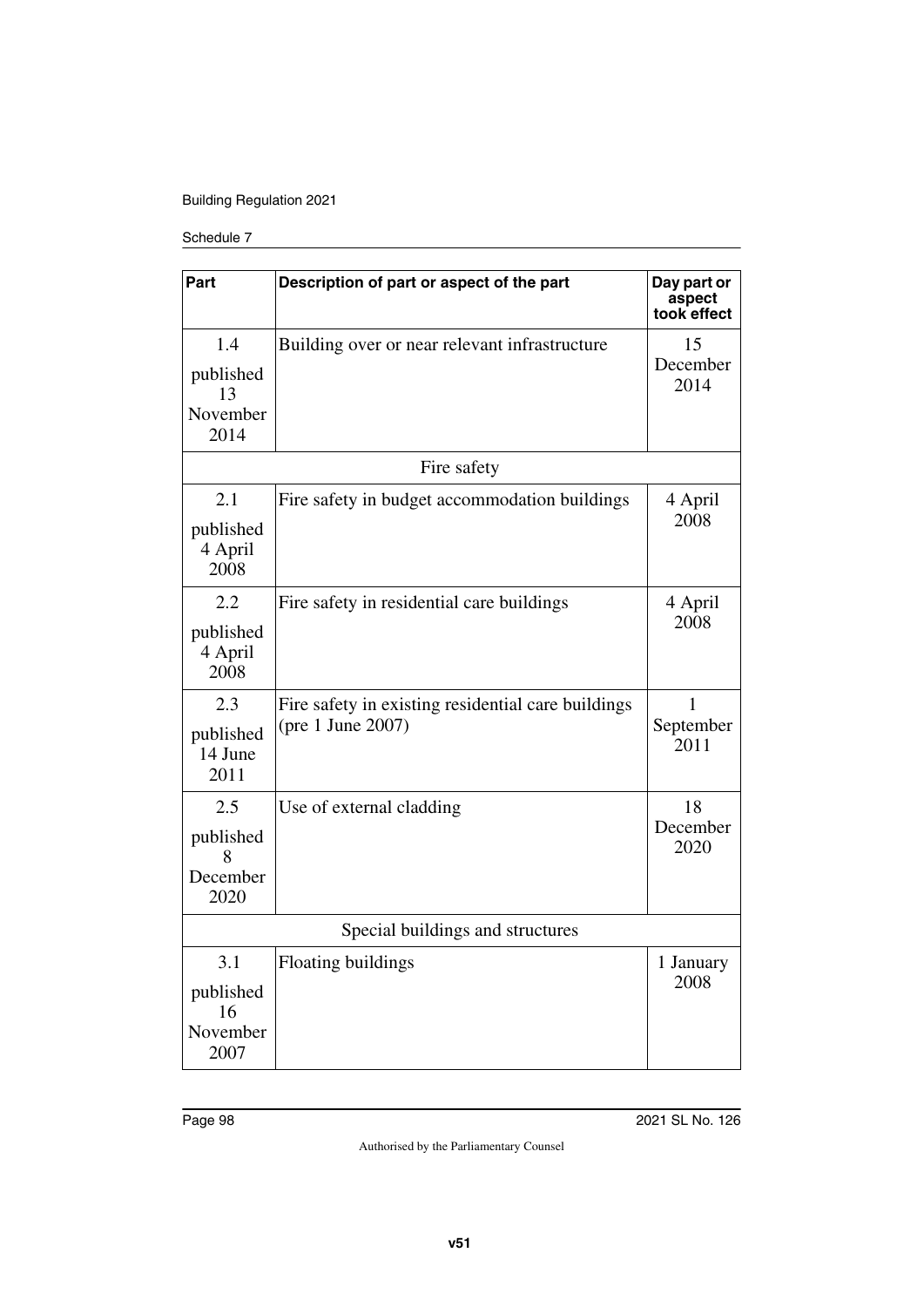| Part                                       | Description of part or aspect of the part             | Day part or<br>aspect<br>took effect |  |
|--------------------------------------------|-------------------------------------------------------|--------------------------------------|--|
| 3.2<br>published<br>16<br>November<br>2007 | Tents                                                 | 1 January<br>2008                    |  |
| 3.3<br>published<br>6 May<br>2014          | Temporary accommodation buildings and<br>structures   | 20 June<br>2014                      |  |
| 3.4<br>published<br>18 July<br>2012        | Swimming pool barriers                                | 27 July<br>2012                      |  |
| 3.5<br>published<br>12<br>December<br>2013 | Construction of buildings in flood hazard areas       | 20<br>December<br>2013               |  |
| 3.6<br>published<br>23 January<br>2014     | Commonwealth games village accommodation<br>buildings | 7 February<br>2014                   |  |
| 3.7<br>published<br>25 May<br>2015         | Farm buildings                                        | 1 June<br>2015                       |  |
| Building sustainability                    |                                                       |                                      |  |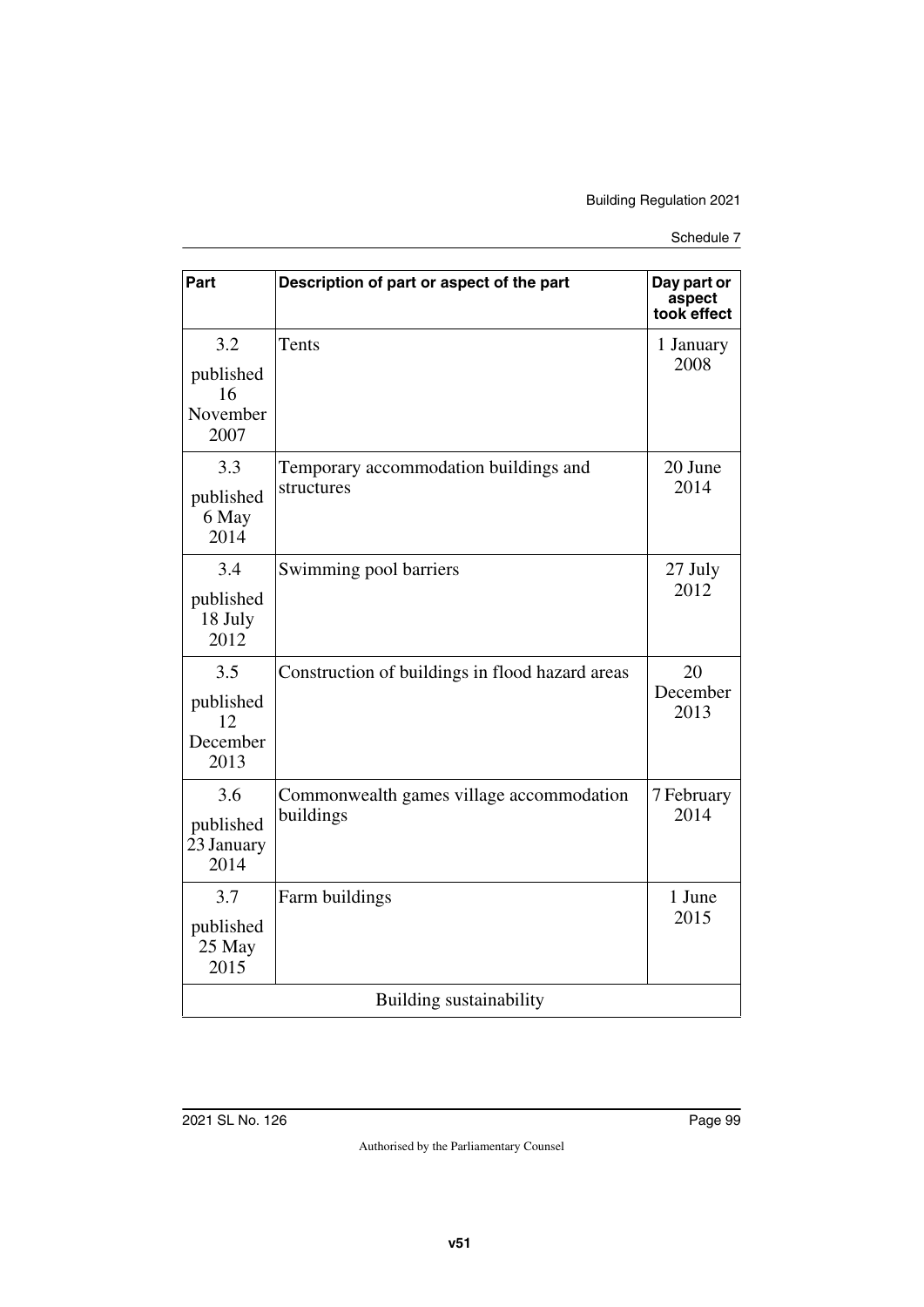## Building Regulation 2021

#### Schedule 7

| Part                                        | Description of part or aspect of the part                       | Day part or<br>aspect<br>took effect |
|---------------------------------------------|-----------------------------------------------------------------|--------------------------------------|
| 4.1<br>published<br>17<br>September<br>2020 | Sustainable buildings                                           | 1 March<br>2021                      |
| 4.2<br>published<br>15 January<br>2013      | Rainwater tanks and other supplementary water<br>supply systems | 1 February<br>2013                   |
| 4.3<br>published<br>15 January<br>2013      | Supplementary water sources – commercial<br>buildings           | 1 February<br>2013                   |
| 4.4<br>published<br>17 August<br>2015       | Buildings in a transport noise corridor                         | 17 August<br>2015                    |
| General health, safety and amenity          |                                                                 |                                      |
| 5.2<br>published<br>16<br>November<br>2007  | Higher risk personal appearance services                        | 1 January<br>2008                    |
| 5.3<br>published<br>16<br>November<br>2007  | Retail meat premises                                            | 1 January<br>2008                    |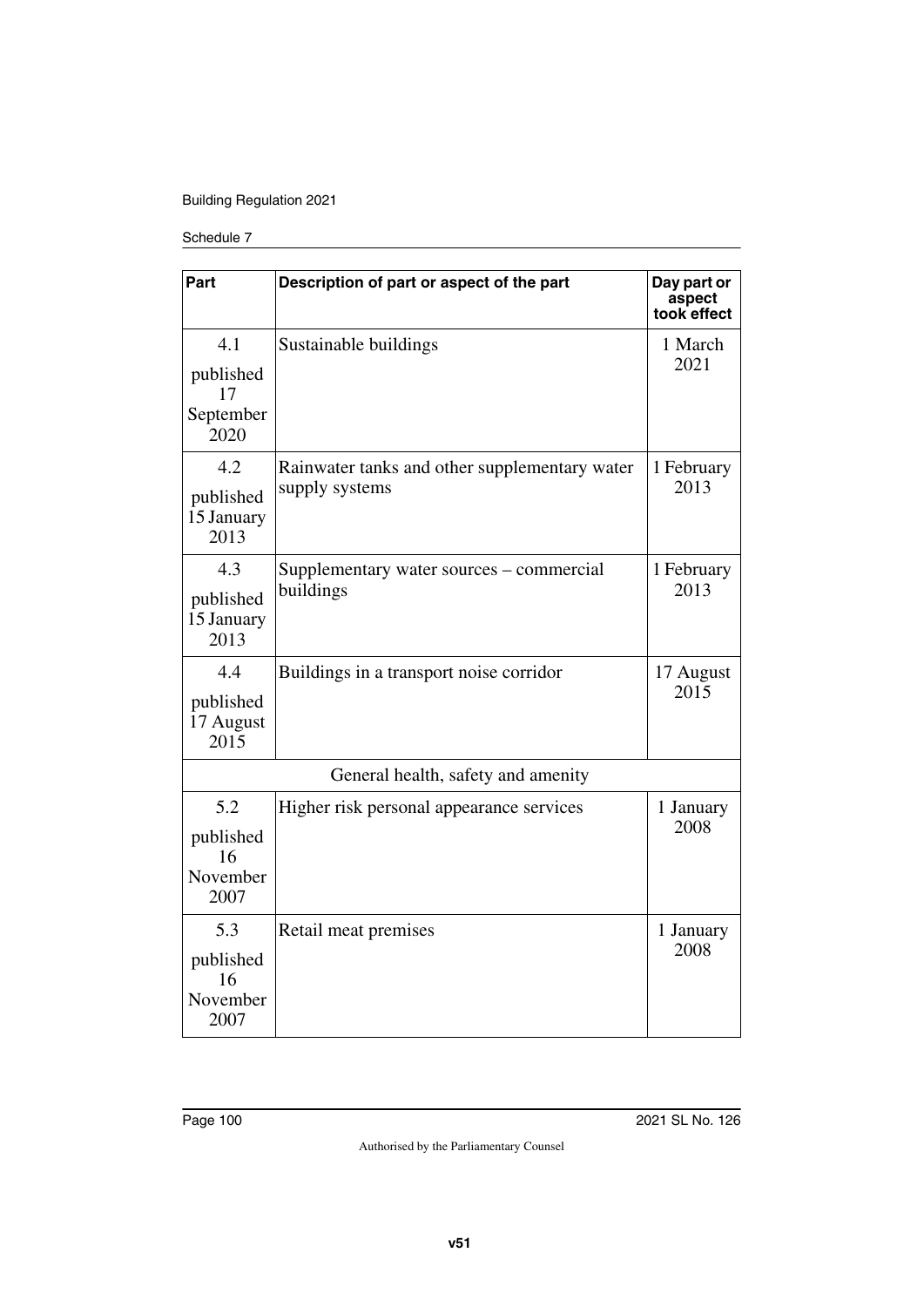| Schedule 7 |  |
|------------|--|
|            |  |

| Part                                       | Description of part or aspect of the part                     | Day part or           |  |
|--------------------------------------------|---------------------------------------------------------------|-----------------------|--|
|                                            |                                                               | aspect<br>took effect |  |
| 5.5<br>published<br>16<br>November<br>2007 | Private health facilities                                     | 1 January<br>2008     |  |
| 5.6<br>published<br>16<br>November<br>2007 | Pastoral workers' accommodation                               | 1 January<br>2008     |  |
| 5.7<br>published<br>16<br>November<br>2007 | Residential services building standard                        | 1 January<br>2008     |  |
| Maintenance of buildings                   |                                                               |                       |  |
| 6.1<br>published<br>6 May<br>2014          | Commissioning and maintenance of fire safety<br>installations | 1 July<br>2014        |  |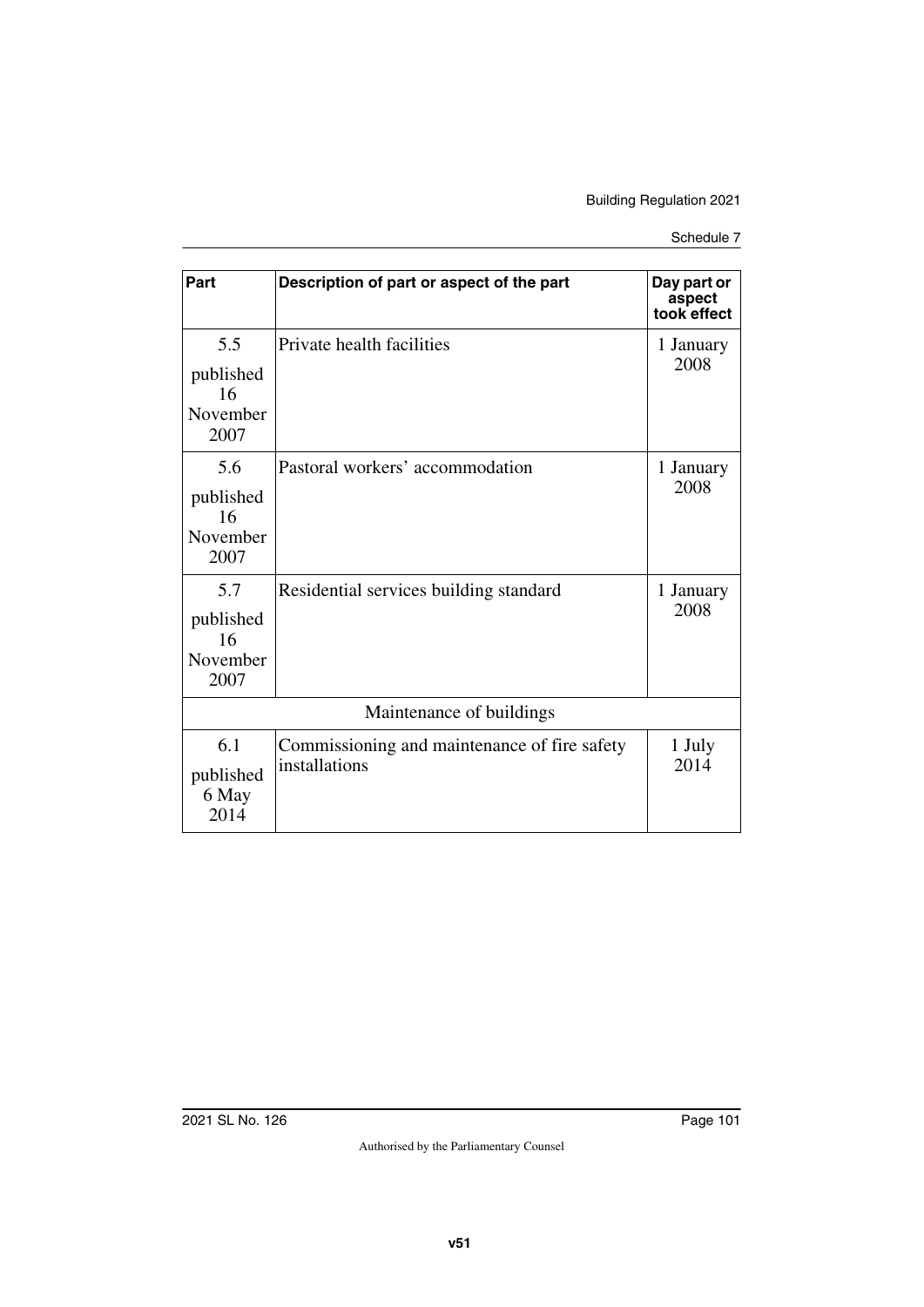# **Schedule 8 Demerit offences and demerit points**

sections 82 and 83

| Column 1               | Column <sub>2</sub>   |
|------------------------|-----------------------|
| <b>Demerit offence</b> | <b>Demerit points</b> |
| s 83(1)                | 8                     |
| s 84(1)                | 8                     |
| s 84(2)                | 8                     |
| s 86(1)                | $\overline{2}$        |
| s 88(2)                | 3                     |
| s 88(2B)               | 8                     |
| s 88(6)                | $\mathbf{1}$          |
| s 99(2)                | $\overline{2}$        |
| s 102(2)               | $\mathbf{1}$          |
| s 107(2)               | $\overline{2}$        |
| s 108                  | $\overline{2}$        |
| s 122                  | 5                     |
| s 124A(3)              | $\mathbf{1}$          |
| s 125                  | 8                     |
| s 126                  | 8                     |
| s 134                  | 8                     |
| s 135(1)               | 8                     |
| s 135(2)               | 8                     |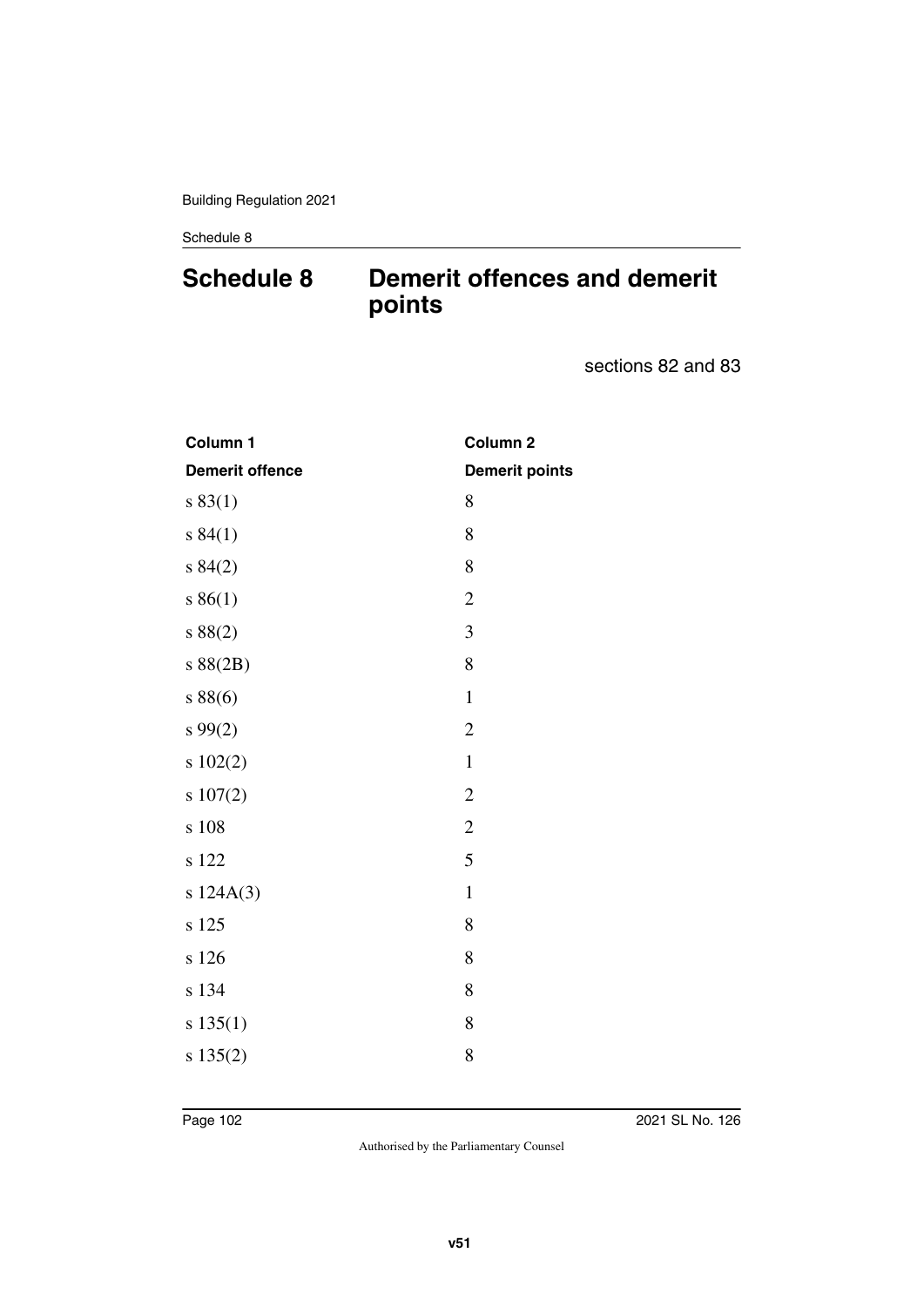| Column 1                                                   | Column <sub>2</sub>   |
|------------------------------------------------------------|-----------------------|
| <b>Demerit offence</b>                                     | <b>Demerit points</b> |
| s 136(1)                                                   | 10                    |
| s 143(2)                                                   | $\overline{2}$        |
| s 143A(3)                                                  | $\mathfrak{2}$        |
| s $143A(4)$                                                | $\mathbf{2}$          |
| s 143B(5)                                                  | $\overline{2}$        |
| s 143B(6)                                                  | $\mathbf{1}$          |
| s 147(2)                                                   | $\mathbf{1}$          |
| $s\ 148(2)$                                                | 5                     |
| s 149(1)                                                   | $\overline{2}$        |
| s 149(3)                                                   | $\overline{2}$        |
| s 150                                                      | $\mathbf{1}$          |
| $183(2)$ if paragraph (b) of the 2<br>S<br>penalty applies |                       |
| s 195(4)                                                   | 3                     |
| $s\ 202(1)$                                                | 8                     |
| $s\,203(1)$                                                | 8                     |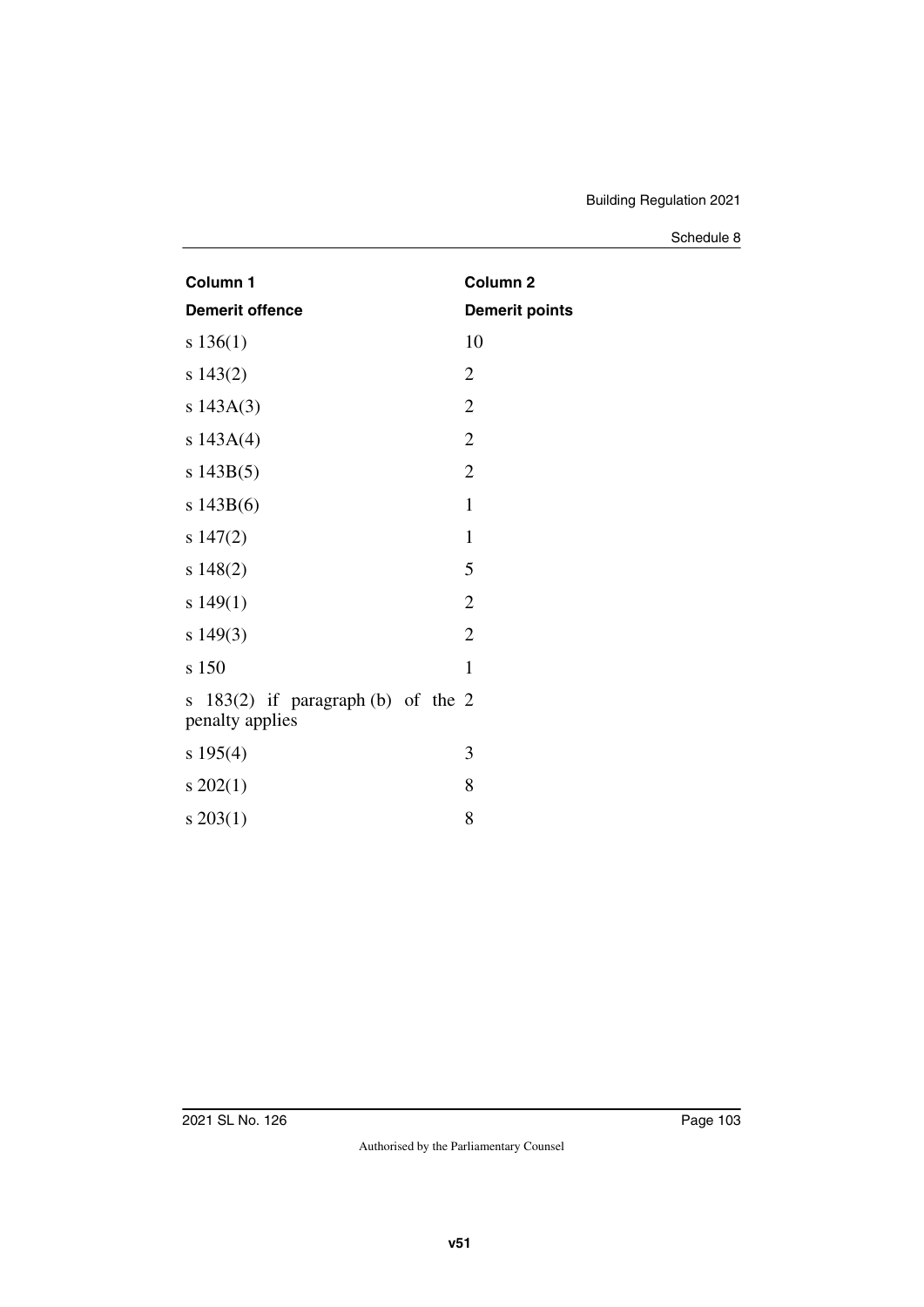# **Schedule 9 Fees**

|  | section 90 |  |
|--|------------|--|
|--|------------|--|

|                |                                                                        |     |                                                                                                                              | \$                                               |
|----------------|------------------------------------------------------------------------|-----|------------------------------------------------------------------------------------------------------------------------------|--------------------------------------------------|
| 1              |                                                                        |     | Fee for a variation application (Act, s 38(3))—                                                                              |                                                  |
|                | (a)                                                                    |     | if a site inspection of a building by the chief<br>executive is not required and the building has a<br>floor area of-        |                                                  |
|                |                                                                        | (i) | 500m <sup>2</sup> or less                                                                                                    | 604.65                                           |
|                |                                                                        |     | (ii) more than $500m^2$                                                                                                      | 874.05                                           |
|                | (b)                                                                    |     | if a site inspection of a building by the chief<br>executive is required and the building has a<br>floor area of-            |                                                  |
|                |                                                                        | (i) | $500m^2$ or less                                                                                                             | 874.05                                           |
|                |                                                                        |     | (ii) more than $500m^2$                                                                                                      | 1,295.65                                         |
| $\overline{2}$ |                                                                        |     | Fast-track fee under section $91(1)$ (Act, s 39(2))                                                                          | 50% of the fee<br>payable for the<br>application |
| 3              |                                                                        |     | Application fee for licence as a building certifier<br>(Act, s 156(c)(i))                                                    | 164.25                                           |
| 4              | Licence fee for licence as a building certifier (Act, s<br>156(c(iii)) |     |                                                                                                                              | 874.05                                           |
| 5              |                                                                        |     | Fee for an application for an approval of a pool<br>safety management plan for a swimming pool (Act,<br>s $245M(2)(b)(ii)$ — |                                                  |
|                | (a)                                                                    |     | if a pool safety management plan has not<br>previously been approved for the pool—                                           |                                                  |
|                |                                                                        | (i) | standard fee                                                                                                                 | 2,233.00                                         |
|                |                                                                        |     |                                                                                                                              |                                                  |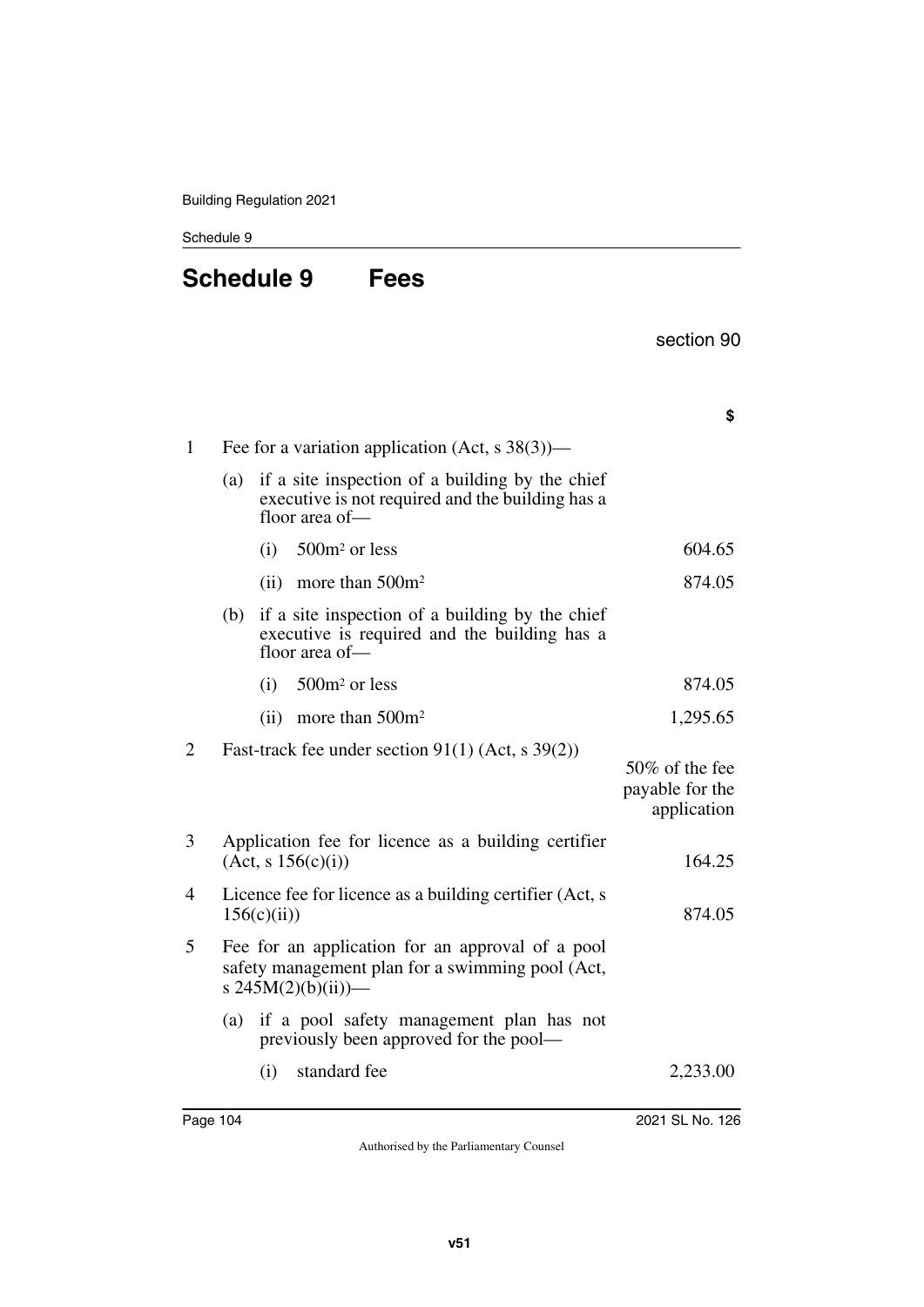### **\$**

|    |                                                                                                | (ii)                                                               | additional fee if the pool safety<br>management plan relates to more than 1<br>swimming pool                                                                                                       | 125.20 for each<br>additional pool |  |
|----|------------------------------------------------------------------------------------------------|--------------------------------------------------------------------|----------------------------------------------------------------------------------------------------------------------------------------------------------------------------------------------------|------------------------------------|--|
|    |                                                                                                |                                                                    | (iii) additional fee if the QBCC commissioner<br>requires a site inspection for the pool                                                                                                           | 1,255.20                           |  |
|    | (b)                                                                                            |                                                                    | if a pool safety management plan<br>has<br>previously been approved for the pool—                                                                                                                  |                                    |  |
|    |                                                                                                | (i)                                                                | standard fee if the pool safety measures<br>under the pool safety management plan<br>are the same, or substantially the same, as<br>the pool safety measures under the<br>previously approved plan | 447.15                             |  |
|    |                                                                                                | (ii)                                                               | standard fee if subparagraph (i) does not<br>apply                                                                                                                                                 | 2,233.00                           |  |
|    |                                                                                                |                                                                    | (iii) additional fee if the QBCC commissioner<br>requires a site inspection for the pool                                                                                                           | 1,255.20                           |  |
| 6  | Fee for an identification number for a pool safety<br>certificate (Act, $s$ 246AJ(3))<br>41.75 |                                                                    |                                                                                                                                                                                                    |                                    |  |
| 7  |                                                                                                | Fee to inspect the regulated pools register (Act, s<br>246AT(1)(a) | nil                                                                                                                                                                                                |                                    |  |
| 8  |                                                                                                |                                                                    | Fee for a paper copy of all or part of the<br>information held in the regulated pools register<br>$(Act, s 246AT(1)(b))$ —                                                                         |                                    |  |
|    |                                                                                                |                                                                    | (a) for the first page                                                                                                                                                                             | 6.75                               |  |
|    |                                                                                                |                                                                    | (b) for each additional page                                                                                                                                                                       | 2.85                               |  |
| 9  | Application fee for a pool safety inspector's licence<br>(Act, s 246BI(1)(c)(i))               |                                                                    |                                                                                                                                                                                                    |                                    |  |
| 10 |                                                                                                |                                                                    | Licence fee for a pool safety inspector's licence<br>(Act, s 246BI(1)(c)(ii))                                                                                                                      | 208.85                             |  |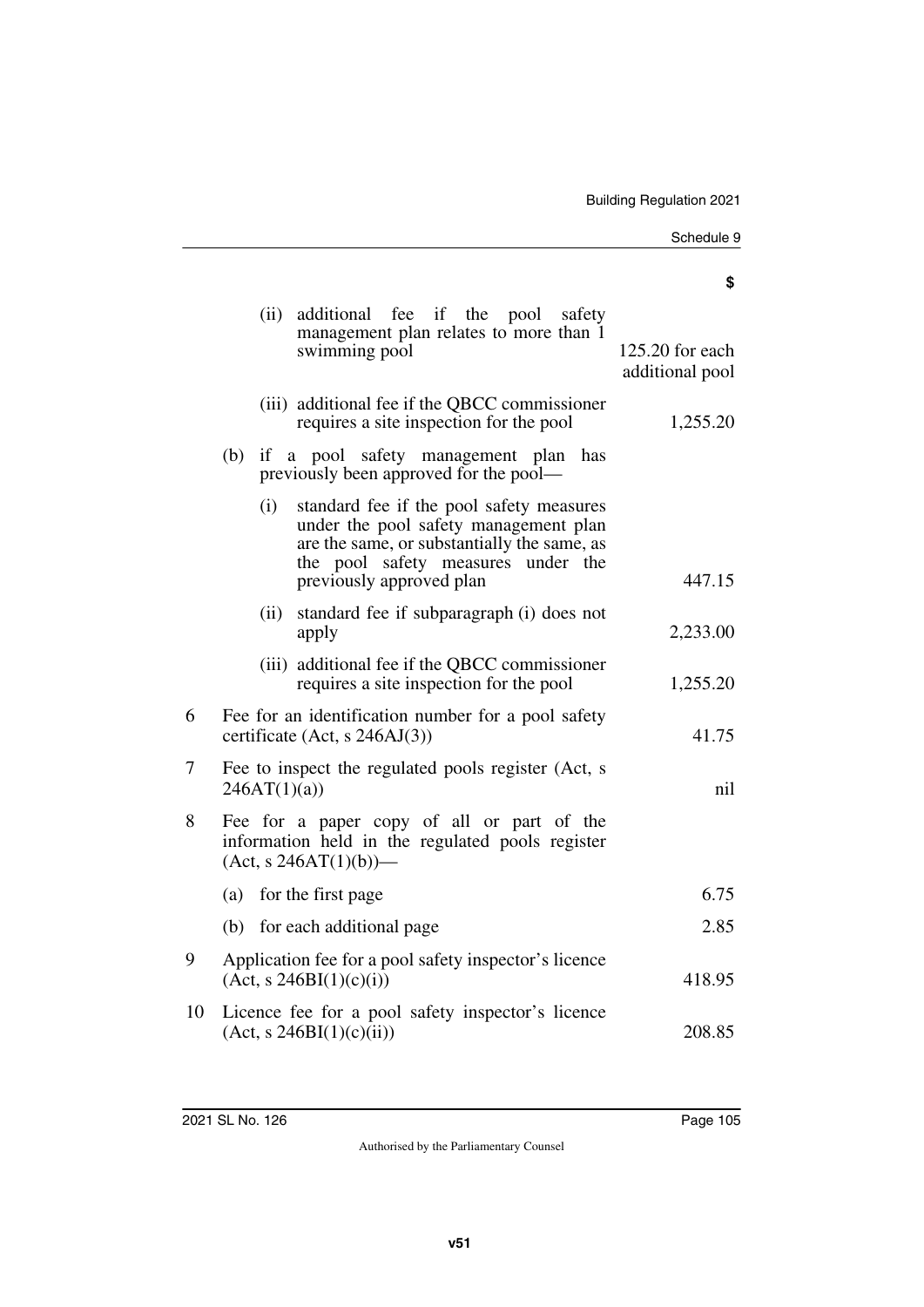Building Regulation 2021

| Schedule 9 |  |
|------------|--|
|------------|--|

|    | 11 Renewal fee for renewal of a pool safety inspector's<br>licence (Act, s $246BN(3)(a)$ )        | 208.85 |
|----|---------------------------------------------------------------------------------------------------|--------|
|    | 12 Licence fee for renewal of a pool safety inspector's<br>licence (Act, s $246BN(3)(b)$ )        | 105.15 |
| 13 | Restoration fee for restoration of a pool safety<br>inspector's licence (Act, $s$ 246BR(2)(c)(i)) | 418.95 |
| 14 | Licence fee for restoration of a pool safety<br>inspector's licence (Act, $s$ 246BR(2)(c)(ii))    | 208.85 |
|    | 15 Fee for replacement of a pool safety inspector's<br>licence (Act, s $246CE(2)(b)$ )            |        |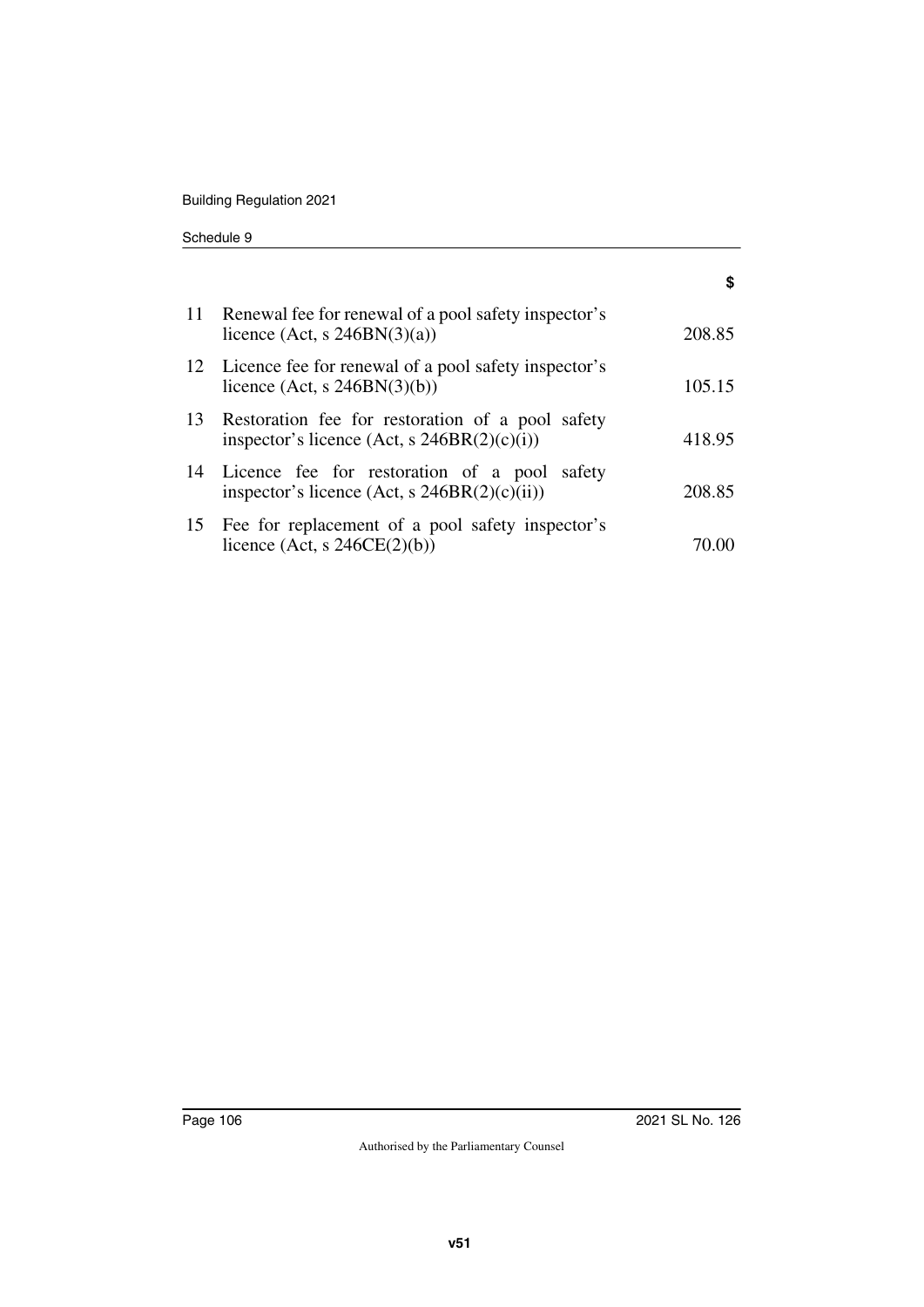# **Schedule 10 Dictionary**

section 3

*acceptable solution*, for a particular performance criteria, means the acceptable solution for the performance criteria stated in the QDC.

*accepted development (self assessable)* see section 4(1)(a).

*accumulation period*, for part 5, division 2, subdivision 2, see section 18.

*activity*, for part 5, division 2, subdivision 1, see section 15.

*aspect*, of building work, means a component of a stage of the work.

*aspect inspection certificate* see section 74(1).

*aspect work* see section 68(b).

*assessable building work* means building work that is not accepted development.

*builder*, for building work, means the person in charge of carrying out the work.

*Examples of a builder for building work—*

- a person who contracts with an owner to perform building work for the owner
- a person who holds an owner-builder permit under the *Queensland Building and Construction Commission Act 1991* for building work and who, under that Act, engages subcontractors to perform all or part of the work

## *building certifier*—

- (a) for a provision about a competent person—means the building certifier who decided the person is a competent person; or
- (b) for a provision about assessable building work—means the building certifier who performed, or is performing, building certifying functions for the building development approval for the work.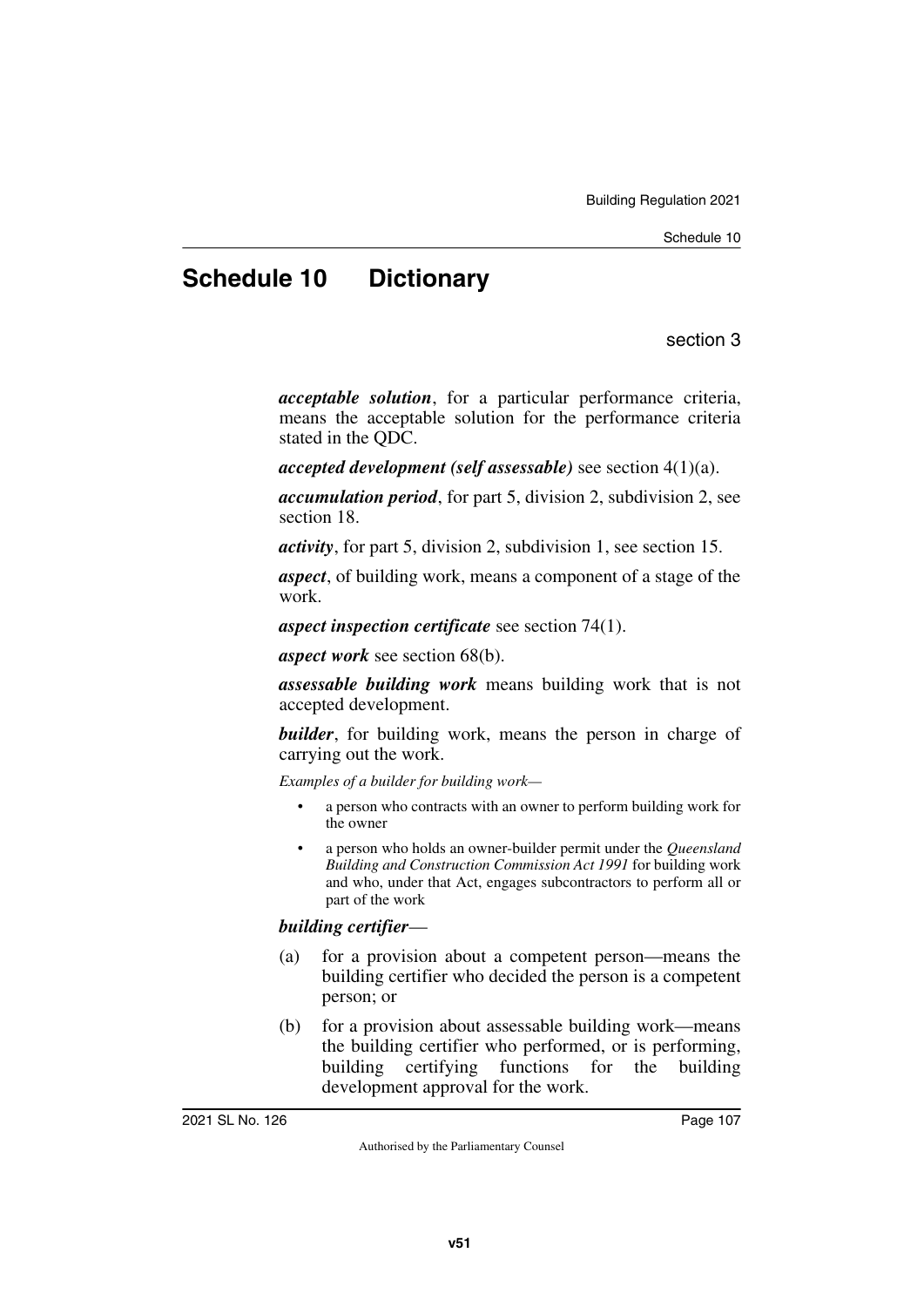*building design or specification* means any material, system, method of building or other thing related to the design of or specifications for building work.

*cadastral surveyor* see the *Surveyors Act 2003*, schedule 3.

*cadet building certifier* means a person appointed under section 41 as a cadet building certifier.

*certificate of inspection*, for a stage of assessable building work, see section 53(2).

*competent person* see section 33.

*competent person certificate* see section 72.

*competent person (design-specification)*, see section 33.

*competent person (inspection)* see section 33.

*CPD activity*, for part 5, division 2, subdivision 1, see section 15.

*CPD points* see section 16(1).

*demerit contravention*, for part 5, division 2, subdivision 2, see section 18.

*demerit points* see section 18.

*design-specification certificate* see section 73.

*design-specification help*, for a competent person, for part 6, see section 33.

*domestic dwelling*, for part 4, see section 10.

*final stage*, of building work, means the last stage of the building work provided for under section 44.

*floor area*, of a building or structure, sole-occupancy unit or storey, means its floor area as defined under the BCA.

*inspecting certifier*, for a stage of pool work, see section 59(2).

*inspecting person* see section 51(2).

*inspection day*, for part 8, division 1, subdivision 5, see section 58.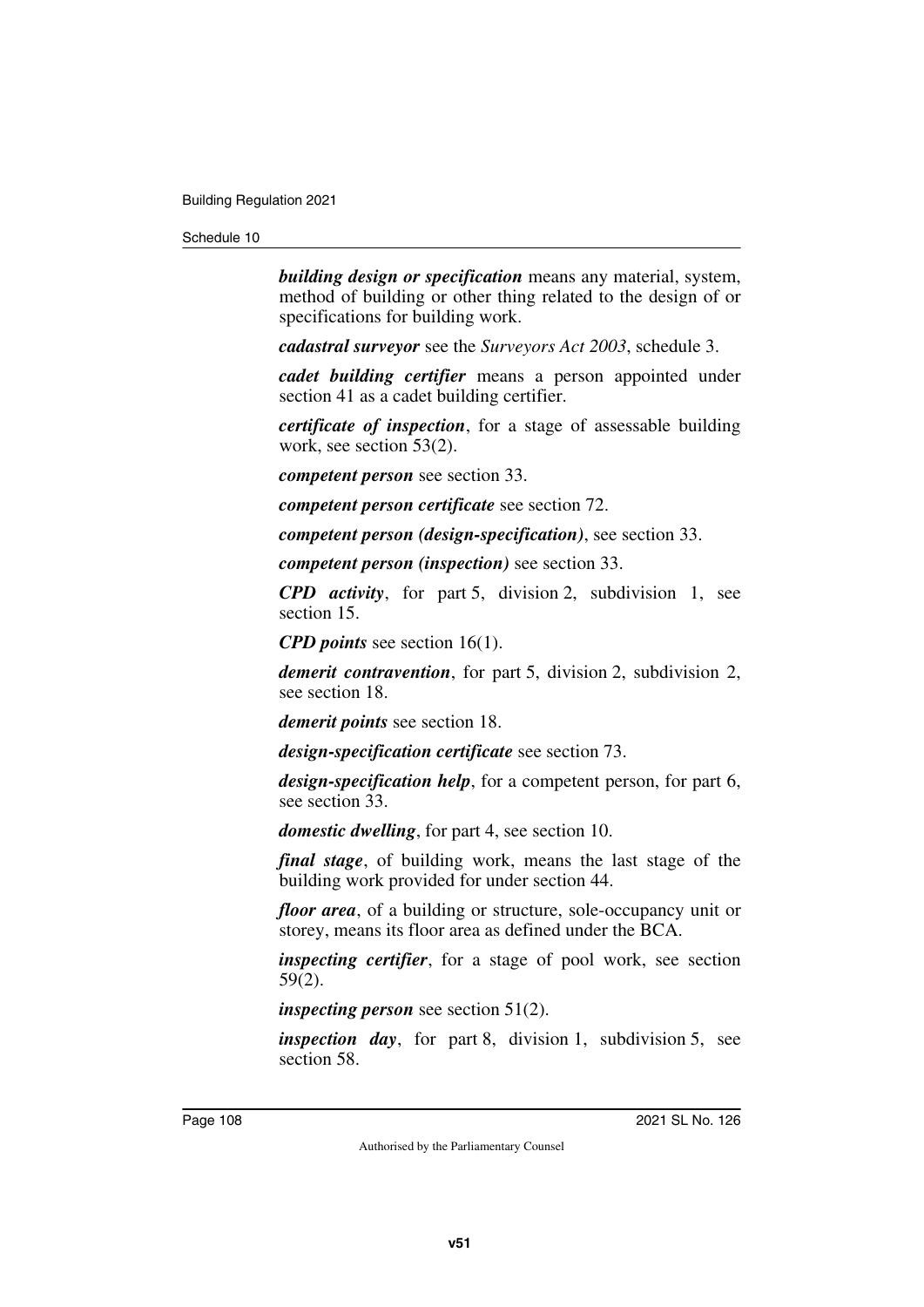*inspection help*, for a competent person, see section 33.

*local planning instrument* see the Planning Act, section 8(3).

*natural ground surface*, for a building, device or structure, means the ground surface located at the site of the building, device or structure on the day the first plan of survey showing the relevant allotment was first registered.

*noncompliance notice* see section 54(2).

*nonconformity notice* see section 246AB(2) of the Act.

*notice for inspection* see section 48(2).

*performance criteria*, for building work, means the particular performance criteria for the building work stated in the QDC.

*pool safety inspection function* see section 231C of the Act.

*pool safety inspector's licence* means a licence as a pool safety inspector issued under chapter 8, part 6 of the Act.

*pool safety standard* see section 231D of the Act.

*pool work*, for part 8, division 1, subdivision 5, see section 58.

*QBCC licensee* see section 69.

*QBCC licensee certificate* see section 70.

*referral agency aspects*, for part 8, division 2, see section 63(a).

*registered professional engineer* means a person registered as a registered professional engineer under the *Professional Engineers Act 2002*.

*regulated pool* see section 231B of the Act.

*reinspection period*, for a regulated pool, see section  $246AB(2)(d)$  of the Act.

*relevant land*, for part 8, division 1, subdivision 5, see section 58.

*relevant provision* for part 5, division 2, subdivision 2, see section 18.

*road*—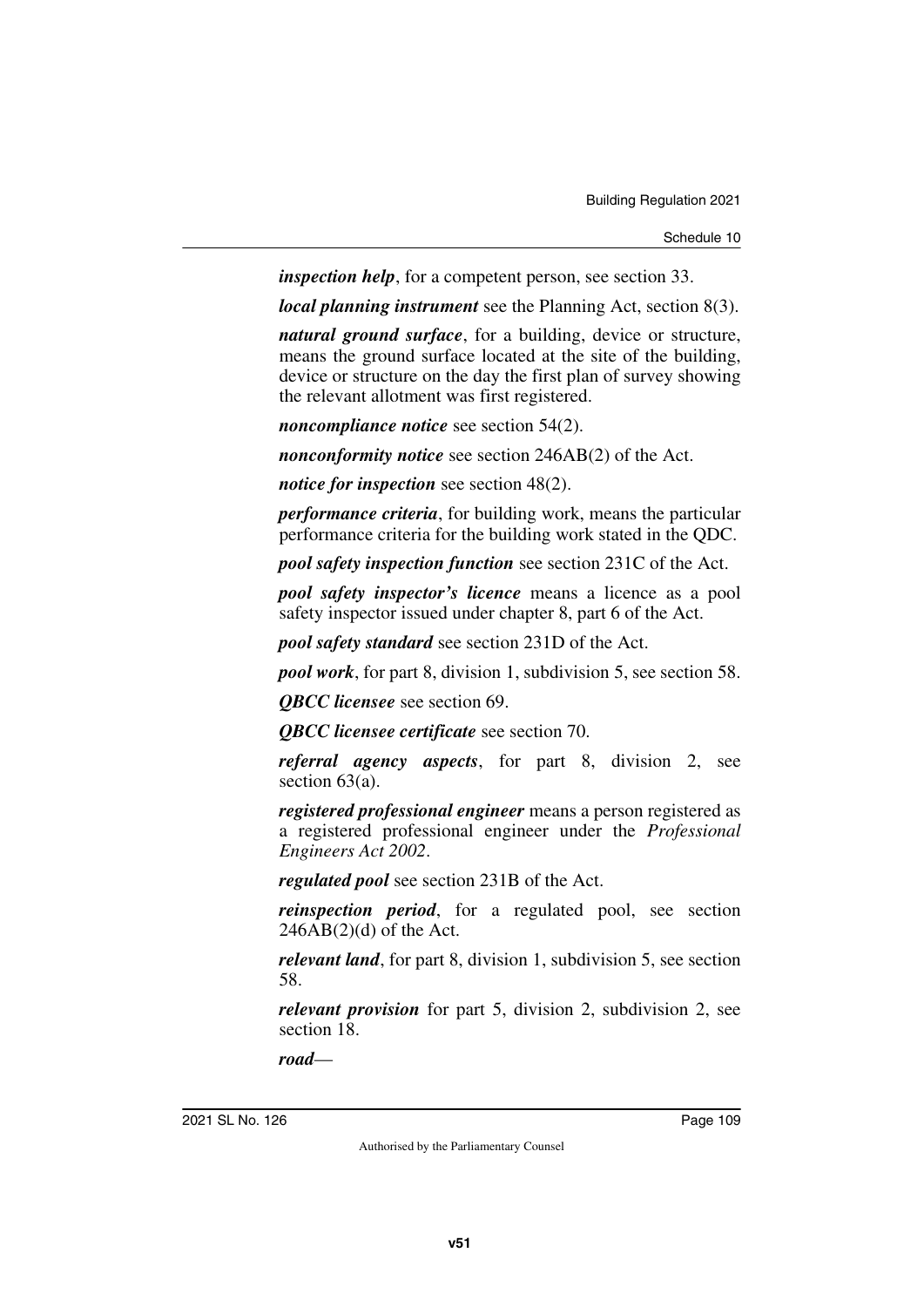- 1 A *road* is—
	- (a) an area of land dedicated to public use as a road; or
	- (b) an area open to, or used by, the public and developed for, or has, as 1 of its main uses, the driving or riding of motor vehicles.
- 2 However a *road* does not include a pedestrian or bicycle path.

*solar hot water system* includes any part of a water heating system designed to heat water using light or heat from the sun.

*sole-occupancy unit* means a sole-occupancy unit as defined under the BCA.

*specified pool* means—

- (a) a complying pool; or
- (b) a pool that is the subject of a current pool safety certificate; or
- (c) a pool that is the subject of a building certificate mentioned in the Act, section 246AN.

*storey* means a storey as defined under the BCA.

*structural component*, of a building, means an element or a part of a building that carries or transfers a load in addition to its own weight.

*supervising certifier*, for part 7, see section 41(1).

*tent* means a temporary structure clad in canvas, plastic or similar material, with or without walls, supported by poles or similar supports and fastened to the ground using ropes, pegs or ballast.

*Examples—*

circus tent, box frame marquee